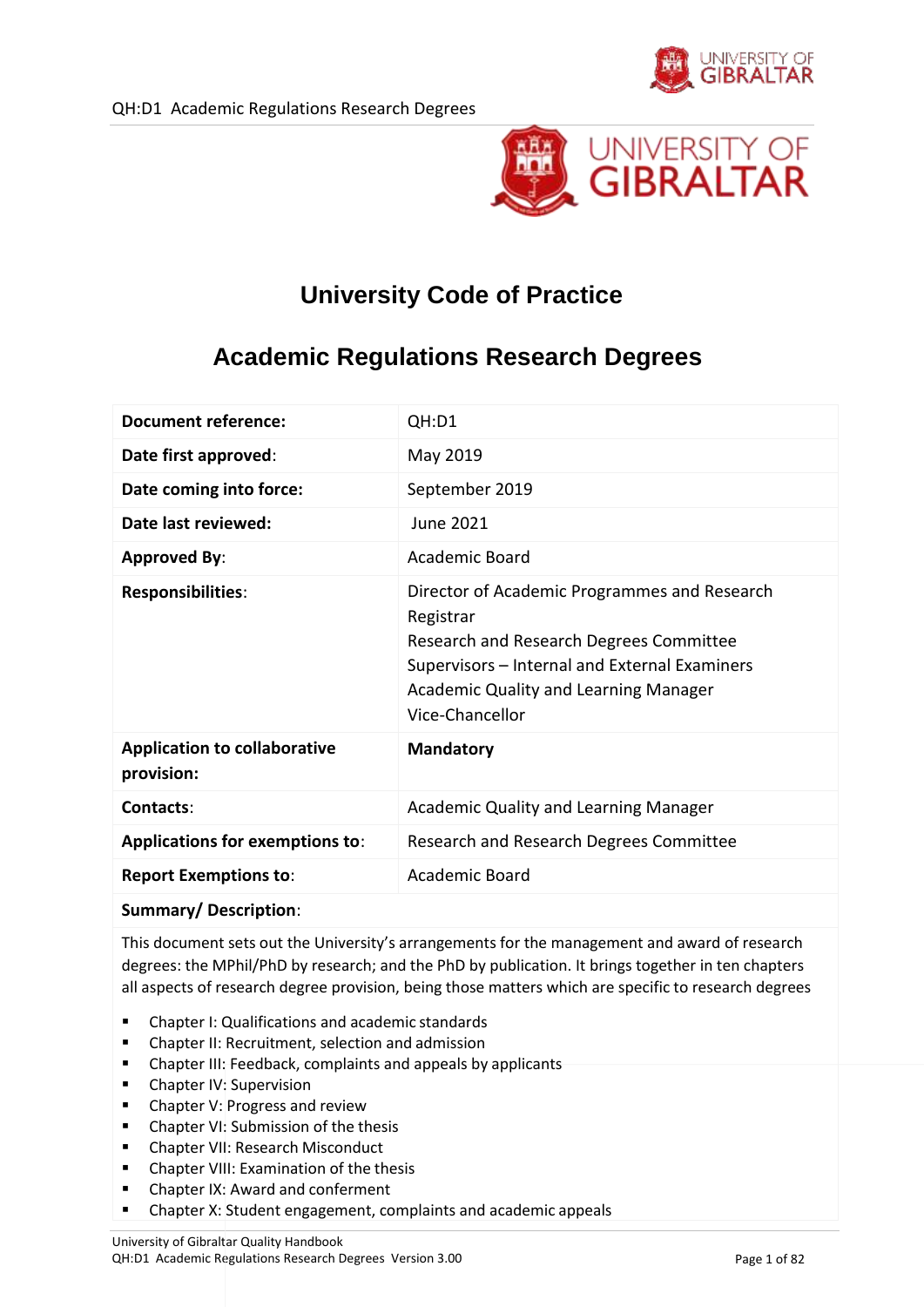

### QH:D1 Academic Regulations Research Degrees

Reference should also be made to Sections E (Information, Advice, Guidance and Support), Section F (Students as Partners) and Section G (Complaints by Students) which apply to research candidates as well as students on taught programmes.

For clarity the Regulations refer to research degree students as 'candidates'.

#### **Further guidance**

See the Introduction to the Quality Handbook (QH:A1) for further guidance and explanations of:

- **•** how the Handbook is designed to work and what it covers and does not cover
- how it is structured
- the 'external reference points' and established practice which have informed each of the Codes
- key concepts and themes
- **some suggestions for further reading**
- a quick guide to each Code, including definitions and things to watch out for.

This university Code has been written in accordance with the approach approved by the University to enhance clarity involving the following terminology: must = mandatory Where these terms are used they are emphasised in bold. should = advisable may = desirable.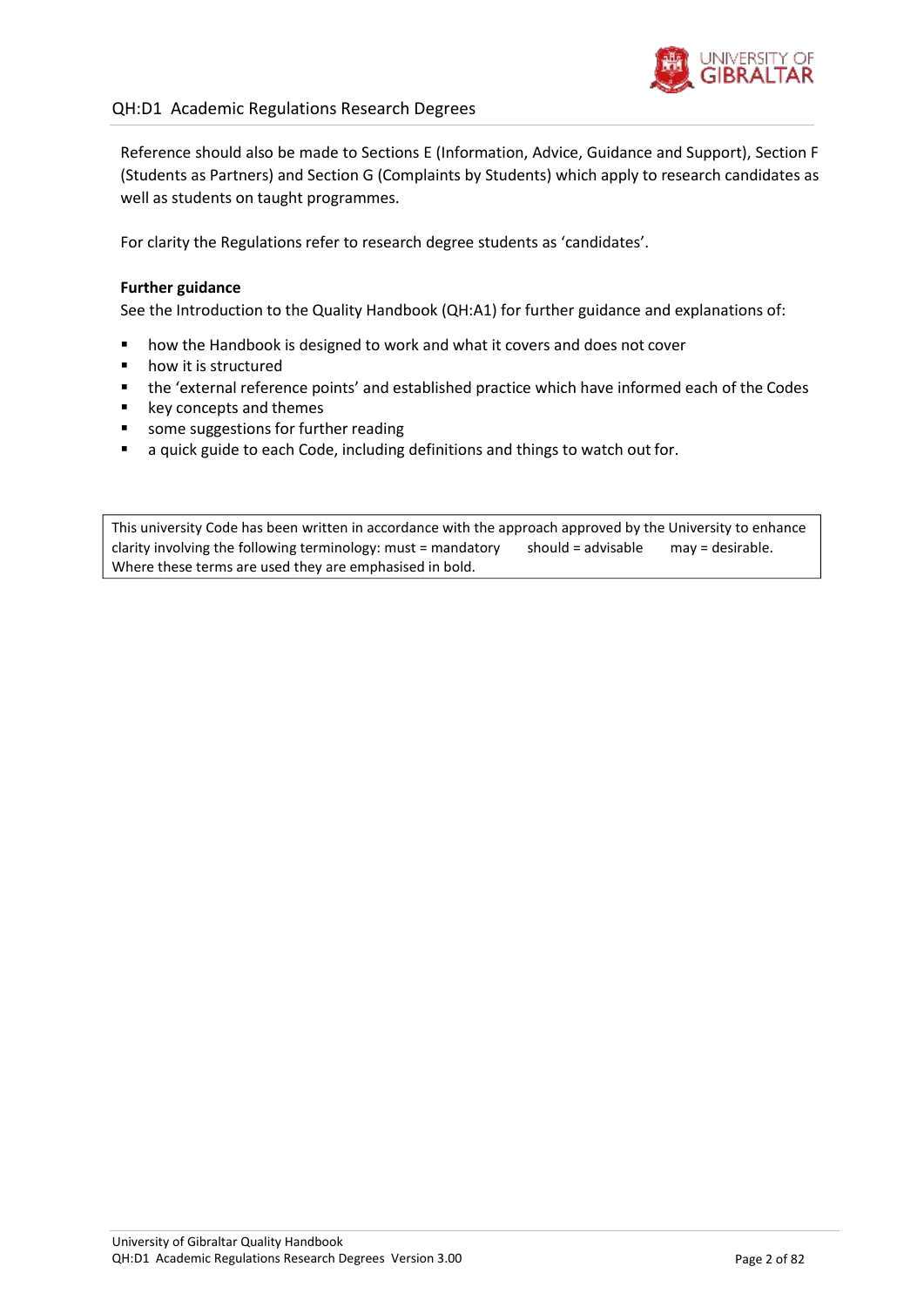

## **TABLE OF CONTENTS**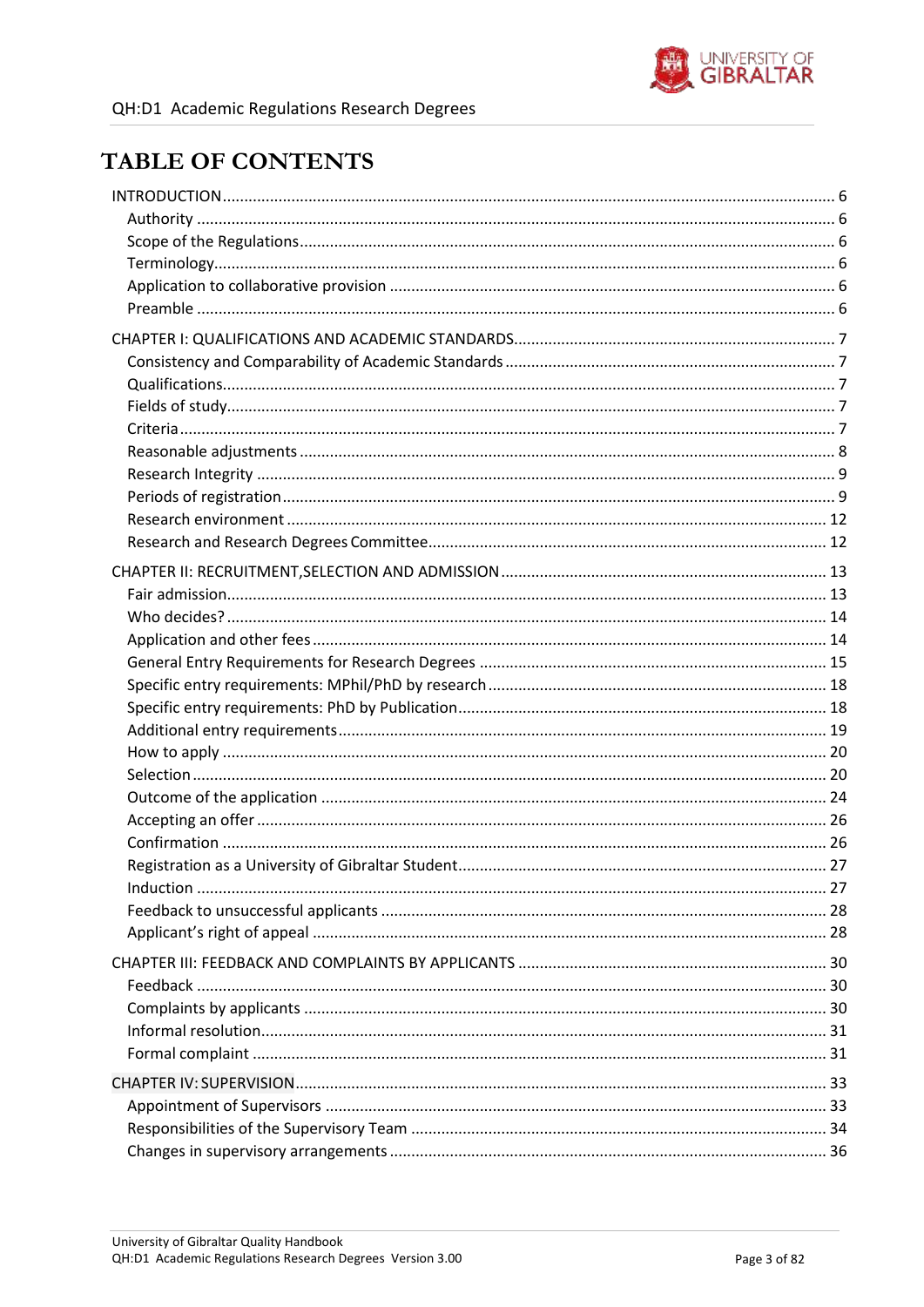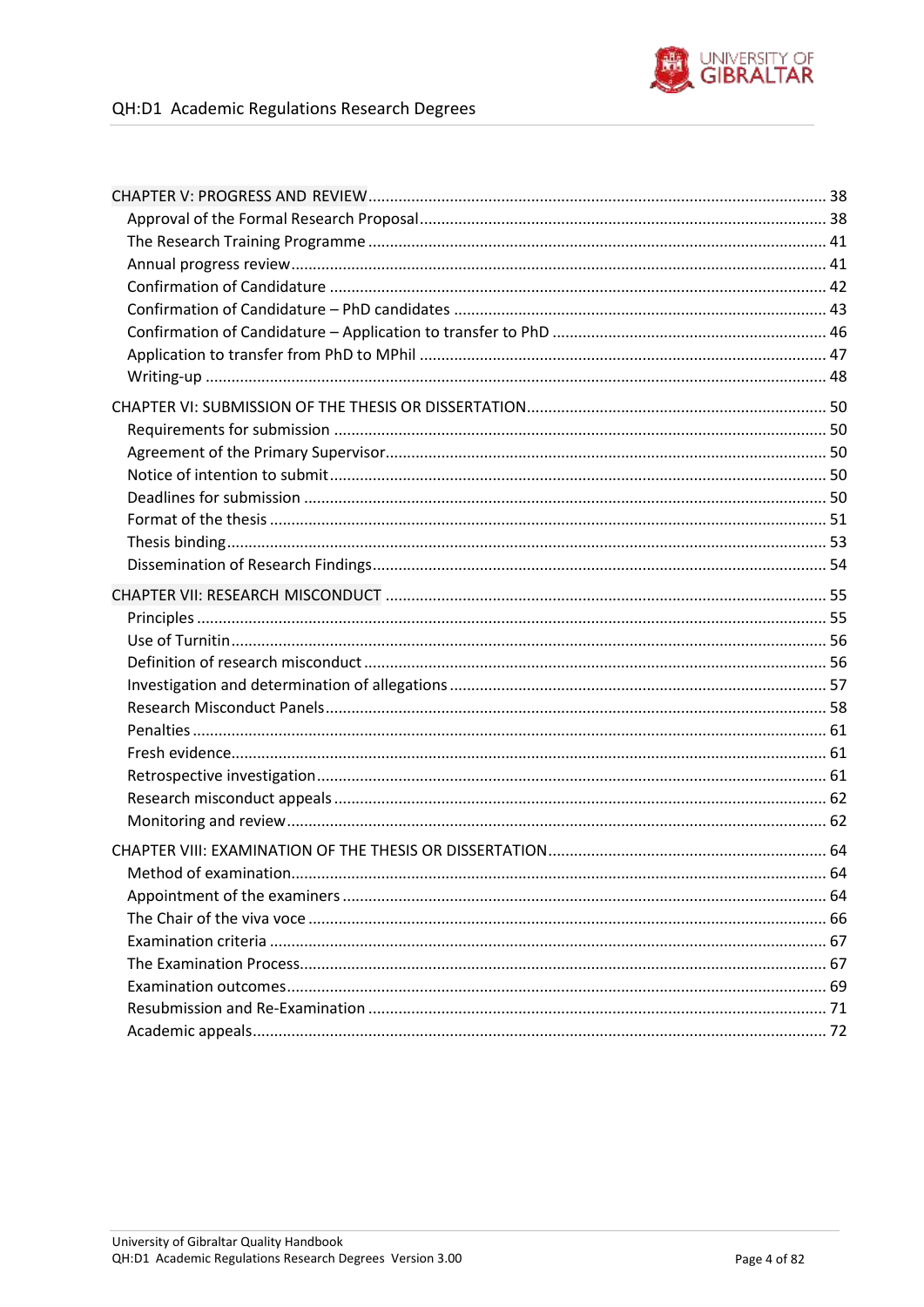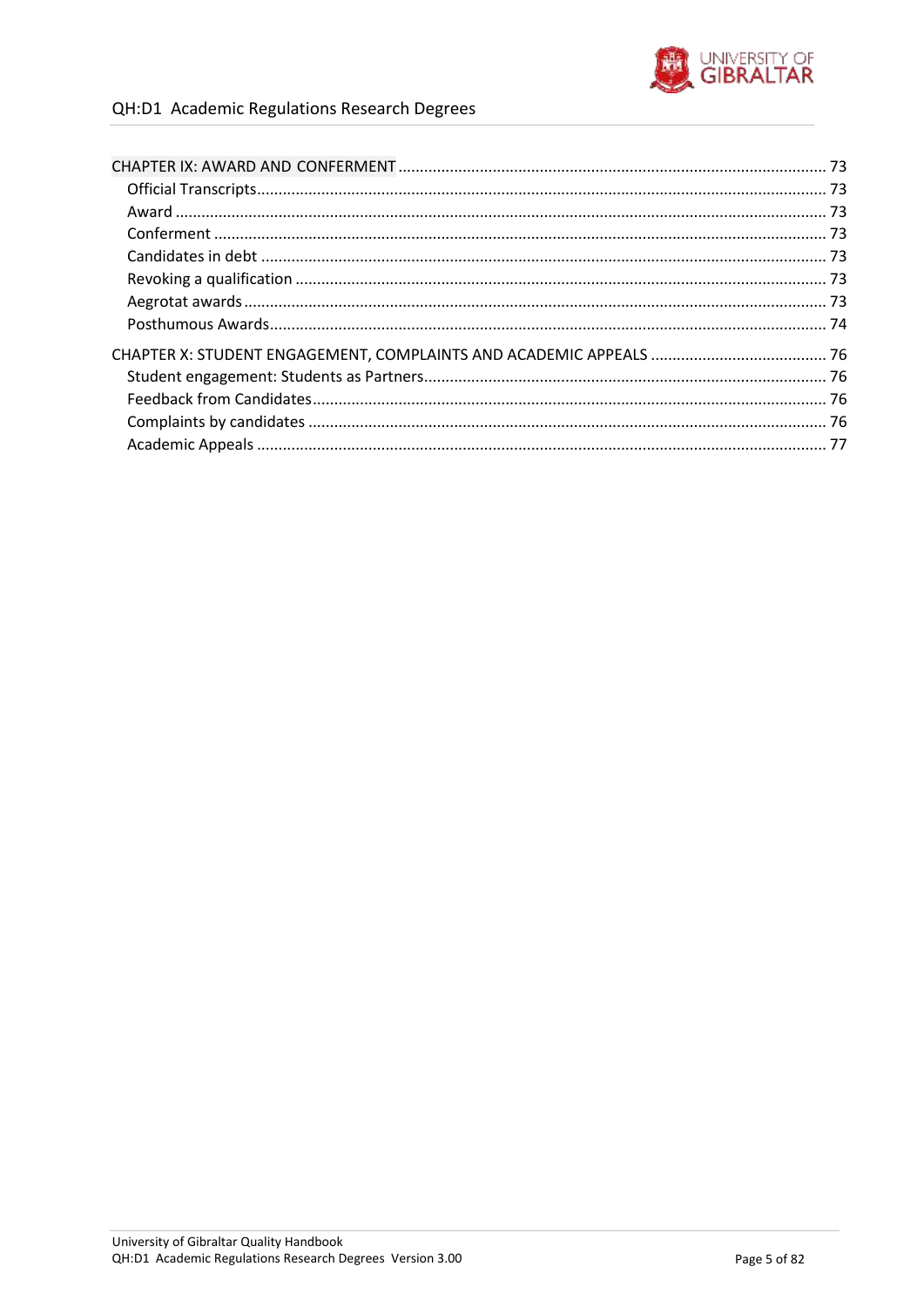

## <span id="page-5-0"></span>**INTRODUCTION**

### <span id="page-5-1"></span>**Authority**

- 1 The Research and Research Degrees Committee is the final arbiter of the application and interpretation of these Regulations.
- 2 The Academic Board is the final arbiter of whether a programme is classified as taught (and therefore subject to Section C of the Quality Handbook) or research (and therefore subject to Section D).

### <span id="page-5-2"></span>**Scope of the Regulations**

<span id="page-5-6"></span>3 These Regulations apply to all provision classified by the University as research and leading to the award of research degrees by the University. It forms part of the contract between the University and each research degree candidate. Adherence to the rules set out in these Regulations is mandatory except where discretion is explicitly provided for.

### <span id="page-5-3"></span>**Terminology**

- 4 The term 'research degrees' in these Regulations refers to both the MPhil and the PhD, unless the text makes clear that this it is referring to only one of these degrees.
- 5 These Regulations provide for the examination of a thesis for the PhD, and for the examination of a dissertation for the MPhil. Unless specified in the text, reference to 'thesis' includes reference to 'dissertation.'

### <span id="page-5-4"></span>**Application to collaborative provision**

6 Unless specified by the Academic Board, these Regulations apply to all provision referred to in paragraph [3 w](#page-5-6)hether that provision is delivered by the University or another approved provider through a formal legal agreement.

### <span id="page-5-5"></span>**Preamble**

- 7 Exceptionally, the requirements of these Regulations may be varied with the approval of Academic Board following a recommendation by Research and Research Degrees Committee only for the purpose of meeting the clear and explicit expectations of a professional, statutory or regulatory body and where there are no other means for meeting those expectations,
- 8 Any reference to a period of 'days' in these Regulations means University working days unless another definition is expressly stated.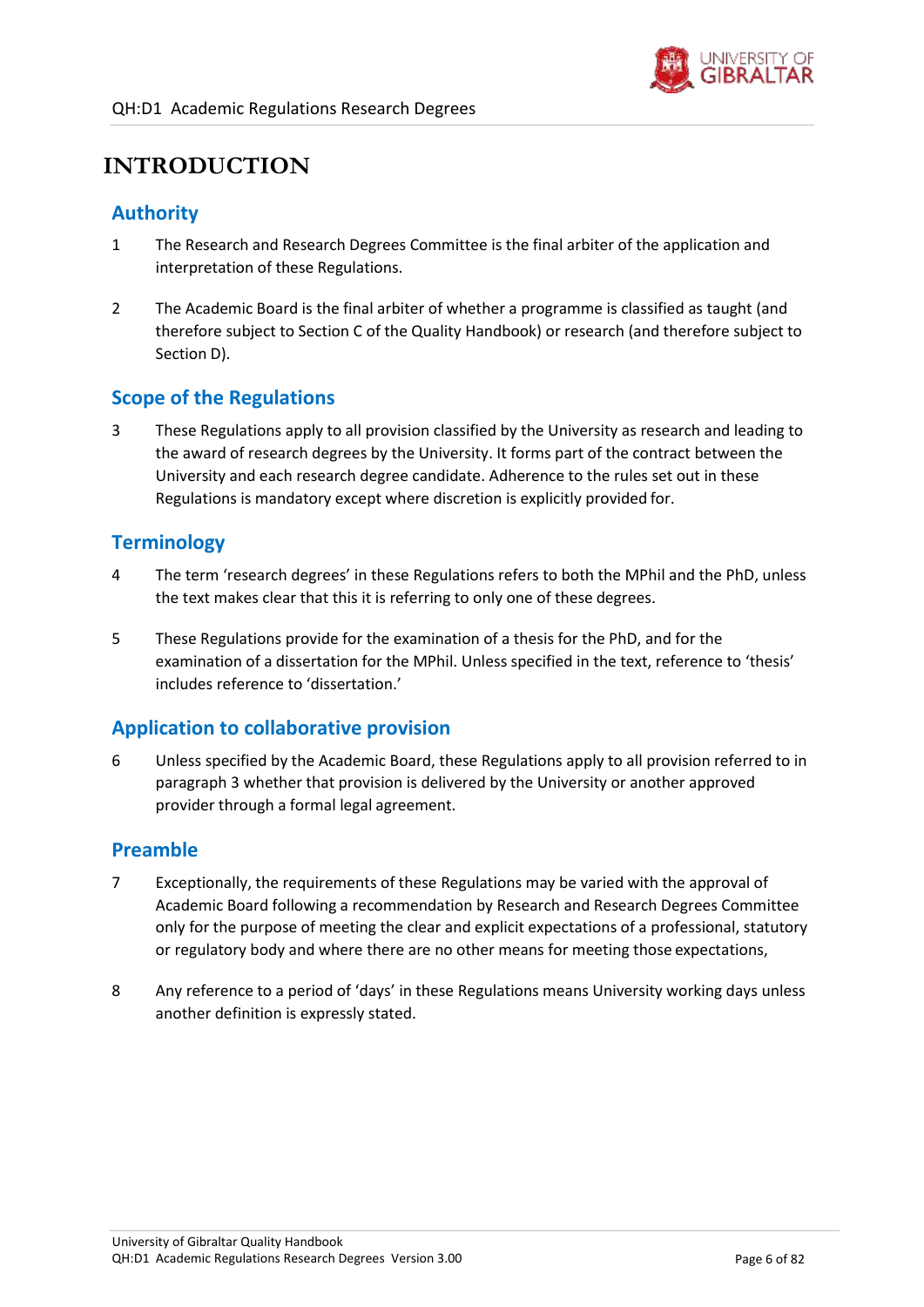

## **CHAPTER I: QUALIFICATIONS AND ACADEMIC STANDARDS**

### <span id="page-6-0"></span>**Consistency and Comparability of Academic Standards**

- 9 These Regulations are the definitive statement of the academic regulatory framework leading to the award of research degrees of the University. These Regulations are the principal means by which consistency of academic standards is achieved across the research degrees of the University.
- 10 The University will ensure that its research degrees are comparable in standard with those conferred by institutions implementing the Framework for Higher Education Qualifications in England, Wales and Northern Ireland and with those in the European Higher Education Area. This is achieved in particular by the appointment of external experts with relevant knowledge to its Research and Research Degrees Committee (RRDC) and Academic Board, and by the appointment of independent external examiners to conduct the examination of research degree theses and dissertations.
- 11 All those appointed to supervise candidates and/or examine thesis submissions will receive an induction and a Research Supervisor's pack containing all required documentation.

### <span id="page-6-1"></span>**Qualifications**

- 12 The University awards the following research degrees:
	- (a) Doctor of Philosophy (PhD)
	- (b) Master of Philosophy (MPhil).
- 13 Candidates may register for a degree by research or by publication.

### <span id="page-6-2"></span>**Fields of study**

- 14 Programmes of research may be proposed in any field of study in which the University has expertise, subject to the requirement that the proposed programme is capable of leading to scholarly research and to its presentation for assessment by appropriate examiners.
- 15 In approving programmes of research, the University prioritises proposals that are aligned to its strategic objectives and have a Gibraltar component.

### <span id="page-6-3"></span>**Criteria**

16 Proposals for PhD by Publication will have to evidence, prior to registration in the programme, the scholarly research that has informed selected publications and/or performances and/or other products.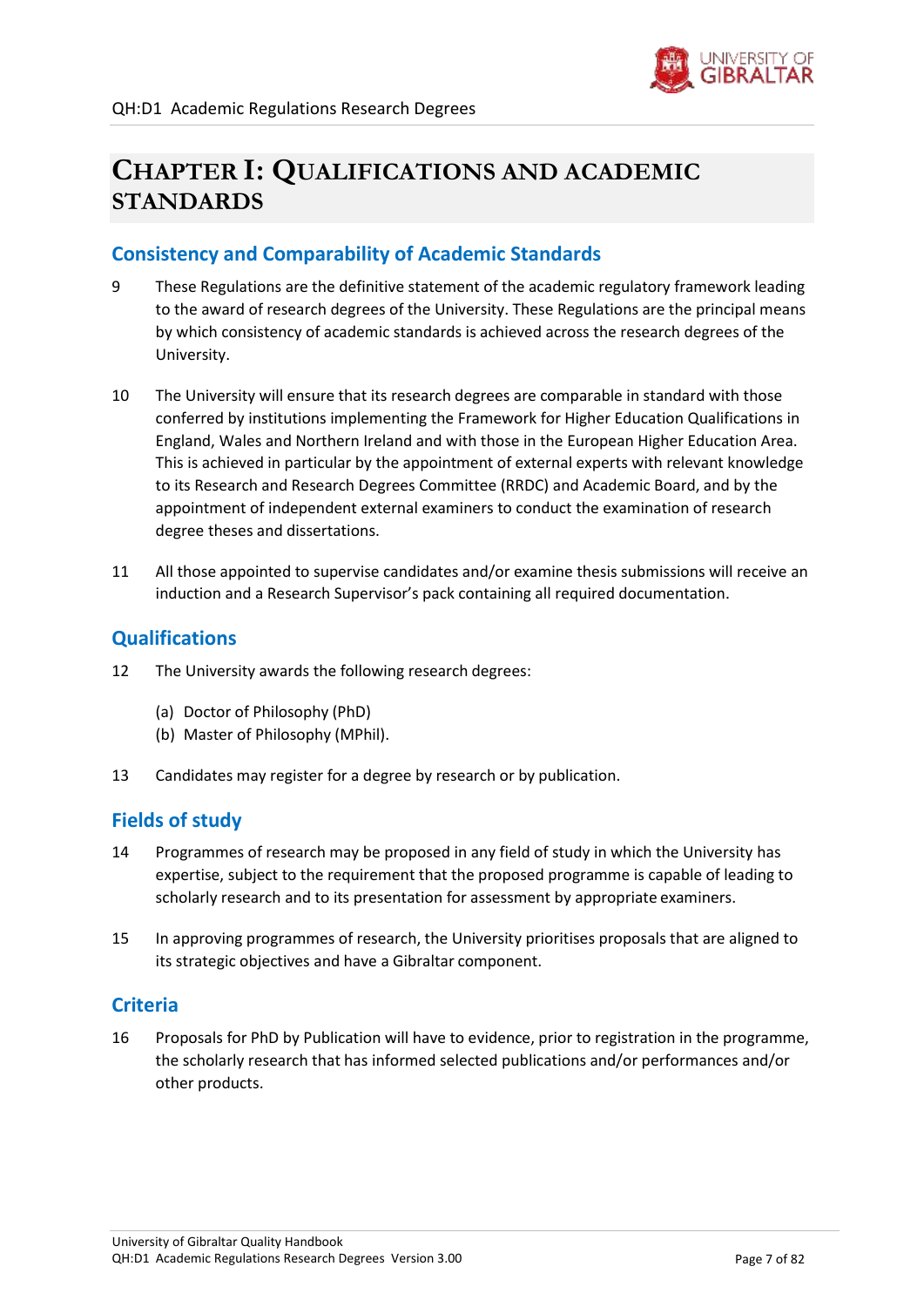

- 17 All proposed research programmes will be considered for research degree approval on their academic merits and without reference to the concerns or interests of any associated funding body.
- 18 A doctoral degree will be awarded to a candidate who has:
	- (a) critically investigated and evaluated an approved topic resulting in an independent and original contribution to knowledge
	- (b) demonstrated an understanding of research methods appropriate to the chosen subject area and
	- (c) presented and defended a thesis by oral examination to the satisfaction of the examiners.
- 19 An MPhil degree will be awarded to a candidate who has:
	- (a) critically investigated and evaluated an approved topic
	- (b) demonstrated an understanding of research methods appropriate to the chosen subject area, and
	- (c) presented and defended a dissertation by oral examination to the satisfaction of the examiners.

#### **Qualification Descriptors**

- 20 University of Gibraltar Research Degrees are awarded to candidates who have demonstrated the outcomes as specified in these Academic Regulations. The Academic Regulations: Research Degrees have been designed with reference to the Frameworks for Higher Education Qualifications of UK Degree-Awarding Bodies (published by QAA) and other relevant external benchmarks.
- 21 QAA Descriptors for Master's and Doctoral Degrees and the Doctoral Degree Characteristics within the *Notes of Guidance for Examiners of Postgraduate Research Degrees,* are among the key reference documents provided to Examiners. Examiners are required to confirm in their final report that candidates have demonstrated the characteristics set out in the QAA Qualification Descriptors.

#### **Valuing Diversity and Promoting Equality**

22 All applications for research degrees will be considered on their academic merit irrespective of any particular characteristics pertaining to the applicant. The University of Gibraltar aims to provide a supportive environment in which to work and study where members are expected to treat each other with dignity, courtesy and respect.

### <span id="page-7-0"></span>**Reasonable adjustments**

23 The University has in place transparent procedures to ensure that no individual student is disadvantaged by the nature of the assessment task or the marking system used. Reasonable adjustments or alternative assessment arrangements will be made for students on an individual basis provided this does not compromise the validity of the assessment outcomes.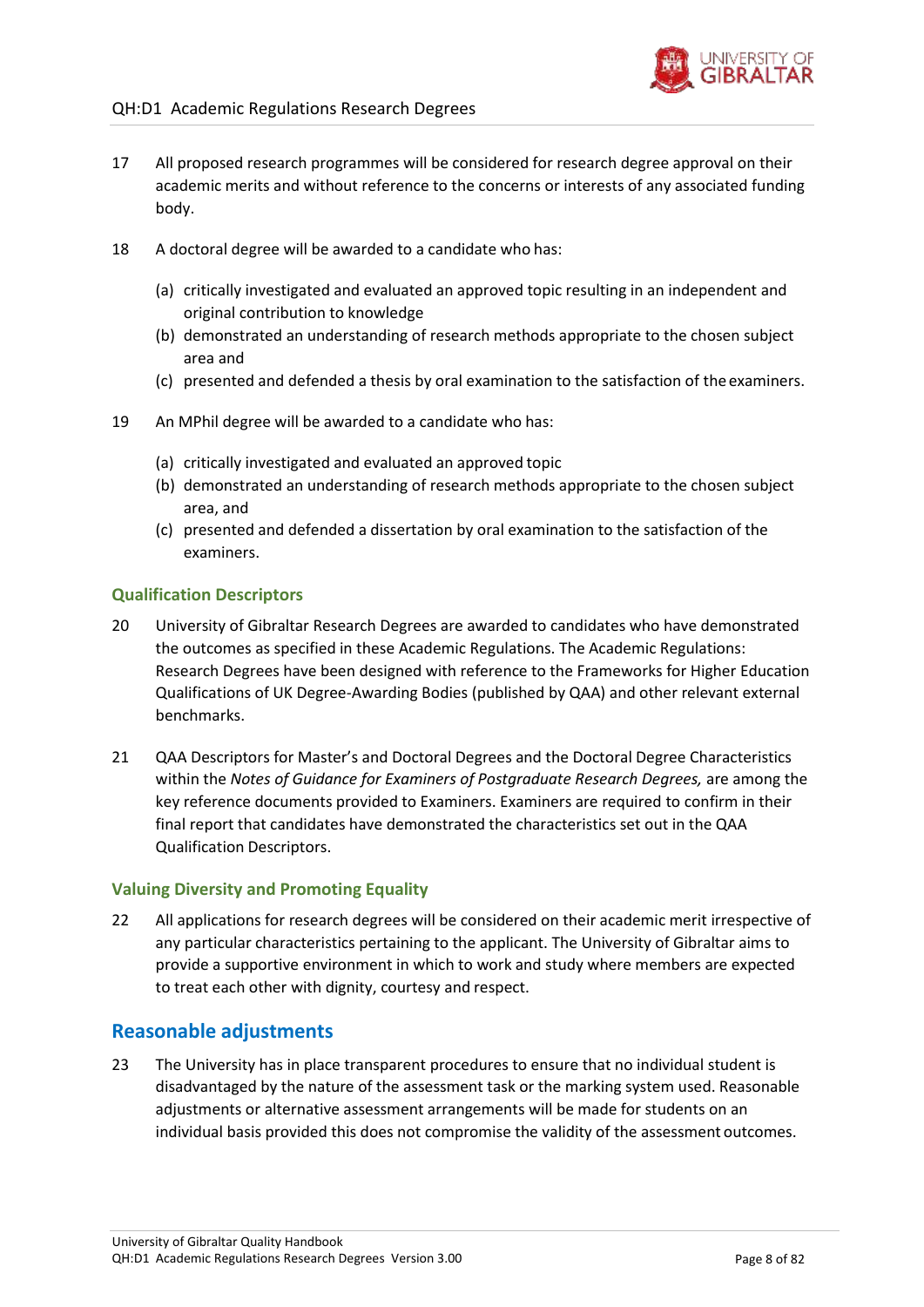

### <span id="page-8-0"></span>**Research Integrity**

implemented effectively.

- 25 The University supports compliance with the UK Concordat to Support Research Integrity [\(http://www.universitiesuk.ac.uk/policy-and-analysis/reports/Documents/2012/the](http://www.universitiesuk.ac.uk/policy-and-analysis/reports/Documents/2012/the-)concordat-to-support-research-integrity.pdf) and so endeavours to:
	- (a) maintain the highest standards of rigour and integrity in all aspects ofresearch
	- (b) confirm that research is conducted according to appropriate ethical, legal and professional frameworks, obligations and standards
	- (c) support a research environment that is underpinned by a culture of integrity and based on good governance, best practice and support for the development ofresearchers
	- (d) use transparent, robust and fair processes to deal with allegations of research misconduct should they arise
	- (e) work together to strengthen the integrity of research and to reviewing progress regularly and openly.
- 26 The University aims to ensure that the principles of the Concordat are effectively embedded, evaluated and strengthened in all its research activity, including in the pursuit of the research degrees covered by these Regulations.

### <span id="page-8-1"></span>**Periods of registration**

#### **Modes of study**

#### **MPhil and PhD by research**

- 27 A candidate may register on a full-time or a part-time basis.
- 28 A full-time candidate should anticipate devoting 35 hours a week to their research; a part-time candidate should anticipate devoting, on average, at least 15 hours a week to theirresearch.
- 29 Where a candidate is permitted to change from full-time to part-time study or vice versa, the minimum and maximum registration periods will be calculated as if the candidate were a parttime candidate. Approval of a change of mode is subject to the approval of the Director of Academic Programmes and Research.
- 30 Once a candidate has entered the Writing-Up stage of the programme the mode of study will remain unchanged.

#### **PhD by publication**

31 Those registered for PhD by Publication should expect to spend at least 15 hours a week in the development of the critical appraisal and synthesis of their work.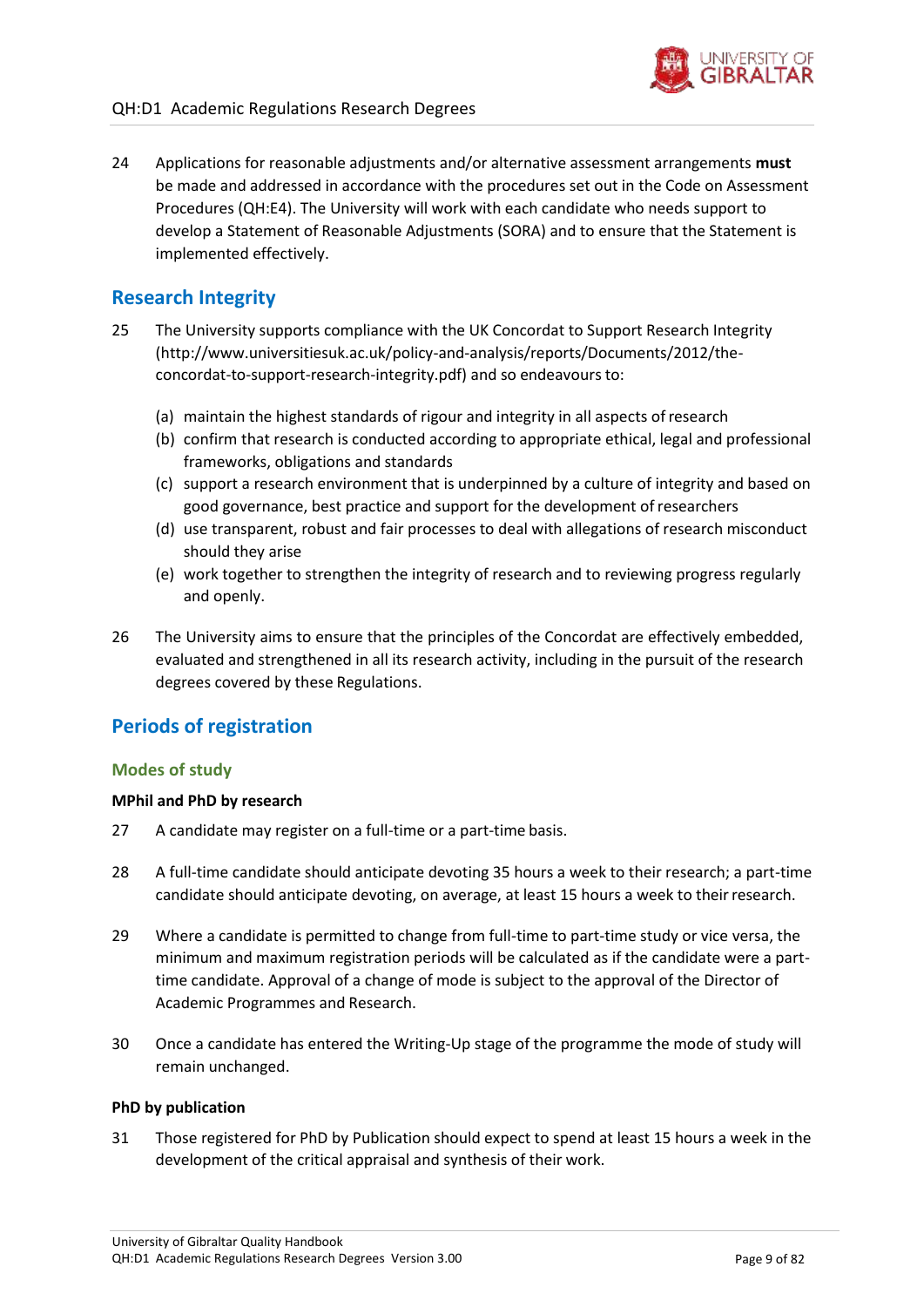

#### **Maximum periods of registration**

<span id="page-9-1"></span>32 Research degrees are subject to minimum and maximum periods of registration calculated from the initial date of registration. The thesis must be submitted for examination no later than the date specified in the maximum column (unless an extension has been granted under para. [280\)](#page-50-1):

|                           | Minimum   | Maximum   |
|---------------------------|-----------|-----------|
| PhD by research           |           |           |
| Full-time                 | 36 months | 60 months |
| Part-time                 | 48 months | 96 months |
| <b>PhD by publication</b> | 12 months | 24 months |
| <b>MPhil by research</b>  |           |           |
| Full-time                 | 12 months | 48 months |
| Part-time                 | 18 months | 72 months |

- 33 The 'maximum period of registration' set out above sets out the maximum which cannotbe exceeded including taking into account:
	- (a) any interruption of study (permitted under para. [35\)](#page-9-0)
	- (b) any period required by the candidate to 'write-up' the thesis (under para. [268\)](#page-47-1).

#### **Reduction in periods of registration**

34 Where the supervisory team consider that the research is proceeding exceptionally well, the candidate may apply to the Research and Research Degrees Committee for a reduced period of registration provided that the thesis **must** not be submitted before the candidate has been granted Confirmation of Candidature (under para[. 229](#page-41-1) onwards).

#### **Interruption of studies**

- <span id="page-9-0"></span>35 A candidate may apply for an interruption of studies where they are prevented by ill-health or other valid cause from making progress with their research. The request **must** be made on the approved form and be supported by relevant evidence and the endorsement of the Primary Supervisor. A request involving illness for a period of more than four weeks must be supported by a medical certificate. Applications from international students **must** take into account the implications for the student of their current and future immigration status and any requirements to notify the immigration authorities of a change in status.
- 36 Applications will be determined by the Director of Academic Programmes and Research for periods up to six months. Periods beyond six months are subject to the approval of the Research and Research Degrees Committee. Approval will only be granted for periods longer than 18 months in very exceptional circumstances. In all cases the grant of an application is subject to the maximum period of registration (set out in para[. 32\)](#page-9-1) not being exceeded.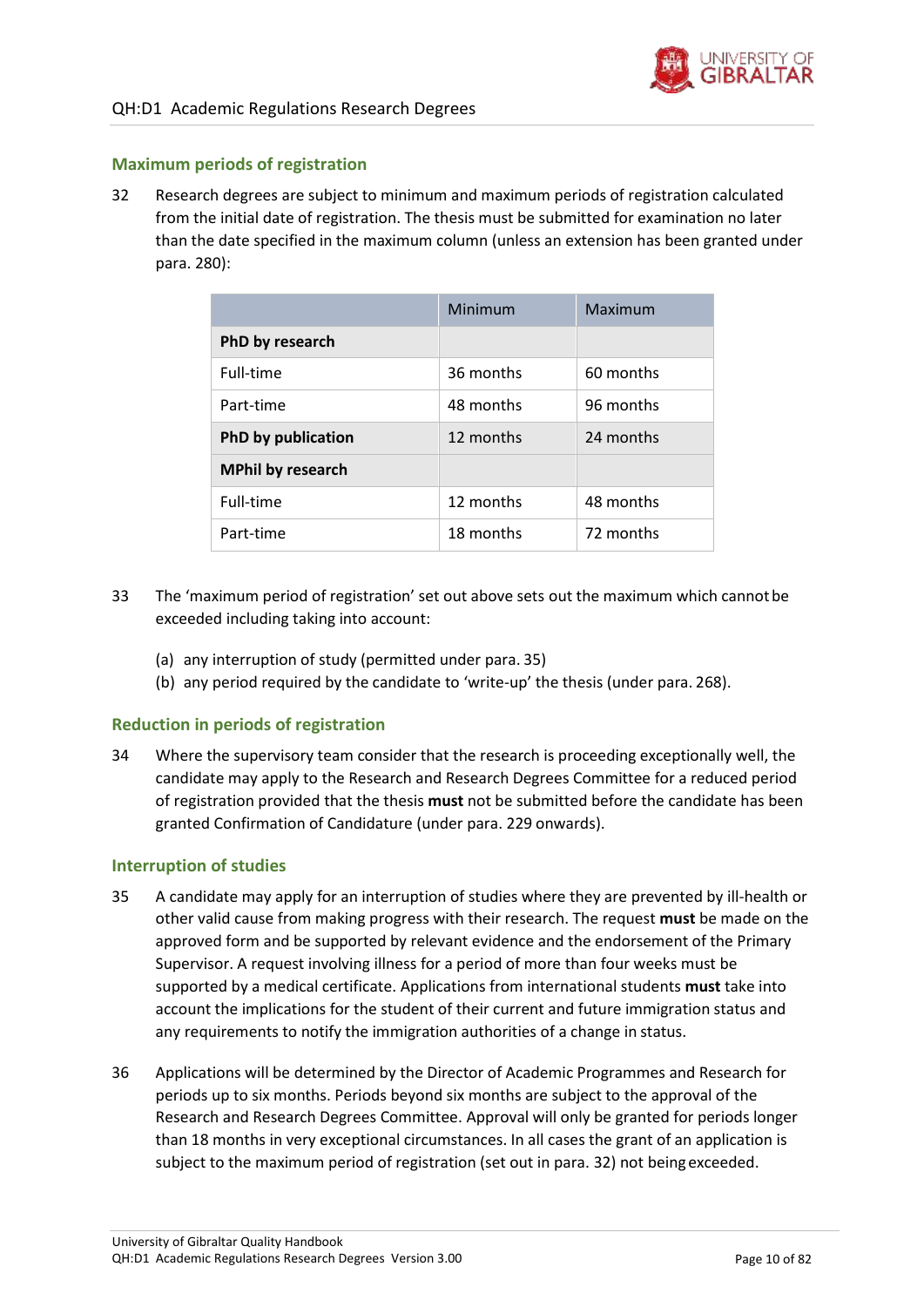37 A candidate is not permitted access to University facilities and services, including supervision, during the period of interruption.

### **Suspension on grounds of risk**

- 38 A candidate on a research degree, wherever located, who is judged on substantial evidence to be unfit to study by reason of posing a risk to themselves or others may be required to suspend those studies with immediate effect, even in the absence of the candidate's consent. A decision to suspend will be taken by the Vice-Chancellor following consultation with the Director of Academic Programmes and Research, Registrar and Student Experience Office as appropriate.
- 39 A candidate who is suspended in accordance with this provision will not be regarded as a candidate of the University during the period of suspension and will not be entitled to use University facilities and services or be present on the University campuses.
- 40 The Research and Research Degrees Committee will determine the consequences forthe candidate's progression, including when they will be allowed to resume their studies, subject to the receipt of valid medical evidence confirming their fitness to resume.
- 41 A candidate has the right to appeal on procedural grounds against the decision to suspend them by lodging a formal appeal in accordance with the academic appeals procedures set out in Chapter VIII below.

#### **Withdrawal**

- 42 A candidate who wishes to withdraw their registration may do so by giving notice in writing to the Director of Academic Programmes and Research. As the Research and Research Degrees Committee is responsible for monitoring candidate's progress it is expected that withdrawal will be a managed process and only exceptionally an unforeseen, unexpected event. The candidate must be advised of the possibilities of, and requirements for, future reinstatement.
- 43 Candidates who have voluntarily withdrawn from candidature at the University may apply for re-admission provided that they:
	- (a) are able to provide clear evidence of a change in personal circumstances since the date of withdrawal
	- (b) are able to demonstrate a positive commitment to resume study at research degree level
	- (c) are able to demonstrate an enhanced knowledge-base and/or relevant experience e.g. based on employment in the period since the date of withdrawal
	- (d) have been formally interviewed by at least two members of academic staff whose decision to re-admit the candidate is unanimous.
- 44 Where the field, laboratory, survey, studio or similar work for the study has not begun and/or been completed, a new Formal Research Approval **must** be submitted to formally agree the continuation of the research.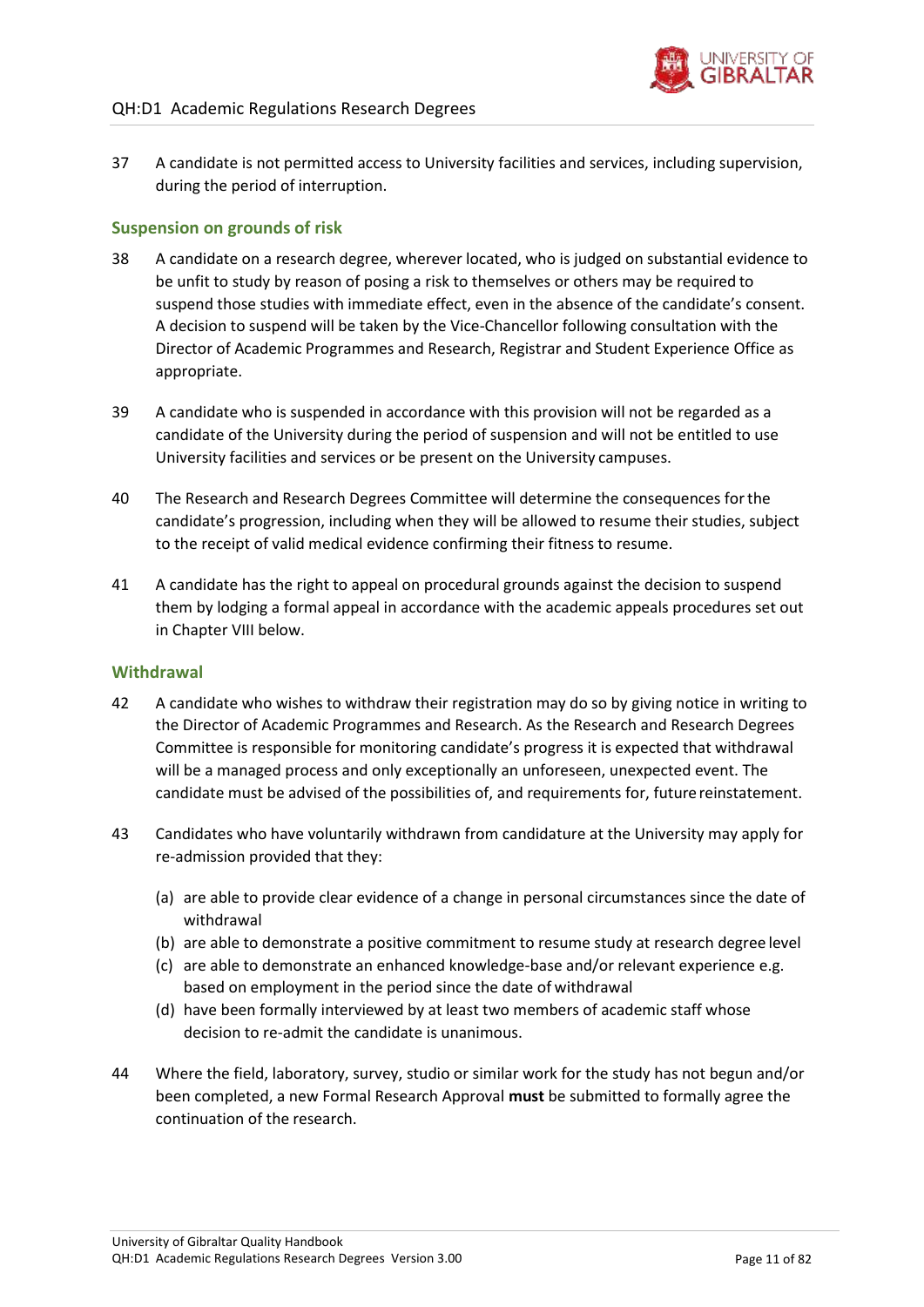

### <span id="page-11-0"></span>**Research environment**

45 The Research Environment at the University of Gibraltar is one that fosters excellence and quality in research training as well as providing a framework to successfully support and develop research students with the necessary skills and capabilities required for a successful academic or non-academic career. All staff at the University have the responsibility to ensure that a climate is created which allows research to be conducted in accordance with good research practice, as well as promote best practice in research and to ensure the maintenance of high ethical standards in the conduct of any research. Moreover, it is the responsibility of Programme and Institute Directors, Heads of Research Centres and Principal Investigators leading a team to ensure a research environment of mutual cooperation is in place, in which all researchers are encouraged to develop their skills and in which the open discussion of ideas is fostered. They must also ensure that appropriate supervision and training is provided for researchers for whom they have responsibility.

### <span id="page-11-1"></span>**Research and Research Degrees Committee**

46 The Research and Research Degrees Committee (RRDC) is responsible, on behalf of Academic Board, for the development and implementation of the University's Research and Scholarship Strategy. This includes the development of research degree programmes at the University and for developing, monitoring and reviewing the University quality assurance and enhancement policies and procedures for monitoring and reviewing the quality of the student experience.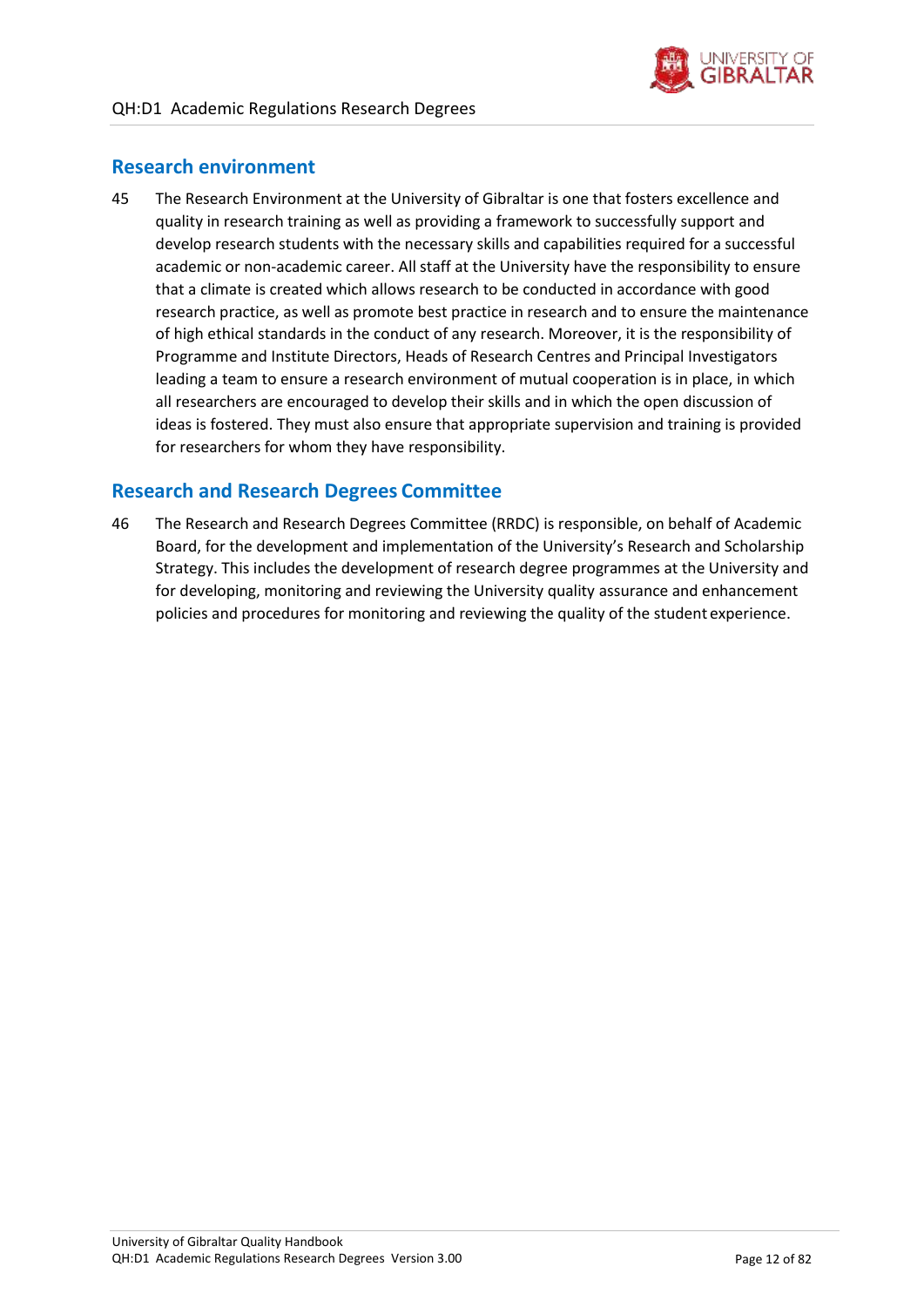

# **CHAPTER II: RECRUITMENT, SELECTION AND ADMISSION**

- 47 This Chapter covers the following range of activities:
	- (a) those activities targeted at individuals who are actively considering applying to the University to study a research degree - termed 'prospective students' - and which are designed to help them make informed decisions about whether they wish to apply and, if so, for which degree
	- (b) the process of making an application
	- (c) the process through which applications are considered, and the University's communication with successful and unsuccessful applicants
	- (d) the information and guidance provided to applicants from the point at which they accept an offer to the point at which they formally enrol at the University and commence their programme.
- 48 This Chapter also includes the provision of feedback to unsuccessful applicants, procedures for requesting a review, and for making complaints by applicants in respect of the admission process.
- 49 Arrangements applying to candidates following enrolment are set out in the rest of these Regulations.
- 50 The procedures in this Chapter do not apply to candidates wishing to upgrade from MPhil to PhD or to transfer from full-time to -part-time or vice versa (see paras[.255](#page-45-1)[-259\)](#page-46-1).

### <span id="page-12-0"></span>**Fair admission**

### **The Principles of Fair Admission**

- 51 The University is committed to the highest standards of fairness and integrity in conducting all activities relating to Recruitment, Selection and Admission. Specifically this commitment involves abiding by the 'Principles of Fair Admission' set out in the report known as the Schwartz Report - *Fair Admissions to Higher Education: Recommendations for Good Practice*  (2004) – and fully endorsed in the UK Quality Code (2014) chapter B2. These principles, which are now known as the Schwartz principles state that a fair admissions system should:
	- (a) be transparent
	- (b) enable higher education providers to select students who are able to complete the programme as judged by their achievements and their potential
	- (c) strive to use assessment methods that are reliable and valid
	- (d) seek to minimise barriers for prospective students
	- (e) be professional in every respect and underpinned by appropriate organisational structures and processes.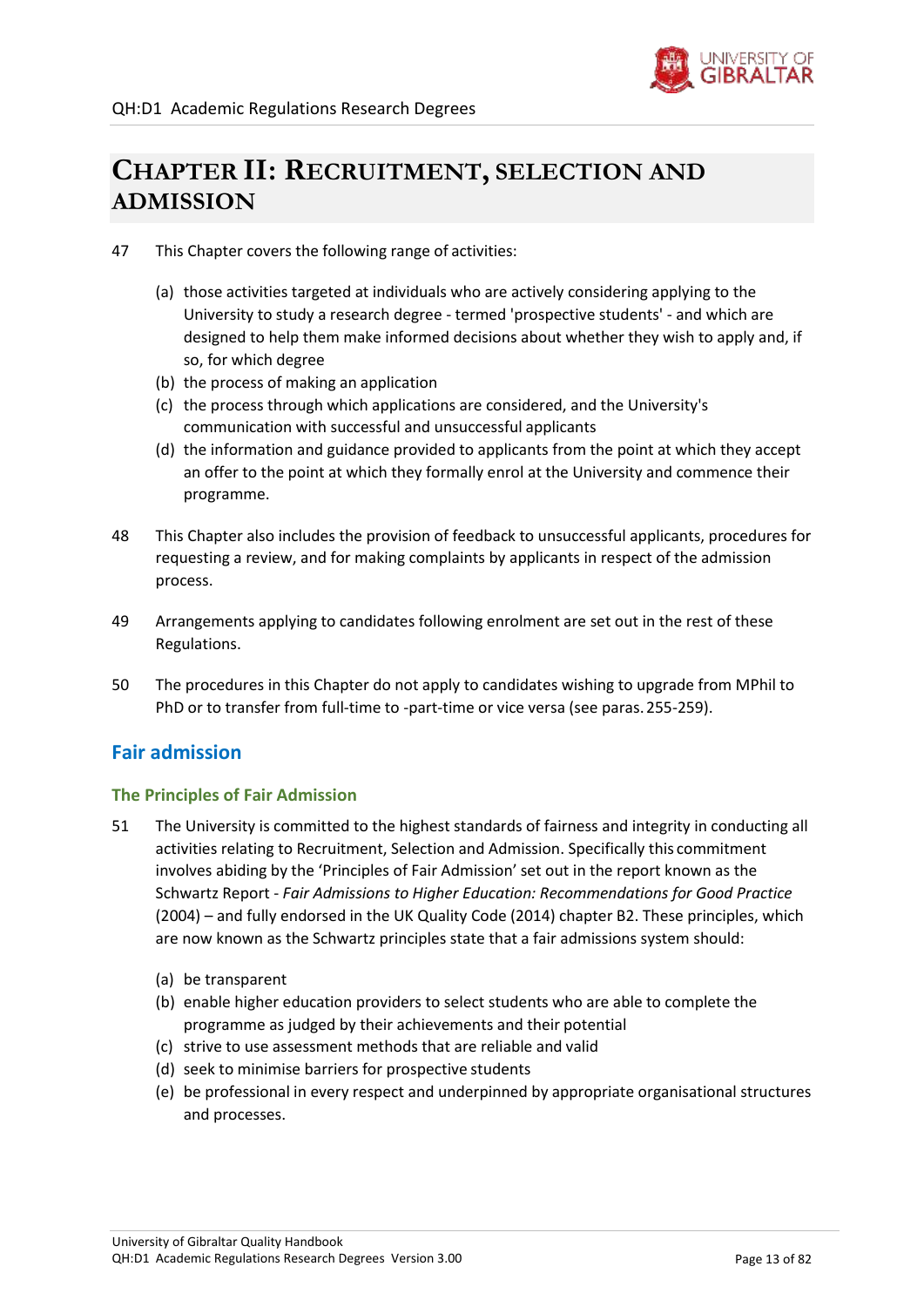

### **Equal opportunities**

52 The University's commitment set out above, includes a commitment to promoting and ensuring equal opportunity. In respect of Recruitment, Selection and Admission, this means that the University will make every effort to ensure that there is neither direct, indirect discrimination, harassment or victimisation against enquirers or applicants relating to the following characteristics: age, disability, gender reassignment, pregnancy and maternity, race (ethnic or national origin, colour or nationality), religion or belief (including non-belief), sex, and sexual orientation. In determining the selection of applicants, and in advising potential applicants, the only consideration **must** be whether the individual meets, or is likely to meet, the general entry requirements and the requirements for admission to the research degree.

#### **Reasonable adjustments**

53 Enquirers and applicants requiring assistance in obtaining information to help them make an informed decision about applying for a programme, and requiring assistance in making an application (including – where applicable – visiting the University, attending for interview) are encouraged to contact the University at [seo@unigib.edu.gi](mailto:seo@unigib.edu.gi) indicating their needs.

### <span id="page-13-0"></span>**Who decides?**

- 54 Responsibility for the Recruitment, Selection and Admission process for Research Degrees rests with the Research and Research Degrees Committee which reports to the Academic Board.
- 55 Decisions about the selection of research students are made by the Research and Research Degrees Committee on the recommendation of two academic reviewers who may be associate members of the University, members of Academic Board and its subcommittees, independent academics, and/or members of University staff. (See further para. [95o](#page-19-2)nwards)
- 56 A member of academic staff **must** not be involved in the selection process until they have received appropriate training and guidance regarding the selection and admission of research students and the University's procedures.
- 57 The RRDC is responsible for ensuring that an applicant meets the University's specific requirements for the research degree and meets the general entry requirements including that any specific issues have been addressed which would mean either that the applicant should not be offered a place, or that specific arrangements need to be put in place to safeguard the interests of the applicant and/or others.

### <span id="page-13-1"></span>**Application and other fees**

- 58 Where the University charges a fee for making an application that fee will be published on the University website and in any information relating to applying for the research degree.
- 59 Tuition fees for each degree are subject to approval by the Board of Governors. Information relating to each degree will make explicit to potential applicants the tuition fees, and any additional fees or costs involved in undertaking the degree (such as for placements, fieldtrips,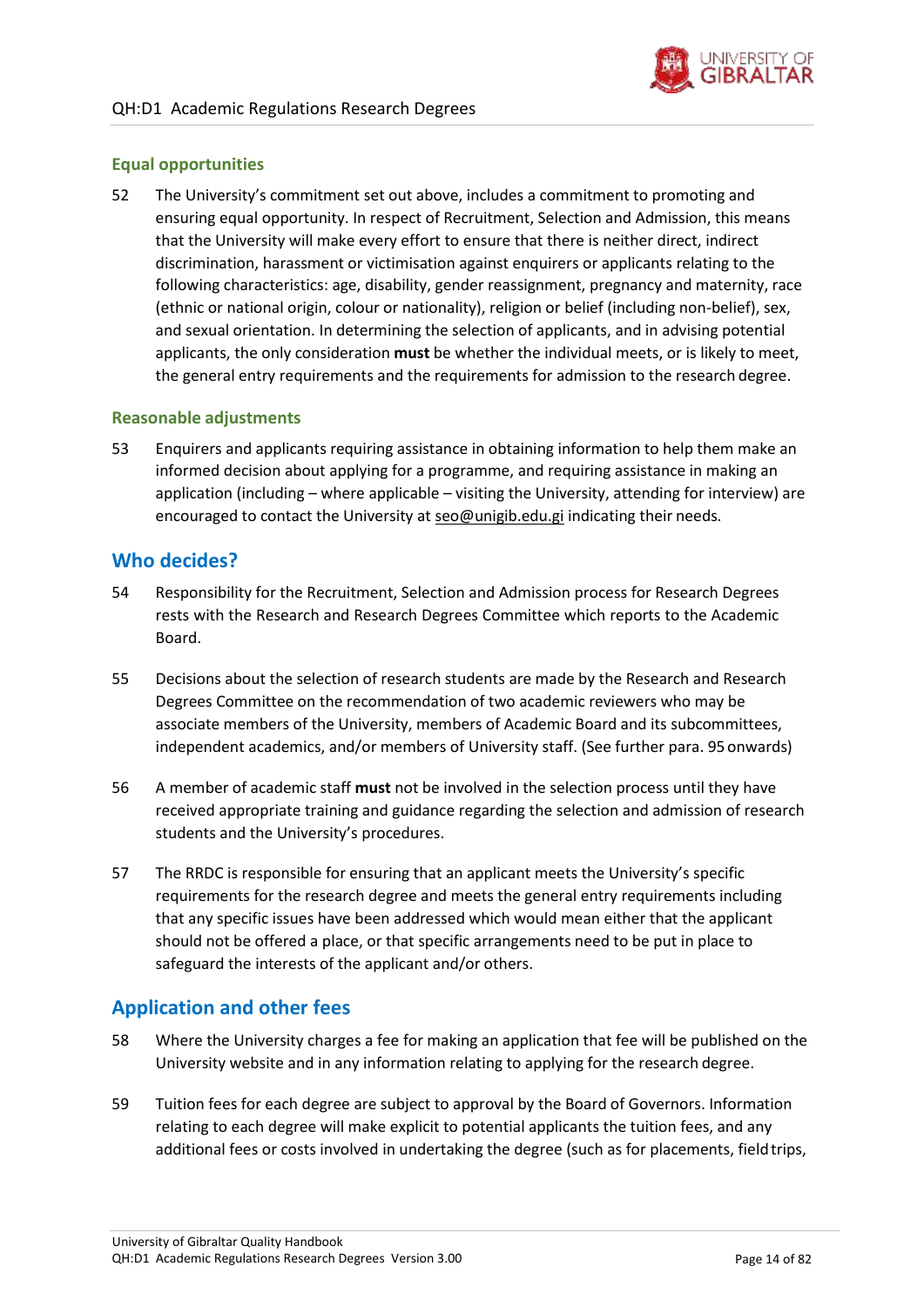

or equipment which students are required to purchase before or during the degree). See further Student Contract – Terms and Conditions (QH:E2).

### <span id="page-14-0"></span>**General Entry Requirements for Research Degrees**

- 60 To be admitted to a programme leading to the award of a research degree an applicant must satisfy:
	- (a) the University's requirements for admission to the University and
	- (b) such entry requirements as are specified for the particular research degree.

### **Re-admission of former students**

- 61 Where an applicant has previously undertaken research as a registered candidate for a research degree at the University, the RRDC may approve a shorter than usual registration period which takes account of all or part of the time already spent by the candidate on such research.
- 62 Candidates whose research degree has been terminated by the University in accordance with these Regulations will not be permitted to reapply for the same or a closely related research degree (including one at a lower level).
- 63 Former students whose programme was terminated as a result of a proven offence of academic misconduct under the Code on Academic Misconduct (QH:C7) or research misconduct under Chapter VII of these Regulations will not be admitted to another research degree of the University other than in very exceptional circumstances as determined by the Vice-Chancellor following consultation with the Director of Academic Programmes and Research.

### **Transfers from other universities**

- 64 An applicant who wishes to transfer their registration from another university **must** provide:
	- (a) a letter of agreement from the institution where the candidate is currently registered
	- (b) a copy of the candidate's original research proposal to the otherinstitution
	- (c) a progress report from the candidate's Primary Supervisor
	- (d) the date of original registration and registration period required to completion
	- (e) the title of the research project and names and contact details of supervisors
	- (f) an indication of the level of resources required to support the research project.

#### **Concurrent Study**

- 65 A candidate will not be permitted to register concurrently for two research degrees at the University, or to submit the same piece of work for assessment for more than one research degree. However, in certain circumstances, related to their development needs, a research candidate may be permitted to register for a research degree and in addition, register concurrently for a taught pathway.
- 66 The RRDC may permit a candidate to register for another course of study concurrently with the research degree registration, provided that either the research degree registration and/or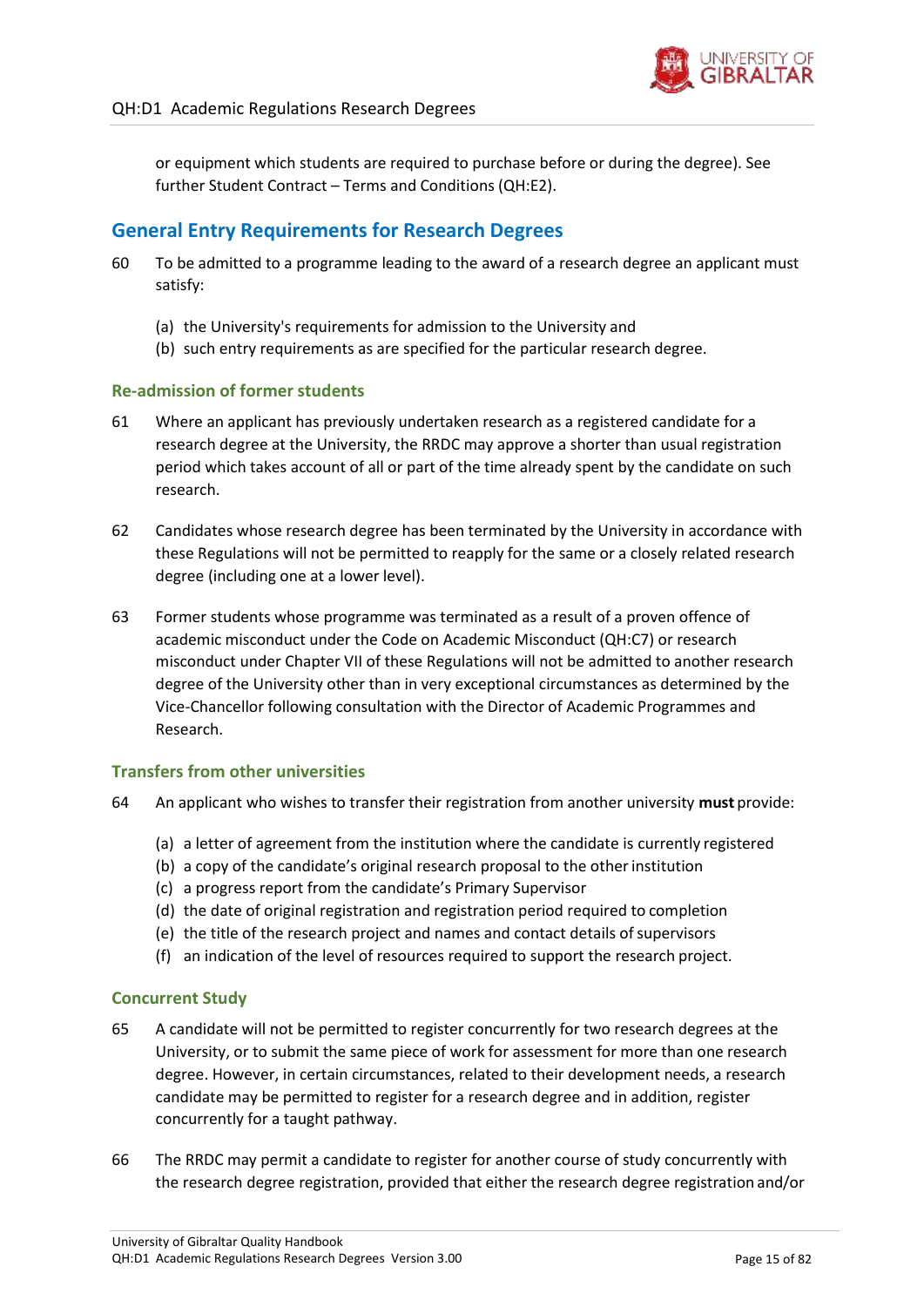the other course of study is by part-time study and that, in the opinion of the RRDC, the dual registration will not detract from the research.

### **English language proficiency**

- 67 Where English is not an applicant's first language, an applicant must demonstrate evidence of English language ability to the following (or equivalent) minimum level of proficiency:
	- (a) an IELTS score of 6.5 or a TOEFL score of 600
	- (b) at least IELTS 5.5 across all four disciplines writing, reading, speaking and listening.
- 68 These minimum requirements may be supplemented by additional requirements as determined by the RRDC; for example, the offer of a place for a research degree may be subject to attendance and satisfactory completion of an English language course provided by the University of Gibraltar's Language Centre.

### **Submission of the Thesis in a Language other than English**

69 Applicants who wish to submit the final thesis in a language other than English **must** seek permission to do this at the point of application. The RRDC will consider such requests where the content of the study and thesis are concerned, for example, with matters of linguistics, language and identity.

#### **Disabilities**

- 70 The University welcomes applications from those with a disability and will work with enquirers and applicants to help them make an informed decision about whether the University is the right place to study, and which programme is suitable for them. Applicants are encouraged to declare any disability or ongoing medical condition, including mental health condition, so that their support needs can be discussed with them and to ensure their needs can be met. Applicants are encouraged to visit the University to help them identify their needs in the context of the campus and its facilities (especially those students whose mobility isimpaired).
- 71 Where a decision may need to take into account any overriding health and safety concerns, and/or barriers relating to professional training requirements associated with the outcomes of the academic programme this will also be taken with full discussion with the applicant and any possible alternatives considered.
- 72 Where a prospective student with a disability applies and is offered a place, University staff will work with the student to develop a Statement of Reasonable Adjustments setting out the arrangements that will be made to support their studies in the context of each form of learning, teaching and assessment that they will encounter.

#### **Pregnancy and maternity**

73 Where an applicant informs the University that they are pregnant or in maternity, the University will work with them to discuss their needs, including the timing of maternity leave.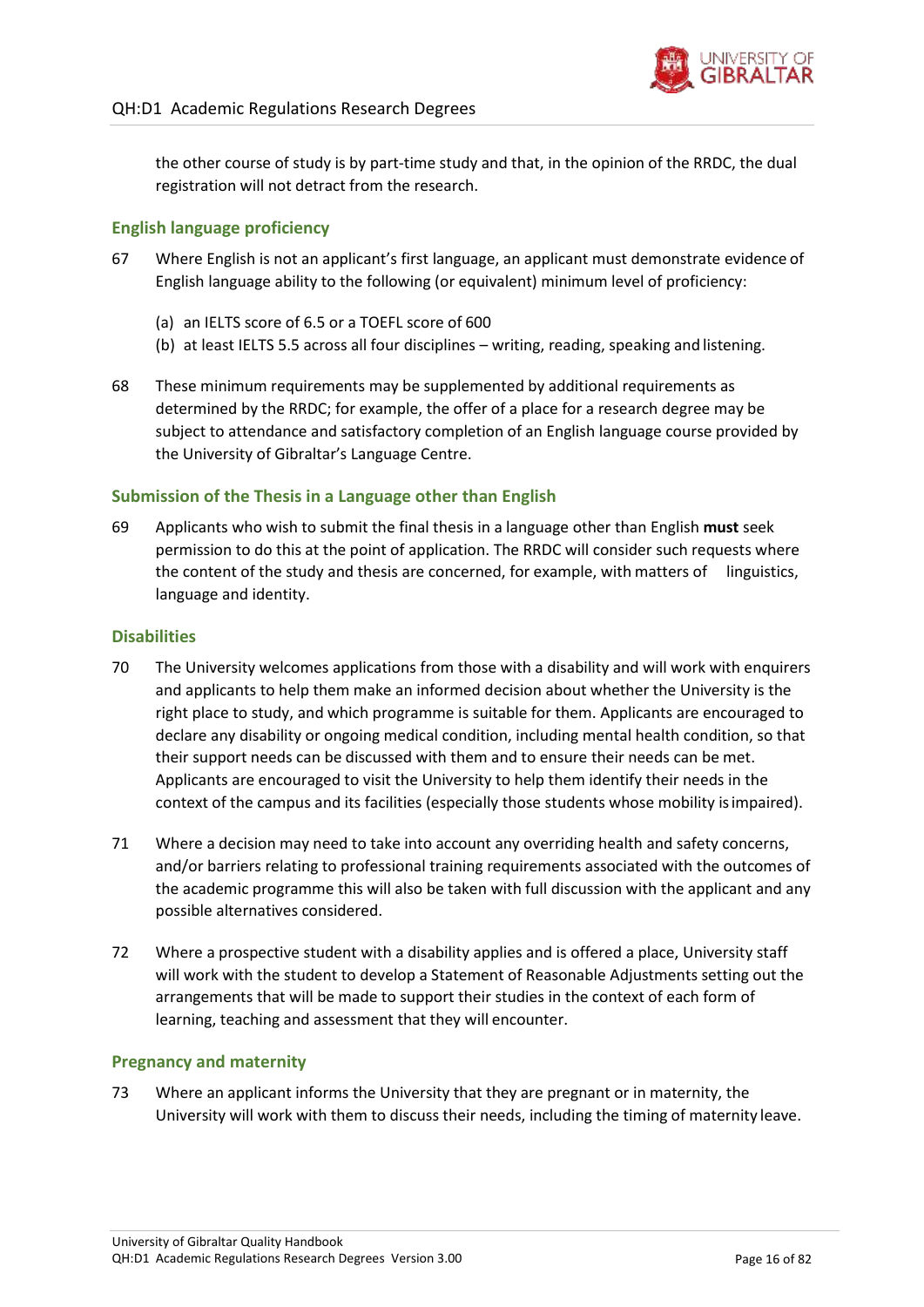

### **Criminal convictions**

- 74 The University has a duty of care to the whole University population and therefore anyone who applies for admission to a University programme is required to declare whether they have any criminal convictions. A criminal record does not necessarily prevent a student from studying at the University. In addition applicants are advised to make their own checks as to whether a previous conviction (whether or not deemed to be spent) may have an effect on future study or professional career progression, for example, the ability to undertake a period of study overseas or to join a professional body.
- 75 The University treats the information given in a respectful and confidential way and undertakes a risk assessment, separate from the academic decision within the admissions process, of what the implications may be of admitting the applicant to a programme of study and the University community. The University may request further information where it deems this necessary to enable a proper decision to be made. These procedures are designed to ensure that any application from an applicant who has a criminal record is fairly assessed, taking into account the interests of the individual concerned, the wider university community, legislative requirements and (where appropriate) the particular requirements of relevant professional bodies
- 76 In the majority of cases applicants declaring previous convictions will be allowed to proceed to consideration for a place. In some cases, for example, if the offence(s) are against the person, and/or of a certain nature, the risk assessment may also need to include whether it would be in the applicant's interests to be admitted into the University community. As a result of some risk assessments, permission for the application to proceed to consideration for a place may be refused, or may carry conditions. Where the programme involves professional recognition or a right to practise a profession the University will consult with the relevant body and abide by any conditions which it may set either generally or in respect of an individual case.
- 77 Applicants will be advised when it is necessary to involve a third party. Applicants will be given the option not to have their information shared with a third party that the University regards as relevant in the risk assessment process, but if the applicant does not agree to sharing of the information their application may not be able to be progressed any further.
- 78 There are other circumstances post-entry that may also require an applicant/student to undergo risk assessment, such as participating in certain extra-curricular activities that involve working with children and/or vulnerable adults.
- 79 Where the Registrar determines, after taking such advice as considered appropriate, that an application will not be progressed, the applicant will be informed in writing of the decision and the reasons for it, and will be informed of the right to present their case to a panel appointed by the Vice-Chancellor to consider such further evidence that the applicant wishes to present. The decision of the panel will be final. Any decision by the Registrar or the panel to allow the application to be considered may include conditions.
- 80 The academic merits of the application will only be considered where the Registrar or the panel have confirmed that the application may progress.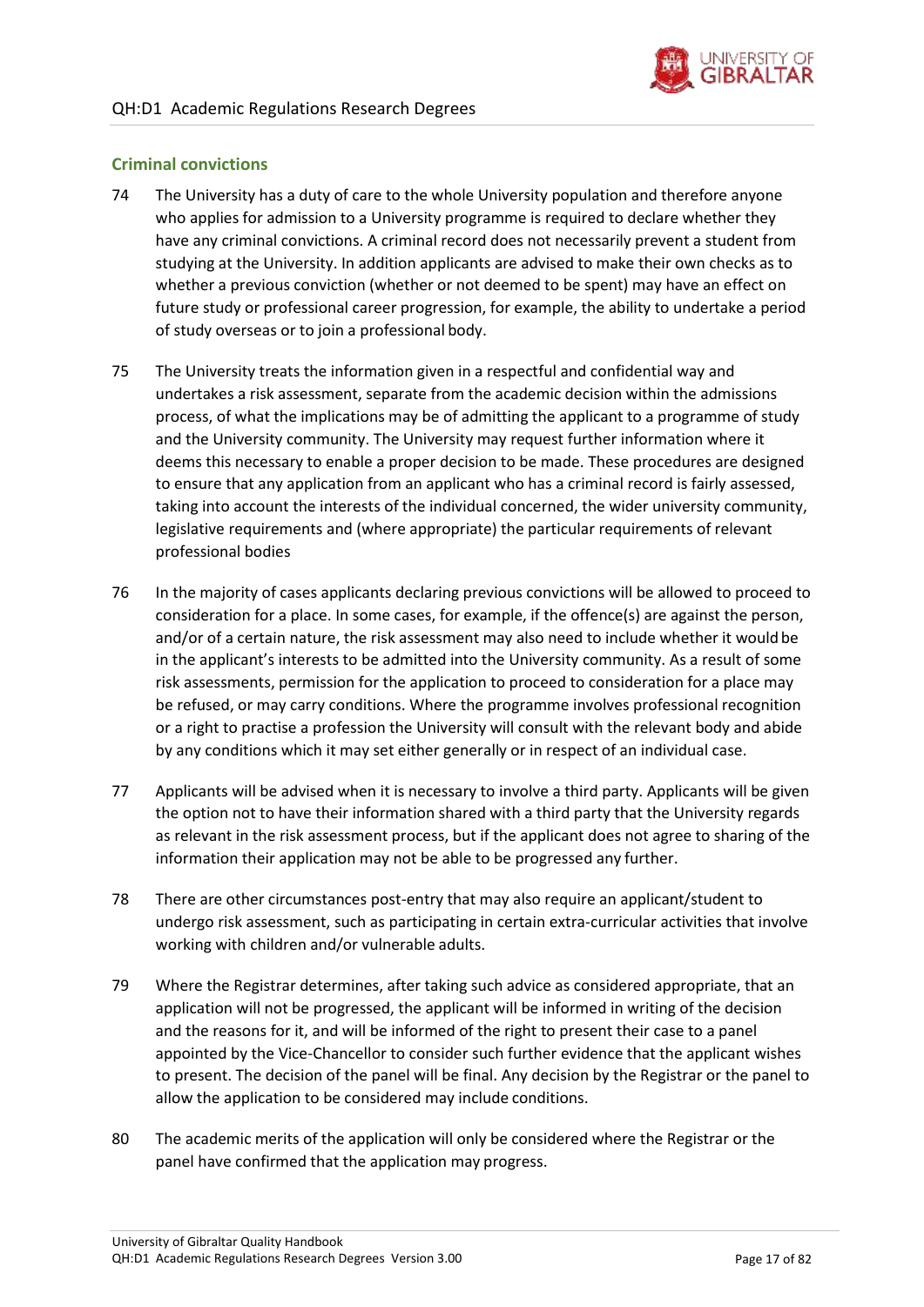

### <span id="page-17-0"></span>**Specific entry requirements: MPhil/PhD by research**

- 81 Applicants seeking admission to study for the award of Doctor of Philosophy (PhD) should hold either:
	- (a) a Master's degree awarded by a UK University, or an overseas Master's degree of equivalent standard, provided that the Master's degree is in an appropriate cognate area and that the Master's degree included training in research and the completion of a research project or
	- (b) a good honours degree (or equivalent) in an appropriate discipline, and ideally have research and/or professional experience at postgraduate level as evidenced in published work, written reports or other appropriate evidence of accomplishment
- 82 In exceptional circumstances the University may admit a candidate without an undergraduate degree where there is evidence of significant professional/scientific experience and published work/written reports or other appropriate evidence of accomplishment.
- 83 An applicant may apply for entry to the MPhil or the PhD and may be advised by the Director of Academic Programmes and Research to apply for the MPhil. A candidate admitted to the MPhil may subsequently apply for upgrade to the PhD in accordance with these regulations.
- 84 All applicants **must** provide, as part of their application, a curriculum vitae which identifies relevant qualifications, experience and/or training, evidence that they are able to adequately fund the whole of their research degree programme, two written academic references and the outline of a research proposal which should:
	- (a) have a sound and original research rationale, if possible grounded in already demonstrated strengths and expertise
	- (b) identify 3-5 research questions that guide the research study
	- (c) align with at least one of the University of Gibraltar's research themes,
	- (d) be focused enough to clearly identify the overall objectives, questions and potential methodologies of the research to be undertaken, but sufficiently open to allow supervisors to assist with shaping the direction of the research
	- (e) evidence the viability of the proposed research (e.g. in terms of time, financial cost, access to research sites/participants/documents)
	- (f) include a short bibliography that supports the proposal
	- (g) be no longer than 10 pages.

### <span id="page-17-1"></span>**Specific entry requirements: PhD by Publication**

85 Applicants for the PhD by publication **must** provide a biographical summary which identifies relevant qualifications, experience and/or training, and a full list of publications and/or public works; evidence that they are able to adequately fund their completion of the doctoral award; together with: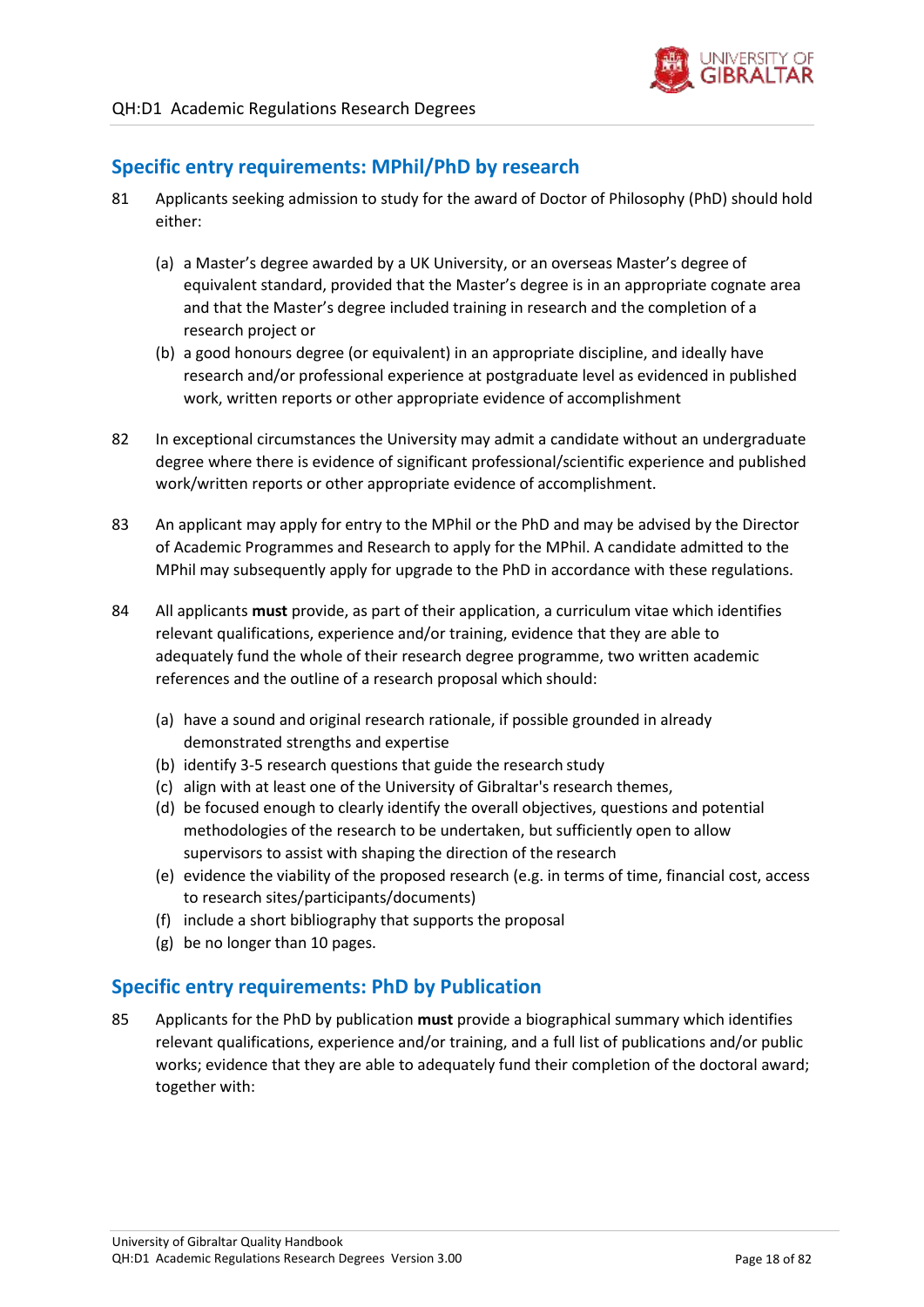- (a) a list of the publications or public works on which the application is based (which should not exceed 10 years since publication). In certain specific cases, works exceeding 10 years since publication may be considered, provided evidence of continued relevance is presented
- (b) a statement identifying where, when and over what period the research contributing to the published works was undertaken
- (c) a declaration by the applicant indicating that the work received ethical approval, where required, at the time the work was undertaken
- (d) a statement indicating the extent of the contribution by other collaborating researchers (e.g.: in the design, analysis, conduct of the research and written publications)
- (e) a proposed title for the work
- (f) a summary of no more than 2000 words that contextualises the selected publications, demonstrates their coherence and identifies how the work contributes to the advancement of knowledge in the chosen field of study.

### <span id="page-18-0"></span>**Additional entry requirements**

#### **Joint PhD Award**

- 86 The University may approve admission to a PhD in the form of a Joint Award in partnership with another body which has the power to award research degrees and the expertise and resources to supervise, support and assess the proposed area of research. Such arrangements **must** be subject to a formal legal arrangement agreed by the two universities before the candidate can commence their research.
- 87 Applicants wishing to study a joint award must satisfy the admission criteria of the University of Gibraltar and the other University, and there must be a clear rationale for the provision and undertaking of a joint award.

#### **Students Working as Part of a Research Group**

- 88 An applicant whose work forms part of a larger group project may register for a research degree. In such cases each individually approved project **must** in itself be distinguishable for the purposes of assessment and be appropriate for the award being sought. The application **must** indicate clearly the individual's specific contribution and its relationship to the group project.
- 89 Where a research degree project is part of a piece of funded research, the University of Gibraltar **must** establish to its satisfaction that the terms on which the research is funded do not detract from the fulfilment of the objectives and requirements of the candidate's research degree.

#### **Students Located Overseas**

- 90 The RRDC may approve an application from a candidate proposing to work outside Gibraltar, provided that:
	- (a) the arrangements for supervision enable regular face-to-face supervision by the appointment of a primary supervisor/adviser, ideally based locally. Secondary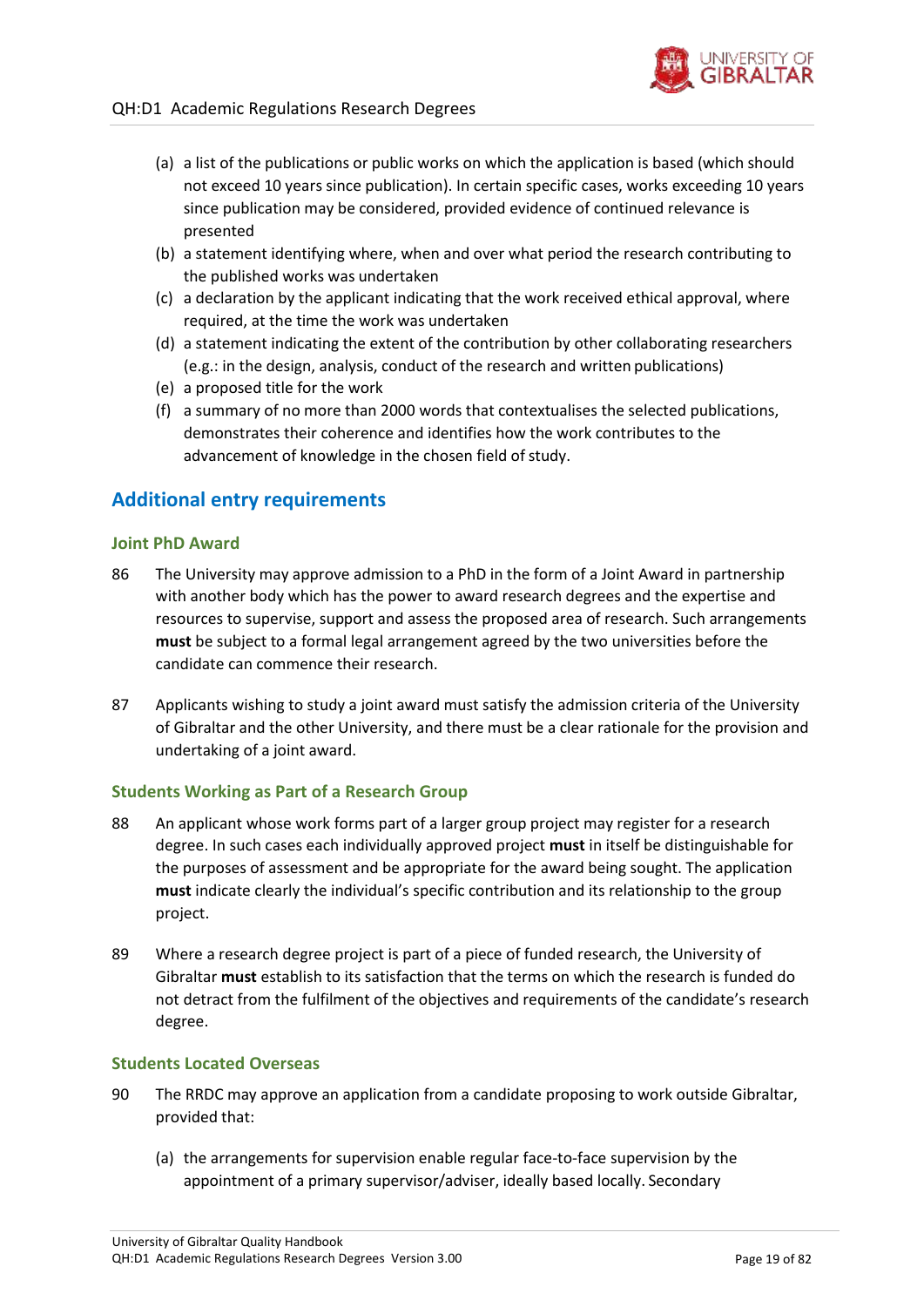

supervisors/advisers based overseas **must** have access to a mentor/colleague who is formally associated with the University of Gibraltar and who will be the Primary Supervisor. The form and frequency of supervision must be specified at the point the supervisory team is approved and the research plan agreed with the candidate in writing

- (b) there is satisfactory evidence as to the facilities available for the research both in the University of Gibraltar and abroad, and
- (c) the arrangements to undertake the research and work outside Gibraltar do not contravene the national laws of the country concerned.
- <span id="page-19-3"></span>91 Where a candidate is granted approval to undertake their research overseas and/or is an international student based overseas, they will be required to attend the University as follows in order to complete the initial PhD Research Training Programme:
	- (a) in the case of a full-time student, for a period of 3 weeks in their first year ofstudy
	- (b) in the case of a part-time student for period(s) totalling 3 weeks in their first and/or second year of study.
- <span id="page-19-4"></span>92 Such a candidate will be further required to attend the University as follows, including physically attending at least one Summer School:
	- (a) in the case of a full-time student, for a period of two weeks in their second year ofstudy
	- (b) in the case of a part-time student, for period(s) totalling two weeks in their third and/or fourth year(s) of study.
- 93 Where there are mitigating circumstances, the Director of Academic Programmes and Research may vary the attendance requirements referred to in paras[. 91 a](#page-19-3)nd [92.](#page-19-4)

### <span id="page-19-0"></span>**How to apply**

94 Applicants are required to apply directly to the University using the online application process at [www.unigib.edu.gi.](http://www.unigib.edu.gi/)

### <span id="page-19-1"></span>**Selection**

### **Selection criteria – MPhil/PhD by research**

- <span id="page-19-2"></span>95 The RRDC will decide to whether to make an offer for admission to an MPhil or PhD by research based on the following criteria:
	- (a) the academic profile of the applicant and their ability to achieve the standard of the appropriate degree within the permitted timescales
	- (b) the viability of the proposed research project, its aims and its suitability for the level of award identified
	- (c) the availability of supervisors with appropriate expertise, experience of supervision and time to supervise
	- (d) the availability of sufficient supporting resources for the conduct of scholarly research in the area of the proposed research project, and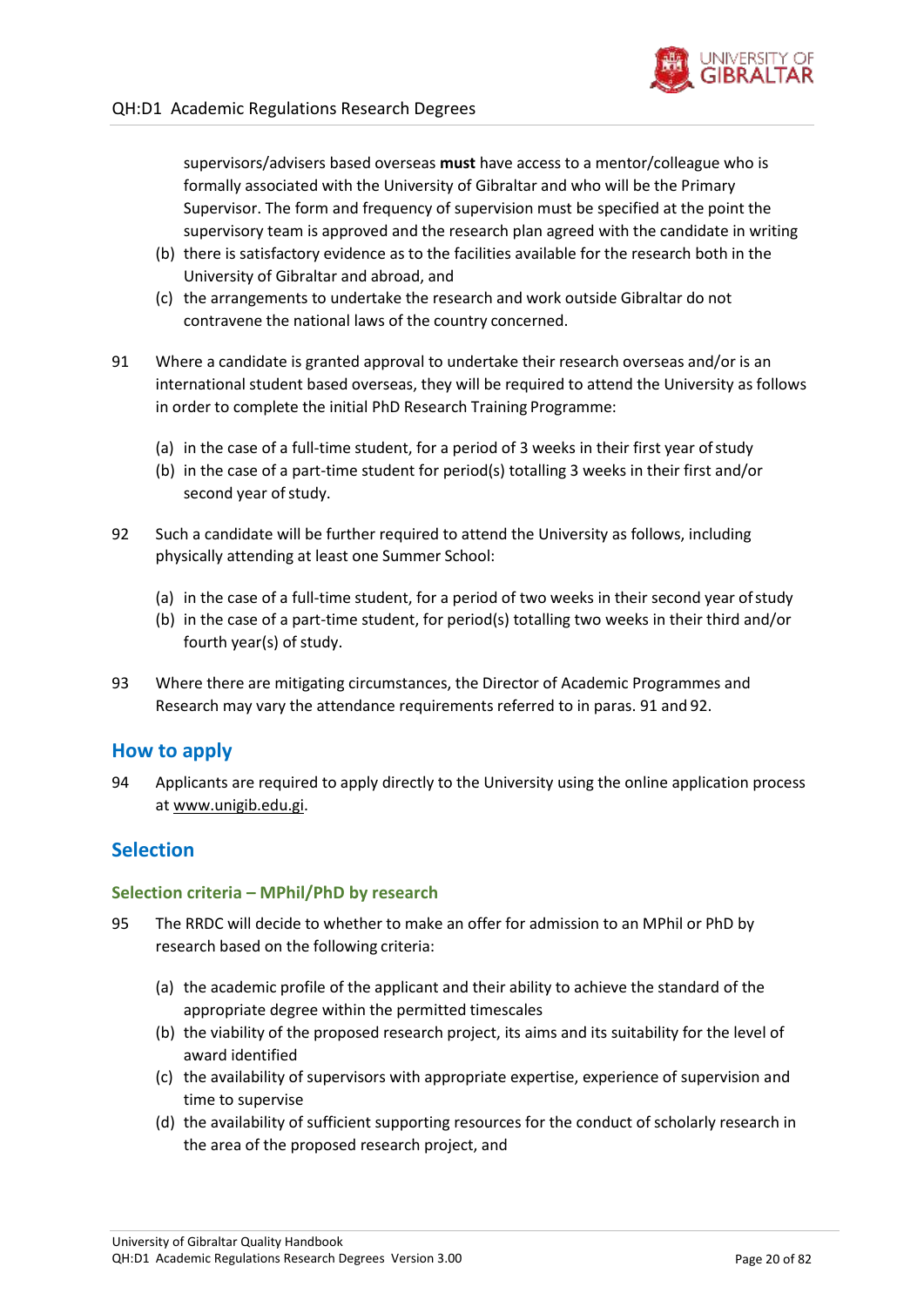

- (e) the applicant's ability to pay ongoing annual tuition fees for the duration of the anticipated registration.
- 96 The RRDC will determine whether and to what extent the applicant meets the above criteria taking into account the recommendations of the two academic reviewers appointed to consider the research proposal. Reviewers may make one of the following recommendations, that:
	- A the candidate is accepted into the MPhil or PhD programme
	- B the candidate is accepted, provided reviewers comments and recommendations are included into candidates research by submission of the Formal Research Proposal (RD1)
	- C– the candidate is accepted if the submitted proposal is modified to take into consideration the reviewer's comments. And is further reviewed and signed off by at least one reviewer after resubmission.
	- D (i) the candidate is asked to reconsider either the research focus and/or research methodology proposed or to further elaborate the research proposal. The new proposal would need to be sent for review before consideration by the RDRC.
	- D(ii) the candidate is accepted if the submitted proposal is accepted by another University as their primary institution, with the University of Gibraltar entering into a collaborative partnership to jointly support and award the degree.
	- E the proposal as it stands is not considered to have either academic merit or feasibility, but the student is considered to have academic potential. They should be re-engaged to consider a different proposal for submission, which may include further training/qualifications. The new proposal will be sent for a new review.
	- F the proposal as it stands is not considered to have either academic merit or feasibility, and the student has not demonstrated academic potential. They **must** be informed of the reasons for rejecting the application, including feedback and information regarding possible academic pathways they may wish to follow.

### **Selection criteria – PhD by publication**

- 97 The RRDC will decide to whether to make an offer for admission to a PhD by publication based on the following criteria:
	- (a) feedback on the application from at least one subject specialist adviser that endorses the applicant's work evidences an independent and original contribution to knowledge in the chosen field
	- (b) evidence that the work demonstrates a sustained level of coherent research at a level equivalent to that of a conventional PhD
	- (c) evidence of critical investigation and evaluation
	- (d) the professional presentation of the application and
	- (e) the availability of appropriate supervisory support for the candidate to complete the award.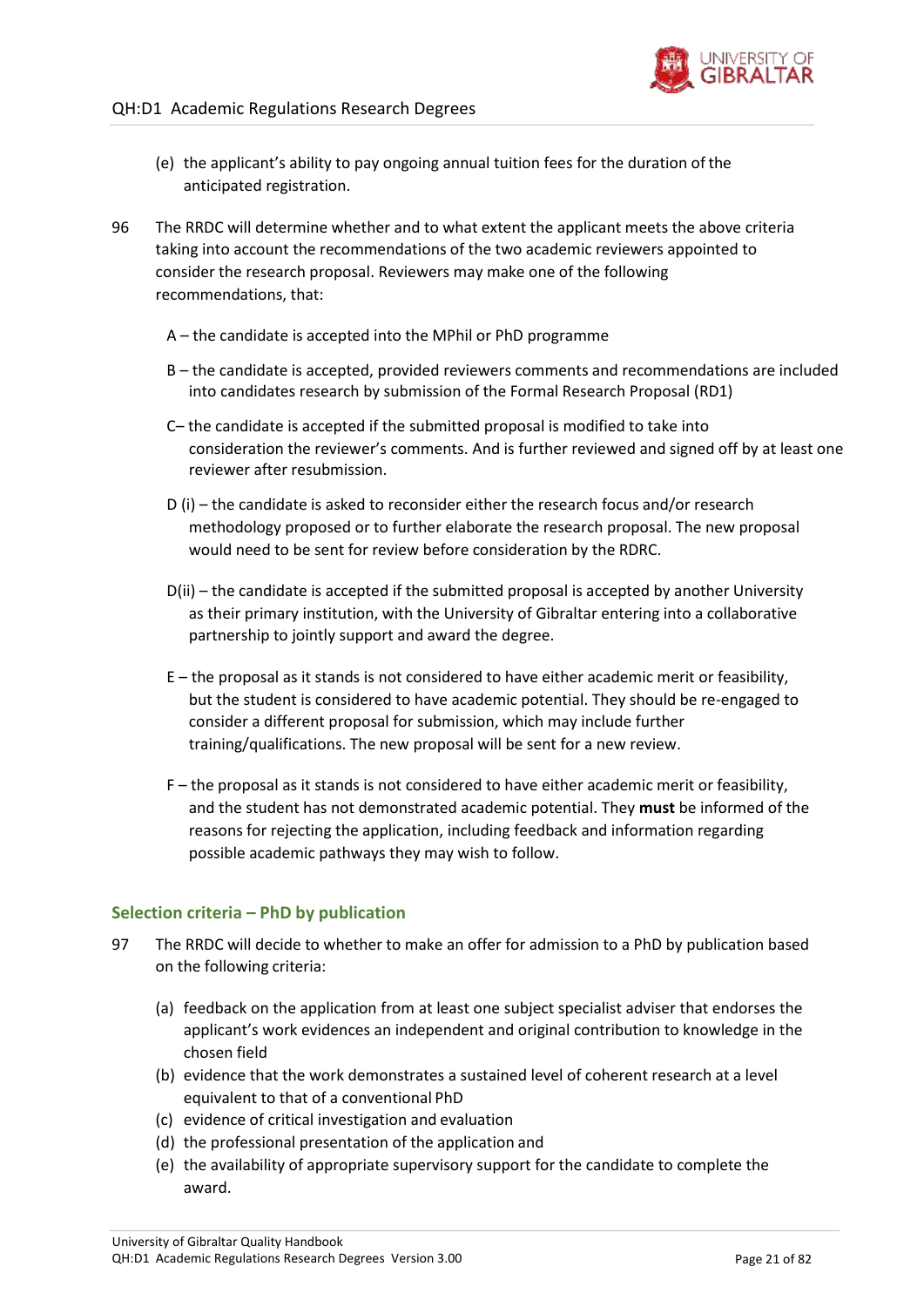

### QH:D1 Academic Regulations Research Degrees

- 98 The RRDC will determine whether and to what extent the applicant meets the above criteria taking into account the recommendations of the two academic reviewers appointed to consider the research proposal and, where deemed necessary, taking into account the candidate's performance at an interview conducted by a panel convened by RRDC for the purpose.
- 99 Reviewers may make one of the following recommendations, that:
	- A the candidate is accepted into the PhD by Publication programme
	- B the candidate is accepted if the submitted proposal is modified to take into consideration the reviewers' comments
	- C the candidate is asked to reconsider either the thesis focus and/or published material to be used, or to further elaborate the proposal. The new proposal would need to be sent for review before consideration by the RRDC
	- D the proposal as it stands is not considered to have either academic merit or feasibility, but the student is considered to have academic potential. They should be re-engaged to consider a different proposal for submission, which may include a Research PhD. The new proposal will be sent for a new review.
	- E the proposal as it stands is not considered to have either academic merit or feasibility, and the student has not demonstrated academic potential. They **must** be informed of the reasons for rejecting the application, including feedback and information regarding possible academic pathways they may wish to follow.

#### **Reasonable adjustments**

100 Where the applicant has declared a disability or similar need, the University through the Student Experience Office, will work with the applicant to establish a Statement of Reasonable Adjustments to ensure that the University can provide the appropriate support for the applicant in undertaking the research degree, including addressing any specific elements such as field work.

#### **Checks on each application**

- 101 On receiving an application a number of checks are made designed to ensure that the application meets the general entry criteria and to identify whether the applicant requires, or will require in the future, individual support. Support may relate to the application process (for example in relation to attending an interview) and/or undertaking the research. The criteria to which these checks relate are indicated in more detail in the 'general entry requirements' section above and relate to applicants:
	- (a) with a disability or learning difficulties
	- (b) who are pregnant or in maternity
	- (c) who declare a criminal conviction
	- (d) have previously studied at the University.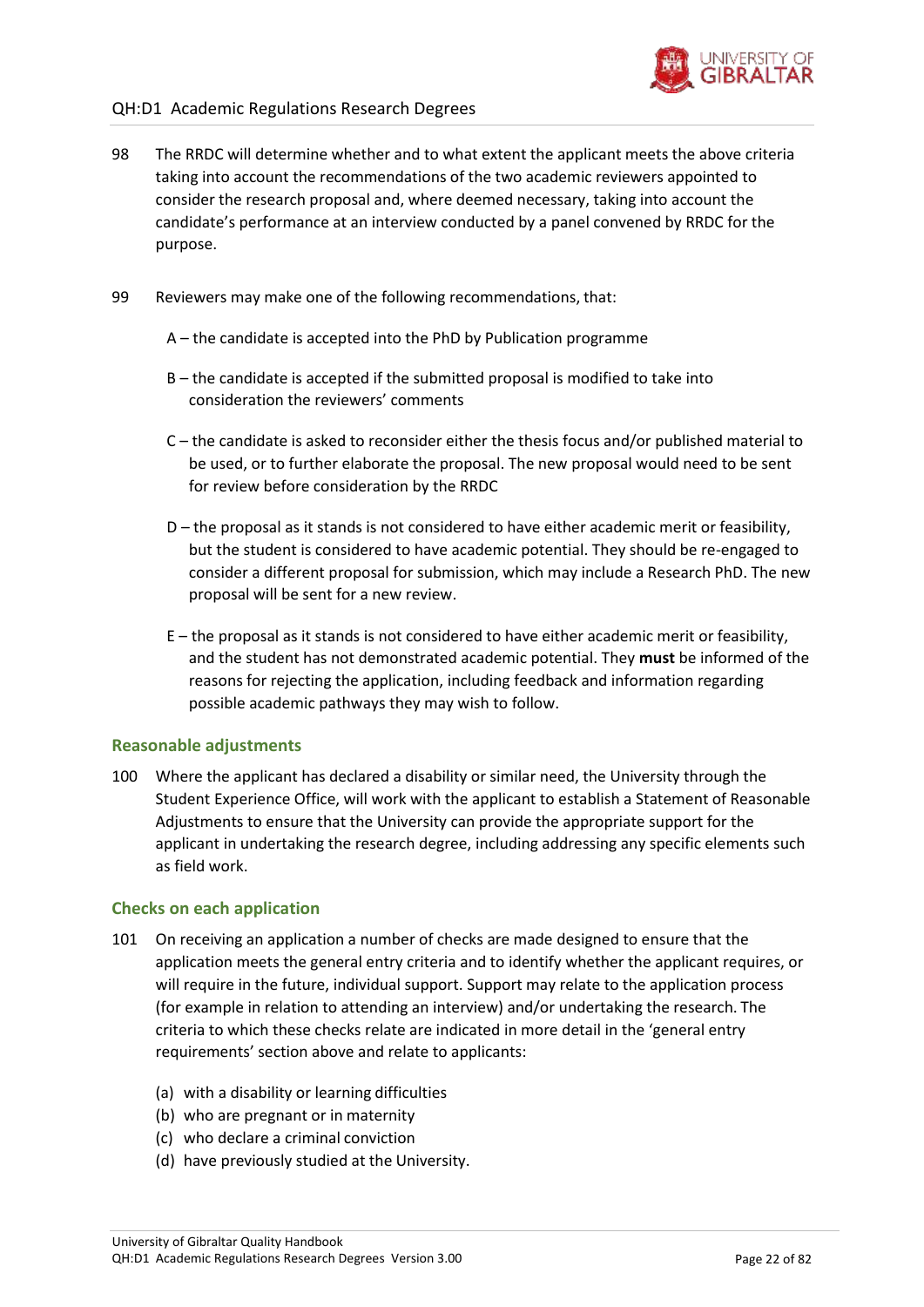

#### **Tuition fee assessment**

102 A provisional assessment will also be made as to whether the applicant is entitled to pay tuition fees at the EU or the overseas rate.

#### **Deferral**

103 An applicant may apply to begin the programme up to one year later than the next start date. Allowing such deferral is at the discretion of the University, but apart from the fact of deferral the application will be judged entirely on its merits as set out in these Regulations. Where an offer is subsequently made for that deferred entry the University will contact the applicant prior to the following year's entry to seek confirmation that the applicant still intends to take up a place.

### **Accuracy of applicant information**

#### **False or misleading information**

- 104 Where there is evidence that an applicant may have provided false or misleading information the Registrar, in consultation with the Director of Academic Programmes and Research, will conduct an investigation to determine whether the applicant has been guilty of deliberate misrepresentation. Misrepresentation may relate to the information being provided in an attempt to obtain by deception:
	- (a) a place on the programme
	- (b) financial status (as a means of paying a lowerfee)
	- (c) entry to the country.
- 105 False or misleading information may relate to:
	- (a) qualifications
	- (b) criminal convictions
	- (c) references
	- (d) fee status
	- (e) the omission of relevant information.
- 106 The applicant will be informed in writing by the Registrar of the University's concerns and will be invited to provide a written explanation, originals of qualifications or to attend an interview. Where, having considered the applicant's written or oral explanation, and following consultation with the Vice-Chancellor and the Director of Academic Programmes and Research, the Registrar considers that the apparent misrepresentation has not been satisfactorily explained, or where no explanation has been provided, the Registrar will cancel the application and confirm this in writing to the applicant. An applicant is not permitted to appeal this decision.
- 107 If the University suspects that the application constitutes fraud including identity theft it will refer the matter to the appropriate authorities.
- 108 Where a candidate after enrolment is suspected of having obtained their place on the research degree through providing false or misleading information in their application the Registrar will instigate the above process. Where the Registrar is satisfied, following consultation with the Vice-Chancellor and Director of Academic Programmes and Research,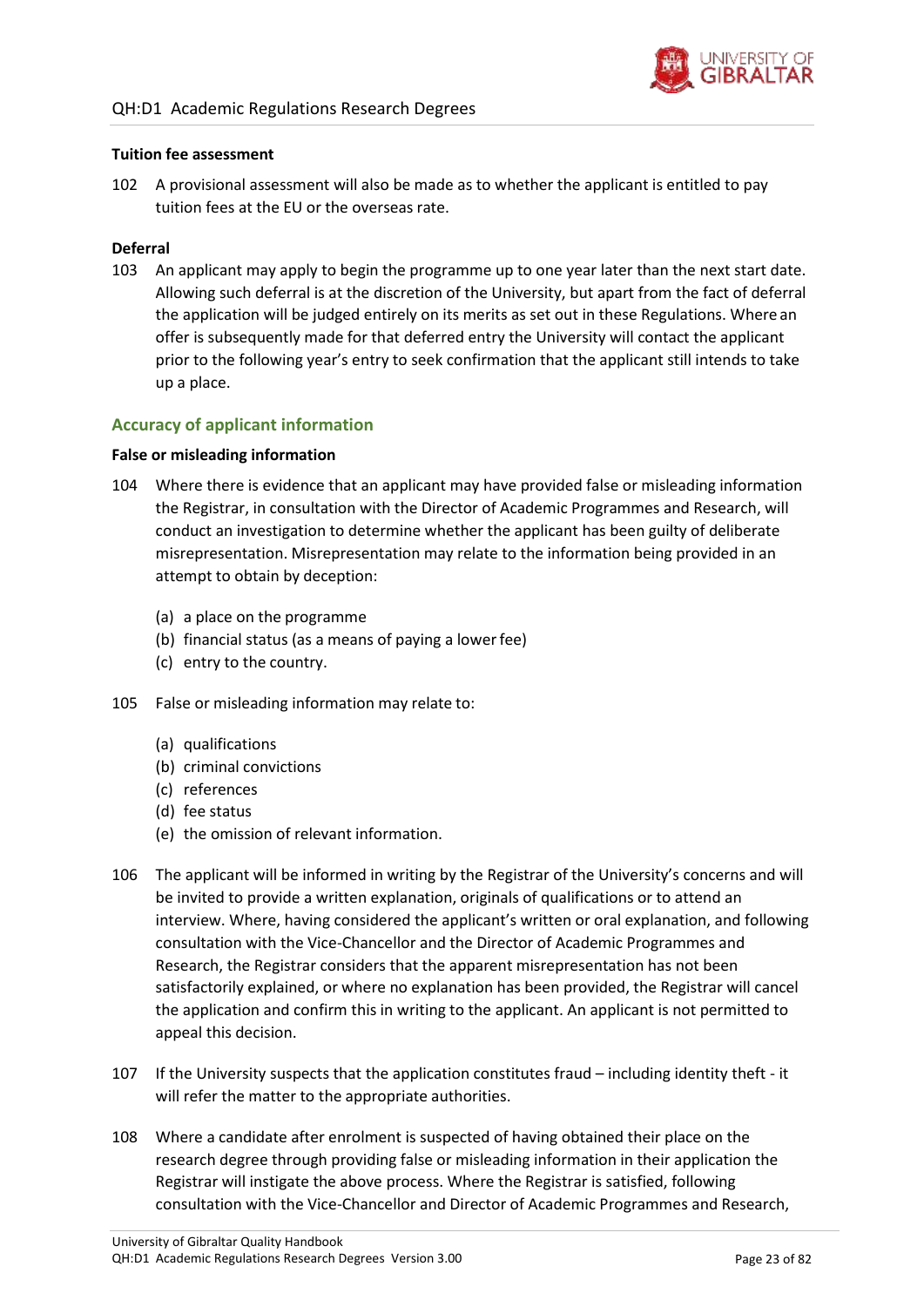

that misrepresentation has been established, the Registrar will terminate the candidate's programme and no award will be made by the University. Where the candidate has already been awarded a qualification, the Registrar will make a recommendation to the Academic Board that the award of the qualification be revoked.

109 A candidate whose registration is terminated may appeal by following the procedures for Academic Appeals set out in Chapter X below.

### **Personal data**

- 110 In applying to the University, each applicant is required to provide personal data. Specific items of data are used in the following way:
	- (a) Date of birth: for purposes of identification
	- (b) Nationality: for purposes of assessing whether the applicant is liable for the EU or the overseas fee and for whether the applicant will require permission to enterGibraltar
	- (c) Ethnicity and other equality characteristics: collected purely for purposes of data monitoring and to ensure that the University's facilities continue to be suitable for the needs of the student population; these data are not used as part of the selection decision and an applicant can choose not to provide the data.
- 111 The University will query with the applicant if there appear to be mismatches between items of personal data such as a difference in the name(s) on the application and on supporting documents such as certificates or a passport, and will require evidence of changes of name.

### <span id="page-23-0"></span>**Outcome of the application**

- 112 Having considered all the evidence as indicated in the above sections the Research and Research Degrees Committee will make one of the following decisions:
	- (a) offer a place without conditions (unconditional offer)
	- (b) offer a place conditional on the outcome of certain events such as the applicant's assessment results or performance in English language tests (conditional offer)
	- (c) to reject the application.
- 113 Following the relevant RRDC meeting, applicants can normally expect to hear the outcome of their application within
	- (a) 20 days for applications determined solely on the basis of the application form (assuming there are no queries about the information in question)
	- (b) 25 days for applications determined based on additional selection activities such as interviews (assuming there are no queries about the information in question).
- 114 Where a conditional offer is made those conditions must be satisfied no later than two weeks before the commencement of the degree unless the University specifies an alternative date and provides a reason for that date.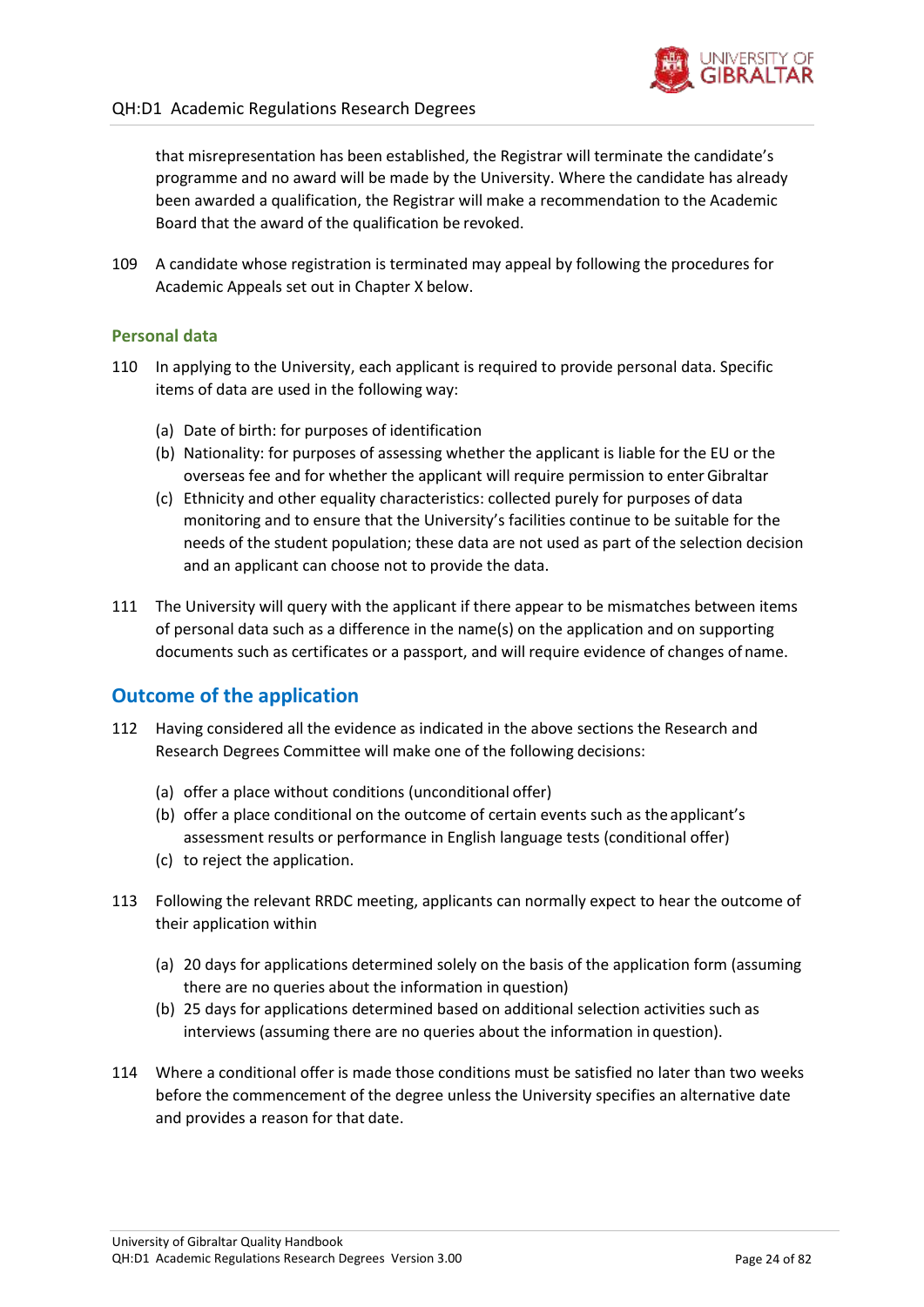

### **The offer**

- 115 Where the University makes an offer, the applicant will be provided with information about:
	- (a) how and when to enrol
	- (b) when to arrive at the University and arrangements for welcome and induction
	- (c) details of research training and related opportunities
	- (d) the obligations of being a student, including the rules governing progression and award and the University's Code on research misconduct
	- (e) contact details for obtaining further information or answering queries.
- 116 The applicant's full University account will be activated, including access to the University's online learning platform (Canvas), once the applicant accepts the offer and completes the registration process.

### **Terms and conditions of the offer**

- 117 Becoming a student of the University involves entering into a legal contract with the University, and that contract contains a number of Terms and Conditions by which both parties are bound. To ensure that applicants can understand the nature of those obligations details of the Terms and Conditions are set out in a document entitled 'Terms and Conditions' which is available on the University's website and is sent to applicants with the offer in a 'durable medium' (that is a pdf file which cannot be edited but which can be retained and stored by the applicant unaltered).
- 118 An applicant who has any queries about the meaning of anything in the document should contact the University, using the contact details on the document and clarification will be provided.
- 119 The Terms and Conditions are set out in the document: Student Contract Terms and Conditions (QH:E2).

#### **Intellectual Property**

120 Intellectual Property rests with research degree candidates except where they are formally working on a project having commercial sponsors or commercial potential, in which case they will enter into a confidentiality agreement, and assign their Intellectual Property rights to the University unless they are employed by the organisation funding the research. In return the University will treat postgraduate researcher inventors on such projects on the same financial basis as staff inventors in respect of Intellectual Property-based income.

#### **Changes to the research degree programme – Code on Student Protection**

121 As indicated in the Terms and Conditions, the University makes changes to its programmes as part of its ongoing commitment to securing academic standards and enhancing the quality of students' learning opportunities. The University has adopted the practice of UK universities in developing a Code on Student Protection which sets out how the University will protect the interests of students in certain situations such as the closure of a programme. See further the Code on Student Protection (QH:E3).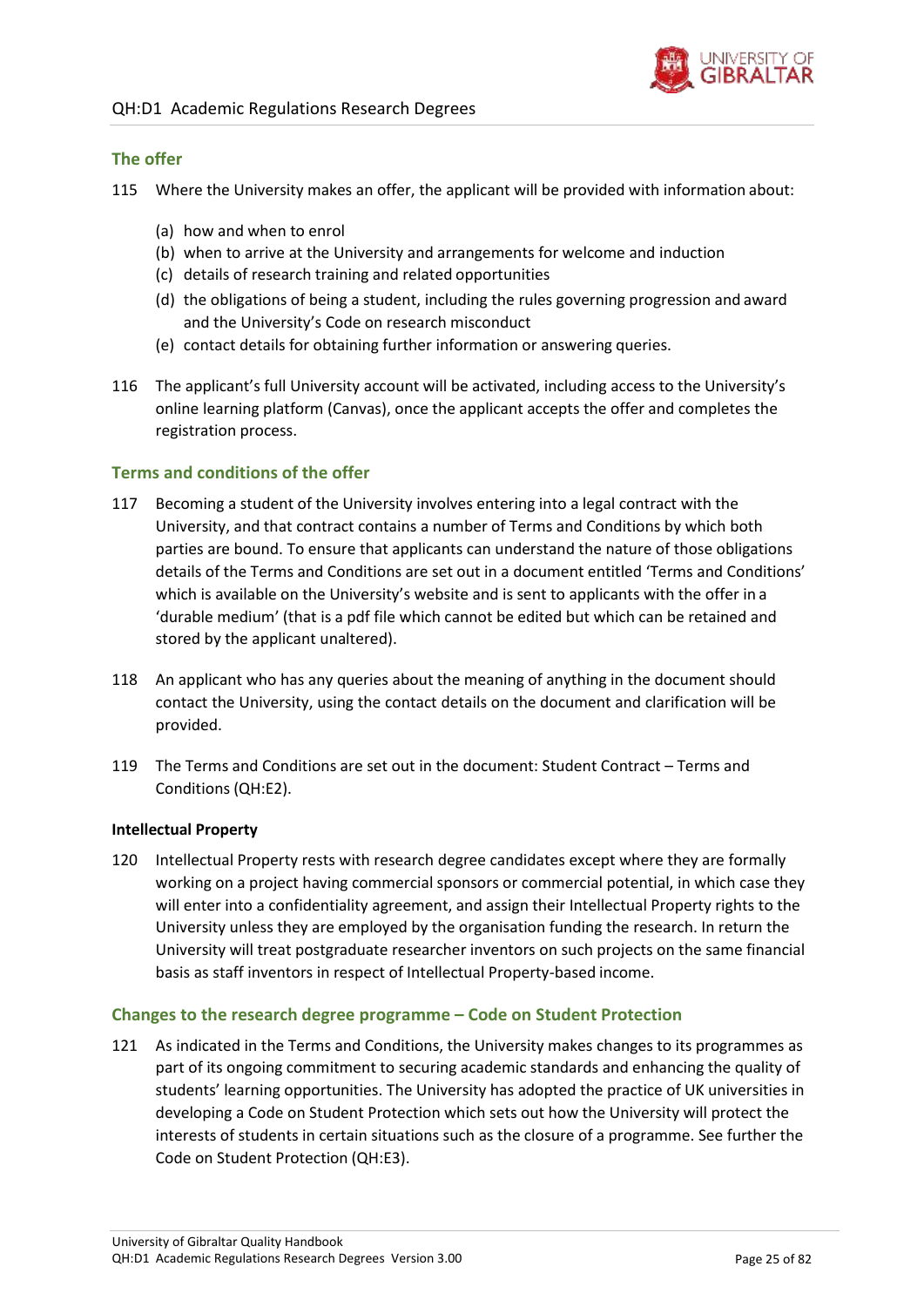

122 In summary the Student Protection Code provides that the University will not withdraw a programme where that withdrawal will affect current or prospective students. Prospective students in this case means those to whom an offer has been made and who have not rejected that offer.

### <span id="page-25-0"></span>**Accepting an offer**

123 Offers should be accepted within 10 working days. Any offer not accepted within that deadline will be withdrawn unless the applicant contacts the University to request additional time and gives a reason for that extension which the Director of Academic Programmes and Research considers valid.

### <span id="page-25-1"></span>**Confirmation**

- 124 An offer which is conditional has to be 'confirmed' by the University in other words confirming that the conditions have been satisfied. The conditional offer and acceptance are not therefore binding until the University confirms that the conditions have been satisfied.
- 125 The applicant will need to provide evidence that the conditions have been satisfied, such as the results of their assessments or English language test. These results may need to be verified for example by providing original evidence (translated into English where applicable) or photocopies which have been authenticated by the awarding/testing body.
- 126 Once the University is satisfied that the conditions have been met it will inform the applicant in writing that their place on the programme is now confirmed.
- 127 Pending the enactment of the relevant legislation, International Students will only be enrolled where they have a student visa to study in Gibraltar and they will be bound by the student immigration rules as specified by Her Majesty's Government of Gibraltar and theGibraltar Borders and Coastguards Agency. The University's expectations of International Students will be detailed in the offer letter, the Student Handbook, and the University Research Degree Regulations

### **Mitigating circumstances**

128 Where an applicant has not achieved the results required to satisfy the conditions of their offer but believes that they have significantly underperformed as a result of unforeseen, unavoidable and exceptional circumstances (such as illness), they may submit a written request to the University to have those circumstances considered. The request must be supported by valid evidence which confirms the circumstances and their severity. The application will be considered by the Director of Academic Programmes and Research to determine whether the place can be confirmed notwithstanding the results actually achieved.

### **Proof of identity**

129 Prior to enrolment each prospective student must provide (either in person or by post) the original of an accepted form of identification for verification before they can be enrolled. In the absence of this verification, enrolment will not be completed.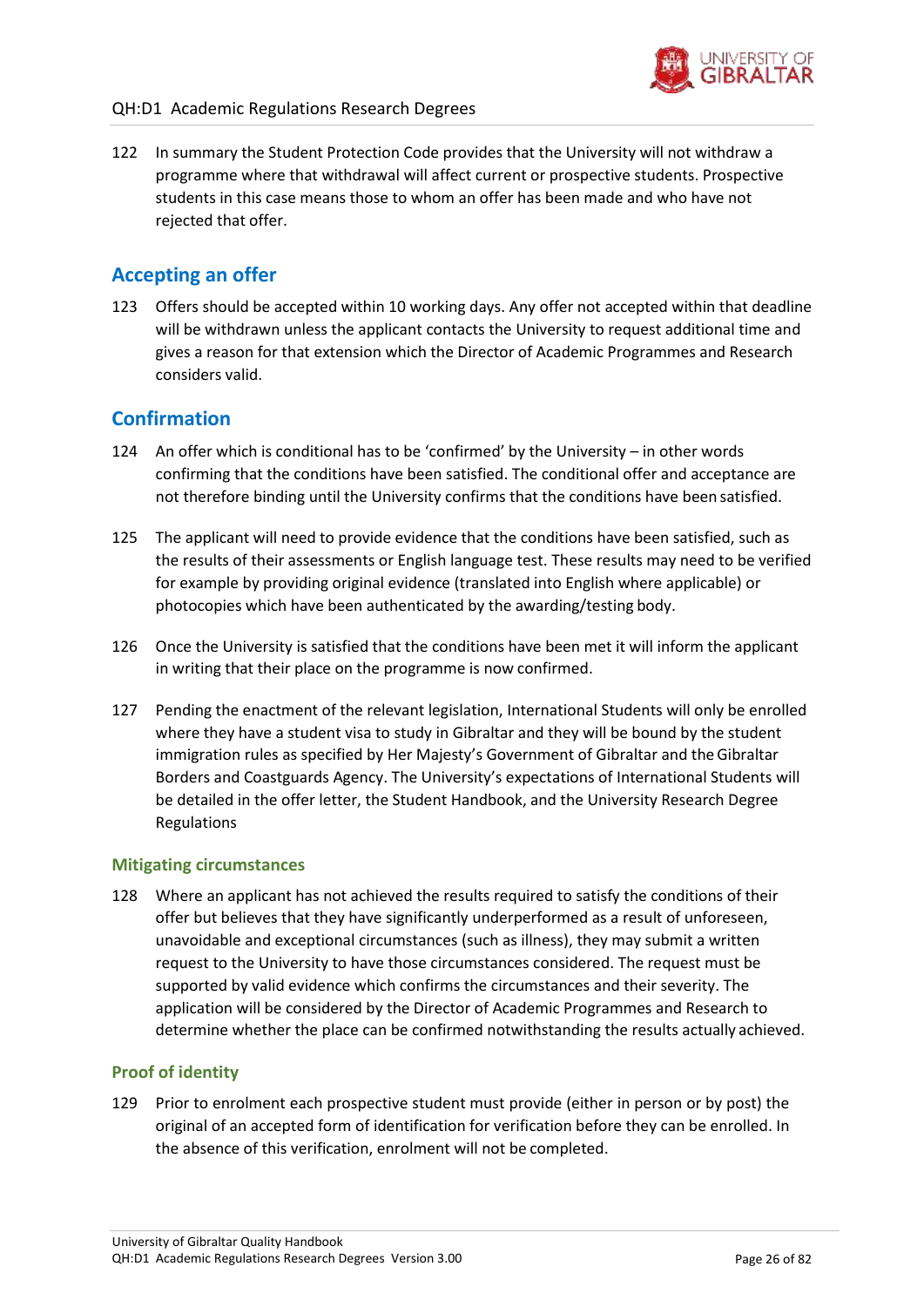

### **Changes in circumstances**

- 130 A prospective student who has accepted an offer which has been confirmed is required to notify the University of any change in their circumstances which would mean that they may no longer be eligible to study the programme. Examples of such changes include being charged with a criminal offence for which the outcome of that charge is pending, or conviction of a criminal offence.
- 131 A student whose ability to study may be affected by a change in circumstances since making the application, such as the diagnosis of a long-term health condition (defined as 12 months or more) and for whom and without reasonable adjustment a change in circumstance means that a disability would disadvantage the candidate, should contact the University to discuss their support needs. The University will follow the same procedure as if the circumstances had applied at the time of the application.

### <span id="page-26-0"></span>**Registration as a University of Gibraltar Student**

- 132 Candidates will be admitted to the programme at the beginning of each academic year however the RRDC may admit an individual candidate at another time dependent on the resources available to support the candidate's study.
- 133 All applicants who have accepted the offer of a place are required to register as a student of the University. This process involves completion of registration and payment of the appropriate fee, in return for access to the University's facilities and the supervisory team.
- 134 Subject to satisfactory progress (see para[. 196 o](#page-37-2)nwards), candidates are required to reregister on the anniversary of their first registration or other date as directed by the University, including paying the tuition fees notified as part of the Terms and Conditions of the contract. Candidates who have not paid their tuition fees will be deemed to be a debtor of the University of Gibraltar and will not be entitled access to the University's facilities or to their supervisory team.

### <span id="page-26-1"></span>**Induction**

- 135 The University will provide candidates with a welcome and induction programme at the start of their research programme, details of which will be sent to each can along with the details of how to enrol. The welcome and induction programme is designed to:
	- (a) foster a supportive environment
	- (b) give candidates an opportunity to meet other postgraduate researchers, academic and support staff
	- (c) familiarise candidates with the University'sfacilities
	- (d) familiarise candidates with the University's expectations, and the expectations which they can have of the University
	- (e) enable an initial meeting with the Supervisory Team (where this has not already taken place).
- 136 The induction programme will include presentations and informal discussions as well as a tour of the facilities.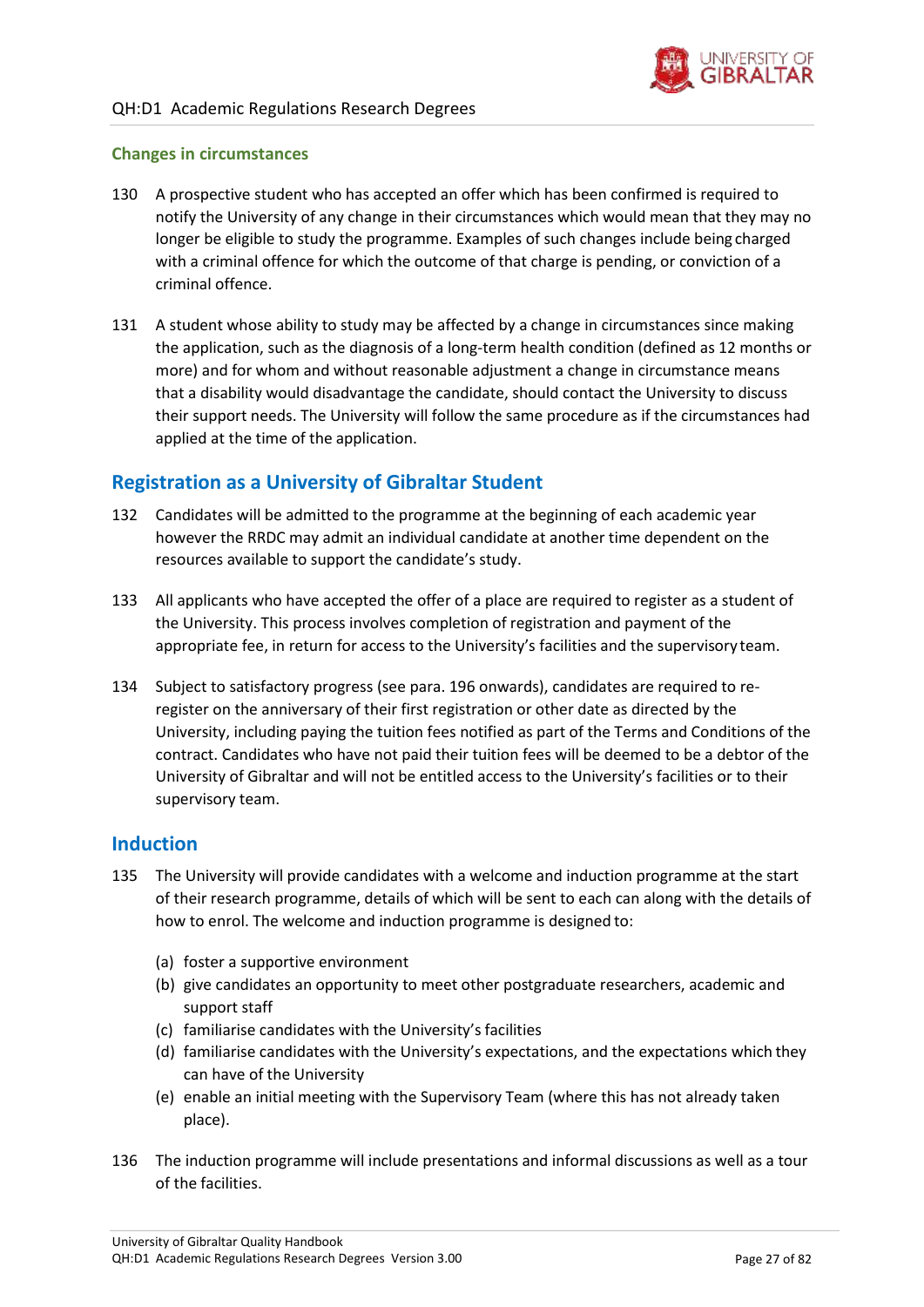

### QH:D1 Academic Regulations Research Degrees

### <span id="page-27-0"></span>**Feedback to unsuccessful applicants**

- 137 Where the University rejects an application the applicant **must** be provided with clear reasons for the decision. This approach is designed to enable the applicant to understand why the application was rejected and to help them to better prepare for a future application should they wish to do so.
- 138 Unsuccessful applicants **must** also be informed of their right of appeal, including providing them with a copy of the Appeals procedures (set out in Chapter III of this Code). Further advice and guidance can be sought from the Student Experience Office.
- 139 The University will not provide feedback to third parties, such as a school/college, parent/guardian or advisor unless a request is made in writing and is accompanied by the written authorisation of the applicant.

### <span id="page-27-1"></span>**Applicant's right of appeal**

- 140 As part of the University's commitment to a fair and transparent recruitment, selection and admission process, unsuccessful applicants have the right to appeal against the University's decision to reject their application under the grounds and procedures outlined below.
- 141 An **Appeal** by an applicant is a request to formally review the outcome of an application for admission to the University, or the conditions of an offer.
- 142 An applicant who submits an appeal under this procedure will not subsequently be subject to any form of discrimination or prejudice as a result of their request.

#### **Grounds for Appeal**

- 143 Applicants who are dissatisfied with the feedback and reasons provided for the University's decision may submit an appeal to the Academic Quality and Learning Manager if they can demonstrate that:
	- (a) there has been a significant procedural irregularity (including administrative error) by the University which could have affected the outcome of the application
	- (b) that there are reasonable grounds to believe that the decision was influenced by prejudice or bias or lack of proper consideration on the part of one or more of the decision-makers
	- (c) there is relevant and material information which could not be provided with the application for understandable reasons.
- 144 An appeal may result in the outcome of the application being changed where there is evidence of applicable grounds.
- 145 An appeal must be submitted within 25 University working days of the applicant being notified of the outcome of the Research and Research Degrees Committee's decision on their application.
- 146 In exceptional circumstances the University will consider requests after this deadline where the applicant provides understandable reasons for the longer period being required.
- 147 The appeal should be addressed to the Academic Quality and Learning Manager stating which of the above-mentioned grounds apply.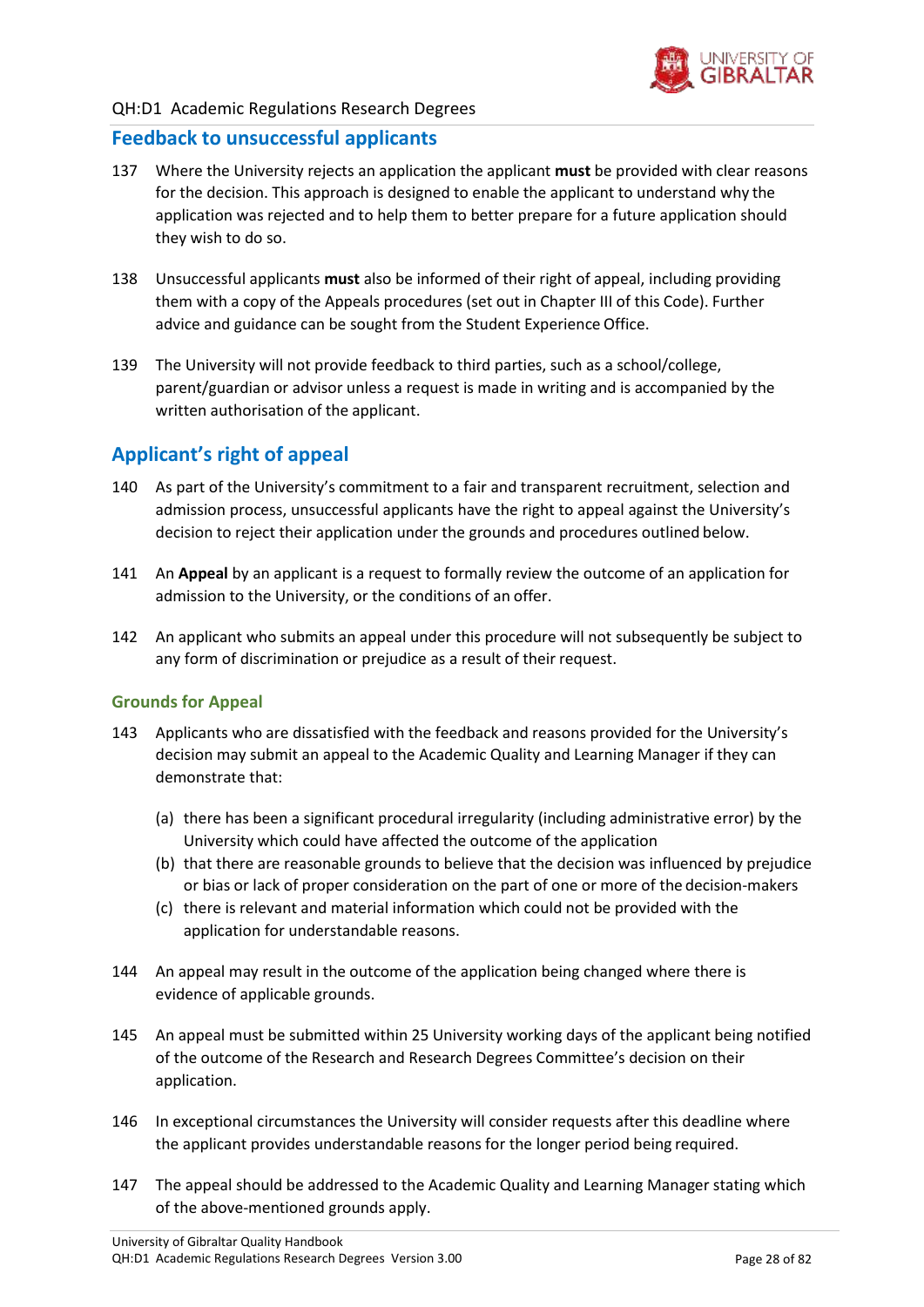

- 148 Appeals will only be considered where they are made directly by the applicant concerned, or the authorised representative of an applicant. Those made by third parties on behalf of an applicant will not be considered. 'Authorised' means that the applicant has confirmed in writing that the representative may act on their behalf.
- 149 The Academic Quality and Learning Manager will ensure that a fair and transparent investigation into the matter is conducted.

### **Outcomes on Appeals**

- 150 Upon completion of the investigation the Academic Quality and Learning Manager will, within 15 University working days of receiving the appeal, provide the applicant with a written response on the findings and decision. This notification will also make clear that the decision is final and not subject to further review within the University and **must** also advise the student of their right to take the matter to the Gibraltar Public Services Ombudsman if they remain dissatisfied with the outcome.
- 151 If the Academic Quality and Learning Manager determines that the appeal should be upheld they will direct that the application be reconsidered, adjusted to take account of the basis for the appeal.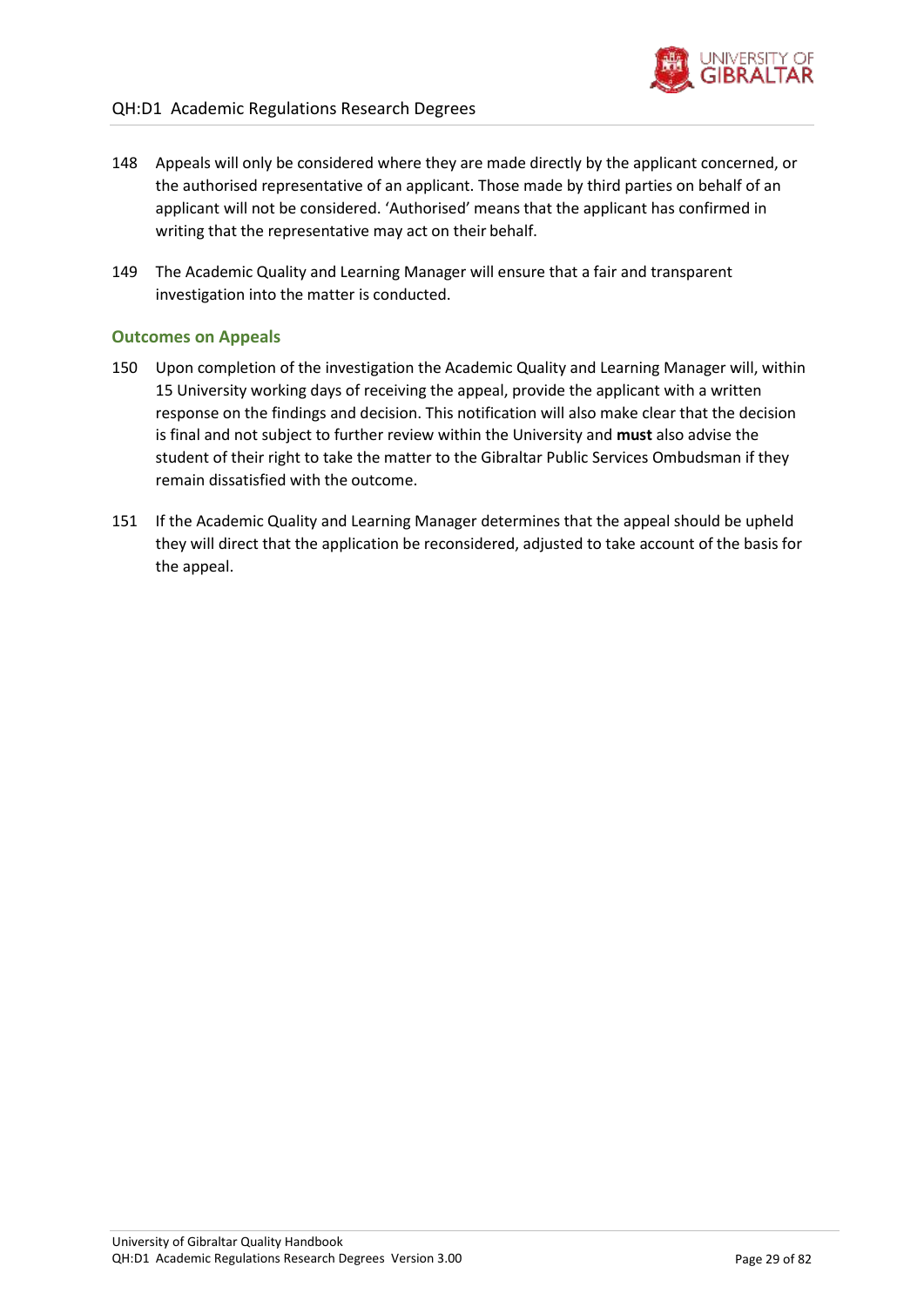

# **CHAPTER III: FEEDBACK AND COMPLAINTS BY APPLICANTS**

- 152 The University is committed to the continuous improvement of all aspects of its management and delivery of education and related services to candidates and prospective students. As part of this commitment it welcomes constructive feedback from applicants (at whatever stage their application has reached) and those who have considered the possibility of making an application and, for example, have researched the research degrees offered by the University.
- 153 An Applicant is any person who has submitted an application to undertake a research degree whether that application results in an unconditional offer, a conditional offer which is confirmed or not confirmed or is rejected.
- 154 Applicants wishing to make an appeal or a complaint may contact the Student Experience Office for further information and clarification about the process to ensure they properly understand how to progress the matter.

### <span id="page-29-0"></span>**Feedback**

- 155 Feedback can be about any aspect of:
	- (a) the clarity and comprehensiveness of the information the University provides about its programmes and qualifications, and about the process for applying for a programme
	- (b) the service it provides in handling enquiries, requests for information or guidance, or in handling applications and the subsequent stages.
- 156 Feedback from applicants may be provided in person or by telephone, email or letter using the contact details indicated in the email information sent to all applicants.
- 157 The University will also seek to obtain feedback from applicants on their experience of applying both in cases where the application is accepted and where it isrejected.

### <span id="page-29-1"></span>**Complaints by applicants**

- 158 A **Complaint** is a specific concern about the quality of information provided to prospective students or the standard of service provided by the University in considering an application, whether relating to an action or a failure to act.
- 159 An applicant has the right to make a complaint relating to their experience of any stage of the application process.
- 160 Complaints will only be considered where they are made directly by the applicant concerned, or the authorised representative of an applicant. Those made by third parties on behalf of an applicant will not be considered. 'Authorised' means that the applicant has confirmed in writing that the representative may act on their behalf.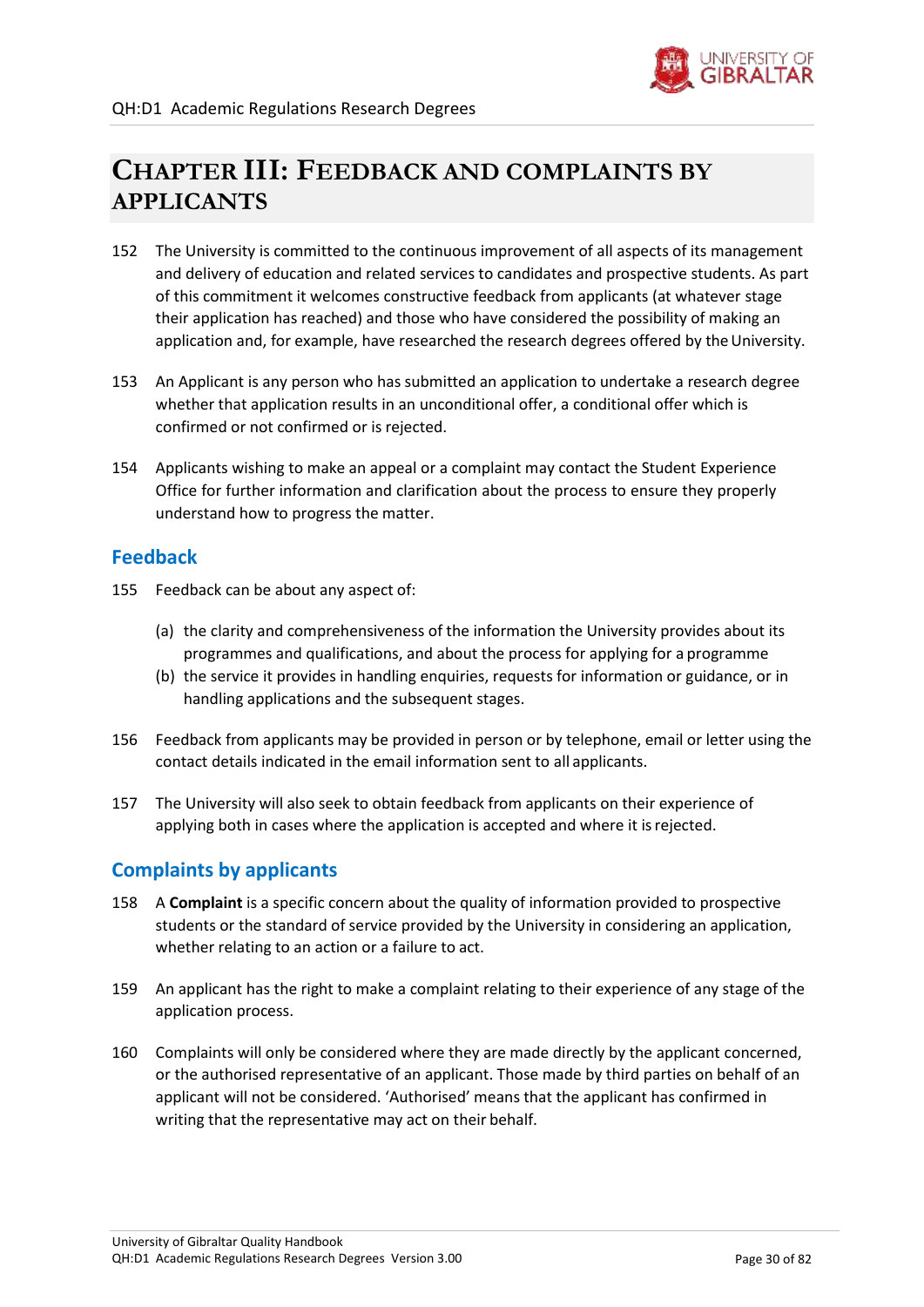

### **Malicious, Frivolous or Vexatious Complaints**

- 161 The University will not process complaints that are deemed to be malicious, frivolous or vexatious in that they are obsessive, harassing or repetitive, abusive in tone or language, insistent on pursuing unrealistic or unreasonable outcomes, designed to cause disruption or annoyance, or demanding disproportionate redress. In such cases, the University reserves the right to terminate the process at any time.
- 162 Anonymous complaints will only be considered to the extent that the University considers that there may be something useful that can be learned from the complaint which would benefit the University, such as improving the clarity of information or procedures.
- 163 The University will not process complaints about matters which have already been, or are currently under consideration by a court or tribunal.
- 164 An applicant may submit both an appeal and a complaint. Only an appeal may result in the outcome of the application being changed but a complaint may result in the University making changes to its procedures or addressing related issues such as staff development. However, an applicant may be advised to re-classify an appeal as a complaint or vice versa, or the University may decide to re-classify with the consent of the applicant, so that the most appropriate approach is taken to seeking to resolve the matter satisfactorily.
- 165 Whether the matter is progressed as an appeal or a complaint, the University will not address a matter which constitutes the questioning of the exercise of academic judgement. In this context that means the judgement whether the applicant's qualification and/or experience are suitable for the programme and/or whether the applicant has the required potential to succeed on the programme.

### <span id="page-30-0"></span>**Informal resolution**

- 166 The University endeavours to resolve all complaints at the earliest opportunity and by informal means wherever possible. Applicants are encouraged to address their concerns to the Director of Academic Programmes and Research in the first instance. Many potential appeals or complaints can be resolved for example through a member of staff providing clarification of a decision or of the reasons for the decision or other action.
- 167 Where a request for informal resolution is made (by telephone, email or letter) the Director of Academic Programmes and Research (or person nominated on the Director's behalf) will provide a response no later than 15 University working days of receipt the complaint.

### <span id="page-30-1"></span>**Formal complaint**

- 168 Where an applicant feels their complaint has not been satisfactorily resolved through the informal channels, they may submit a formal complaint in writing to the Registrar. This should be received within 15 University working days of being notified of the outcome.
- 169 A formal appeal or complaint **should** be submitted using the University's form available on the website or, where this form is not used, by providing the information specified on the form.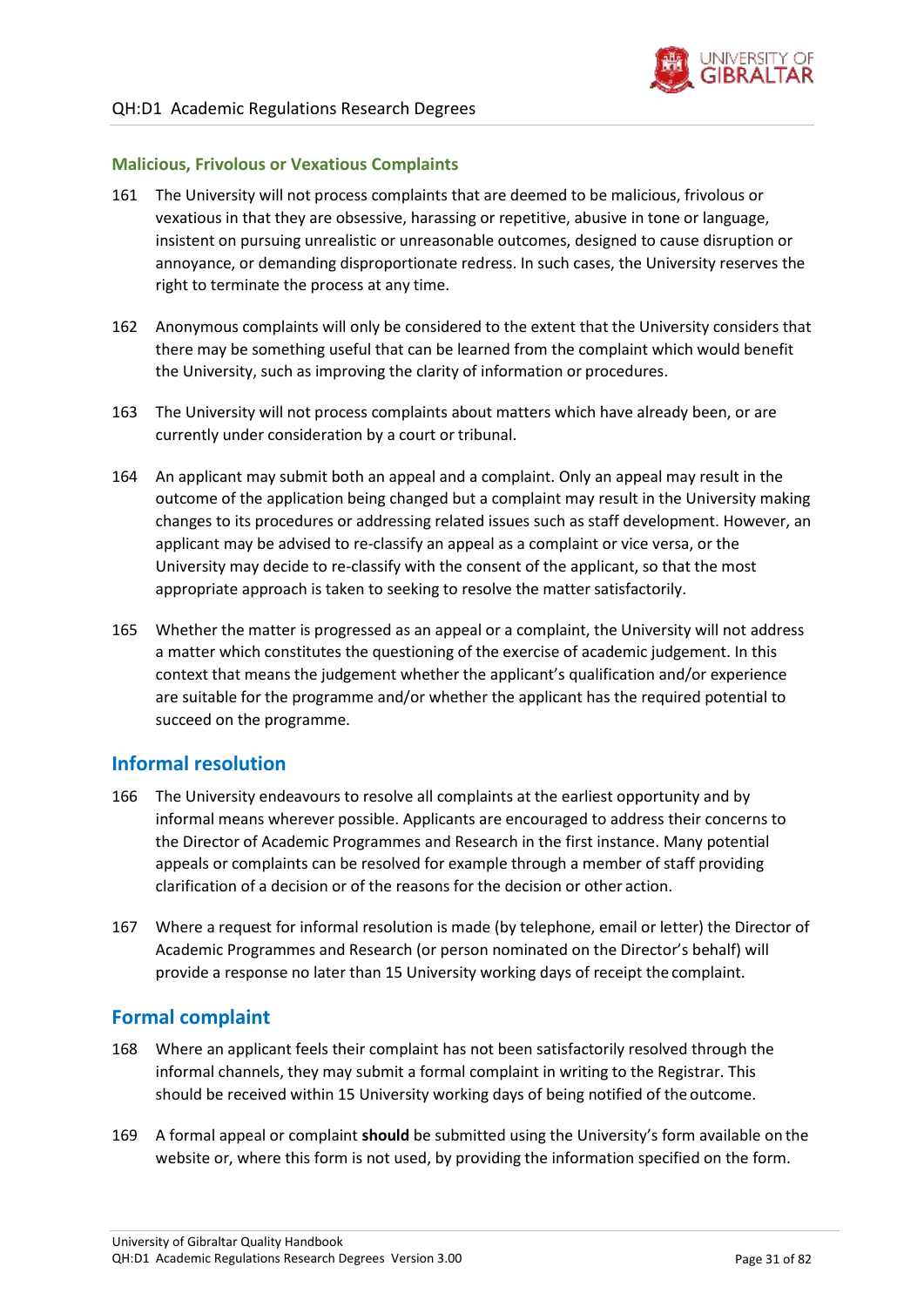The appeal or complaint should be addressed to the Registrar and **should** make clear the nature of the resolution which the applicant is seeking.

- 170 The Registrar will ensure that a fair and transparent investigation is conducted for any formal complaint received and determine the most appropriate outcome, taking into account the outcome the applicant requested in submitting the complaint.
- 171 The Registrar will, within 14 working days of receipt of the complaint, provide a written response on the findings and decision, the reasons for the decision and any actions which will be taken. In the event of a delay, the applicant will be informed of the new deadline and why it is needed.
- 172 The notification of the decision will also make clear that the decision is final and, as all internal procedures have been completed, no further review will be undertaken by the University. The University will also inform the student of their right to take the matter to the Gibraltar Public Services Ombudsman if they remain dissatisfied with the outcome.
- 173 Documentation relating to appeals and complaints will be retained as part of the University's records, however, where the applicant is admitted to a University programme, the details of the appeal or complaint will not form part of their student record.
- 174 An applicant who lodges an appeal or complaint under this procedure will not be subject to any form of discrimination or prejudice as a result of making the appeal/complaint.

### **Recording and monitoring of appeals and complaints**

175 The University will maintain a record of all formal and informal appeals and complaints received from applicants, and the outcomes reached in each case to enable the University to monitor issues raised as the basis for improvement. The University will record demographic data including the age, gender and ethnicity of the applicants concerned, and report to Academic Board each year on trends and lessonslearned.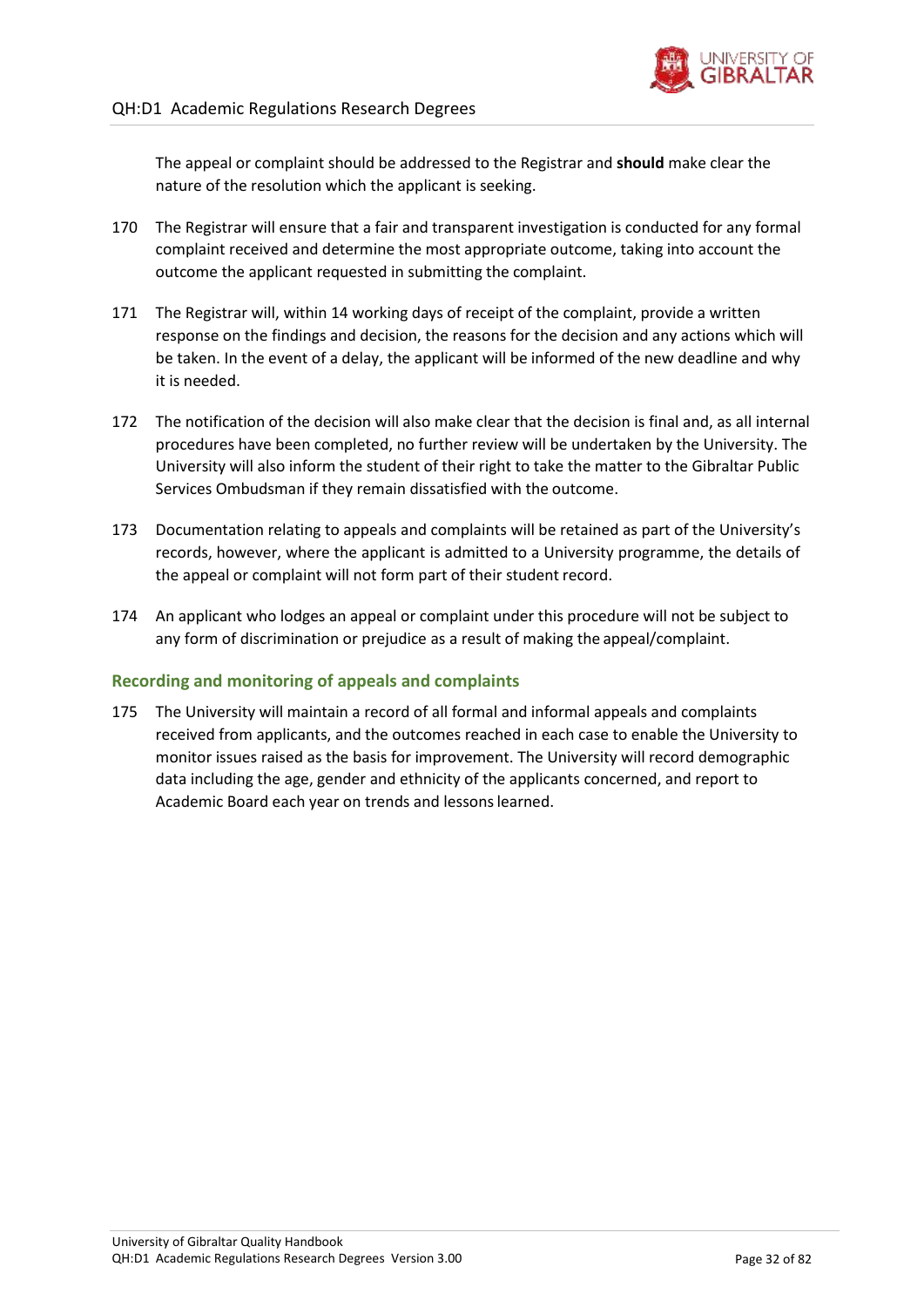

# <span id="page-32-0"></span>**CHAPTER IV: SUPERVISION**

176 This chapter governs the appointment and responsibilities of the Supervisory Team established to formally supervise research degree candidates at each stage of their research from induction through to the examination of the thesis.

### <span id="page-32-1"></span>**Appointment of Supervisors**

- 177 A Supervisory Team **must** be appointed in accordance with the following paragraphs for every candidate registered for an MPhil/PhD by research.
- 178 Candidates will be supported in their studies by a supervisory team of at least two; one member of the team will be designated as the Primary Supervisor.
- 179 The appointment of all supervisors **must** be approved by Research and Research Degrees Committee.

### **Criteria for appointment**

- <span id="page-32-2"></span>180 The Primary Supervisor **must** be one of the following:
	- (a) either a full or part-time member of the academic staff of the University whose role includes full academic duties including research
	- (b) a full or part-time member of the academic staff of an Associate Campus
	- (c) a Research Associate/Research Fellow of the University
	- (d) a Beacon Professor of the University of Gibraltar
	- (e) an Adjunct Professor of the University of Gibraltar
	- (f) an Emeritus Professor of the University of Gibraltar
	- (g) an academic approved by the Director of Academic Programmes and Research, whose role includes full academic duties including research.
- 181 The Primary Supervisor cannot be a Visiting Professor nor the holder of any other visiting title conferred by the University.
- 182 The Supervisory Team members **must** between them, meet the following criteria:
	- (a) be doctoral award holders
	- (b) have disciplinary or methodological expertise appropriate to the candidate's field of inquiry
	- (c) have recent involvement in funded research and/or have recent refereed publications in their disciplinary field(s)
	- (d) have previous experience of supervising others in undertaking complex projects subject to critical deadlines, and/or
	- (e) have previous successful supervision of doctoral candidates.
	- (f) have experience of internal or external examining at doctoral level.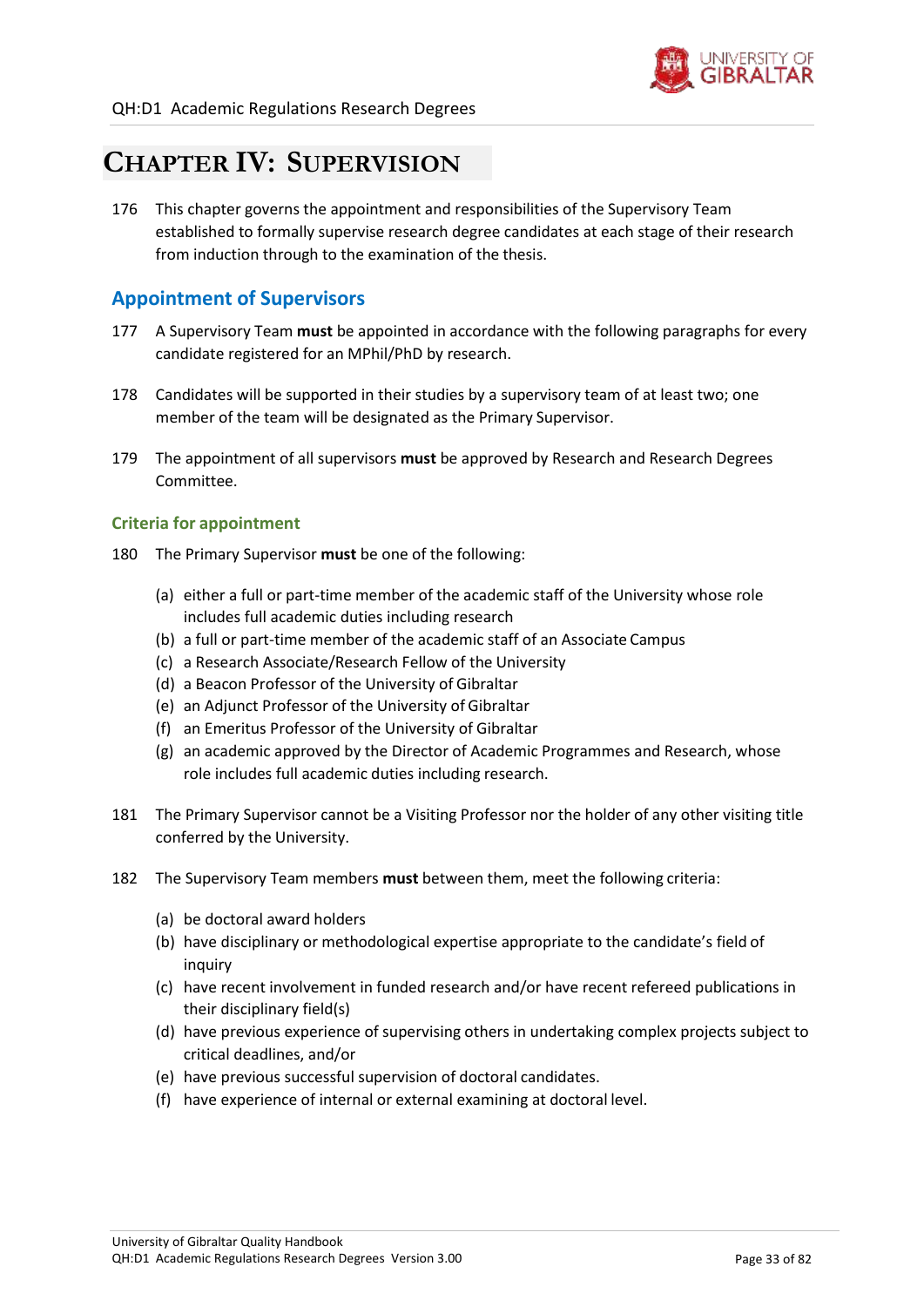- 183 At least one member of the Supervisory Team **should** be currently engaged in research in the relevant discipline so as to ensure that the direction and monitoring of the candidate's progress is informed by up to date subject knowledge and research developments.
- 184 At least one member of the Supervisory Team **must** have attended one of the University's Supervisor Training Programmes (or equivalent) or undertaken recent relevant continuing professional development. All members of supervisory teams will be encouraged to attend the Supervisory Training Programme.

### **Exclusions and limitations**

- 185 A candidate **must** not be supervised by a relative or partner.
- 186 Supervisors who are related to each other, or who are partners, **must** not be permitted to be appointed as members of the supervisory team without explicit approval of the Chair of RRDC.

### <span id="page-33-0"></span>**Responsibilities of the Supervisory Team**

- 187 The primary role and responsibility of doctoral supervisors is to advise upon and guide candidates through the scholarly and technical processes necessary to display the required doctoral level research in a thesis.
- 188 The Primary Supervisor is responsible for supervising the candidate on a regular and frequent basis and is accountable to the University for the proper conduct of the research programme, including compliance with these Regulations and associated University procedures.

### **Role of Primary Supervisors**

- 189 Primary Supervisor are required to:
	- (a) provide guidance to the candidate on the research and literature review and standards expected for a MPhil/PhD thesis
	- (b) ensure that the candidate is aware of these Regulations and the requirements of the key stages of their progress and time limits (Formal Research Proposal, Confirmation of Candidature, annual review and Submission)
	- (c) ensure the candidate is aware of the requirements applicable to ethics and ethical approval, confidentiality and (where applicable) health and safety
	- (d) ensure the candidate is aware of the need to apply for a revision of the Formal Research Proposal should there be, or appear to be, a significant change in the direction or objectives of the research
	- (e) where the candidate was admitted to the MPhil, ensure that the candidate is aware of the opportunity to apply for an upgrade to the PhD, and the process and criteria involved.
	- (f) ensure that the candidate is familiar with and can comply with any requirements attached to any scholarship or other form of funding for the research
	- (g) where the final award involves collaboration with another organisation, ensure that responsibilities between the Supervisory Team and the other organisation are clear, and maintain effective liaison with that organisation
	- (h) be accessible to the candidate at the agreed times and read and give critical comments on the candidate's work and drafts in a regular manner, with regular meetings taking place at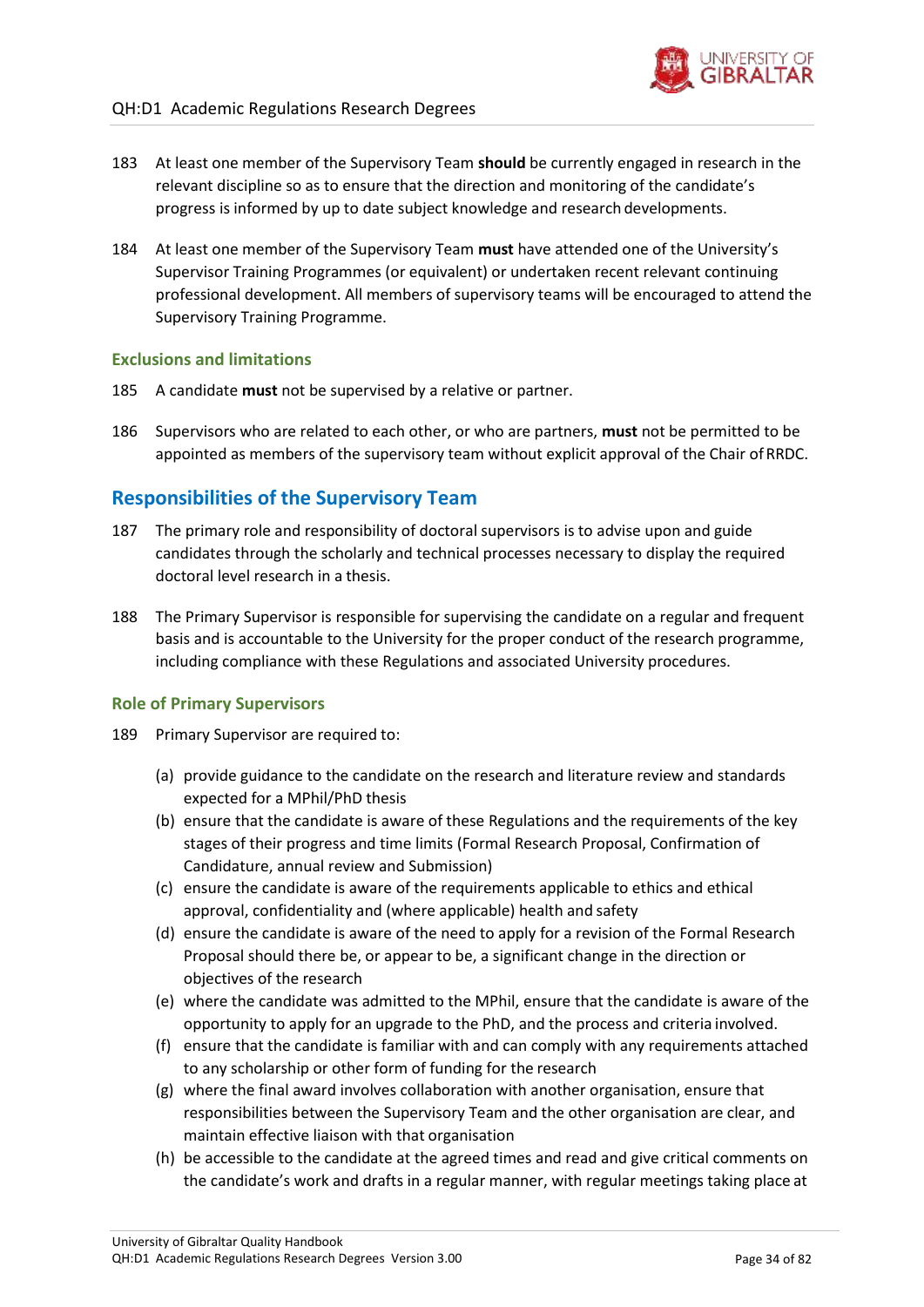

least monthly (full-time) every two – three months (part-time); a formal joint report signed by all parties will be produced for these meetings which will be submitted as part of the candidate's annual review

- (i) ensure that the candidate is made aware if the Supervisory Team considers that satisfactory progress is not being made, and develop with the candidate an appropriate plan to redeem this
- (j) inform the candidate, and the rest of the Supervisory Team, if the Primary Supervisor plans to be away from the University for a sustained period of time, and ensure that other members of the Supervisory Team will be accessible to the candidate during thattime
- (k) ensure that the candidate is getting access to the university facilities needed for the research
- (l) identify the candidate's training and development needs at the initial stages and review and update these throughout the research process, and support the development of the candidate's transferable skills
- (m) ensure that the candidate is aware of the requirements of the Research Training programme and understands the requirements to attend appropriate sessions and seminars
- (n) be proactive in introducing the candidate to other researchers in the same field and make them aware of appropriate academic bodies and societies
- (o) undertake the necessary administrative tasks associated with the supervisory role, including the provision of progress reports as requested by the Director of Academic Programmes and Research and participation in formal monitoring processes
- (p) offer advice on other forms of output from the candidate's research, such as publication in journals or conference proceedings, and opportunities within the University such as the Summer School
- (q) encourage regular consultation between members of the Supervisory Team (and local advisers where applicable)
- (r) be fully involved in the annual reviews of the candidate's progress and comment on and sign the annual report forms
- (s) provide advice and support on academic matters so that problems can be identified early on and appropriate steps taken to put in place support (such as interruption of studies, extensions, and in the case of disabilities or long-term health conditions a Statement of Reasonable Adjustments or revision of an existing SORA)
- (t) raise any problems or difficulties concerning the progress of the research with the Director of Academic Programmes and Research, and should the need arise, institute formal proceedings
- (u) propose the names of examiners for the thesis to Research and Research Degrees Committee
- (v) read the final draft of the thesis and advise the candidate on its suitability forsubmission
- (w) maintain their professional development as a supervisor, including attending training offered by the University, and keeping up to date with the University's and external regulatory requirements for research degrees
- (x) ensure that they have sufficient time to carry out the supervisory role, and where difficulties arise, consult with the Director of Academic Programmes and Research.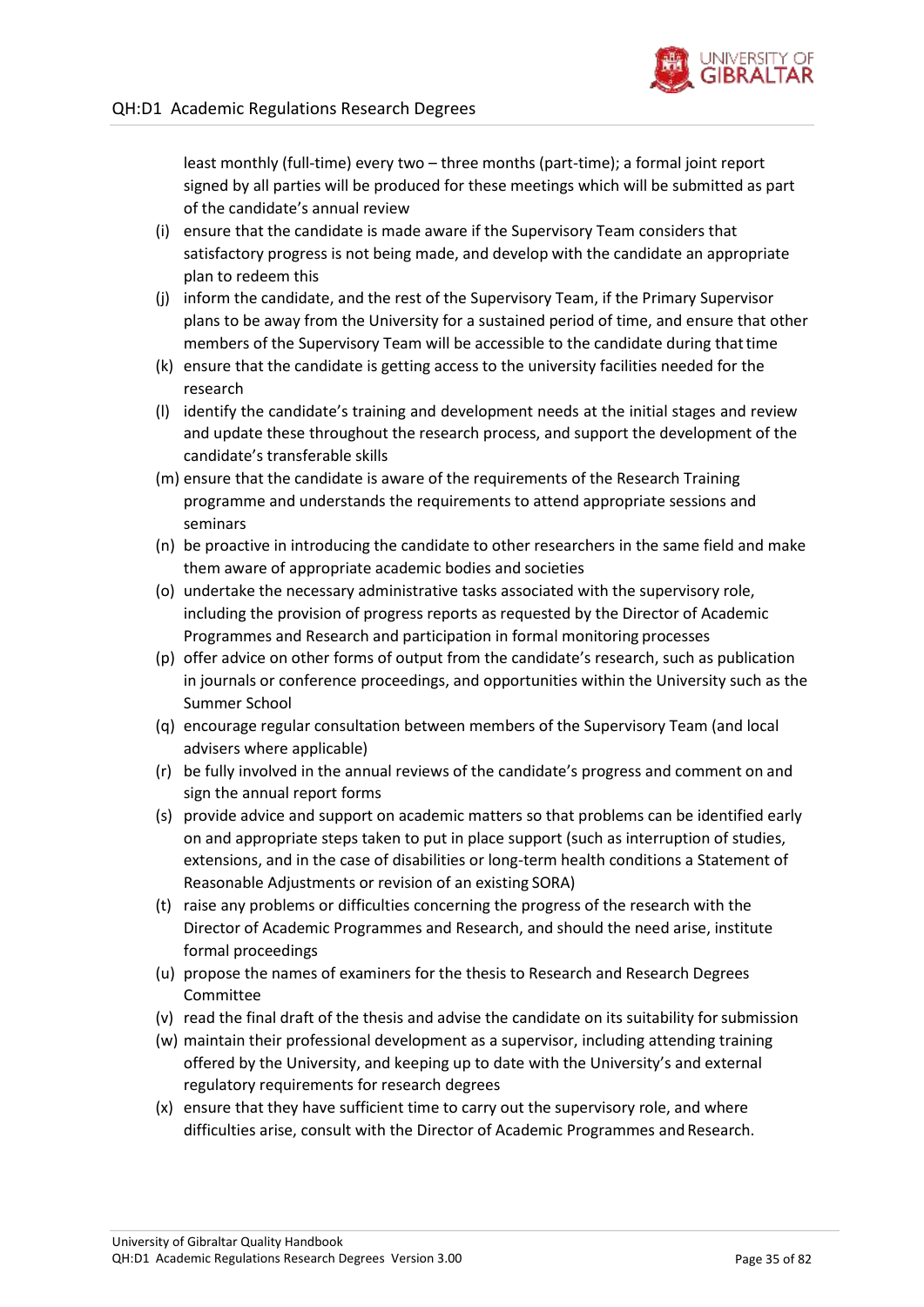

### **Role of other members of the Supervisory Team**

- 190 Secondary supervisors are required to:
	- (a) meet the candidate periodically to provide subject specialist advice and/or general guidance concerning the nature of the candidate's research whether in person, online or by telephone conference
	- (b) provide support and assistance if the Primary Supervisor is absent
	- (c) assist the Primary Supervisor as required
	- (d) meet formally with the candidate, primary and any other secondary supervisors at suitably spaced intervals at least once per semester; a formal joint report signed by all parties will be produced for these meetings which will be submitted as part ofthe candidate's annual review
	- (e) be fully involved in the annual reviews of the candidate's progress and comment on and sign the annual report form
	- (f) read the final draft of the thesis and advise the candidate on its suitability forsubmission
	- (g) maintain their professional development as a supervisor, including attending training offered by the University, and keeping up to date with the University's and external regulatory requirements for research degrees
	- (h) ensure that they have sufficient time to carry out the supervisory role, and where difficulties arise, consult with the Director of Academic Programmes and Research.

### **Role of Advisers**

191 In addition to Supervisors, an adviser or advisers may be proposed to contribute some specialised knowledge or a link with an external organisation. Advisers may also be appointed to assist prospective candidates with the preparation and submission of their research proposals.

#### **Supervision of candidates located overseas**

- 192 All research degrees candidates located overseas must receive face-to-face supervision on a regular basis. This should be achieved by the appointment of a Local Supervisor who **must**  have access to the Primary Supervisor as a mentor. Where the appointment of a Local Supervisor is not possible steps must be taken to provide the equivalent web-based face-toface experience.
- 193 The form and frequency of supervision must be specified at the point the Supervisory Team is approved. All supervisors new to supervising at the doctoral level should attend supervisory training organised by the University.

### <span id="page-35-0"></span>**Changes in supervisory arrangements**

194 The University expects the Supervisory Team to remain stable over the course of the candidate's studies. Where supervision arrangements are disrupted due to unforeseen circumstances (e.g. illness, accident) the University **must** make interim arrangements. Where a supervisor becomes unable to complete their supervisory role, the University **must** ensure that a replacement supervisor is appointed without delay, conforming to the criteria in para[.](#page-32-2) [180 o](#page-32-2)nwards.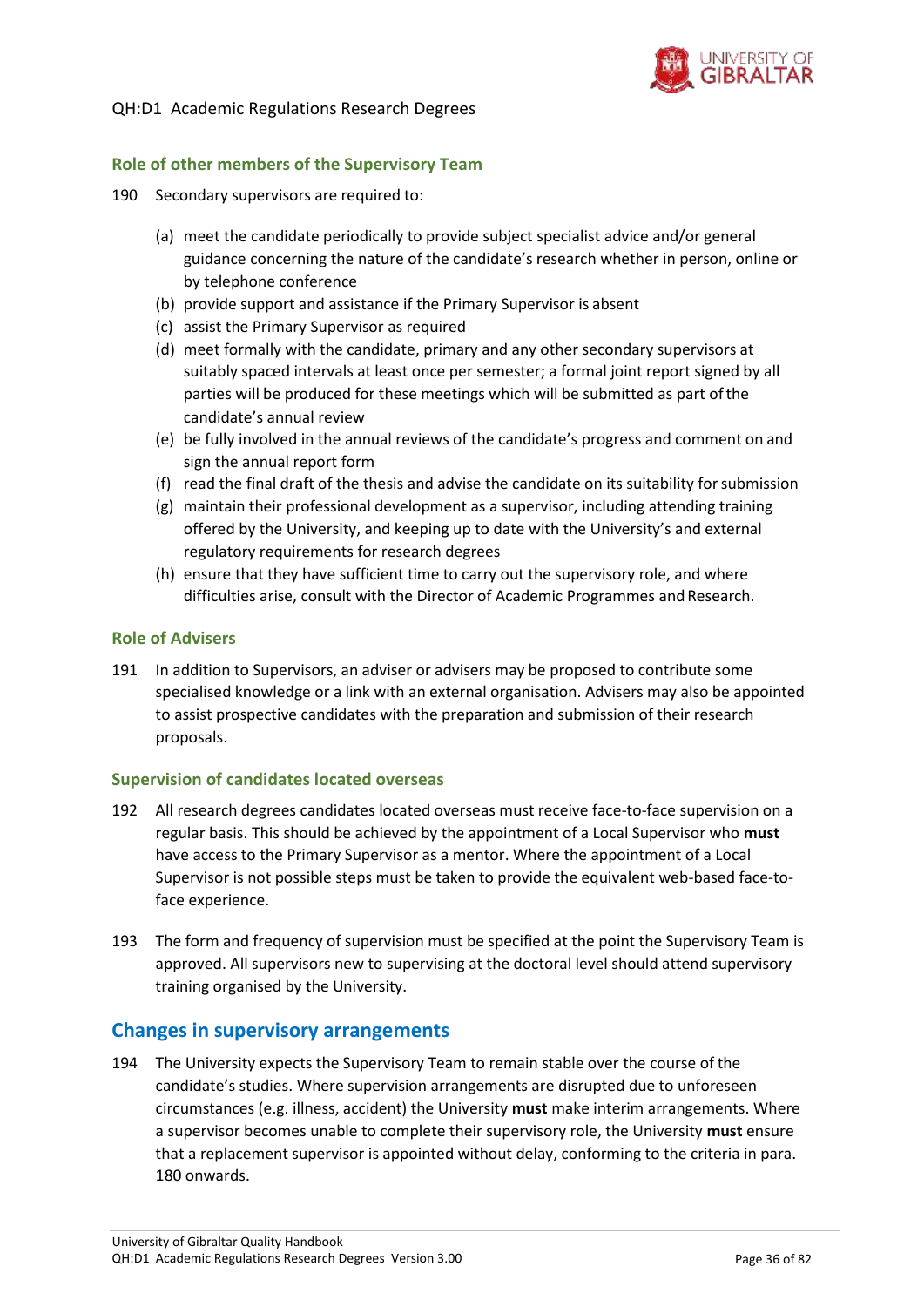

195 Where a candidate requests a change in one or more supervisors, they must submit a written request to the Director of Academic Programmes and Research citing the reasons for the request. The Director, who may seek the advice and guidance of the RRDC, will instigate a process of interview and mediation in an effort to resolve any perceived difficulties with the existing supervisor arrangements. Given the importance of the specialist expertise of the supervisors and the constraints on available supervisors the University does not guarantee that a request for a change will be upheld.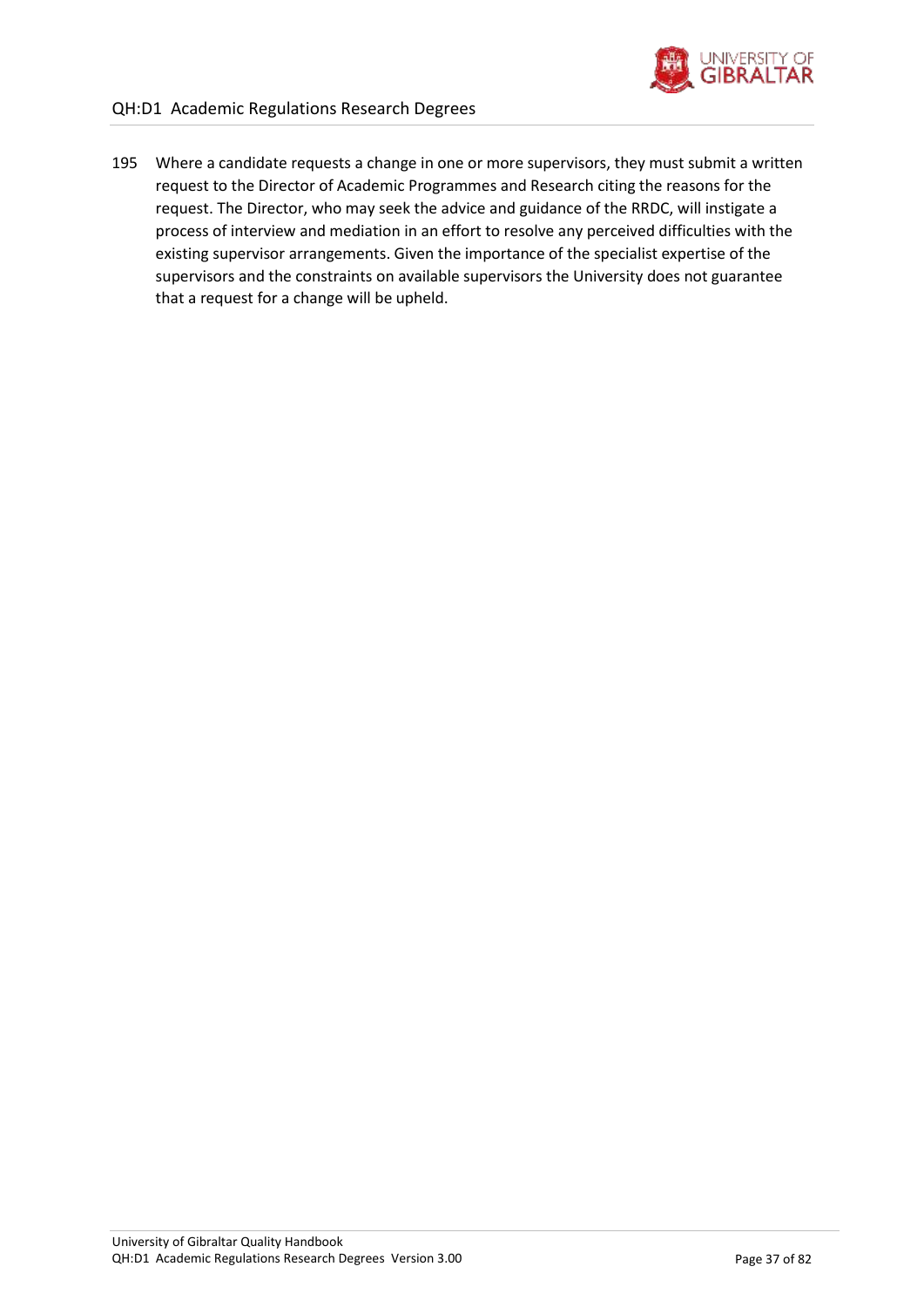

# **CHAPTER V: PROGRESS AND REVIEW**

- 196 The MPhil/PhD by research is designed around a series of progression points, the purpose of which is to enable the University to monitor each candidate's progress, and to intervene where progress is unsatisfactory. This approach is designed to prevent a candidate either running out of time without completing the thesis or reaching the submission of thesis stage without a realistic chance of success.
- 197 The key progression points are:
	- (a) approval of the Formal Research Proposal (including approval of the Research Ethics)
	- (b) completion of the mandatory requirements of the Research Training Programme
	- (c) annual progress reviews
	- (d) Confirmation of Candidature (including application for transfer to the PhD where applicable)
	- (e) entry to the writing-up stage (where requested by the candidate)
	- (f) submission of the final thesis.

# **Approval of the Formal Research Proposal**

- <span id="page-37-2"></span>198 All candidates for the MPhil/PhD by research must submit and have approved a Formal Research Proposal. The proposal, which should build on the outline submitted with the application to the University, **should** be submitted:
	- (a) within 9 months of registration for candidates registered full-time
	- (b) within 18 months of registration for candidates registered part-time.
- <span id="page-37-0"></span>199 All Proposals must be endorsed by the Primary Supervisor and be submitted to the Research and Research Degrees Committee for approval (using Form RD1). RRDC will judge the Proposal based on the following criteria:
	- (a) the anticipated contribution to disciplinary knowledge
	- (b) the academic coherence of the proposal (e.g. the congruency between the intended focus of the investigation and the proposed methods of inquiry)
	- (c) a comprehensive consideration of the ethical implications of the proposal (e.g. both in terms of processes and potential outcomes)
	- (d) the viability of the proposal (e.g. scope of the project, time-scales, costs, resources, ethics), and
	- (e) the suitability of the project's aims for the standard of the final award.
- <span id="page-37-1"></span>200 RRDC is empowered to make one of the following decisions:
	- (a) approve the proposal
	- (b) approve the proposal with recommendations
	- (c) reject the proposal and require a resubmission.
- 201 The candidate will be informed within 20 working days of the decision of RRDC. Where the proposal has not been approved outright, the candidate will be provided with constructive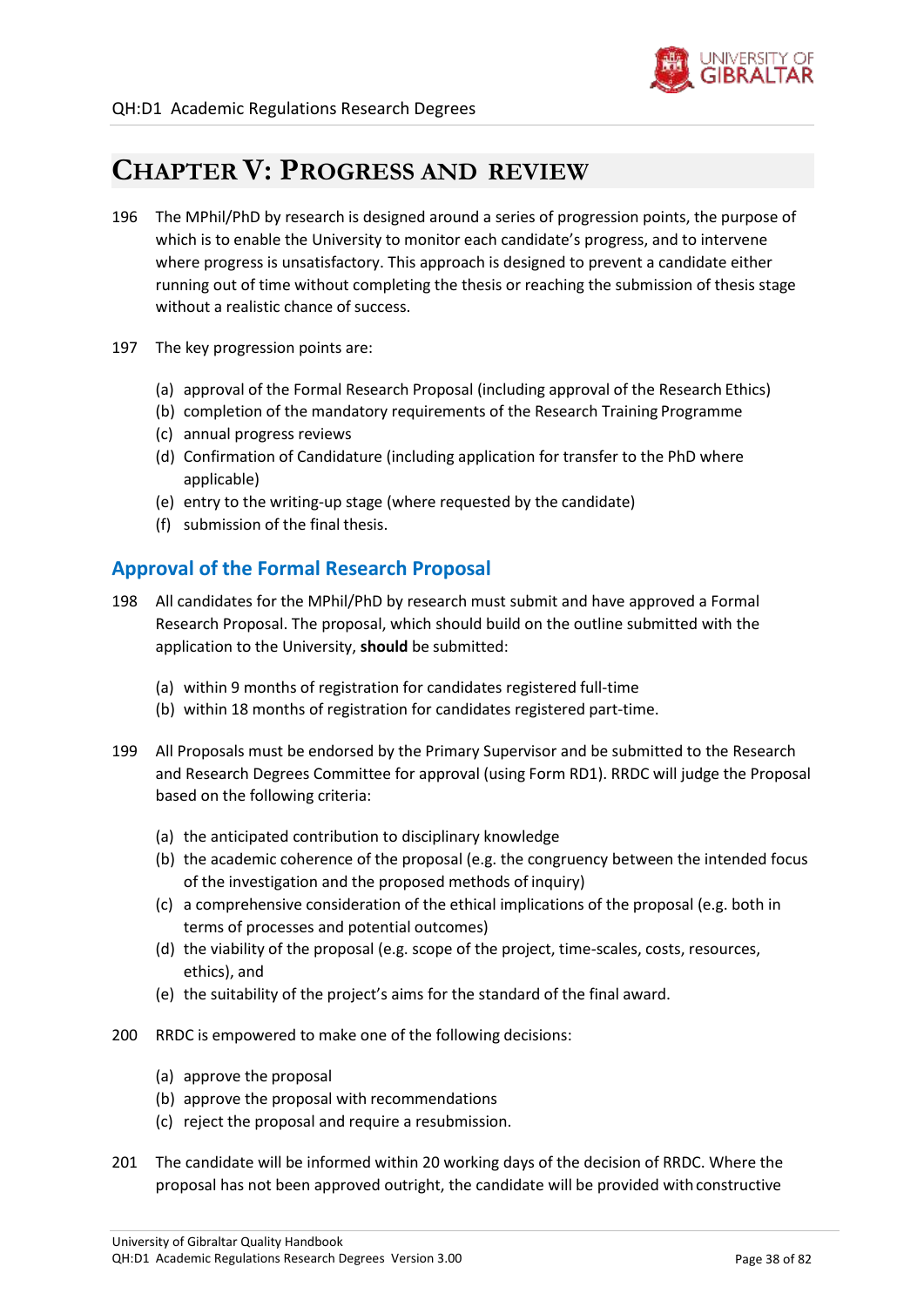

feedback and clear direction and guidance regarding the further work required to develop the proposal.

- 202 A candidate required to resubmit the proposal following rejection **must** resubmit within three months (full-time candidates) and six months (part-time candidates). The resubmitted proposal will be reconsidered by RRDC using the criteria in para. [199,](#page-37-0) and with the same options as for the original submission. Where RRDC again rejects the proposal:
	- (a) for PhD candidates RRDC may decide to downgrade the candidate's registration to MPhil where it is satisfied that the Proposal represents a valid proposal for that award
	- (b) otherwise, and for MPhil candidates, the candidate's registration will be terminated and the candidate will not be permitted to proceed further with their research.
- 203 A candidate has a right to appeal against the rejection of a Formal Research Proposal (both first and resubmission) on procedural grounds only as set out in Chapter X).

### **Extensions**

204 A candidate who is unable to meet a deadline for submission or resubmission of a Formal Research Proposal may apply to the Chair of RRDC for an extension on the grounds of mitigating circumstances, provided that the application is supported by valid independent evidence (such as a medical certificate). The application will be rejected where it is not based on valid grounds, for example, it is the result of lack of commitment or organisation by the candidate. Where the Chair is satisfied that the request is valid, the Chair may grant an extension of up to one month (full-time) or two months (part-time). The extension will be reported to the next full meeting of the RRDC.

### **Non-submission of the Research Proposal**

205 A candidate who does not submit the Formal Research Proposal within the specified deadline (including any extended deadline) **must** be regarded by RRDC as having failed the requirements for the MPhil/PhD, and their registration as a research degree candidate terminated.

### **Language of assessment**

206 Theses submitted for the MPhil/PhD by research **must** be in English unless the inclusion of text (such as quotations) needs to be in another/other languages as part of the research based on aspects of linguistics, language and/or identity. Where a candidate intends that other languages will be used, this **must** be made explicit in the Formal Research Proposal, indicating the reasons for it. Where such a need emerges later in the research, the candidate **must**  submit a revised research proposal, making the need explicit, in accordance with para. [208.](#page-39-0)

## **Format of submission**

207 The Formal Research Proposal **must** make explicit where the thesis will involve or include content which is presented other than in textual format, such as artefacts, musical or choreographic work or other forms of creative work.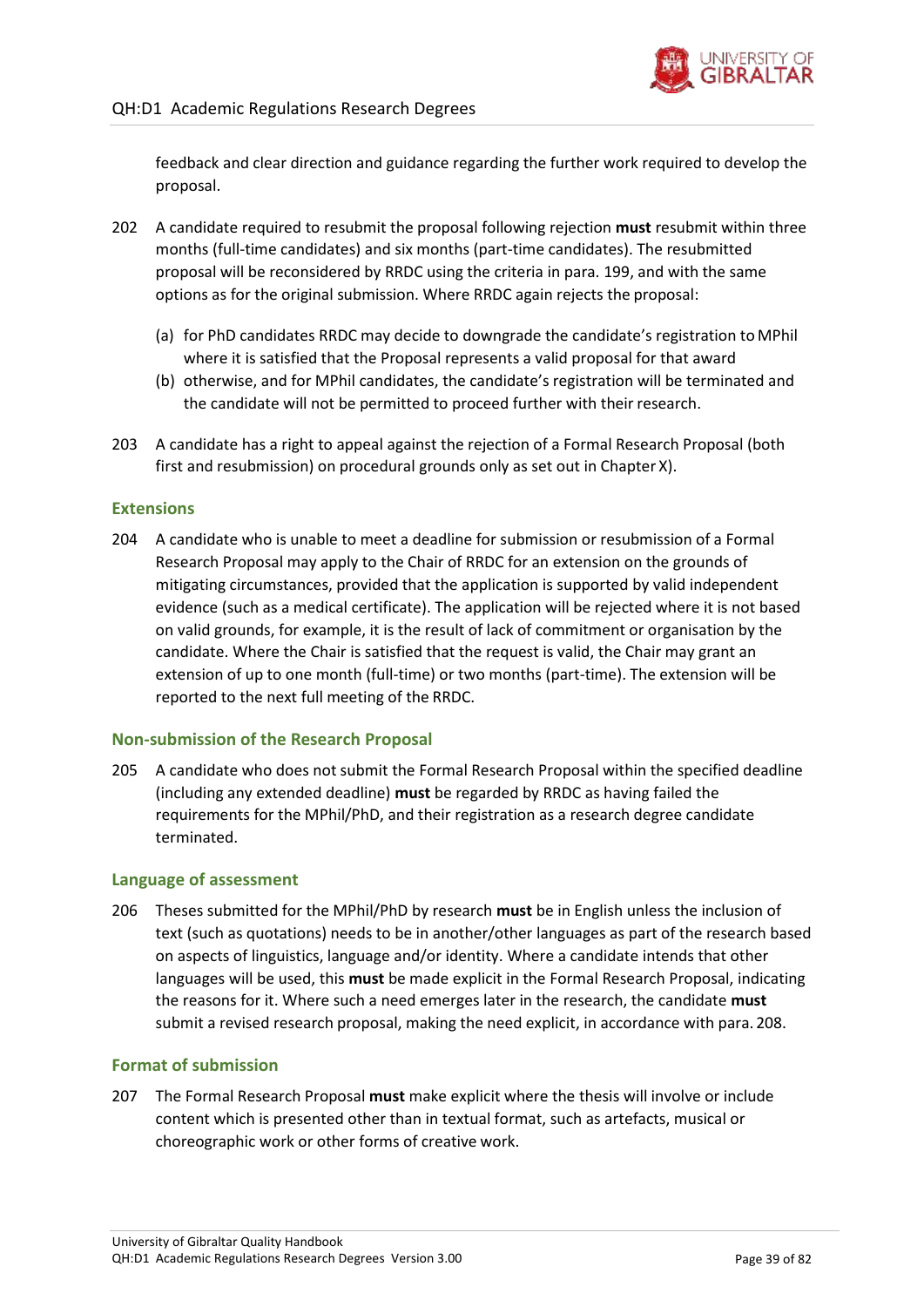

### **Revised Research Proposals**

<span id="page-39-0"></span>208 A candidate who wishes to substantially change their Formal Research Proposal at any time after it has been approved by RRDC must submit an application to RRDC for approval of the revised version. The proposal must be supported by the Primary Supervisor and make clear the rationale for, and the implications of, the proposed change. RRDC may make one of the decisions set out in para. [200.](#page-37-1) Where an application is rejected the candidate **must** proceed with the original research proposal.

### **Research Ethics Approval**

- 209 All research degree candidates **must** consider the ethical issues of their research at the earliest possible stage in planning and writing their research proposal. Candidates are required to consult the University's Research Ethics Guidance, which will be provided before registration. Candidates must check whether their study might require insurance, ethical approval, and any other regulatory or other types of approval.
- 210 A candidate is not permitted to undertake any data collection involving human and/or animal subjects, cultural heritage or archaeological sites before ethical approval has been granted by RRDC. A candidate who is not proposing to carry out such data collection **must** include confirmation in their formal research proposal that the research does not include human or animal subjects. The University may engage such external expertise as it deems appropriate to assist RRDC in determining the ethical validity of any proposed research.

### **Confidentiality**

- <span id="page-39-1"></span>211 Where a candidate or the University wishes the thesis to remain confidential for a period of time after completion of the research, application for approval **should** be made to the RRDC at the time of seeking approval of the research proposal. Confidentially only pertains where a patent application is to be lodged or to protect commercially or politically sensitivematerial.
- 212 In cases where the need for confidentiality emerges at a subsequent stage, a special application for the thesis to remain confidential after submission must be made immediately to the RRDC.
- 213 The normal maximum period of confidentiality is two years from the date of the viva voce examination. In exceptional circumstances the RRDC may approve a longer period. Where a shorter period would be adequate the RRDC **must** not automatically grant confidentiality for two years.
- 214 Where the confidentiality of the thesis is approved all examiners **must** complete and sign a Confidentiality Agreement before undertaking the viva voce.
- 215 Where the confidential nature of the candidate's work is such as to preclude the thesis being made freely available in the University's Library or an identified collaborating establishment, the thesis **must** be retained by the University of Gibraltar on restricted access and, only be made available to those who were directly involved in the project.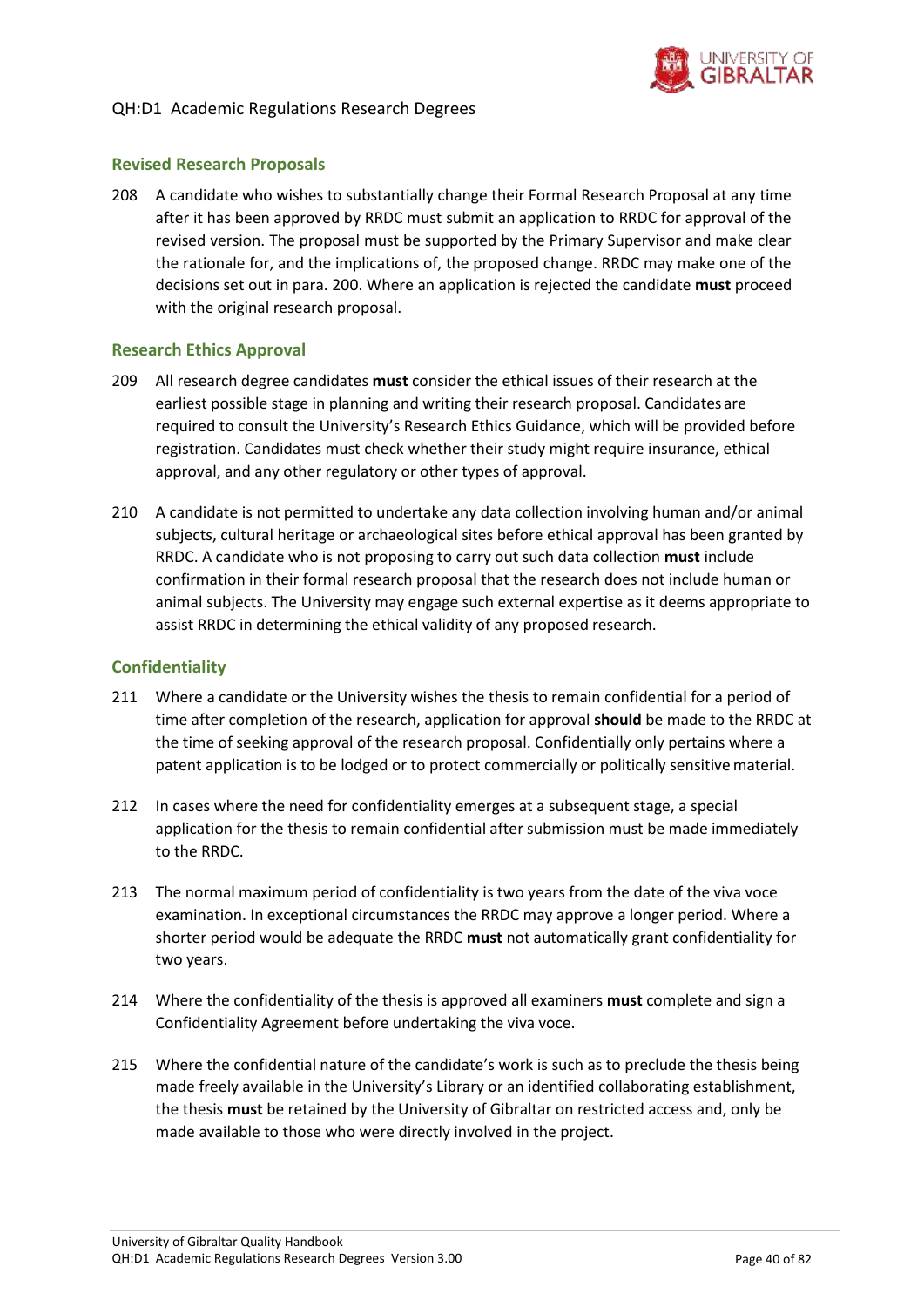

## **The Research Training Programme**

- <span id="page-40-2"></span>216 The University provides a Research Training Programme which is designed to support candidates throughout their research study but most particularly in the preparation of the Formal Research Proposal. Candidates for the MPhil/PhD by research **must** complete the five compulsory elements within their first year of registration (full-time), or first two years (parttime):
	- (a) Research Design
	- (b) Transferable Skills
	- (c) Research Methods
	- (d) Research Integrity
	- (e) Ethics.
- 217 Candidates should also participate in the optional training modules in their second year of registration onwards as agreed with their Supervisory Team.
- 218 Candidates **must** also participate in the PhD seminar series, attending no fewer than 80% of the seminars up until approval of the their Formal Research Proposal, and participate inthe '3-Minute Thesis Competition', unless prior exemption from attendance has been granted by the Director of Academic Programmes and Research.
- 219 The detailed requirements for the Research Training Programme will be provided in writing to candidates at the time of making the offer to undertake the MPhil/PhD programme.
- 220 Candidates should record their participation in the Research Training Programme, Seminar Series and '3-Minute Thesis Competition', and their discussions with their Supervisory Team about their research training needs in a Research Development Plan, a copy of which **must** be submitted for each annual progress review (para. [221\)](#page-40-0).

### **Annual progress review**

- <span id="page-40-0"></span>221 All MPhil/PhD by research candidates **must** satisfy the RRDC that satisfactory progress is being made on an annual basis (subject to para. [222\)](#page-40-1) by engaging in the annual progress review process. No later than each anniversary of first registration, the candidate **must** provide (using the approved form):
	- (a) a completed audit of all supervisory meetings during the course of the year
	- (b) an update of the Research Development Plan (in which appropriate training opportunities are identified to support learning skills and development needs) including the completion of all research training undertaken and seminars attended during the course of the year
	- (c) an update on the progress of the research during the course of the year, noting achievements and challenges
	- (d) an updated timetable and action plan for completion
	- (e) confirmation that the Formal Research Proposal remains valid.
- <span id="page-40-1"></span>222 An annual progress review is not required at the end of the 12-month period in which Confirmation of Candidature is applied for.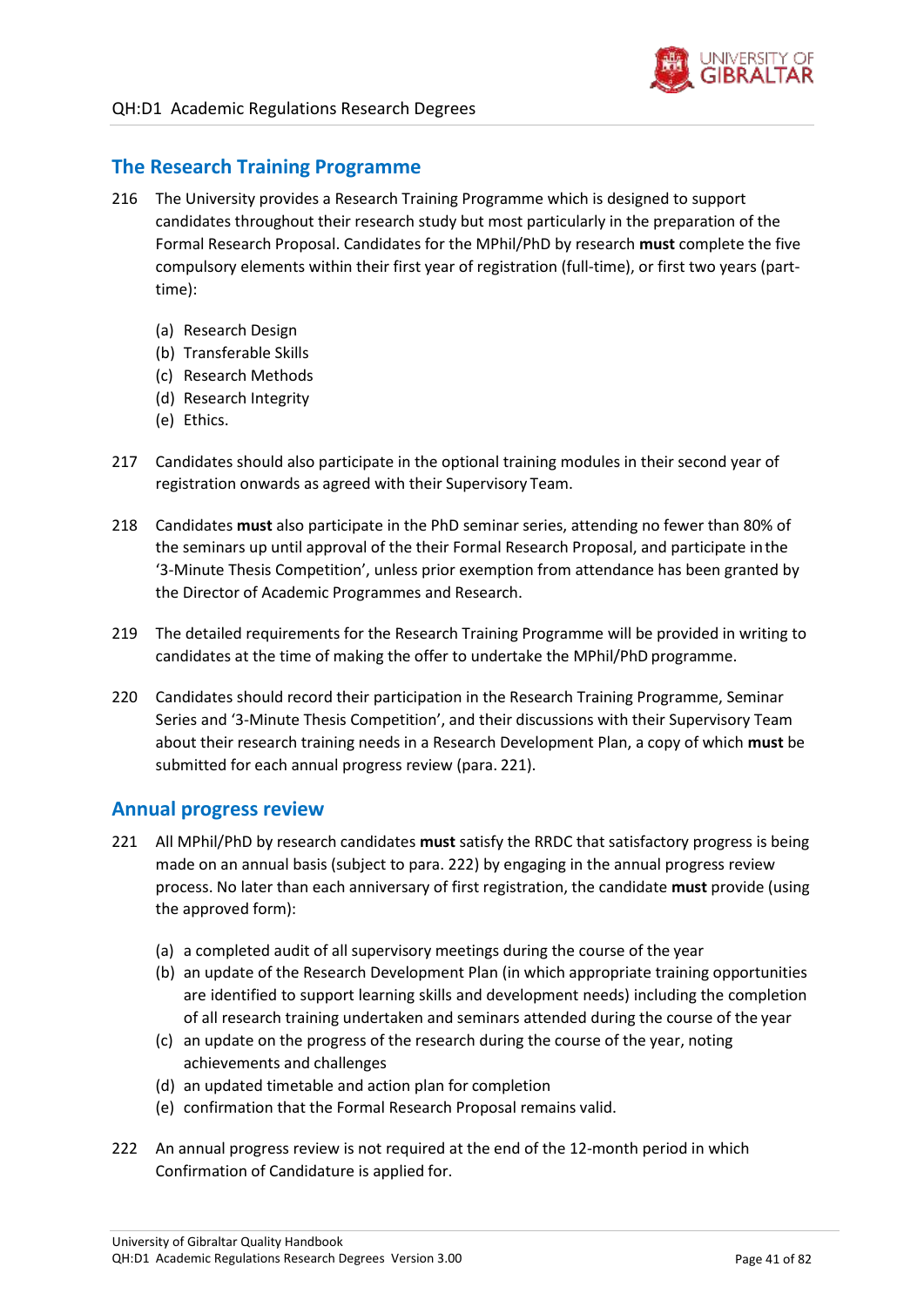- 223 The Supervisory Team is responsible for reviewing the candidate's progress based on the above information, for endorsing the above where it deems this appropriate, and/or for making recommendations to the RRDC.
- 224 The RRDC is responsible for considering the above information, including any recommendations made by the Supervisory Team. The RRDC **must** be satisfied that the candidate is:
	- (a) still actively engaged on the research programme (and has re-registered on each anniversary of initial registration or as otherwise directed by the University)
	- (b) maintaining regular and frequent contact with the supervisors
	- (c) likely to achieve the academic standards of the award, and
	- (d) likely to complete successfully within the maximum period ofregistration.
- 225 RRDC may request additional evidence (such as a thesis chapter, an annotated bibliography, a short presentation) and/or interview the candidate where it considers this appropriate to enable it to determine whether the candidate is making satisfactory progress. Where RRDC considers that an interview is appropriate, it will delegate responsibility to a panel of two members of the Committee (who are not otherwise involved in the candidate's work or supervision), and will inform the candidate of the nature of the Committee's concerns and the reason for the interview. The Primary Supervisor must be invited to the meeting. The interviewers **must** maintain a record of the key points of discussion and any action points, and provide the candidate with the opportunity to verify the accuracy of the record.
- 226 Where the RRDC judges (based on any of the above evidence) that the candidate is not making satisfactory progress it **must direct that:**
	- (a) an action plan be put in place by the Supervisory Team setting out clear actions and deadlines, or
	- (b) for a candidate on the PhD, the candidate's registration be revised to registration for the MPhil, or
	- (c) for candidates on the MPhil or PhD, the candidate's registration be terminated.
- 227 RRDC will not direct options b) or c) above unless an action plan has been previously put in place and not adhered to, and an interview has been held with the candidate and their Supervisory Team to discuss the lack of progress. A candidate has the right of appeal on procedural grounds against a downgrade to MPhil and against the decision to terminate their registration (Chapter X).
- 228 RRDC is responsible for reviewing on an annual basis the annual reviews for all research candidates and any actions taken and for making recommendations for improvements to any aspect of the management of the University's research degree provision as it considers appropriate.

# **Confirmation of Candidature**

<span id="page-41-0"></span>229 All research degree candidates **should** apply for formal Confirmation of Candidature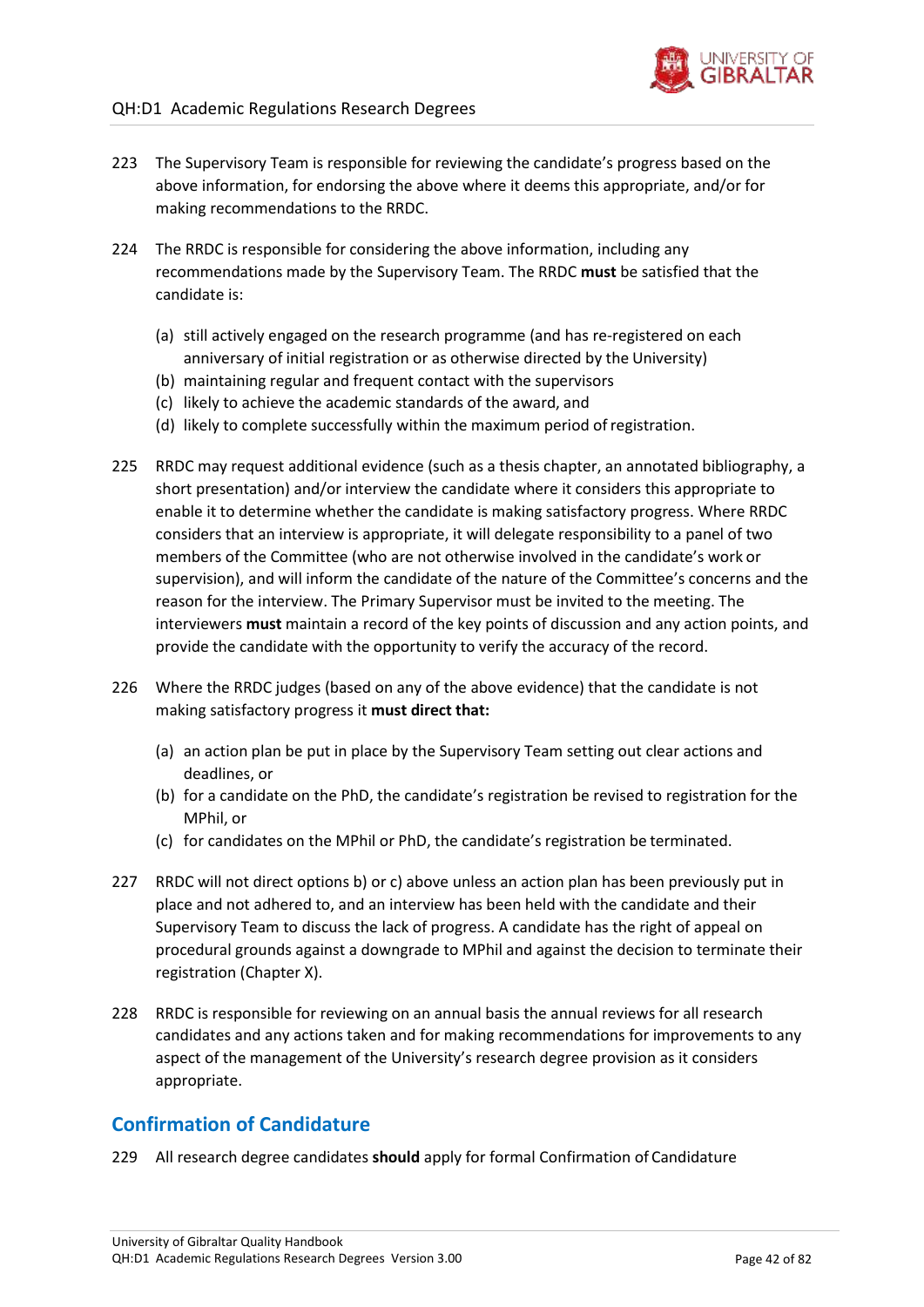

- (a) for candidates registered for the MPhil no later than 18 months after their initial registration (full-time) or 36 months (part-time) following the procedure set outbelow
- (b) for candidates registered for the PhD no later than 24 months after their initial registration (full-time) or 48 months (part-time) following the procedure set outbelow.
- 230 The Confirmation of Candidature constitutes a formal progression point. The candidate **must**  satisfy RRDC that satisfactory progress is being made. For candidates admitted to the MPhil, the Confirmation of Candidature includes the opportunity to be considered for upgrade to the PhD where this is considered appropriate.
- 231 The purpose of the procedure is to enable RRDC to:
	- (a) identify early in a student's candidature any support, intervention and/or guidance necessary to enable their successful progress through the next major stage of research
	- (b) assess a candidate's academic preparedness to complete the degree
	- (c) provide the candidate with an opportunity to demonstrate academic skills appropriate to a MPhil/PhD by research
	- (d) ensure that the scope, size, structure and complexity of the research programme is appropriate to the level of the award
	- (e) help ensure timely and successful completion.

# **Confirmation of Candidature – PhD candidates**

232 The following applies to candidates who were registered for the PhD on admission to the University. Paras. [255](#page-45-0)[-259](#page-46-0) apply to candidates who were registered for the MPhil on admission.

### **Application**

- <span id="page-42-0"></span>233 To apply for Confirmation of Candidature for the PhD, all candidates **must**submit:
	- (a) a completed Confirmation of Candidature form (Form RD2)
	- (b) their Formal Research Proposal as previously approved by RRDC, and including any ethical or related approval
	- (c) their annual progress review report(s)
	- (d) confirmation that they have satisfied the attendance requirements of the Research Training Programme in addition to mandatory attendance at a 'Preparing for Confirmation of Candidature Session'.
	- (e) a completed thesis chapter (such as a contextual chapter, a literature review, the methodology and methods chapter) that best reflects the study and/or how it meets the PhD research aims and/or objectives. . Alternate submissions may be accepted at the discretion of the Director of Research and Academic Programmes or a nominated representative. Examples of alternate submissions may include a peer reviewed publication, a summary report of progress completed so far (approximated 7,500 words), a data analysis report.
- 234 Candidates are also required to make a presentation of their research-in-progress to a Panel and participate in an academic discussion about their work.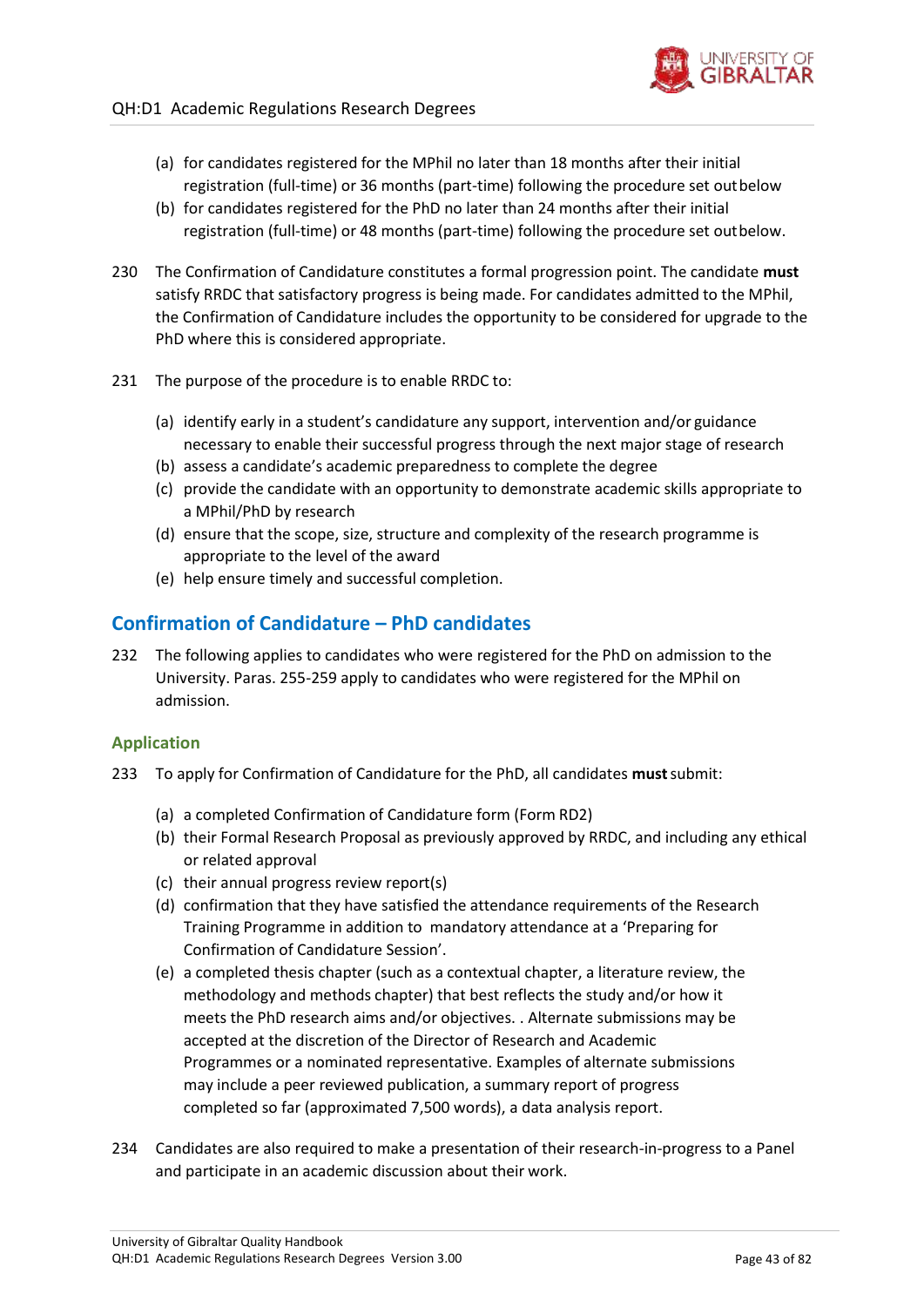

### **Candidature Panel**

- 235 Where the Director of Academic Programmes and Research has received a completed Form RD2 and is satisfied that the information specified in para. [233 \(](#page-42-0)(b)-(d)) has also been provided, they will convene a Confirmation of Candidature Panel, and set a date for the Panel meeting in consultation with the Panel members, the candidate's Supervisory Team and the candidate. All members of the Panel, including those co-opted under para[. 238 w](#page-43-0)ill be provided with copies of the items submitted under para. [233 s](#page-42-0)ufficiently in advance of the Panel meeting to enable them to prepare for the presentation and discussion.
- 236 The Panel **should** comprise:
	- (a) the Director of Academic Programmes and Research (or their nominee) (as Chair)
	- (b) an academic who has expertise in the area of the candidate's research
	- (c) an academic and active researcher with appropriate qualifications and relevant supervisory experience who has broad knowledge and expertise in the field inquestion.
- <span id="page-43-1"></span>237 No member of the Panel may be someone who has been or is involved in the research or in supervising the candidate.
- <span id="page-43-0"></span>238 The Panel may co-opt such additional expertise as it deems appropriate (subject to para[.237\)](#page-43-1)
- 239 The candidate's Supervisory Team is expected to attend. Should a supervisor be unable to attend, they must request a waiver from the Director of Research and Academic Programmes. All members of the Supervisory Team attend as observers only.

#### **Prior to Panel**

- 240 Prior to meeting with the candidate, the Panel will convene to discuss preliminary views, based on the documentation provided to them, which must include an overview of the relevant University regulations in relation to Confirmation of Candidature.
- 241 Should the Panel feel that the candidate is not ready at this time, they may suggest postponing the proceedings, until the student is ready. Panel members at this stage should provide the student with a list of recommendations in order to improve their application before the Panel is reconvened.

### **Proceedings of the Panel**

242 The candidate will be invited to make a presentation based on their research. The Panel will then conduct a discussion with the candidate about the presentation and research, taking into account the criteria set out in para. [243.](#page-43-2)

### **Criteria for Confirmation**

- <span id="page-43-2"></span>243 To recommend Confirmation of Candidature the Panel **must** be satisfied that:
	- (a) the candidate's Formal Research Proposal has been approved by RRDC, and that any amendments/recommendations have been addressed by the candidate
	- (b) the approved Formal Research Proposal continues to reflect the research being undertaken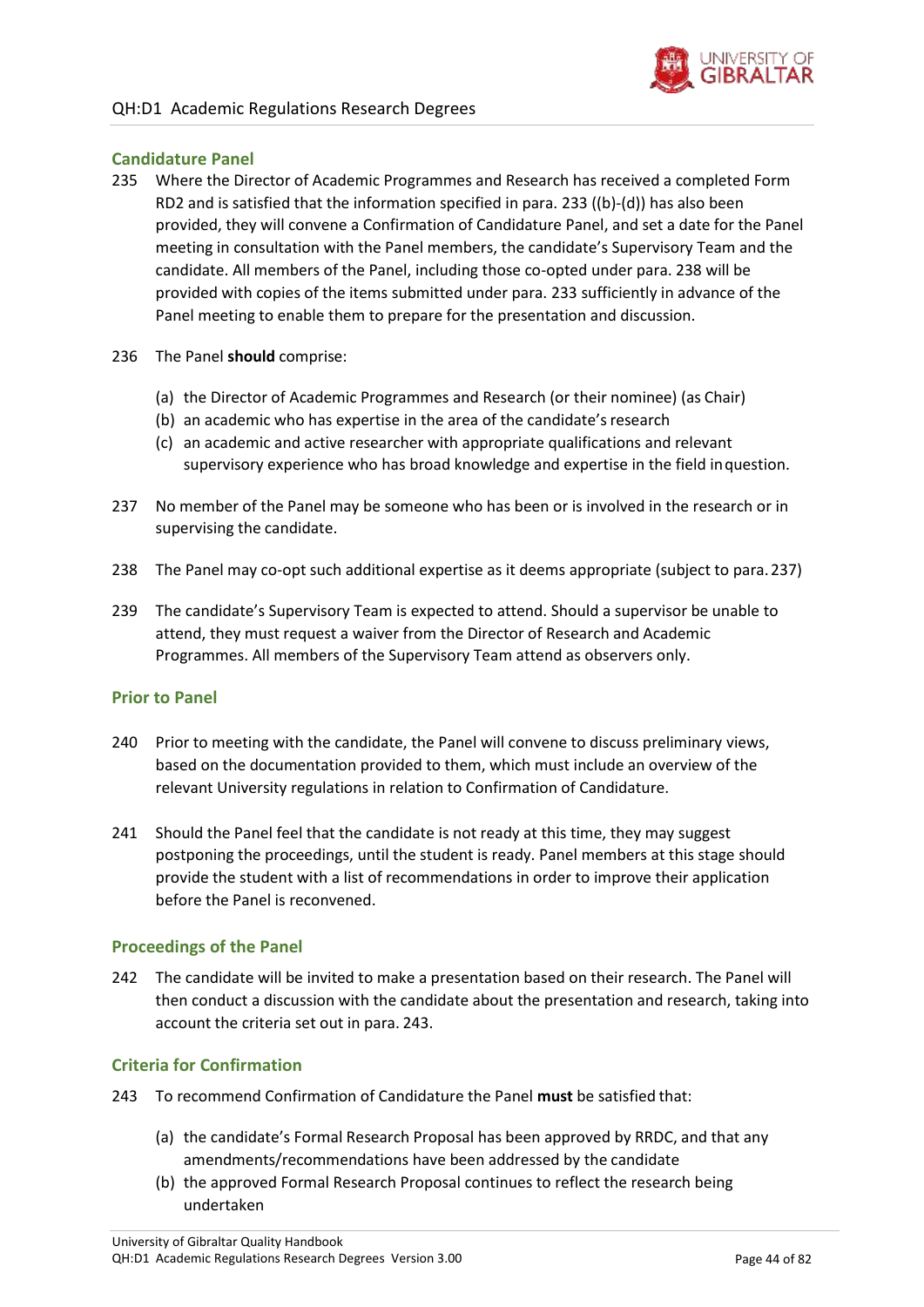

### QH:D1 Academic Regulations Research Degrees

- (c) the candidate has successfully progressed through at least one annual review point
- (d) the candidate has anticipated a realistic timetable for completion, and is developing appropriate research skills and a researcher identity
- (e) the research is developing into an appropriate master's/doctoral research topic of sufficient scope and depth
- (f) the candidate has identified the context of the research and how it relates to other work in the discipline
- (g) the research will contribute to knowledge in the discipline
- (h) the candidate has demonstrated independent critical thinking at the master's/doctoral level.
- 244 Where the Panel is not satisfied that the above criteria have been demonstrated it may request further evidence.
- 245 At this time the Panel will enter a stage of intermission, until additional evidence is submitted to allow the Panel to make their recommendations; when entering an intermission, the Panel must set a deadline for the receipt of additional evidence and a date on which it will reconvene.
- 246 During the period of intermission neither the Candidate nor the Supervisory Team will be allowed to discuss the Confirmation of Candidature with Panel members unless a meeting or alternate form of communication is formally requested by the Panel Chair.

### **Panel recommendations**

- 247 The Panel may make one of the following recommendations to Research and Research Degrees Committee:
	- (a) that Candidature be confirmed, without conditions
	- (b) that Candidature be confirmed subject to conditions, to be satisfied within a reasonable deadline set by the Panel
	- (c) that Candidature be denied, but the candidate be permitted to re-apply after conducting further research or preparation as indicated by the Panel and by a date specified by the Panel which is within six months of the Panel meeting
	- (d) that Candidature be denied, but (for PhD candidates) the candidate be permitted to revise their research proposal with the aim of completing and submitting a thesis for an MPhil
	- (e) that Candidature be denied, and the candidate's registration be terminated without further research.
- 248 Within 10 days of the Panel meeting, the Director of Academic Programmes and Research will inform the candidate and their Supervisory Team of the Panel's recommendation and reasons for the recommendation, and will remind the candidate that the recommendations are provisional until approved by RRDC.

### **Confirmation by RRDC**

<span id="page-44-0"></span>249 The recommendations of the Panel **must** be considered at the next full meeting of the RRDC. The Committee **must** endorse the recommendations unless it is evident to the Committee that the Panel was not properly constituted or the proceedings were conducted improperly and/or unfairly.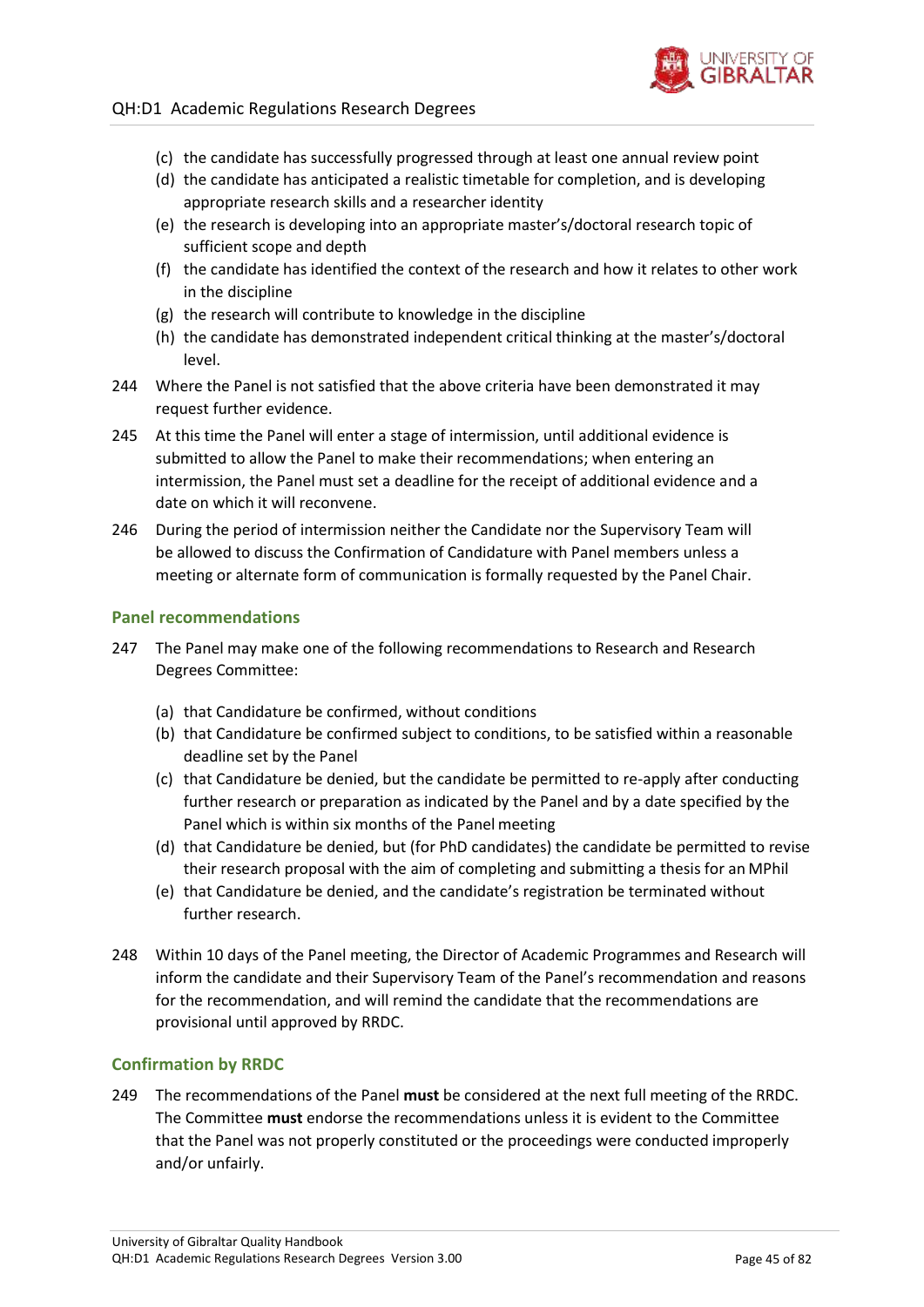

<span id="page-45-1"></span>250 The candidate, and their Supervisory Team, must be informed of the final decision of the Committee within five days of its meeting, with a copy of the Panel's report. Where the decision involves denial of Candidature, the candidate must be advised in writing of their right to appeal on procedural grounds (under Chapter X).

## **Completion of conditions**

251 Where Candidature is approved subject to conditions, the Chair of the Panel, in consultation with Panel members, is responsible for determining that the conditions have been satisfied and for reporting this to RRDC. The candidate and Supervisory Team **must** be informed in writing within five days of the Panel's confirmation that the conditions have been satisfied.

### **Re-application for Candidature**

- 252 Where the candidate is permitted to re-apply for Candidature, the process set out in paras[.](#page-42-0) [233 o](#page-42-0)nwards **must** be followed, with the candidate demonstrating that the required further research or preparation has been conducted. The Panel **must** be the same membership as the original Panel unless this is impractical or would cause unacceptable delay.
- 253 Where the Panel remains dissatisfied with the candidate's progress it may recommend to RRDC that:
	- (a) Candidature be denied, but (for PhD candidates) the candidate be permitted to revise their research proposal with the aim of completing and submitting a thesis for the MPhil
	- (b) Candidature be denied, and the candidate's registration be terminated without further research.
- 254 Paras. [249-](#page-44-0)[250](#page-45-1) apply as for the original Panel decision.

# **Confirmation of Candidature – Application to transfer to PhD**

<span id="page-45-0"></span>255 Where a candidate was admitted to the MPhil and wishes to be considered for a transfer of registration to the PhD, the candidate's application for Confirmation of Candidature **must**  indicate this wish and be presented in a way which demonstrates that the candidate is capable of conducting research and producing a thesis which meets the requirements for the PhD within the revised period of registration applicable to the PhD.

### **Application**

- 256 The application **must** include:
	- (a) evidence that the transfer is supported by the Supervisory Team
	- (b) a Transfer Report that coherently, and in a structured manner, communicates the work done to date
	- (c) if required, a revised Formal Research Proposal that is appropriate to a PhD
	- (d) identify any additional research training requirements applicable to the PhD and not so far undertaken.
- 257 The application **must** be considered as set out in para[. 229 o](#page-41-0)nwards, modified as applicable, including as specified below.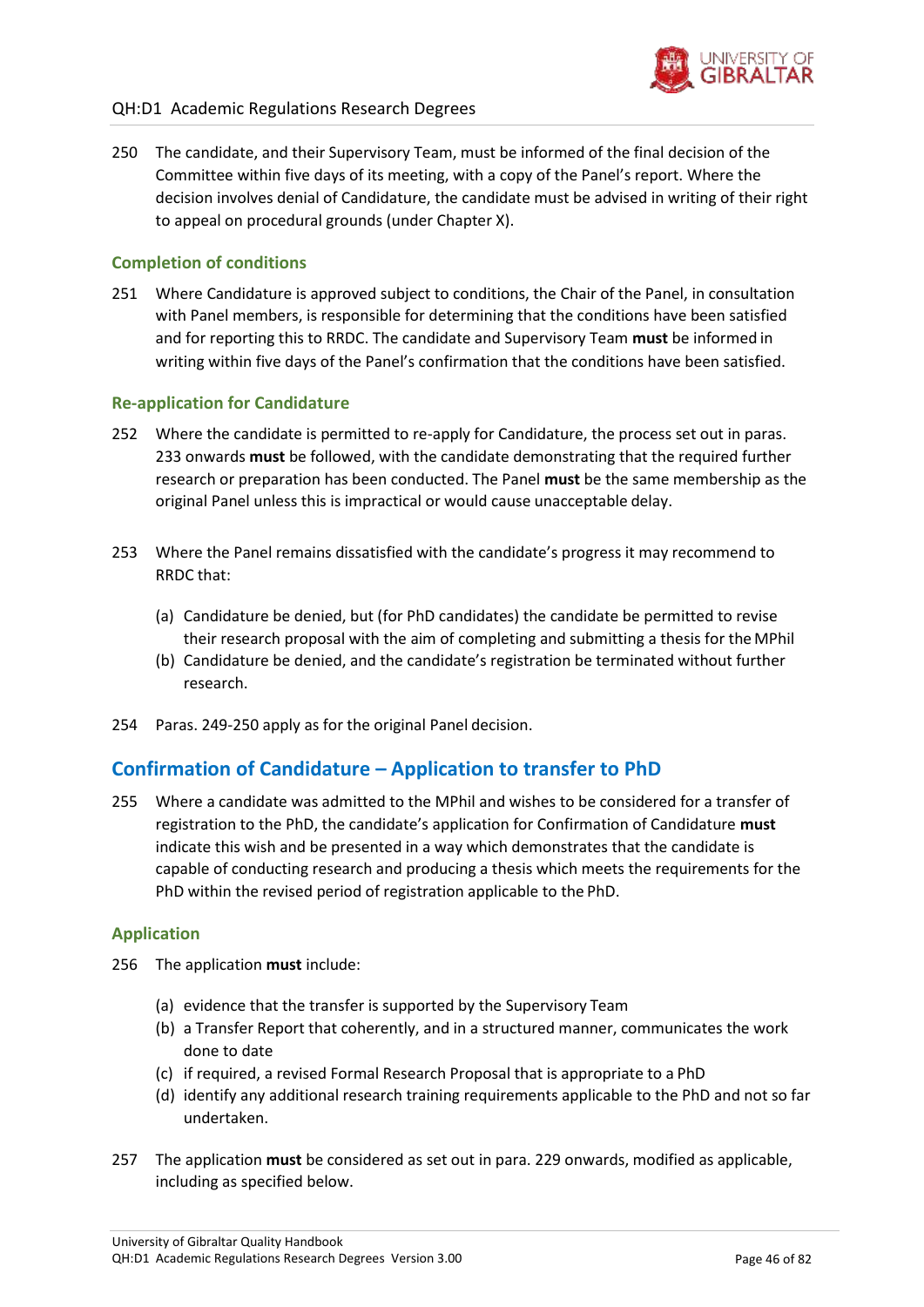

### **Panel recommendations**

- <span id="page-46-1"></span>258 The Panel may make one of the following recommendations to Research and Research Degrees Committee:
	- (a) that Candidature be confirmed with transfer to the PhD without conditions
	- (b) that Candidature be confirmed with transfer to the PhD subject to conditions, to be satisfied within a reasonable deadline set by the Panel
	- (c) that transfer to the PhD be denied, but the candidate be permitted to re-apply after conducting further research or preparation as indicated by the Panel and by a date specified by the Panel which is within six months of the Panel meeting
	- (d) that transfer to the PhD be denied, but the candidate be granted Confirmation of Candidature for the MPhil
	- (e) that transfer to the PhD be denied, and Candidature for the MPhil also be denied but the candidate be permitted to re-apply for Candidature for the MPhil after conducting further research or preparation as indicated by the Panel and by a date specified by the Panel which is within six months of the Panel meeting
	- (f) that transfer to the PhD be denied, and Candidature for the MPhil also be denied andthe candidate's registration be terminated without further research.
- <span id="page-46-0"></span>259 Following a re-application where permitted under para. [255, t](#page-46-1)he Panel may make one of the following recommendations:
	- (a) that Candidature be confirmed with transfer to the PhD without conditions
	- (b) that Candidature be confirmed with transfer to the PhD subject to conditions, to be satisfied within a reasonable deadline set by the Panel
	- (c) that transfer to the PhD be denied, but the candidate be granted Confirmation of Candidature for the MPhil
	- (d) that transfer to the PhD be denied, and Candidature for the MPhil also be denied and the candidate's registration be terminated without further research.

# **Application to transfer from PhD to MPhil**

260 Where a candidate was admitted to the PhD programme and wishes to be considered for a transfer of registration to the MPhil, the candidate can submit an application to RRDC. This application must indicate this wish and be presented in a way which demonstrates that the candidate is capable of conducting research and producing a thesis which meets the requirements for the MPhil on or before a specified date; this date will determine the period of MPhil registration following transfer from PhD registration.

### **Application**

- 261 The application **must** include:
	- (a) reasons and rationale for requesting the transfer
	- (b) evidence that the transfer is supported by the Supervisory Team
	- (c) a report that coherently, and in a structured manner, communicates the work done to date
	- (d) if required, a revised Formal Research Proposal that is appropriate to an MPhil
	- (e) any additional research training requirements applicable to the MPhil and not so far undertaken.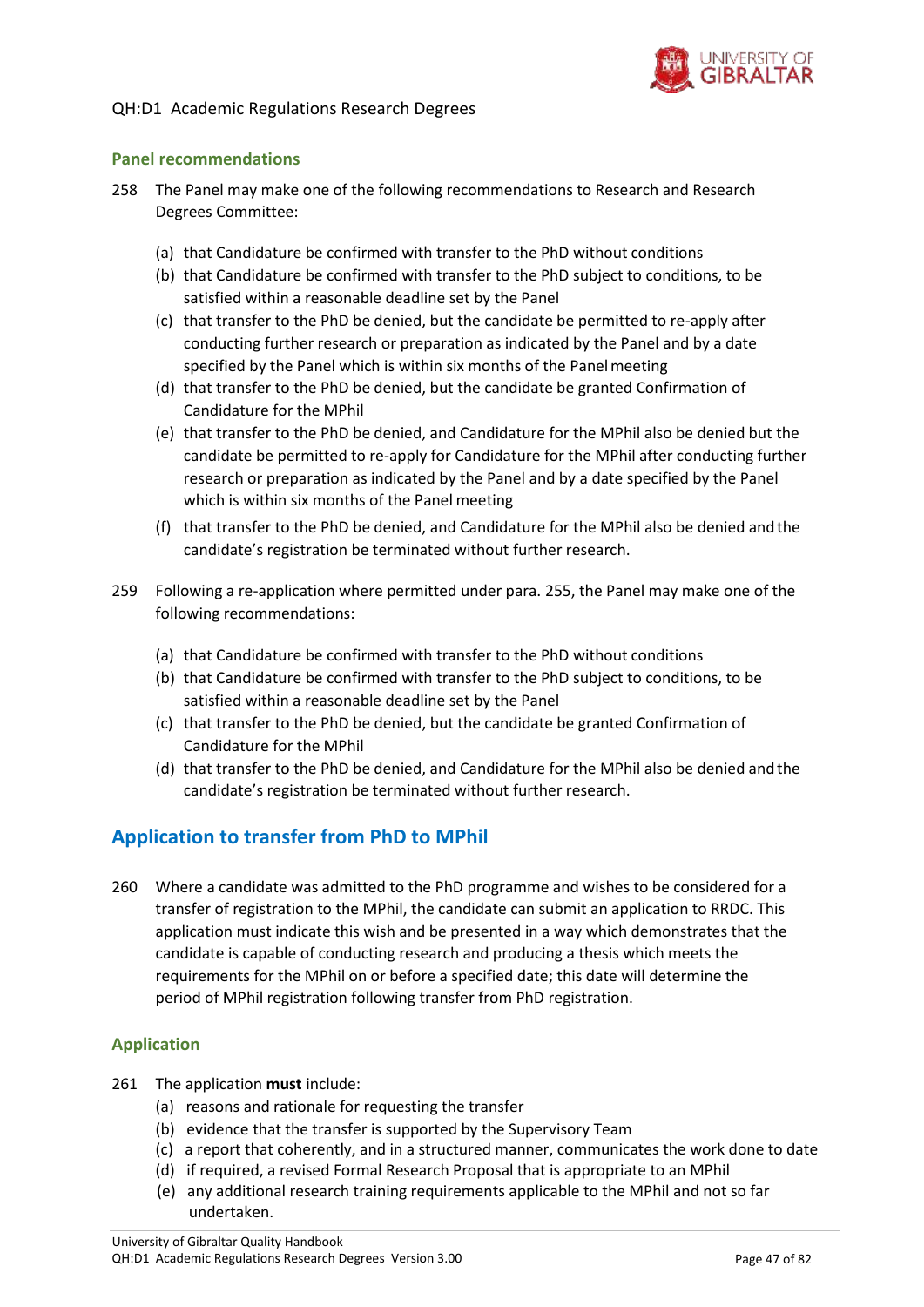

- 262 Where the Director of Academic Programmes and Research (or their nominee) has received an application for transfer from the candidate and is satisfied that the information specified in para. 261 has also been provided, they will convene a Transfer Panel, and set a date for the Panel meeting in consultation with the Panel members, the candidate's Supervisory Team and the candidate.
- 263 The Panel **should** comprise:
	- (a) the Director of Academic Programmes and Research (or their nominee) (as Chair)
	- (b) an academic who has expertise in the area of the candidate's research
	- (c) an academic and active researcher with appropriate qualifications and relevant supervisory experience who has broad knowledge and expertise in the field in question.
- 264 No member of the Panel may be someone who has been or is involved in the research or in supervising the candidate.
- 265 The Panel may co-opt such additional expertise as it deems appropriate (subject to para. 264).
- 266 The candidate's Primary Supervisor is expected to attend; other members of the Supervisory Team may attend if they wish to do so. All members of the Supervisory Team attend as observers only.

### **Panel Recommendation**

- 267 The Panel may make one of the following recommendations to Research and Research Degrees Committee:
	- (a) that the candidate be transferred to the MPhil without conditions
	- (b) that the candidate be transferred to the MPhil subject to conditions, to be satisfied within a reasonable deadline set by the Panel
	- (c) that transfer to the MPhil be denied, but the candidate be permitted to re-apply for transfer to the MPhil after conducting further research or preparation as indicated by the Panel and by a date specified by the Panel which is within six months of the Panel meeting
	- (d) that transfer to the MPhil be denied, and the candidate offered the option of remaining on the PhD programme or that the candidate's registration be terminated without further research.

## **Writing-up**

- 268 A candidate for the MPhil/PhD by research may apply to enter the Writing-up stage, where they have undertaken sufficient research to enable the thesis to be completed and no longer require full access to supervision, research training or research facilities (beyond basic access to library and IT facilities). A candidate permitted to enter the Writing-up stage will be charged a reduced fee as set out in the University's published fees. Retrospective applications to enter the Writing-up stage will not be considered and a candidate may not change their mode of study once they have entered the Writing-up stage.
- 269 An application **must** be made to the Director of Academic Programmes and Research, be supported by the candidate's Supervisory Team and satisfy the following conditions:
	- (a) the candidate has completed the minimum period of registration set out in para. [32](#page-9-0)
	- (b) the maximum period of registration will not be exceeded as set out in para. [32](#page-9-0)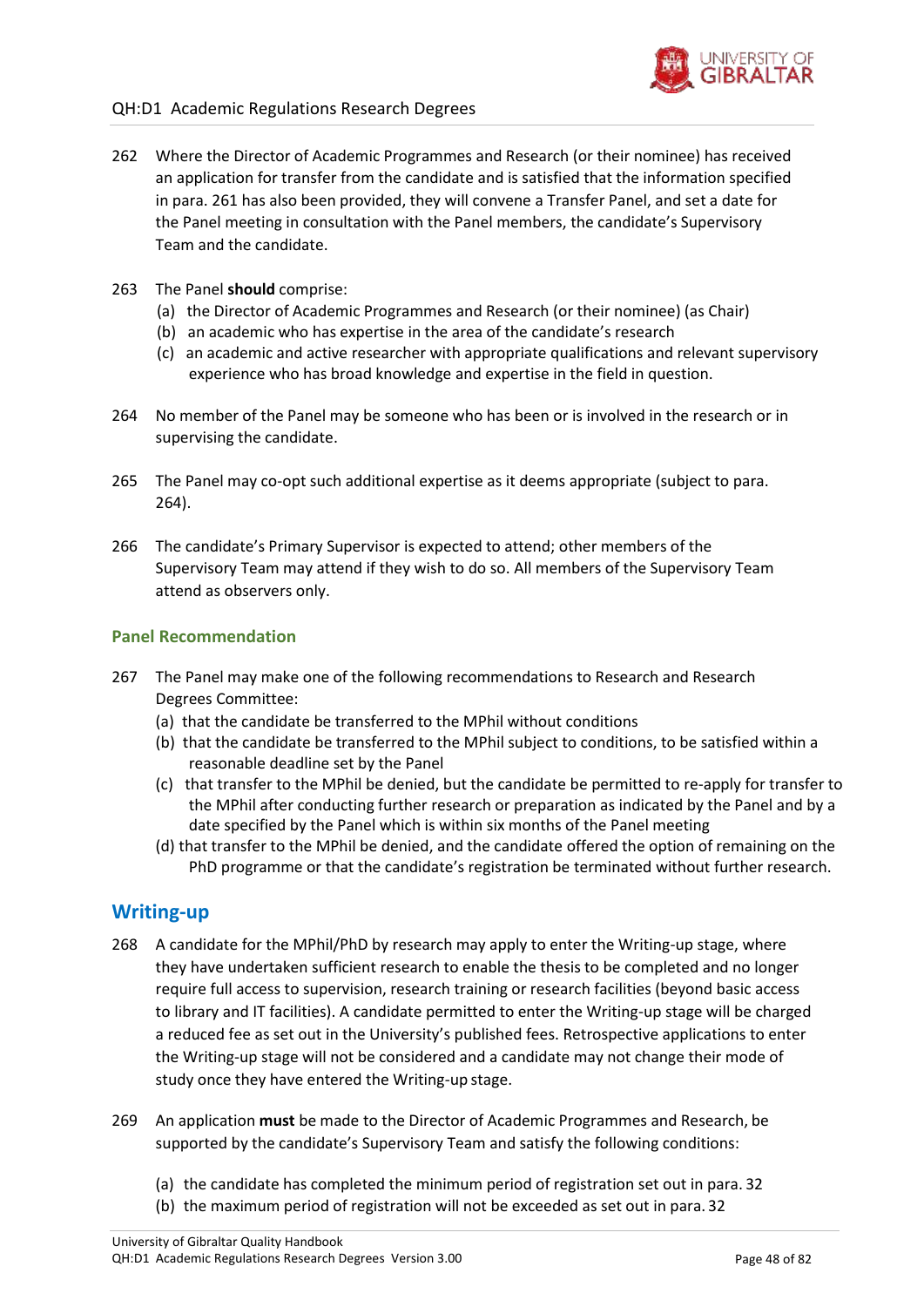

- (c) the candidate has completed the mandatory research training (see paras[. 216](#page-40-2) onwards)
- (d) the candidate's Formal Research Proposal has been approved (para. [198](#page-37-2) onwards)
- (e) Confirmation of Candidature has been granted (para. [233](#page-42-0) onwards)
- (f) that satisfactory progress has been evidenced at each annual progress review (para. [221](#page-40-0) onwards)
- (g) that all required field, laboratory work and research analysis has been completed
- (h) it is realistic for the candidate to complete the thesis before the end of the Writing-up stage
- (i) that completion can be achieved with only limited access to Library, IT and supervisory facilities.
- <span id="page-48-0"></span>270 Where a candidate is permitted to enter the Writing-up stage, submission of the thesis **must**  take place within 12 months (full-time) and 24 months (part-time) of permission being granted. Extensions will only be granted where the RRDC is satisfied that there is corroborated evidence of exceptional and unforeseen circumstances which prevented formal submission within the required time.
- 271 A candidate who fails to submit the thesis before the expiry of the relevant deadline in para[.](#page-48-0) [270](#page-48-0) will be deemed by RRDC to have failed the MPhil/PhD and will not be allowed to submit the thesis either for the PhD or for the MPhil.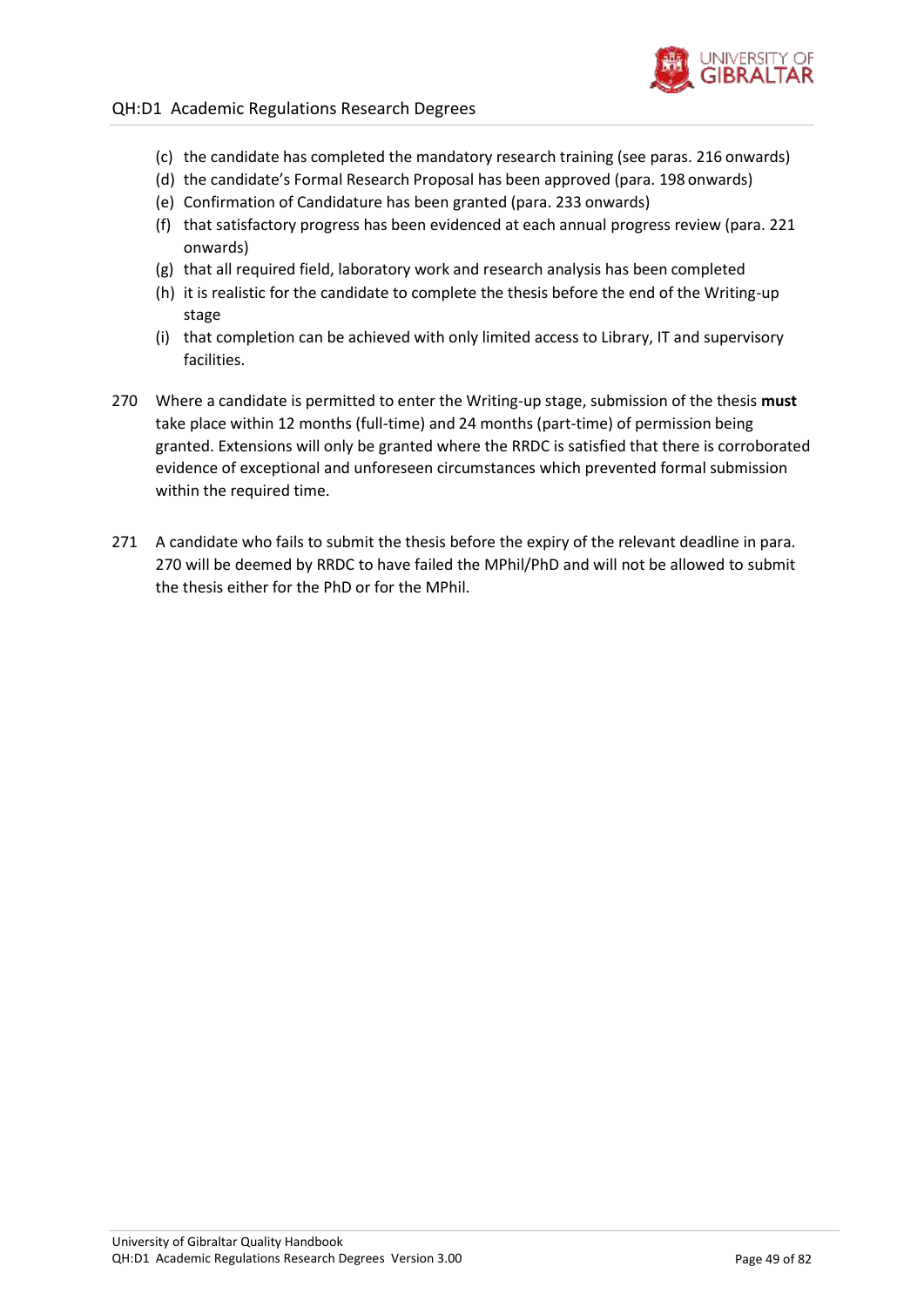

# **CHAPTER VI: SUBMISSION OF THE THESIS OR DISSERTATION**

## **Requirements for submission**

- 272 Throughout this Chapter references to 'thesis' include references to the MPhil dissertation unless expressly indicated otherwise.
- 273 A candidate who has been granted Confirmation of Candidature and who wishes to submit their thesis for examination **must** satisfy the following conditions:
	- (a) obtain the agreement of the Primary Supervisor
	- (b) provide written notice of intention to submit to the Director of Academic Programmes and Research
	- (c) submit by the prescribed deadline and in the prescribed format.

## **Agreement of the Primary Supervisor**

- 274 A candidate wishing to submit the thesis **must** provide the Primary Supervisor with an unbound (or equivalent) copy, and thereafter obtain the Primary Supervisor's agreement that the thesis is fit for submission. Where there is disagreement between the candidate and the Supervisor about the suitability of the thesis, the candidate may involve the Director of Academic Programmes and Research who will seek to mediate and resolve the disagreement.
- 275 Where the candidate, following attempted mediation, considers that the Primary Supervisor has unreasonably withheld agreement to submit, the candidate may proceed with submission.
- 276 In all cases submission is made on the understanding that the agreement (or otherwise) of the Primary Supervisor does not provide any guarantee that the thesis will be awarded a pass, and the opinion of the Primary Supervisor is not in any way binding on the examiners.

## **Notice of intention to submit**

- <span id="page-49-0"></span>277 A candidate shall give not less than three months' notice of the expected date of submission of the thesis, and shall, at the same time, confirm the precise title of the thesis along with an abbreviated title which shall not exceed six words.
- 278 A candidate who will require reasonable adjustments for the examination of the thesis, and who either does not currently have a Statement of Reasonable Adjustments, or considers that the Statement does not adequately cover the examination of thesis, **must** inform the Student Experience Office at the time of giving notice of intention to submit so that their needs can be discussed before the examination is arranged.

### **Deadlines for submission**

279 The final version of the thesis (in the formats prescribed in para. [283](#page-50-0) onwards) must be submitted no later than the expiry of the maximum period of registration specified in para[.32.](#page-9-0)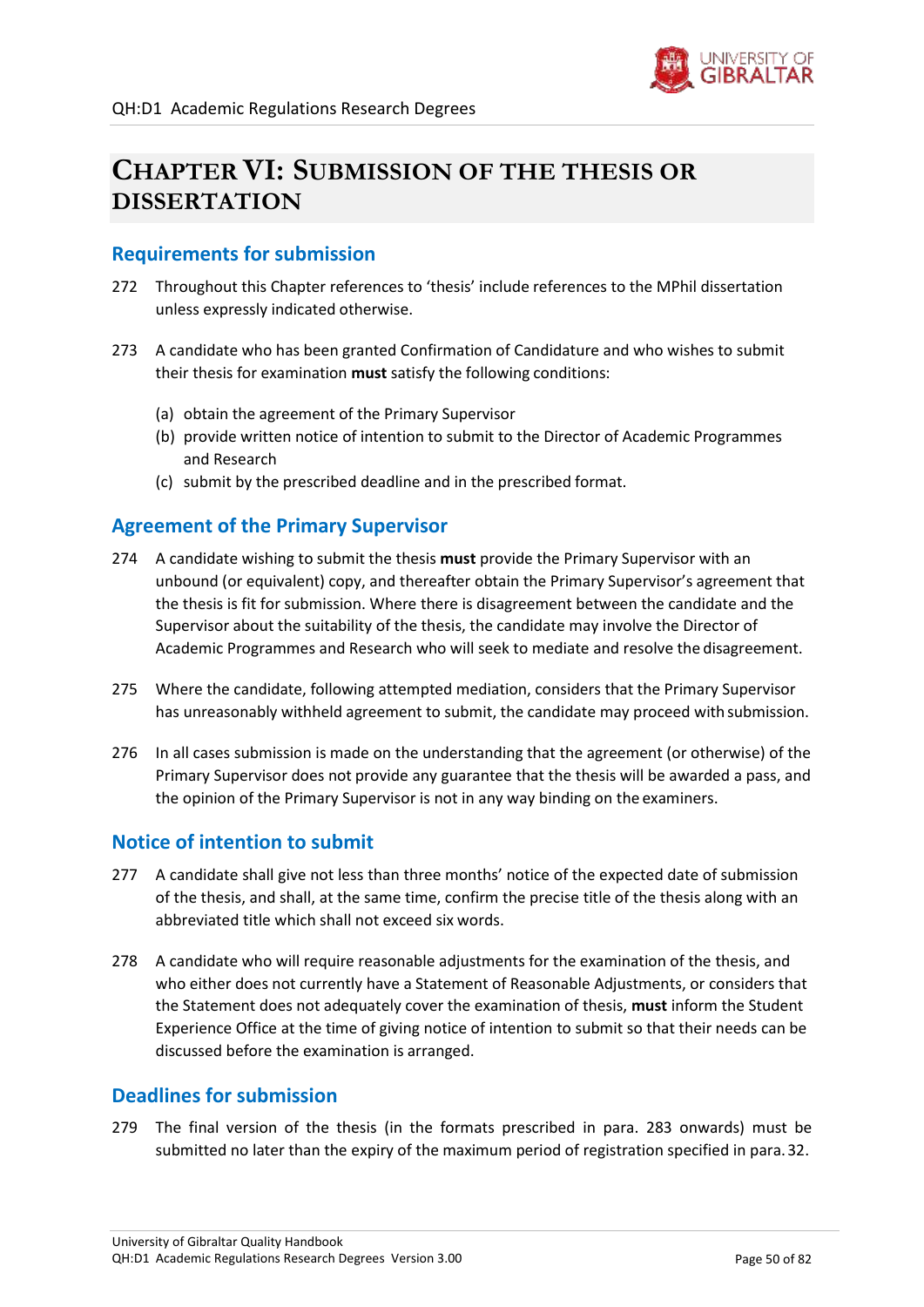

- 280 Where a candidate is unable to submit by the prescribed deadline, they may apply to RRDC for an extension using the approved form. An application will be approved only where the RRDC is satisfied that:
	- (a) it is endorsed by the Primary Supervisor
	- (b) it is supported by relevant corroborating evidence
	- (c) it demonstrates that the candidate has lost time due to circumstances beyond their control and which could not have been addressed through an interruption of studies (such as the extreme pressure of external work over a limited period; accident and extended, certificated illness; the withdrawal of a research site or participants)
	- (d) the candidate is otherwise making satisfactory progress (including taking into account any previous applications for interruption of studies or extension).
- 281 Before submitting an application for an extension, international students **must** seek advice from the Student Experience Office and the relevant immigration authorities about the implications of an extension for their immigration status.
- 282 Extensions will be granted for a period of six months unless the RRDC considers that the circumstances are exceptional and merit a 12 month extension. A further final extension of no more than 12 months may be granted if the RRDC considers that the circumstances are compelling and that the candidate has a realistic chance of completion within the final period extension.

# **Format of the thesis**

### **Word length**

- <span id="page-50-0"></span>283 The maximum word lengths for the PhD by research are:
	- (a) Engineering, Art and Design: 40,000 words (exclusive of acknowledgements, references/bibliography, appendices and economical footnotes); these theses must be accompanied by a product or artefact that forms the most significant part of the intellectual inquiry. The written component of the thesis will locate the product or artefact in its relevant theoretical, historical-cultural, critical or design context
	- (b) Arts, Health, Sciences, Social Sciences and Education: 80,000 words (exclusive of acknowledgements, references/bibliography, appendices and economical footnotes)
- 284 The maximum word length for the PhD by Publication is 10,000 words (exclusive of the included published works, acknowledgements, references/ bibliography, appendices and economical footnotes.
- 285 The maximum word lengths for the MPhil by research are:
	- (a) Engineering, Art and Design: 15,000 words (exclusive of acknowledgements, references/bibliography, appendices and economical footnotes); these theses must be accompanied by a product or artefact that forms the most significant part of the intellectual inquiry. The written component of the thesis will locate the product or artefact in its relevant theoretical, historical-cultural, critical or design context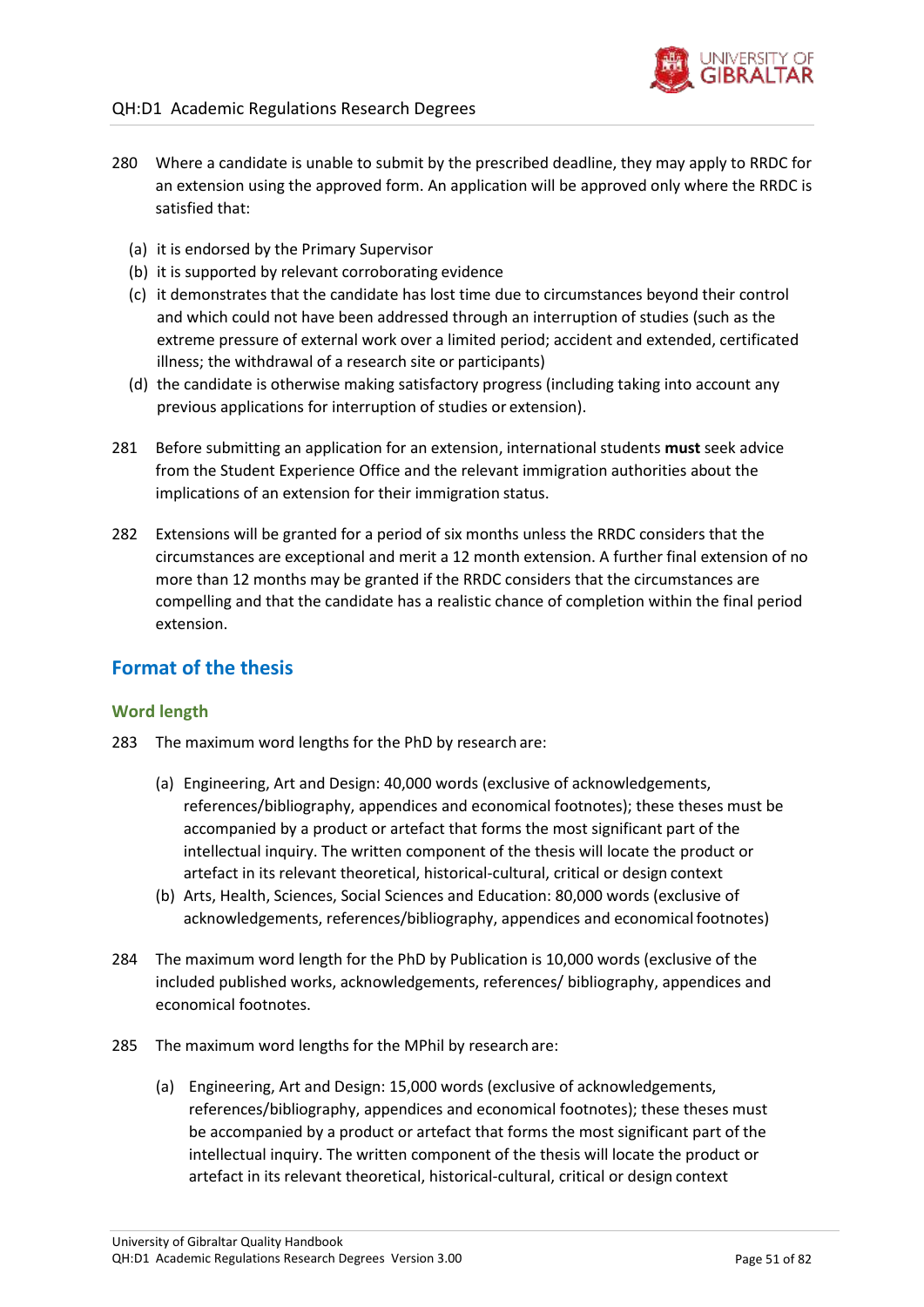- (b) Arts, Health, Sciences, Social Sciences and Education: 30,000 words (exclusive of acknowledgements, references/bibliography, appendices and economical footnotes)
- 286 In all cases the abstract, main text, tables and quotations should be included in the maximum word length. Appendices, reference lists and footnotes should not be included in the maximum word length.

### **Format**

- 287 Theses **must** be presented in the required format: Format of Theses or such other format as has been approved as part of a candidate's Statement of Reasonable Adjustments.
- 288 All theses must include:
	- (a) a coversheet
	- (b) a Declaration Form signed by the candidate confirming that the thesis is an original piece of work and has not been submitted for a comparable academic award
	- (c) a Copyright Statement
	- (d) Acknowledgements of any funding received for the undertaking of the research, and/or other personal and/or professional support the candidate may want to recognise publicly
	- (e) an Abstract that is no longer than a single A4 page of single-space text (or 300 words) and states the nature and scope of the work undertaken and the contribution to knowledge in the discipline. It should contain four separate paragraphs that state:
		- i. what was investigated and why
		- ii. how the research was conducted (methodology & methods)
		- iii. what was found/results
		- iv. the conclusions drawn from the evidence.
	- (f) additionally the Abstract should conclude with three to six keywords
	- (g) References listing only and all sources referred to in the thesis (using a format appropriate to the discipline in which the thesis is based).

### **Research Degrees Involving Creative Work**

289 Where a candidate has undertaken a programme of research in which the candidate's own creative work or equivalent forms the most significant part of the intellectual enquiry the final submission **must** conform to the academic standards for the award. In addition the final submission **must** be accompanied by some permanent record of the creative work or equivalent and, where practicable, bound with the thesis (for example: video, photographic record, CD-ROM/DVD, model, musical score, and diagrammatic representation).

### **Scholarly Work**

290 Where a candidate has undertaken a programme of research in which the principal focus is the preparation of a scholarly edition of a text or texts, musical or choreographic work, or other original artefacts the final submission **must** include a copy of the edited text(s) or collection of artefact(s), appropriate textual and explanatory annotations, and a substantial introduction and critical commentary which sets the research in the relevant historical,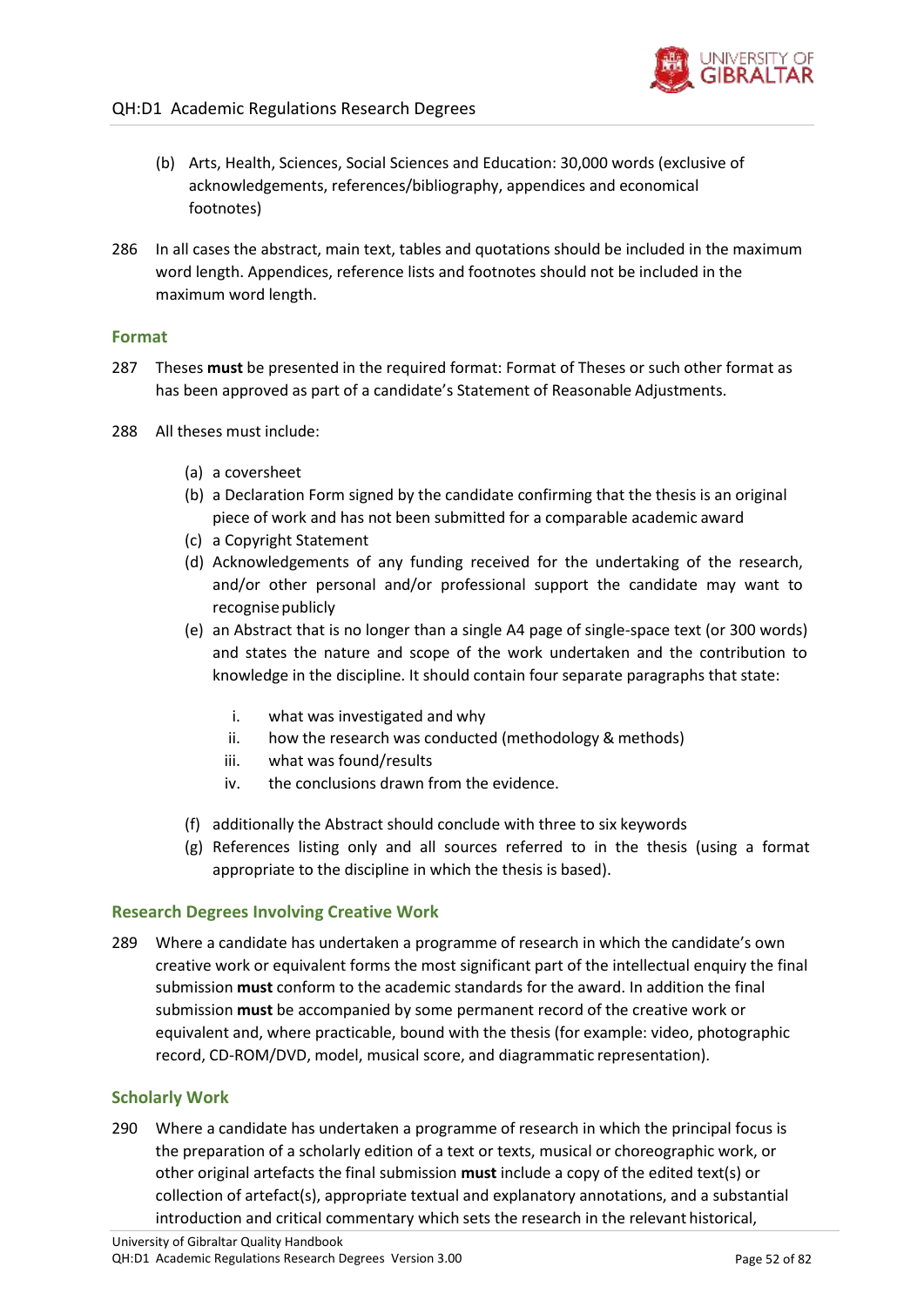

theoretical or critical context. The thesis shall conform to the academic standards for the award and be of an appropriate length.

### **Inclusion of Published Work**

291 A candidate may publish material in advance of submitting the thesis provided that any such material is correctly referenced in the thesis.

### **Copyright**

292 The requirements of the University regarding copyright of a candidate's thesis are to be found in the relevant form: Declaration of Originality & Copyright Statement.

# **Thesis binding**

293 The thesis **must** be presented for examination in a temporary but secure form of binding. A thesis submitted in temporary bound format **must** be in its final form in all respects save the binding.

### **Presentation of the Thesis Following the Recommendation of the Award**

- 294 The thesis **must** be presented in a permanent binding as specified below for inclusion in the University Library before the degree may be awarded. A further copy must be provided where the thesis is to be lodged in the library of any institution which collaborated in the award of the degree.
- 295 When presenting the final bound version the candidate **must** confirm that the contents of the bound version are identical to those of the unbound version submitted for examination, other than where amendments have been made to meet the requirements of the examiners.
- 296 Binding of the University Library copy must adhere to the following requirements:
	- (a) the hard binding will be such that leaves cannot be removed or replaced
	- (b) the covers of the work will be in University red
	- (c) the title of the work will be included on the front cover in silver foil lettering (or simulated lettering), as will the family name and initials of the candidate, and the year in which the degree was awarded; these details should also appear on the spine of the work
	- (d) where a thesis is presented in more than one volume then the volume or part number should follow the date aligned to the centre of the spine.
- 297 The University Institutional Repository copy must adhere to the following requirements:
	- (a) be in digital format
	- (b) be accompanied by the completed Thesis Deposit Agreement Form which confirmsthe candidate's agreement to have the thesis published with the Institutional Repository and for the thesis to be available to the British Library for inclusion in their British universities theses database, EThOS (Electronic Theses Online Service).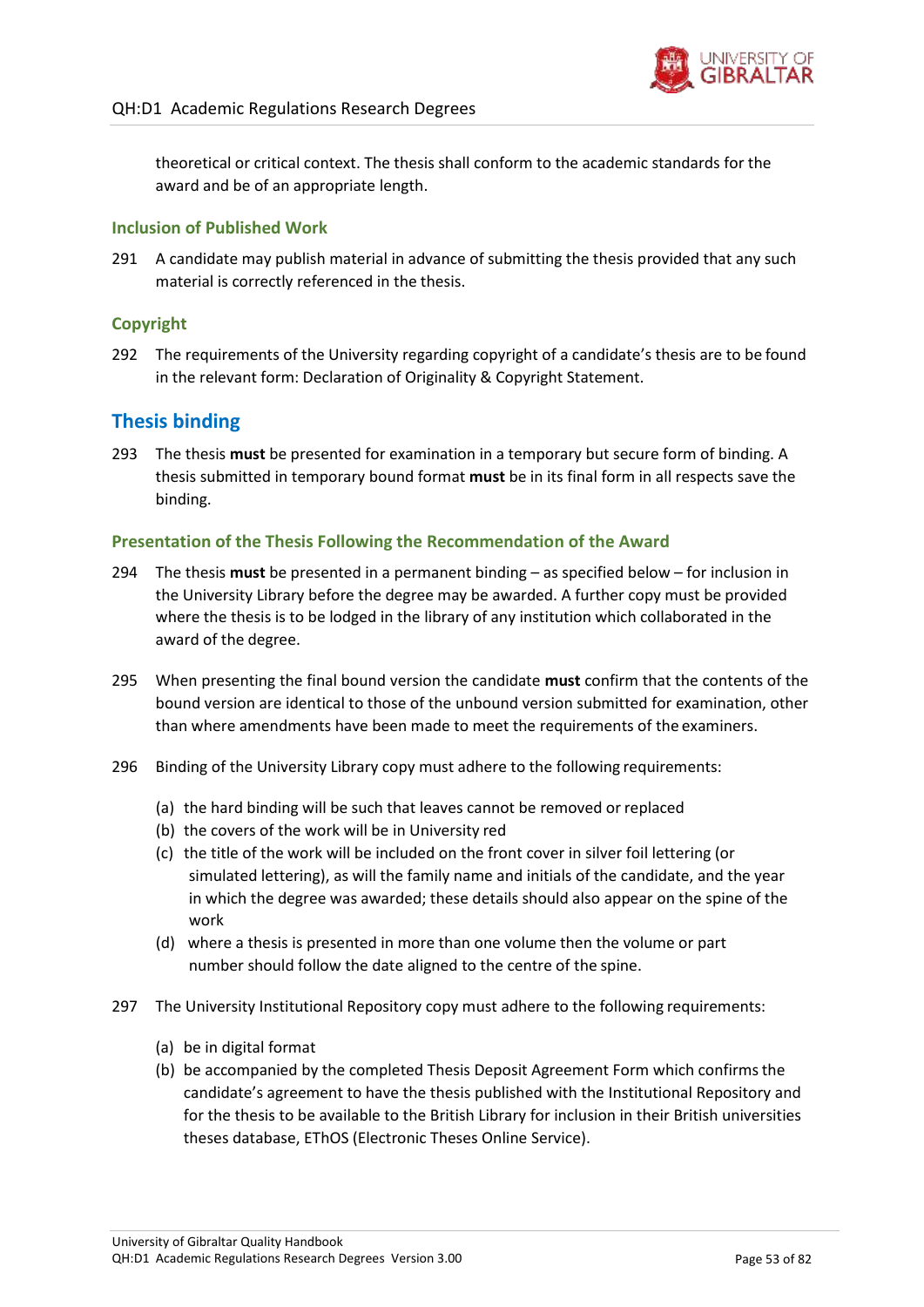

# **Dissemination of Research Findings**

298 Following the award of the degree and subject to any confidentiality agreement (para. [211\)](#page-39-1) the Director of Academic Programmes and Research will ensure that one copy of the thesis is lodged in the University of Gibraltar Library and in the library of any organisation involved in the joint award of the degree.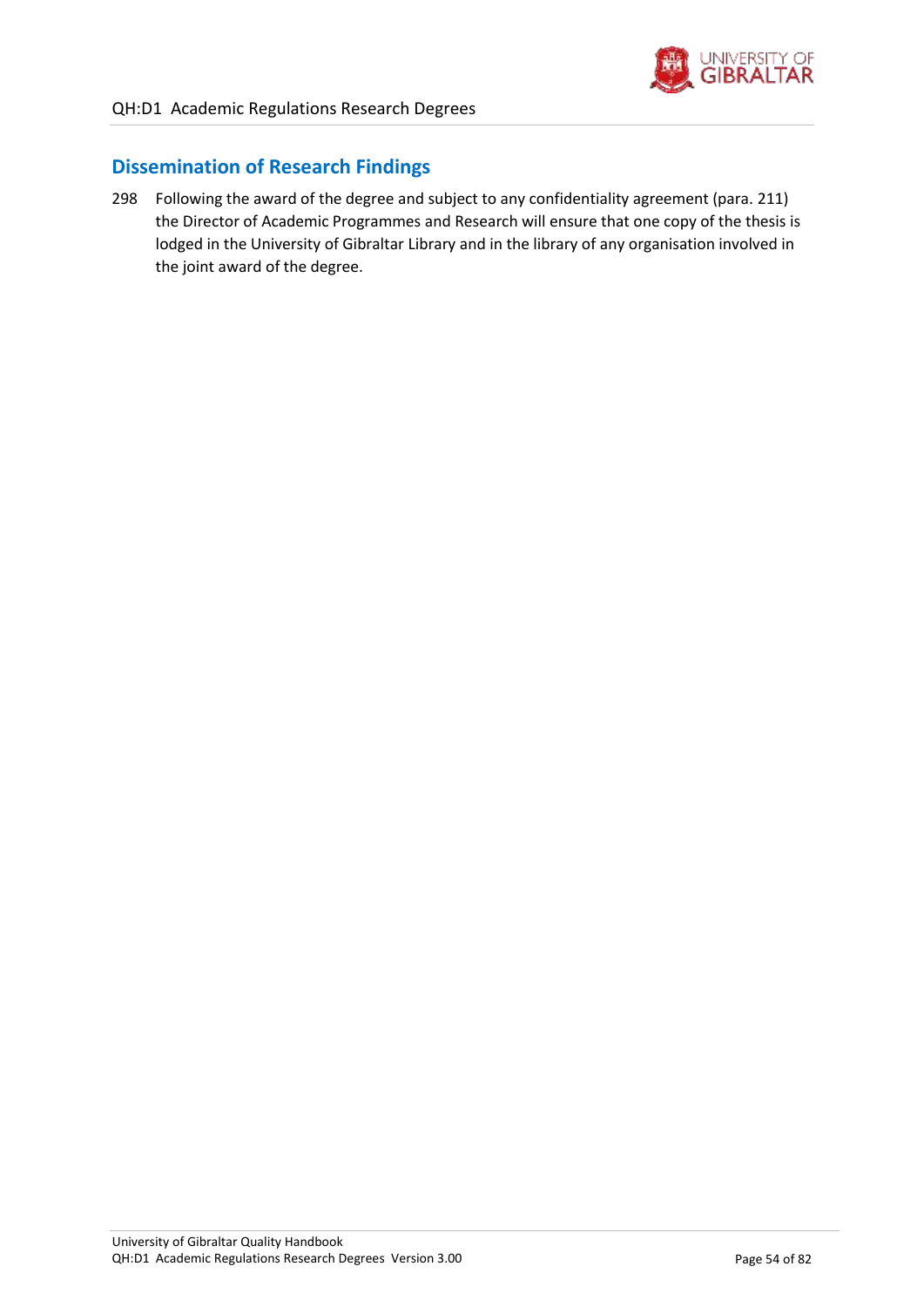

# **CHAPTER VII: RESEARCH MISCONDUCT**

- 299 This Chapter applies to candidates undertaking a research degree of the University. Research misconduct applies to any aspect of the research and final thesis submitted for examination for the MPhil/PhD, and includes any work submitted for publication (whether published or not) arising from the research.
- 300 Any reference to notification in writing, refers to informing a student using their University email address.
- 301 Responsibilities under this Chapter designated for the Director of Academic Programmes and Research may be delegated as determined by the Director of Academic Programmes and Research.

# **Principles**

- 302 The University expects all research candidates and staff to commit to, uphold and maintain high standards of academic integrity to ensure that:
	- (a) work and originality of others is respected
	- (b) the academic reputation of the University is upheld
	- (c) the integrity of the University's awards is protected
	- (d) the international academic community and the general public can have confidence in the work and authority of the University.
- 303 The University expects all research candidates to possess a clear understanding of academic integrity and the skills of good academic practice appropriate to the discipline in which their research will be based. Appropriate discipline-specific guidance will also be available to candidates as part of their research training.
- 304 All staff involved with supervising or examining research degrees are responsible for upholding the principles and practice of academic integrity in that:
	- (a) members of Supervisory Teams will guide candidates on the meaning of good academic practice and refer candidates to resources and further guidance
	- (b) members of Supervisory Teams and examiners will use their best endeavours to detect and report any form of academic misconduct.
- 305 The procedures set out in this Chapter are under-pinned by principles of objectivity and respect and are intended to safeguard, as far as possible, the interests and well-being of all parties, including ensuring fairness to candidates who do not commit academic misconduct and fairness to those accused of academic misconduct.
- 306 All allegations of academic misconduct will be investigated and determined in accordance with the principles of natural justice and in accordance with the specific procedures set out in this Chapter.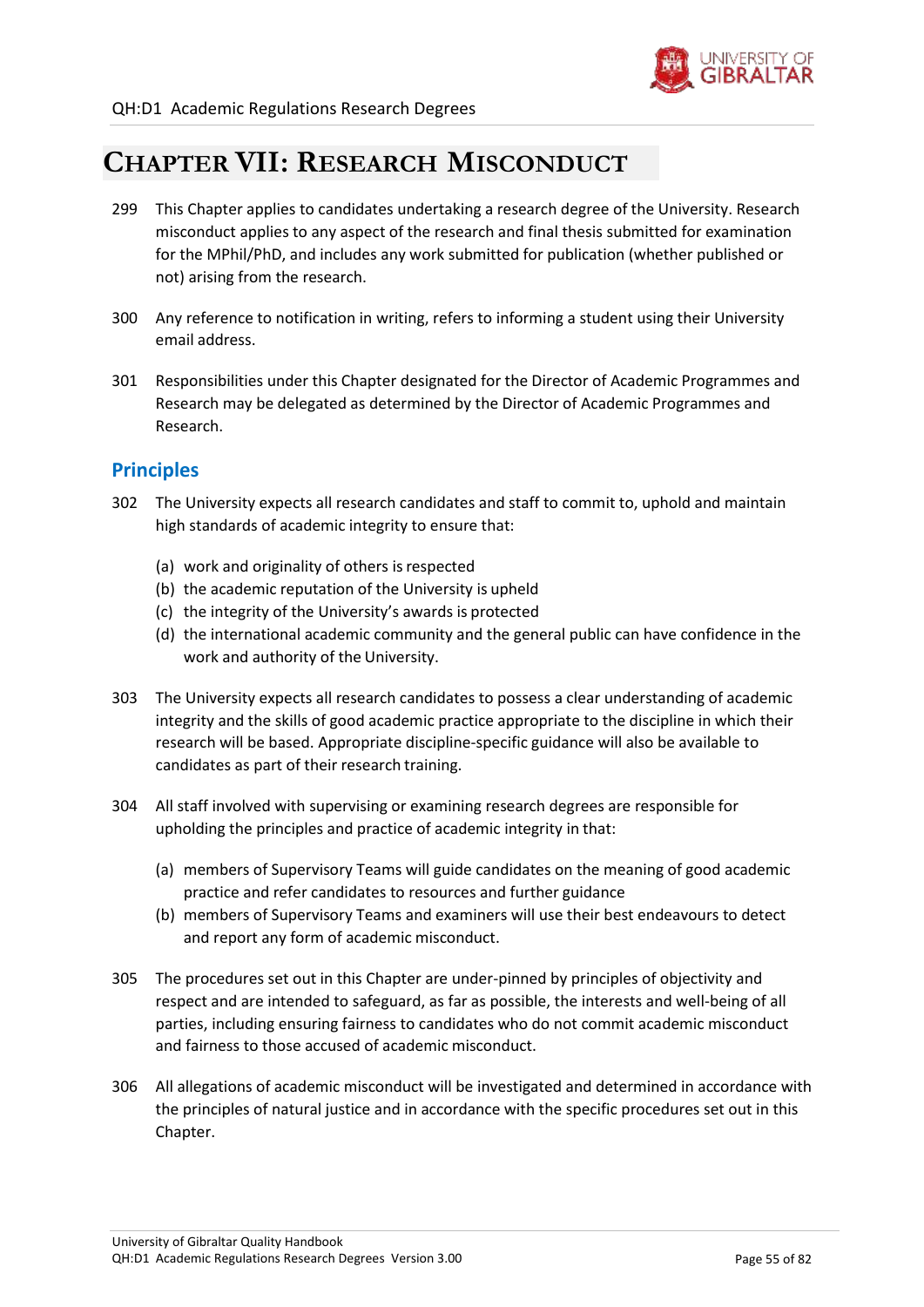# **Use of Turnitin**

- 307 All candidates are expected to produce a Turnitin report on their RD1 Formal Research Proposal, chapter submissions for Confirmation of Candidature, their thesis and resubmitted thesis (where resubmission is required). Reports produced by the software are not definitive indicators that work has been plagiarised, but facilitate the identification of text that might be plagiarised.
- 308 Primary Supervisors are required to confirm on the Declaration of Originality & Copyright Statement that the Turnitin report has been discussed with the candidate.

# **Definition of research misconduct**

- 309 The University defines 'research misconduct' as any conduct by a candidate which may give that candidate an illegitimate or unfair advantage or benefit for themselves or another or which may create a disadvantage or loss for another.
- 310 This definition applies whether the candidate acted alone or in conjunction with another or others, whether members of the University or not, and includes conduct which is attempted, and the successful or attempted inducing or coercing of another or others, whether they are members of the University or not.

| <b>Misconduct Offence</b> | <b>Explanation and Example(s)</b>                                                                                                                                                                                                                                                                                                                                                                                                                                                                                                                                                                                                 |
|---------------------------|-----------------------------------------------------------------------------------------------------------------------------------------------------------------------------------------------------------------------------------------------------------------------------------------------------------------------------------------------------------------------------------------------------------------------------------------------------------------------------------------------------------------------------------------------------------------------------------------------------------------------------------|
| <b>Collusion</b>          | collaborating with another person to produce work that<br>$\blacksquare$<br>is presented as one's own                                                                                                                                                                                                                                                                                                                                                                                                                                                                                                                             |
| <b>Fabrication</b>        | reporting on experiments or fieldwork never undertaken<br>п<br>and/or data never collected.<br>making up or adapting experimental or social data where<br>$\blacksquare$<br>it was not collected, where there was a shortfall in the<br>data set(s), or where the data supported a different<br>conclusion.                                                                                                                                                                                                                                                                                                                       |
| <b>Falsification</b>      | misrepresentation of the results of an experiment or<br>п<br>social science study<br>the purposeful selective use of data to make a scientific<br>٠<br>or academic claim<br>falsifying attendance sheets for placements that are an<br>٠<br>assessed part of the programme<br>falsifying testimonials and/or reports that constitute<br>$\blacksquare$<br>evidence for an assessment<br>falsifying a transcript, certificate or other official<br>٠<br>document<br>making a false statement or presenting false evidence in<br>٠<br>support of an application for an extension, mitigating<br>circumstances or other special case |

311 The principal forms of research misconduct are: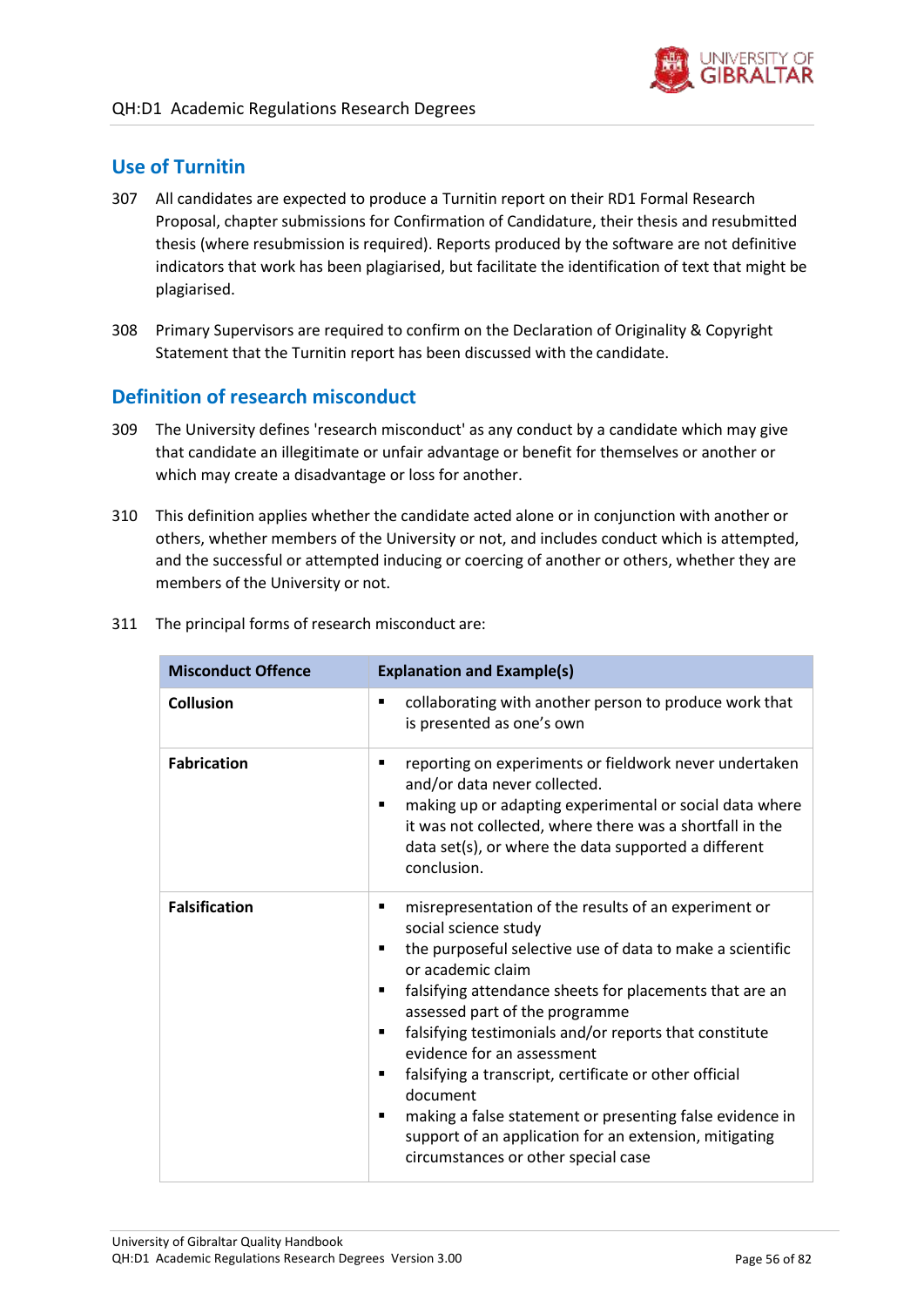

| Impersonation                   | passing one's self-off as another person during an<br>٠<br>examination or other form of assessment                                                                                                                                                                                                                                                                                                                                                                                                                                                                                                                                |
|---------------------------------|-----------------------------------------------------------------------------------------------------------------------------------------------------------------------------------------------------------------------------------------------------------------------------------------------------------------------------------------------------------------------------------------------------------------------------------------------------------------------------------------------------------------------------------------------------------------------------------------------------------------------------------|
| <b>Making false statements</b>  | making a false statement or presenting false evidence in<br>٠<br>support of an application for interruption of studies,<br>extension, mitigating circumstances or other special case                                                                                                                                                                                                                                                                                                                                                                                                                                              |
| Plagiarism                      | Presenting the work of others (e.g., thoughts, ideas, writing,<br>images, artefacts) as one's own without proper<br>acknowledgement. It includes:<br>copying from a published author, a student or other<br>п<br>source without acknowledgement<br>paraphrasing the work of a published author, student or<br>٠<br>other without acknowledgement<br>copying large amounts of text from sources and linking<br>٠<br>them together with text of one's own<br>unacknowledged presentation of material from learning<br>٠<br>resources or teaching materials provided by course<br>tutors (e.g., transcription of recorded lectures). |
|                                 | Plagiarism applies whether the source being copied is<br>published or unpublished and whether it is from articles,<br>books, computer programs, data, essays or reports and<br>whether from written, printed or electronic sources such as<br>the Internet. It applies whether the work submitted for<br>assessment is literary, graphical (e.g. designs, diagrams,<br>graphics), electronic or mathematical.                                                                                                                                                                                                                     |
| <b>Purchasing/Commissioning</b> | purchasing work for an assessment from the internet;<br>٠<br>commissioning another to write an assessment (including<br>through 'contract cheating' websites).                                                                                                                                                                                                                                                                                                                                                                                                                                                                    |
| Self-plagiarism                 | submission of work that is the same as, or broadly similar<br>٠<br>to, work submitted by the candidate for assessment<br>without proper acknowledgement, and whether that<br>work was submitted to this or any other University or<br>provider of higher education                                                                                                                                                                                                                                                                                                                                                                |
| Theft of the work of others     | the dishonest taking of another's work in whatever form<br>٠<br>or medium and for whatever purpose                                                                                                                                                                                                                                                                                                                                                                                                                                                                                                                                |

# **Investigation and determination of allegations**

### **Identification of research misconduct**

312 Supervisors, internal and external examiners are responsible for identifying research which is or may be plagiarised, involve fabrication or falsification, or which may be the result of collusion (including work written by another, or purchased from an internet essay site).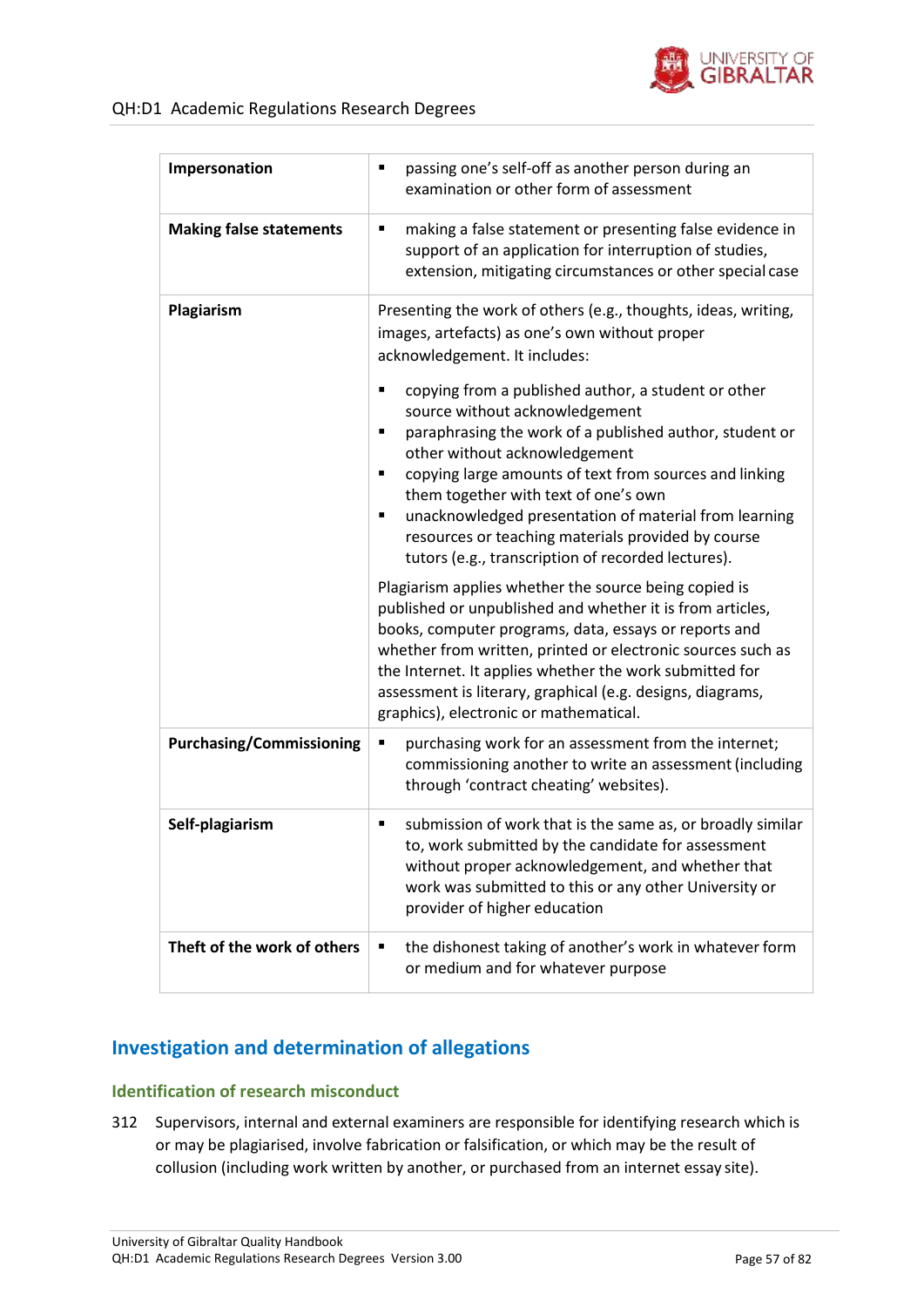

313 Where a supervisor, internal or external examiner suspects research misconduct they must submit a formal allegation to the Director of Academic Programmes and Research without delay, including referring the work, any supporting evidence and the reasons for their suspicion.

### **Case to answer**

- 314 Where the Director of Academic Programmes and Research receives an allegation they **may**  make, or cause to be made, such further enquiries as they consider appropriate, and **must**  thereafter determine, within 20 working days of receiving the allegation, whether there is clear evidence and therefore a case to answer.
- 315 If the Director of Academic Programmes and Research determines that there is **no** case to answer, the case **must** be closed and the candidate and the supervisor/examiner informed in writing without delay. No information about the matter will be retained on the candidate's file other than a copy of the email to the candidate.
- <span id="page-57-0"></span>316 If the Director of Academic Programmes and Research determines that there is a case to answer, they **must** establish a Research Misconduct Panel, and inform the candidate in writing without delay (as set out below).
- 317 If the Director of Academic Programmes and Research determines that there is a case to answer and has reason to believe that the research misconduct may relate to more than one piece of work (such as another publication) they **should** direct that other work by the candidate be investigated. Where such investigation would constitute a retrospective investigation as defined in paragraph [342, t](#page-60-0)he requirements of that paragraph must be followed.

## **Research Misconduct Panels**

- 318 Where the Director of Academic Programmes and Research is required to establish a Research Misconduct Panel (as set out in para[. 316\)](#page-57-0) they **must** notify the candidate in writing without delay that an allegation of academic misconduct has been made and that the Director of Academic Programmes and Research judges that there is a case to answer. Notification **must**  include:
	- (a) a summary of the allegation
	- (b) all evidence relating to the case including any witness statements
	- (c) an explanation of the right of the candidate to respond in writing within 15 working days of the date of the notification giving the candidate the opportunity to admit or deny the allegation in any such response, and
	- (d) where the allegation is admitted, giving the candidate the opportunity to make any statement by way of explanation or mitigation.
- 319 Where the candidate submits a response, or after 15 days have elapsed, the Director of Academic Programmes and Research **must** proceed with establishing a Research Misconduct Panel hearing. Once the details of the Panel hearing have been confirmed the Director of Academic Programmes and Research must inform the candidate in writing: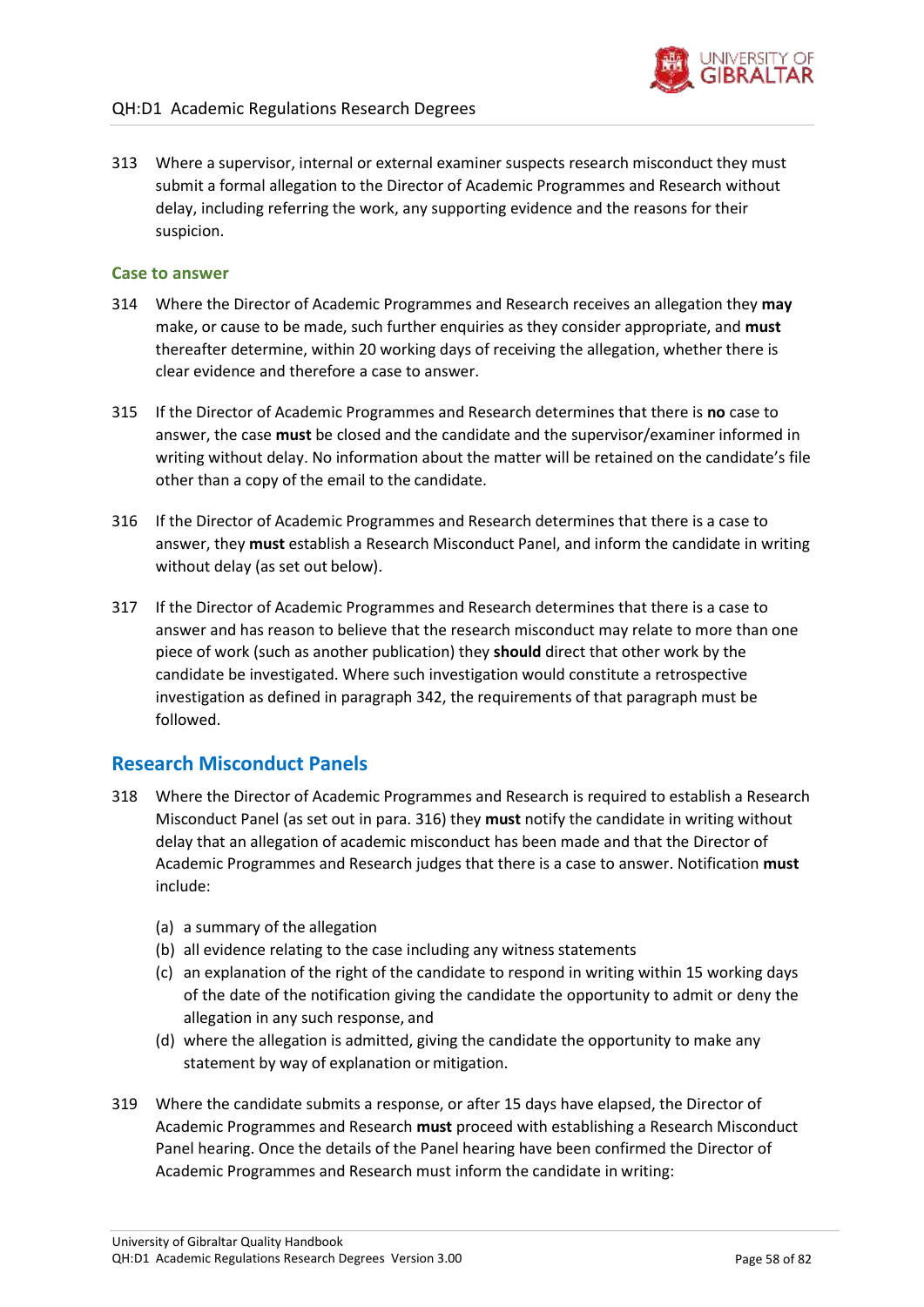

- (a) of the date, time and location of the hearing, giving no fewer than 10 working days'notice
- (b) informing the candidate of their right to be accompanied by a person of their choosing
- (c) requesting that the candidate confirm their attendance at the hearing.
- 320 If, on receipt of a response from the candidate in which the candidate does not admit the allegation, the Director of Academic Programmes and Research determines that the allegation has been satisfactorily explained, the Director of Academic Programmes and Research should direct that the allegation not be proceeded with, and the matter be considered closed. The candidate **must** be informed in writing without delay of this decision, copied to the supervisor or examiner.
- 321 Where the candidate has admitted the allegation the Research Misconduct Panel is responsible for determining the penalty to be imposed taking into account any statement of explanation of mitigation submitted by the candidate.
- 322 If the candidate indicates, or the Director of Academic Programmes and Research has reason to believe, that the candidate's behaviour may be the result of mental health difficulties, the Director of Academic Programmes and Research **must** consult the Student Experience Officer before proceeding further.
- 323 The candidate may waive the right to attend the hearing, by notifying the Director of Academic Programmes and Research in writing, in which case the Panel should proceed in the candidate's absence. If no response is received from the candidate, the Panel should proceed in the candidate's absence. If the candidate provides a legitimate reason for being unable to attend on the specified date, the hearing must be rearranged. If the Director of Academic Programmes and Research judges that the reason given is not legitimate the candidate must be informed in writing of that judgement and the hearing should take place on the date notified.

### **Membership of Research Misconduct Panels**

- 324 A Research Misconduct Panel **must** comprise:
	- (a) a member of Research and Research Degrees Committee (as chair)
	- (b) a member of academic staff.
- 325 Provided that no member of the Panel has previously been involved in the allegation or is involved in the supervision or conduct of the candidate's research, and all members of the panel have attended a development session on research misconduct.
- 326 The Panel will be supported by a secretary who **should** provide advice to the panel on the University's procedures as required, and keep a written record of the proceedings, but **must** not otherwise participate in the making of decisions by the Panel.

### **Conducting the Panel hearing**

327 The candidate **must** be permitted to be present throughout the proceedings of the Panel, other than when the Panel and Secretary sit in private to determine the outcome and (if applicable) any penalty, unless the Panel determines that there is a compelling and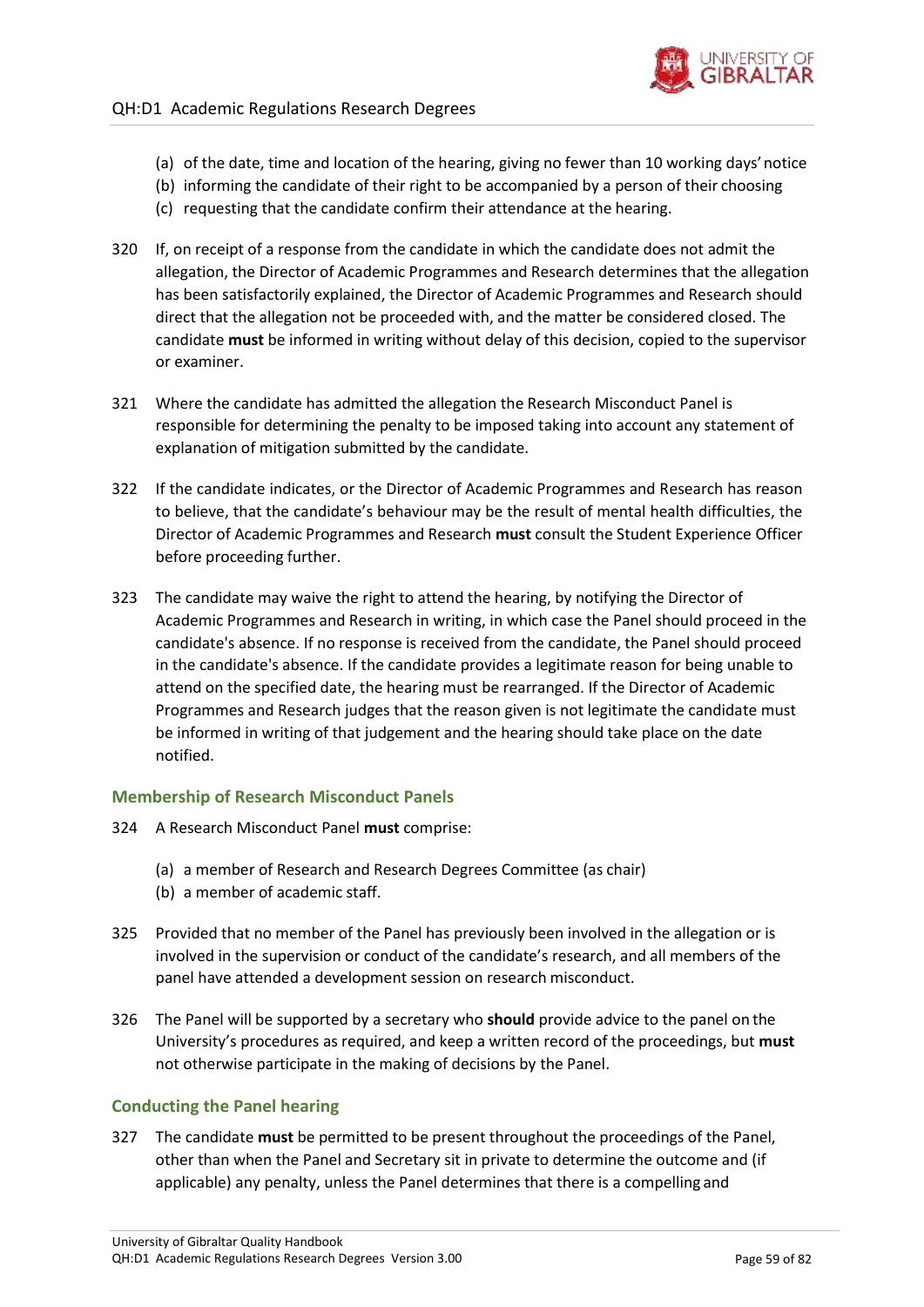exceptional reason for excluding the candidate for example while a witness is providing evidence. Where the candidate is excluded they must be apprised of the details of the evidence provided, and be permitted to put questions to the witness via the Panel.

- 328 The candidate **may** be accompanied by a person of their choosing (who may not speak at on behalf of the student unless invited to do so by the Chair of the Panel).
- 329 Neither the University nor the student, shall have recourse to legal representation at the Appeals Panel hearing.
- 330 Proceedings of the Panel should be conducted as follows:
	- (a) introductions (ensuring that the candidate is clear about the role of each person present at the hearing)
	- (b) presentation of the case to answer by the Director of Academic Programmes and Research
	- (c) presentation of any other supporting evidence, for example through the calling of witnesses
	- (d) the opportunity for the candidate to ask fair and relevant questions of any witness
	- (e) statement by the candidate
	- (f) questioning and examining the candidate, including on the development and content of their evidence base and data set
	- (g) summing-up by the Chair with an opportunity for clarification by the Director of Academic Programmes and Research and candidate.
- 331 Once the Panel is satisfied that sufficient evidence has been presented and the candidate been given fair and reasonable opportunity to respond, the Panel **must** consider its decision in private both as to whether the allegation has been proved on a balance of probabilities and, if proven, the penalty or penalties to be imposed (as set out in para. [336](#page-60-1) onwards).
- 332 All proceedings of the Panel **must** be minuted by the secretary, and be verified by the Panel members as an accurate record. No party may digitally record proceedings.
- 333 If requested by the candidate, they **should** be informed orally of the outcome of the hearing. In all cases the candidate must be informed (by the secretary) in writing within 48 hours of the outcome, including any penalty, the reasons for the decision and the right to lodge an appeal in writing within 20 working days of the notification of the outcome. The candidate **must** be provided with a copy of the minutes once these have been approved by the Panel.
- 334 The Panel's decision must be copied to the candidate's Supervisory Team and the Director of Academic Programmes and Research.

### **Other Evidence**

335 In determining which evidence is relevant to the investigation and determination of the allegation any indication that the candidate succeeded in destroying or attempted to destroy evidence or otherwise made or attempted to make evidence unavailable to those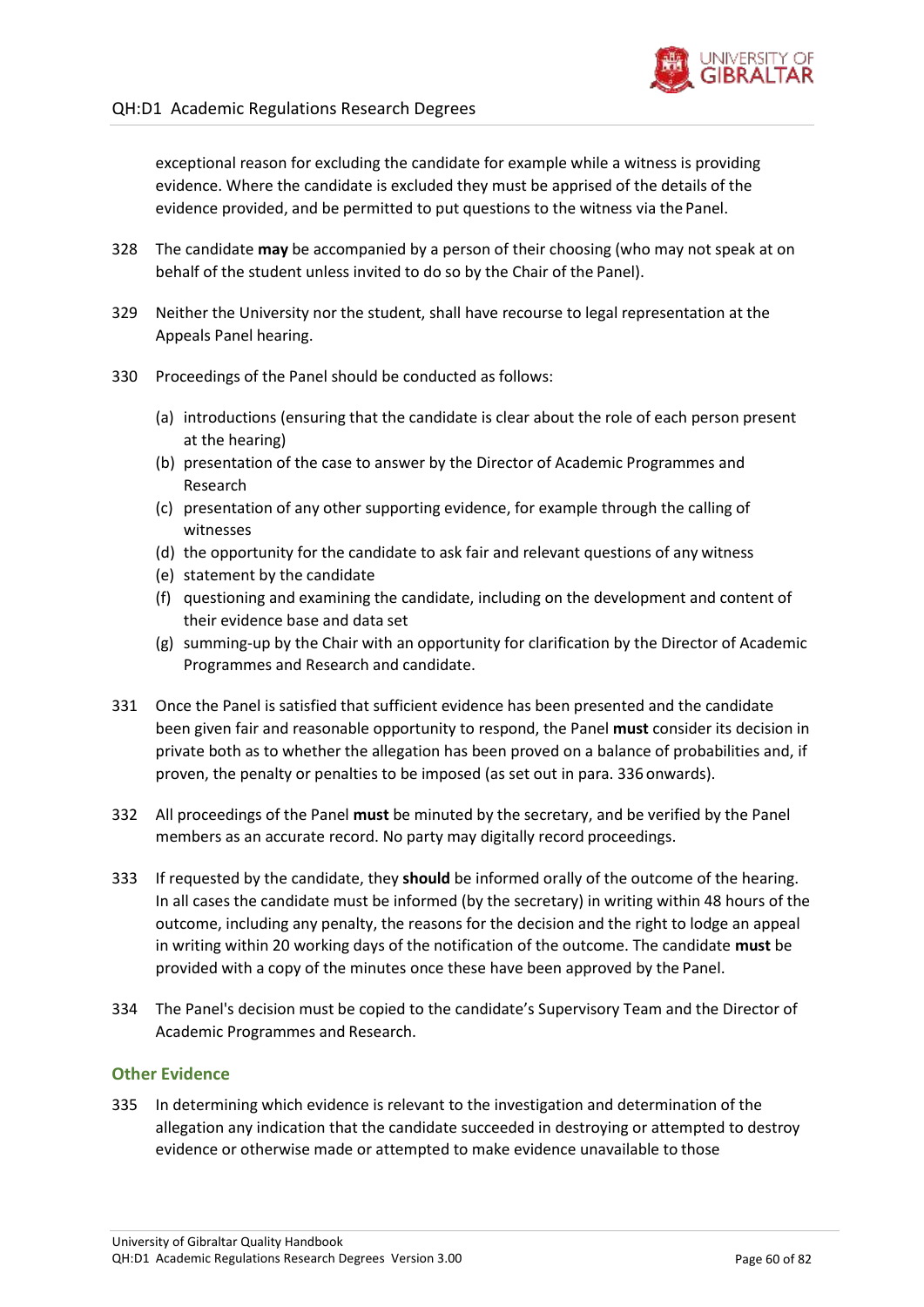

investigating the matter, **should** be considered along with the allegation, and the decisionmaker may draw such inferences as appear proper.

# **Penalties**

- <span id="page-60-1"></span>336 The University regards any research misconduct by a research candidate as 'severe' and penalties for a proven offence are designed to reflect this. For offences that might also constitute a criminal offence, the University, through the Vice-Chancellor in consultation with the Director of Academic Programmes and Research, will determine whether the police or other authorities should be informed.
- 337 Unless the candidate has presented exceptional mitigating circumstances, properly corroborated, which provide a compelling explanation for the candidate's conduct, the Research Misconduct Panel **must** impose a penalty of termination of the candidate's registration for the MPhil/PhD with no award.
- 338 The decision of the Panel is subject to the approval of the Academic Board.

## **Fresh evidence**

- 339 Where a candidate, or another person, has relevant evidence which was not considered by a Research Misconduct Panel in determining an allegation, that evidence **must** be presented to the Chair of the relevant Research Misconduct Panel. The Chair **must** determine whether, in the light of the fresh evidence, the decision of the Panel should be reconsidered. In making this decision the Chair **must** have regard to whether there were legitimate reasons for the evidence not having been made available to the Panel at the time.
- 340 If the Chair determines that the matter should not be reconsidered, the matter will be deemed closed and the decision of the Panel confirmed. The candidate and any other any relevant person **must** be in formed in writing without delay.
- 341 If the Chair determines that the matter should be reconsidered they **must** either re-establish the Panel, or a new Panel to consider the matter in accordance with this Code.

## **Retrospective investigation**

- <span id="page-60-0"></span>342 The completion of a stage of the research degree (such as approval of the Formal Research Proposal or Confirmation of Candidature, submission or examination of the thesis), or the award or conferment of the qualification does not prevent an investigation in accordance with this Chapter. In investigating any allegation, due regard **must** be had to the difficulties for the candidate of defending such an allegation, especially where a significant amount of time has elapsed since the events alleged to involve an offence.
- 343 In the event of an investigation resulting in the Research Misconduct Panel determining that an offence has been proven, where the relevant qualification has been awarded or conferred the Panel may recommend that the qualification be revoked. The revoking of a qualification is subject to the approval of the Academic Board.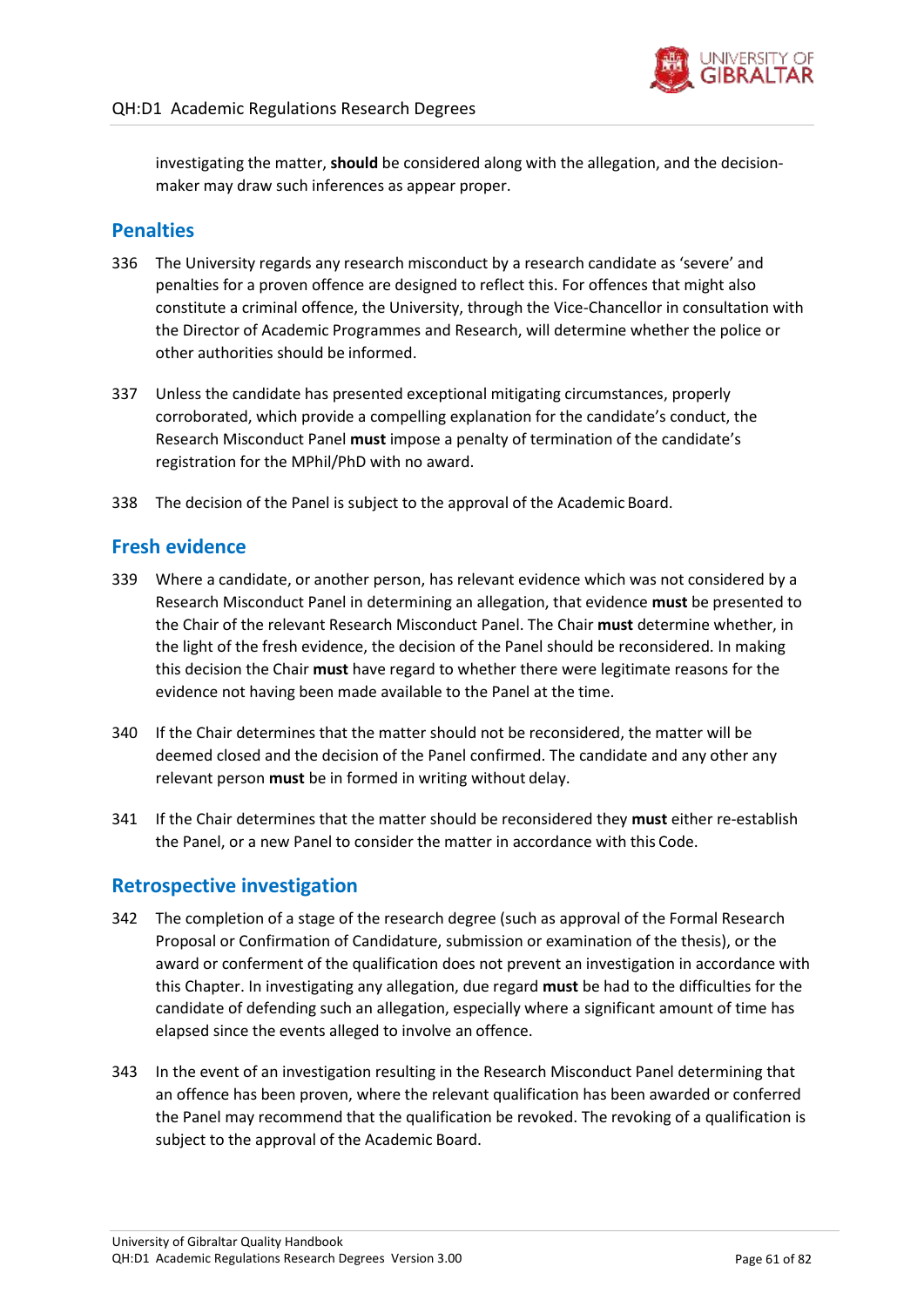

## **Research misconduct appeals**

- 344 A candidate has a right to appeal against a decision of a Research Misconduct Panel either against:
	- (a) the judgement that the allegation is proven
	- (b) the penalty imposed.
- 345 An appeal **must** be submitted in writing (using an approved form) to the Registrar, within 20 working days of the date on which the outcome of the Research Misconduct Panel was notified to the candidate in writing.
- 346 Appeals will be progressed as set out in Chapter X, other than as specified in the following paragraphs.

### **Grounds for appeal**

- 347 An appeal may be lodged on one of the following grounds, where there is evidence that there:
	- (a) are or were very exceptional circumstances materially affecting the candidate's performance, for which supporting evidence exists, which were not known to the Panel at the time its decision was taken and for which there was a legitimate reason for the circumstances to have not been brought to the attention of the Panel
	- (b) has been a significant procedural irregularity (including administrative error) in the investigation and determination process (e.g. it has not been conducted in accordance with this Chapter)
	- (c) are reasonable grounds to believe that the decision was influenced by prejudice or bias or lack of proper consideration on the part of one or more members of the Panel.
- 348 There is no right of appeal against the judgement of the Research Misconduct Panel other than on the above grounds.

### **Outcome of the appeal**

349 Where the Appeals Panel determines that the appeal be upheld, it **must** declare the original decision of the Research Misconduct Panel invalid and direct that the Research Misconduct Panel reconsider its decision in the light of the evidence presented in the appeal. The new decision of the Research Misconduct Panel **must** not involve the imposition of a penalty more severe than that originally imposed by the Research Misconduct Panel.

### **Right of Review**

350 A candidate dissatisfied with the outcome of an appeal may seek further review of the decision only as set out in para. [478](#page-81-0) onwards.

### **Monitoring and review**

351 Research and Research Degrees Committee will receive an annual report on cases of research misconduct under this Chapter including: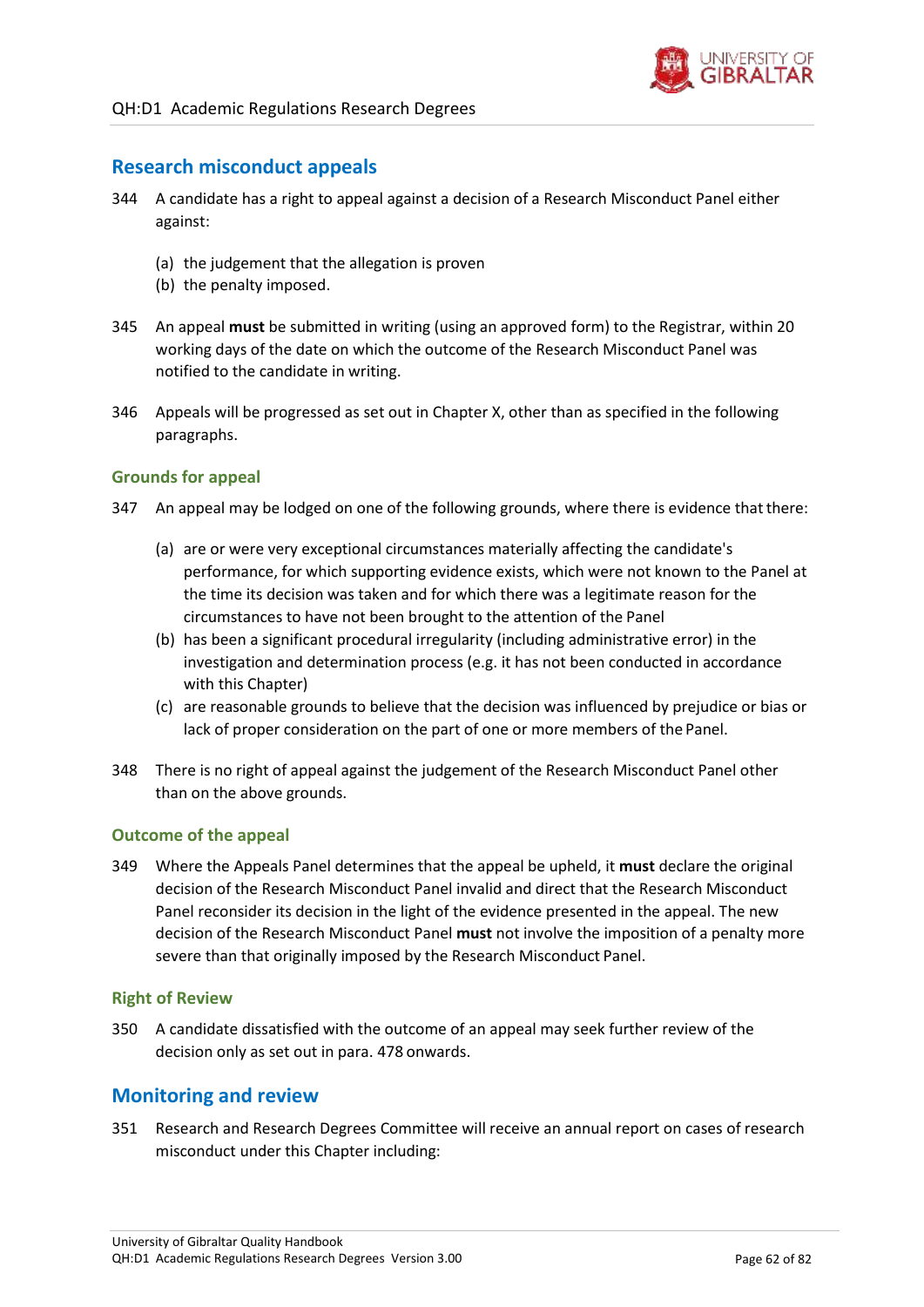

- (a) the number of cases proven and not proven by type of offence
- (b) the penalties imposed
- (c) the profile of candidates involved and their individual characteristics (including gender, ethnicity, disability).
- 352 The Committee will make recommendations for appropriate action in the light of the report, and comparison with previous years' reports (where available) regarding the effectiveness of this Chapter and/or the effectiveness of the University's approach to developing good academic practice and addressing research misconduct.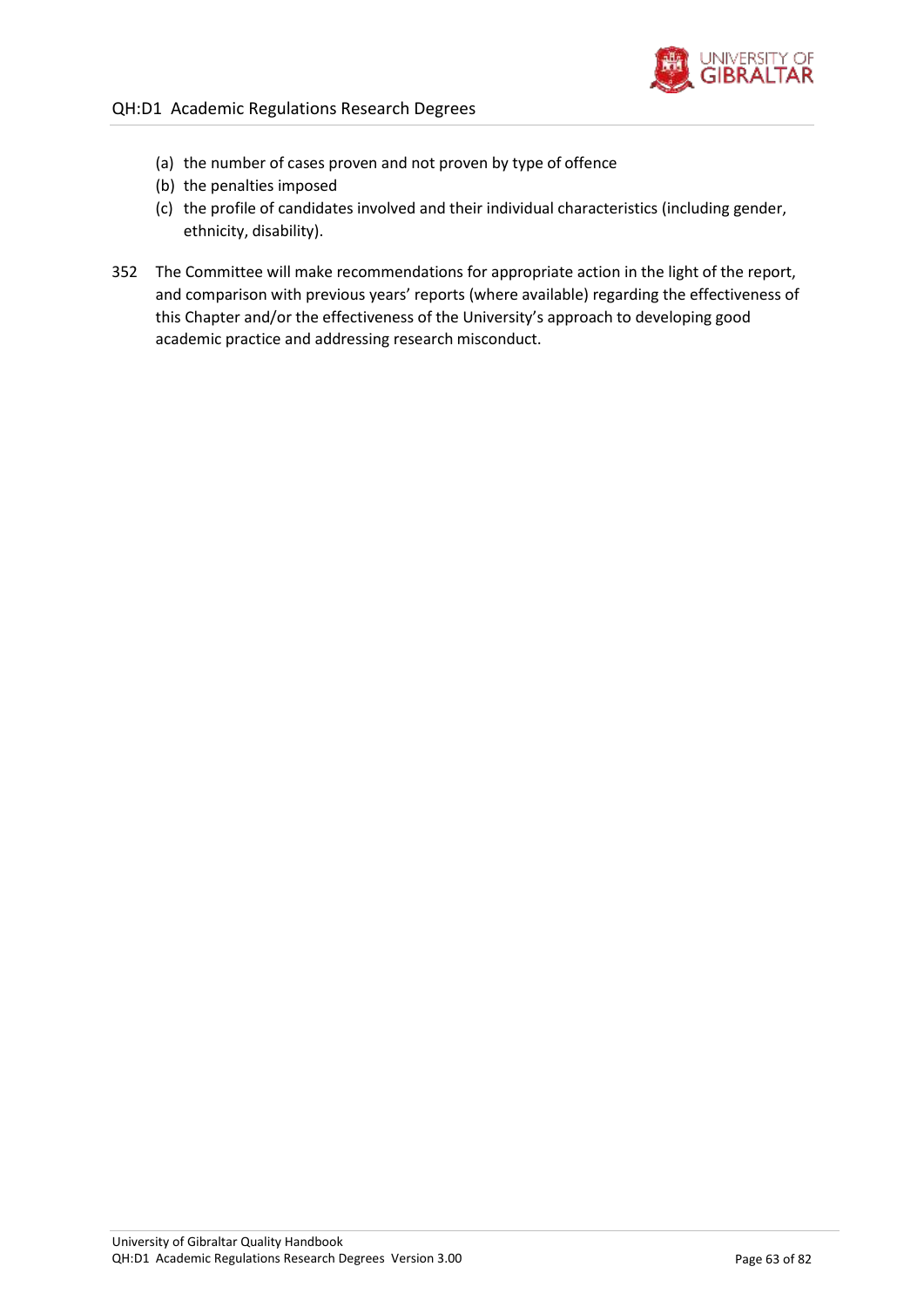

# **CHAPTER VIII: EXAMINATION OF THE THESIS OR DISSERTATION**

- 353 This Chapter governs the examination of the thesis submitted in accordance with Chapter VI above. It addresses the appointment of the examiners (internal and external), the appointment of an independent chair for the viva voce, the criteria to be used by the examiners, and the recommendations which the examiners are permitted to make.
- 354 Throughout this Chapter references to 'thesis' include references to the MPhil dissertation unless expressly indicated otherwise.

# **Method of examination**

- 355 A candidate for an MPhil or PhD by research or PhD by publication **must** be examined by means of:
	- (a) a thesis which complies with the submission requirements set out in Chapter VI
	- (b) a viva voce examination based on the thesis.
- 356 Where the research involves some form of creative work (as specified in the approved Formal Research Proposal) the examination will also include an examination element appropriate to the nature of the work submitted, for example involving a presentation or performance.
- 357 The examination **must** be conducted by:
	- (a) one internal examiner
	- (b) two external examiners.
- 358 Where the candidate is also a member of staff of the University, the examination **must** be conducted by three external examiners and no internal examiner.
- 359 The candidate **must** not take part in the arrangement of the examination and **must** not have formal contact with the internal or external examiner(s) between the appointment of the examiners and the viva voce.

# **Appointment of the examiners**

<span id="page-63-0"></span>360 Where the candidate has given correct notice of intention to submit in accordance with para[.](#page-49-0) [277, t](#page-49-0)he Supervisory Team should recommend to the Director of Academic Programmes and Research the names and details of potential internal and examiners who meet the criteria set out in the following paragraphs.

### **Experience of examiners**

- 361 To be appointed as an internal or external examiner, the nominee **should**:
	- (a) be the holder of a doctorate
	- (b) be experienced in research in the general area of the candidate's thesis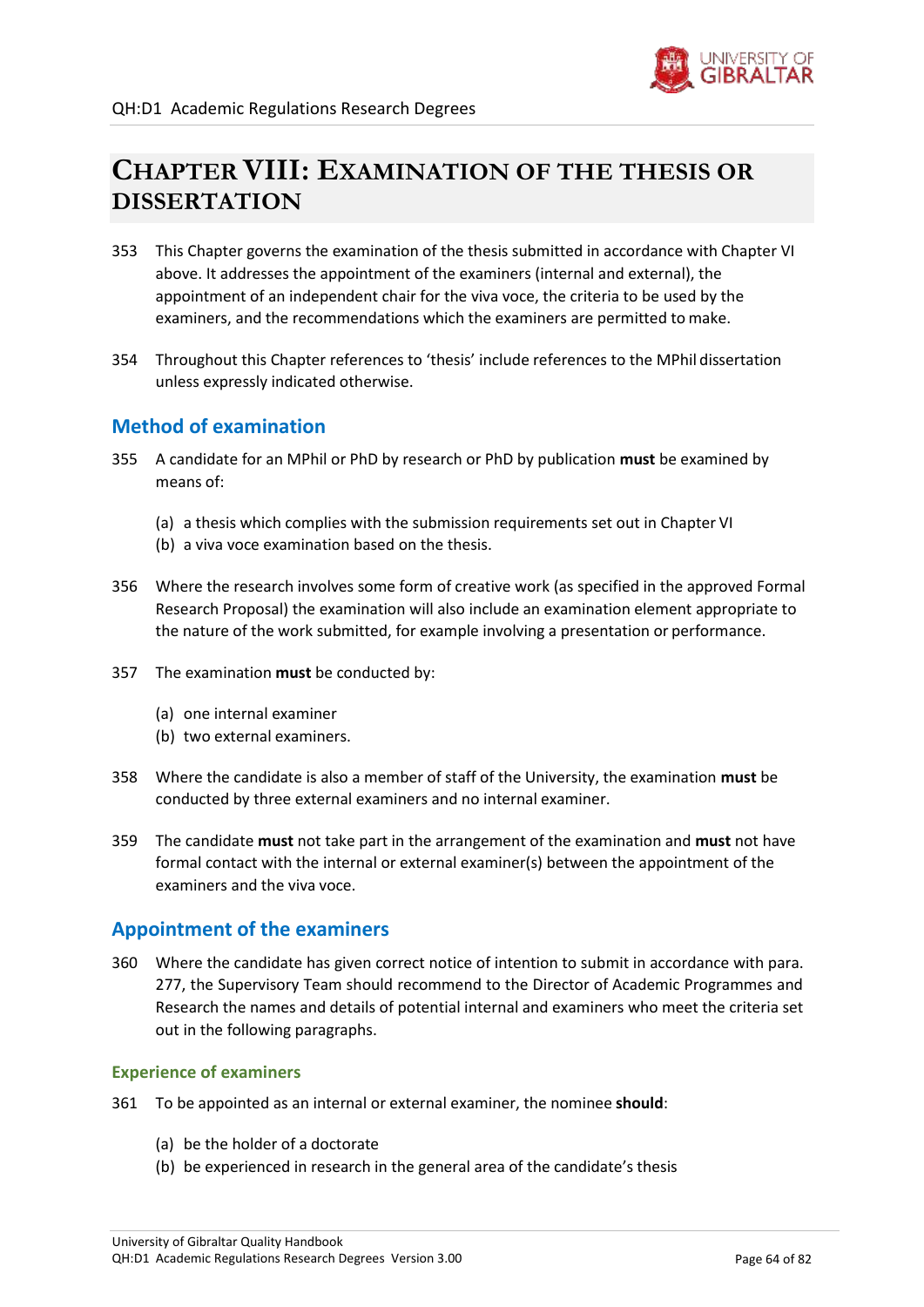

- (c) where practicable, have experience as a specialist in the topic(s) to be examined.
- 362 The examining team (internal and external examiners combined) should together have substantial experience of examining research degree candidates at, or above, the level of the award for which they have been appointed to examine (for example have examined at least three research degree candidates). In addition each examiner should have supervisory experience and with at least one examiner having supervised to completion at, or above, the level of award for which they have been appointed to examine.

### **Internal examiners**

- 363 An internal examiner is defined as an examiner who is:
	- (a) a member or Associate member of staff, Research Fellow or Professor of the University (including Beacon Professors)
	- (b) a member of staff of the candidate's collaborating establishment.

### **External examiners**

- 364 To be appointed as an external examiner the nominee **must** be someone who is independent of the University, any collaborating institution and the candidate. Specifically the nominee **must not** be a person who:
	- (a) is currently or has previously been the candidate's supervisor or adviser
	- (b) has previously been a member of staff or a student of the University unless six years have elapsed since that role came to an end
	- (c) has previously been an external examiner for the University for more than two research degree candidates.

### **Exclusions**

- 365 The following are not permitted to be an internal or external examiner:
	- (a) a current student of the University or Associate Campus of the University
	- (b) anyone who has supervised or acted as an advisor to the candidate
	- (c) anyone who is related to the candidate or to a member of the Supervisory Team
- 366 Where two external examiners are required to be appointed for an individual candidate they may not be employed by the same institution.

### **Approval of the examiners**

- 367 Academic Board is responsible for appointing the internal and external examiners for research degrees. Nominations for the appointment of the examiners must be made to the Chair of Research and Research Degrees Committee, who will consult with the full committee as the Chair deems appropriate, before making a formal recommendation to the Academic Board.
- 368 External examiners will be paid fees at the rate specified by Academic Board, and reasonable expenses in accordance with the University's scale of expenses.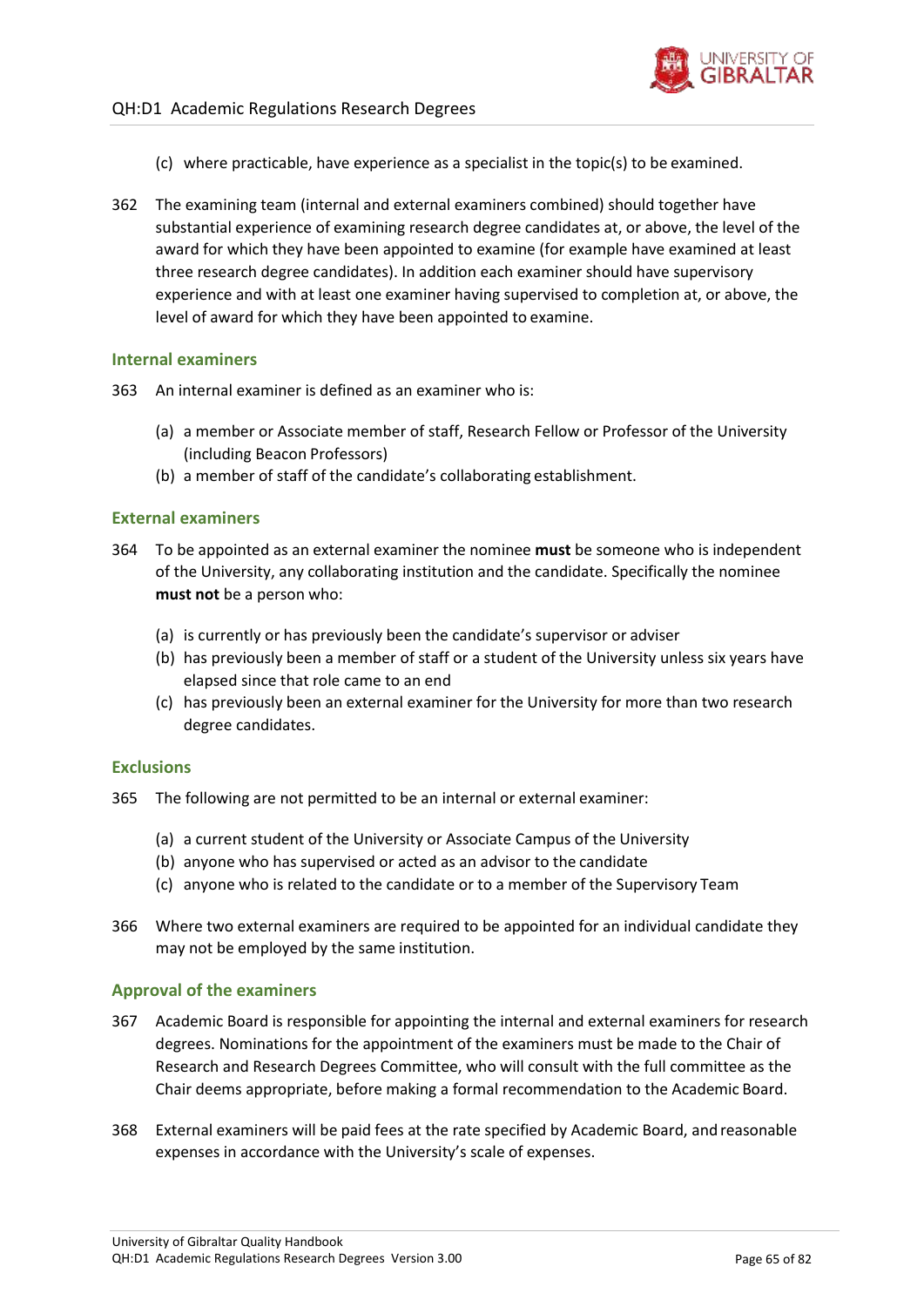

### **Confidentiality**

369 Where RRDC has approved an application for the thesis to be retained as confidential (under para[. 211 o](#page-39-1)nwards) all examiners **must** complete and sign a Confidentiality Agreement before undertaking the viva voce.

# **The Chair of the viva voce**

- 370 Academic Board, on the recommendation of the Director of Academic Programmes and Research, **must** appoint an independent member to act as chair of the viva voce examination. The Chair must be a member of staff (including an Associate member of staff, Research Fellow or Professor of the University, including Beacon Professors) or exceptionally an external appointee) who is not otherwise involved in the supervision or examining of the candidate or otherwise disqualified from being an internal or external examiner (as set out in paras[. 360](#page-63-0) onwards). The Chair **must** be provided with training and support for the role, or have been provided with training within the previous three years.
- 371 The role of the independent Chair is to ensure that each stage of the examination is conducted rigorously, fairly, reliably and consistently. The Chair shall have a neutral role in the assessment process and **must** not take part in the actual assessment of the thesis or the determination of the outcomes.
- 372 The Chair is responsible for:
	- (a) chairing the preliminary meeting of the examiners, including agreeing a structure and format for the viva, including the roles of the examiners
	- (b) introducing all those present at the viva voce examination, including attempting to put all parties at their ease
	- (c) ensuring that all those present understand the procedures to be followed
	- (d) providing advice to the examiners on the University's procedures and Codes (as set out in these Regulations and related documents)
	- (e) outlining the structure and format of the viva voce to all those present
	- (f) intervening in the examining process only if there appears to be bias, misconduct, unfairness or if the examiners are diverting from the agreed format of the viva in such a manner as to disadvantage the student, or if the chair believes the viva is progressing in a manner which could compromise the University's academic standards. Actions which might be taken include calling a temporary halt to the meeting, holding a private discussion with the examiners or the candidate, or, most exceptionally, ending the examination
	- (g) chairing the post-viva discussion of the examiners and assist them in the formulation of a recommendation
	- (h) ensuring that the examiners complete and sign the relevant forms at the end of the viva voce
	- (i) providing information about the conduct of the viva voce in the event of an appeal.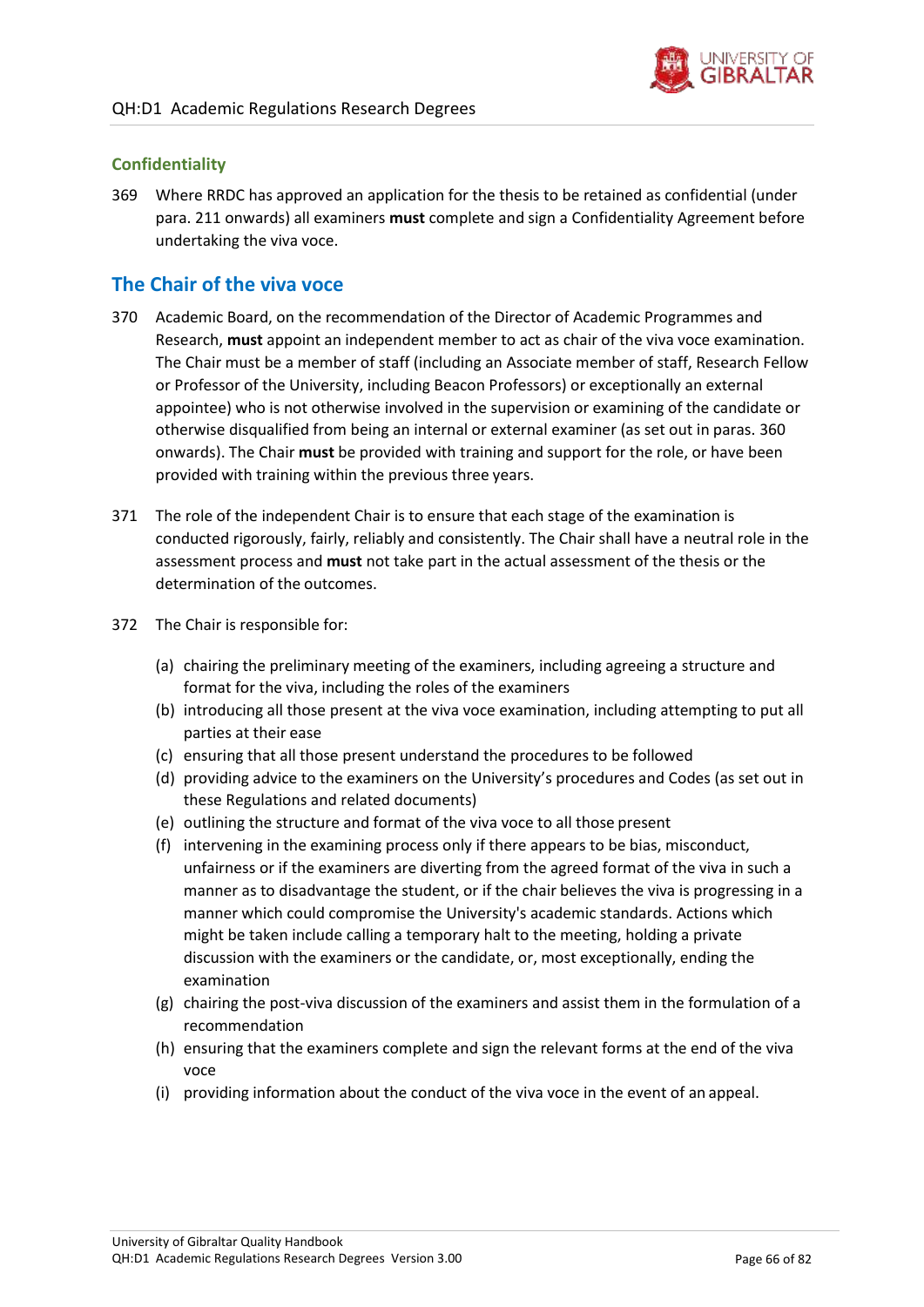

# **Examination criteria**

- <span id="page-66-0"></span>373 Theses submitted for the MPhil or PhD by research will be examined against the following criteria, that:
	- (a) the candidate has identified a suitable postgraduate research topic and successfully completed a programme of training in research techniques and methodology (including, where appropriate, conformity with the ethics, legal and safety requirements, as set out by the University)
	- (b) the candidate has a satisfactory knowledge of the background literature and is able to relate their research to existing scholarship and in the field
	- (c) the thesis is the candidate's own work and is presented in a satisfactory manner (grammar, punctuation, spelling, clarity of expression, logical argument and appropriate language)
	- (d) the thesis contains technical apparatus (Abstract, Preface and Acknowledgements, Table of Contents, Footnotes, References, Appendices, Tables, Diagrams, Illustrations, Bibliography) set out according to the conventions of the field of study
	- (e) for the MPhil, the dissertation displays appropriate evidence of originality and independent critical judgement and demonstrates an understanding of research methods appropriate to the chosen field
	- (f) for the PhD, the thesis displays appropriate evidence of originality and independent critical judgement, demonstrates an understanding of research methods appropriate to the chosen field and constitutes a contribution to subject knowledge in the researchfield
	- (g) the thesis is consistent with the applicable UK QAA Qualification Descriptor.

# **The Examination Process**

### **Preliminary Assessment of the Thesis**

- 374 The University will provide each examiner with a copy of the thesis no less than one month prior to the date of the viva voce, together with the examiner's preliminary report form and the University's Academic Regulations: Research Degrees and the Notes of Guidance for Examiners, and ensure that the examiners are properly briefed as to their duties.
- 375 Each examiner will read the thesis and provide an independent preliminary report on the thesis to the Chair of RRDC no later than 10 days before the viva voce (and, if applicable, before any additional form of examination is held). In completing the preliminary report, each examiner **must** consider whether the thesis provisionally satisfies the requirements of the degree and should make an appropriate provisional recommendation subject to the outcome of the viva voce.
- 376 Prior to the viva voce, each examiner will be sent copies of the other examiners'reports.
- 377 All parties are required to keep the preliminary reports confidential. Any breach of confidentiality will result in the RRDC declaring the examination invalid.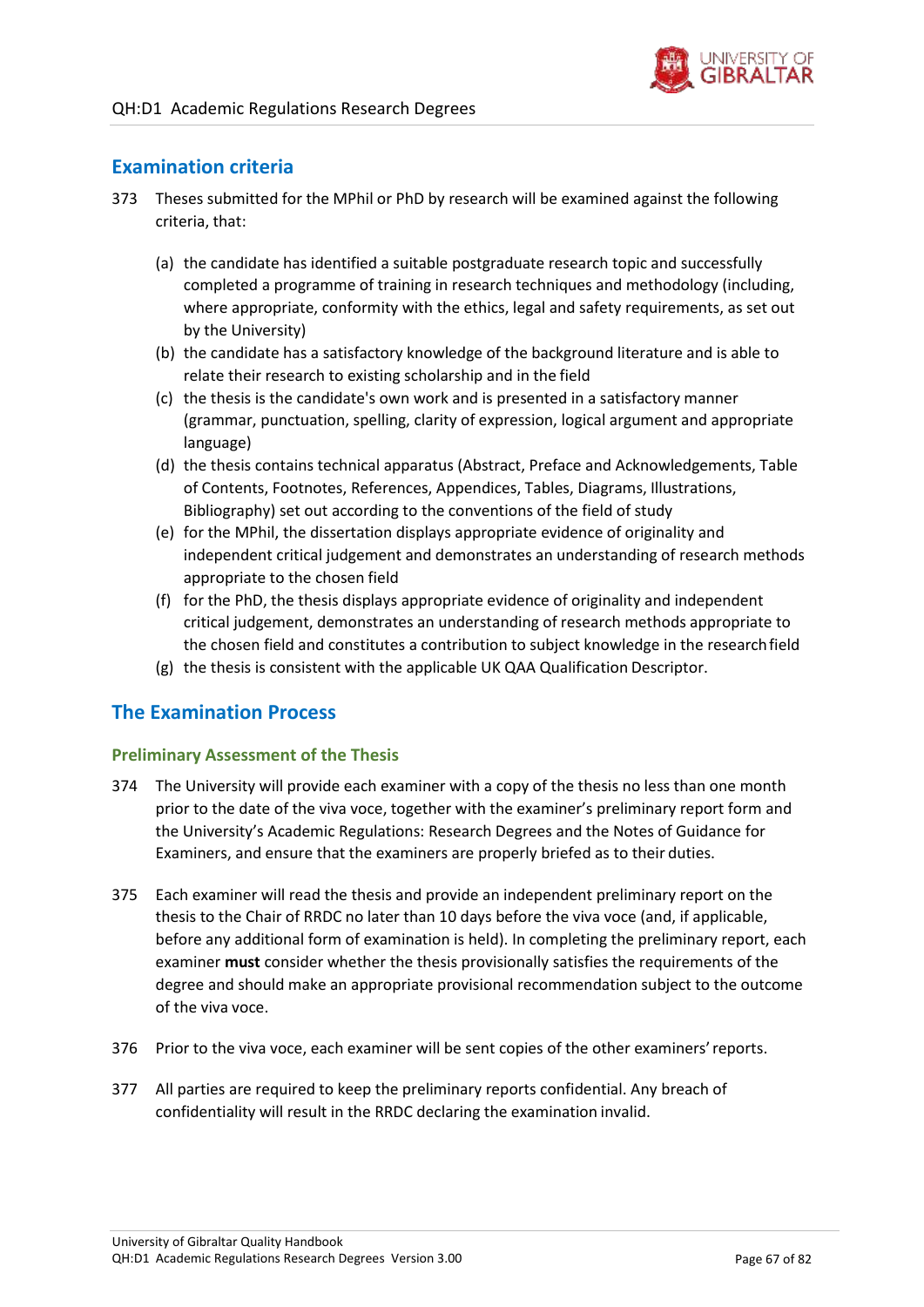

### **Dispensing with the viva voce Examination**

378 Where all the examiners are independently of the opinion that the thesis is so unsatisfactory that no useful purpose would be served by conducting a viva voce, they may recommend in their preliminary reports that the RRDC dispense with the viva voce and refer the thesis for further work. In such cases the examiners **must** provide the RRDC with written guidance for the candidate concerning the deficiencies of the thesis. The examiners are not permitted to recommend that a candidate fail outright without holding a viva voce. The candidate will be required to resubmit the thesis within 12 months of the date of being informed of RRDC's decision.

### **Pre-Examination Meeting**

- 379 Prior to the viva voce (or any applicable additional examination), the independent Chair will convene a meeting of the examiners to consider their preliminary reports and the candidate's thesis. The aim of the meeting is to:
	- (a) discuss the respective preliminary reports concerning the thesis
	- (b) clarify the issues which the examiners collectively and independently wish to raise with the candidate
	- (c) agree the structure of the examination (order of questioning, turn-taking in questioning, anticipated time-frame, contingencies – such as running over time, ill-health)
	- (d) clarify any outstanding issues related to the regulatory framework governing the examination and the permitted recommendations for the award.

### **The viva voce examination**

- 380 The Chair of RRDC is responsible for ensuring that the arrangements for the viva voce are properly made, including setting the date, time and venue (at the University), and notifying the candidate, examiners, Supervisory Team and independent Chair in writing.
- 381 The viva voce should be conducted not less than one month and not more than three months of the date of receipt of the thesis by the examiners. The viva voce **must** be conducted faceto-face unless there is a compelling reason for this not to be the case which is approved by the Chair of RRDC.
- 382 The viva voce must be attended by:
	- (a) the candidate
	- (b) the independent Chair
	- (c) the internal and external examiners
- 383 Members of the Supervisory Team may also attend the viva, however candidates have the right to request that one or more supervisors are not present.
- 384 Members of the Supervisory Team attend solely as observers and **must** not attempt to contribute to the examination unless (and exceptionally) they are specifically invited to do so by the Chair. Where such an invitation is made the fact of, and reason for, **must** be recorded by the Chair.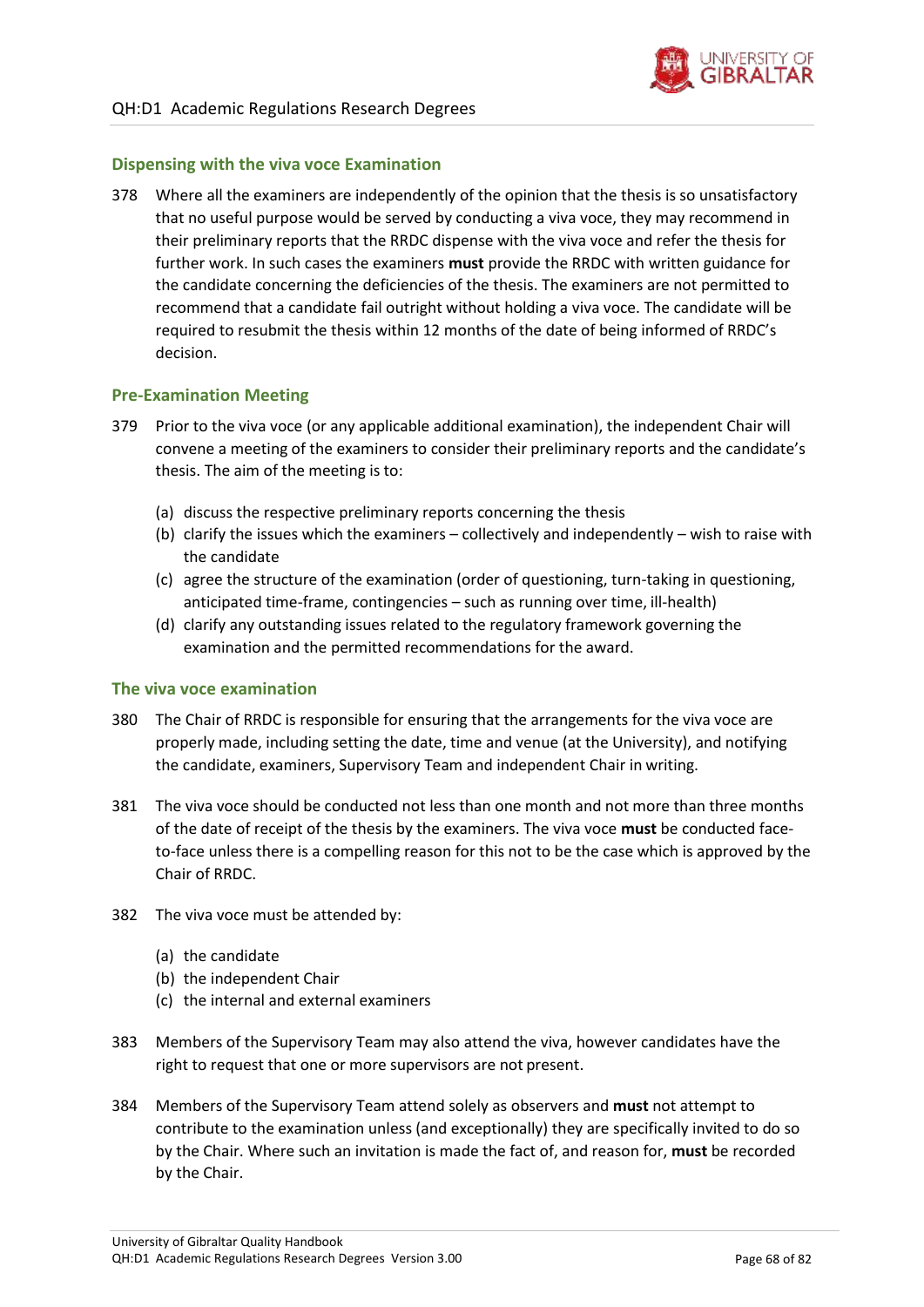

385 Exceptionally, and after the candidate has left the room, the Chair may invite the Primary Supervisor or other member of the Supervisory Team to provide clarification of any outstanding issue arising from the examination. Where this occurs the fact of, and reason for, **must** be recorded by the Chair (including the reason for doing this in the absence of the candidate).

### **Examination outcomes**

### **Permitted recommendations**

- <span id="page-68-0"></span>386 After the conclusion of the viva voce (and, where applicable, informed by any additional examination) the examiners are permitted to recommend one of the following outcomes, that:
	- (a) the candidate be awarded the degree
	- (b) the candidate be awarded the degree subject to minor amendments being made to the thesis
	- (c) the candidate be permitted to re-submit for the degree and be re-examined with a further viva voce examination
	- (d) the candidate be permitted to re-submit for the degree and be re-examined without a further viva voce examination
	- (e) in the case of a PhD examination, the candidate be awarded the degree of MPhil subject to the presentation of the thesis amended to the satisfaction of the examiners and which meets the criteria for the award of the MPhil with a further viva voce examination
	- (f) in the case of a PhD examination, the candidate be awarded the degree of MPhil subject to the presentation of the thesis amended to the satisfaction of the examiners and which meets the criteria for the award of the MPhil without a further viva voce examination
	- (g) the candidate not be awarded the degree and not be permitted to re-submit or be reexamined.
- 387 Where the examiners are in agreement as to the recommendation, the Chair **must** inform the candidate of the recommendation, and that the recommendation is subject to the approval of RRDC and, in the case of the award of the degree, the approval of Academic Board. The Chair **must** remind the candidate that (in the case of a PhD) they **must** not begin referring to themselves as 'Doctor' until the degree has been awarded by the Academic Board (see para[.](#page-72-0) [413](#page-72-0) onwards).
- 388 The examiners **must** submit a joint report and recommendation to the Chair of RRDC within 10 working days of the viva voce. The report **must** provide sufficiently detailed comments on the scope and quality of the candidate's work to assure the RRDC that the recommendation is correct.

### **Disagreement by the examiners**

<span id="page-68-1"></span>389 Where the examiners cannot agree a recommendation the independent Chair **must** advise the candidate that the decision has been deferred to the RRDC because the examiners cannot agree. In such circumstances the examiners **must** submit separate reports and recommendations to the RRDC within five working days of the viva voce examination.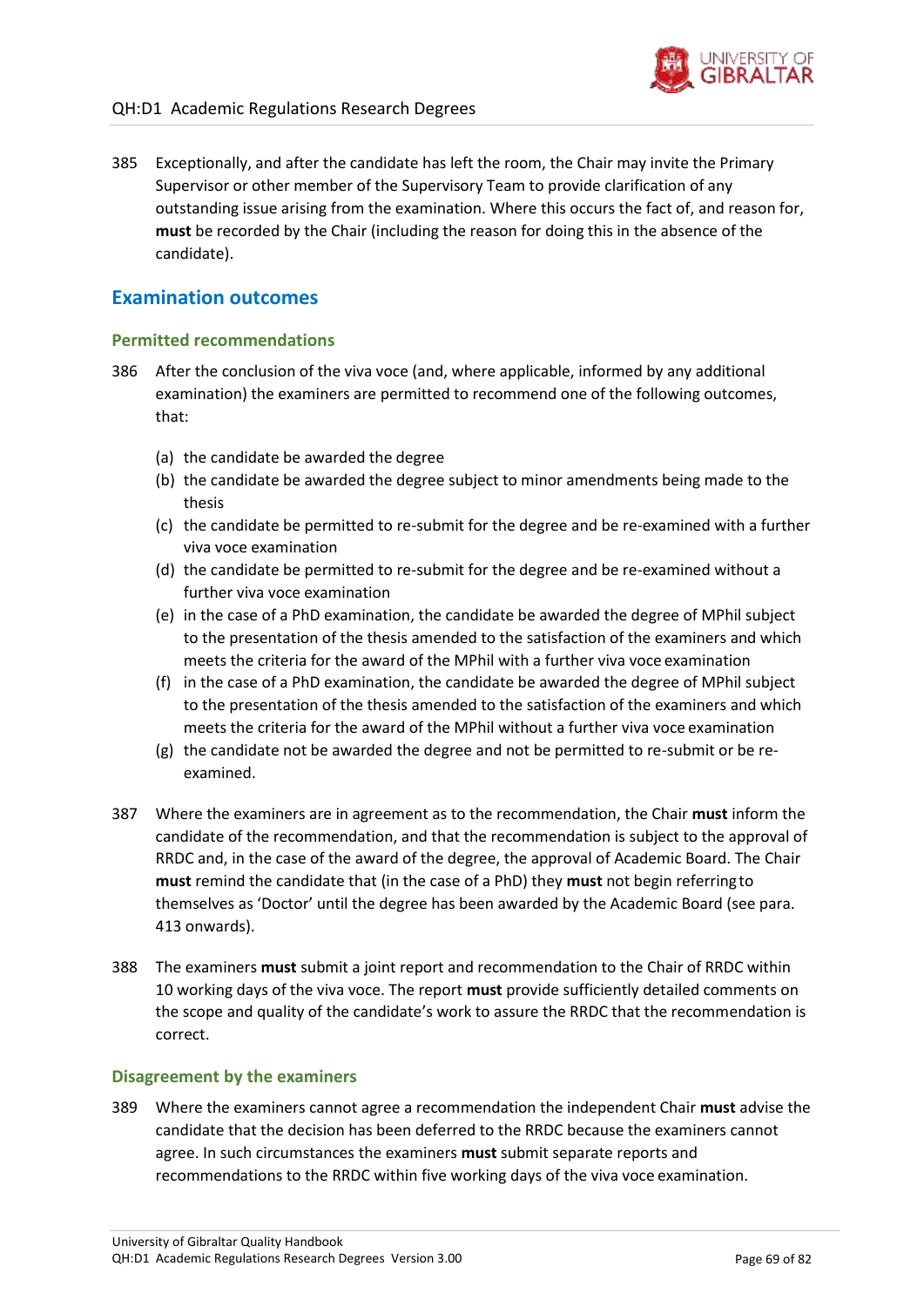

- 390 Based on the separate reports of the examiners the RRDC is permitted to:
	- (a) accept one of the recommendations of the examiners provided there are clear reasons for doing this (such reasons to be recorded in the minutes of the meeting)
	- (b) require the appointment of an additional external examiner who is not informed of the existing recommendations and who will prepare an independent report (which may require a further viva voce if the additional examiner considers that necessary and fair to the candidate).
- 391 The candidate **must** be informed of RRDC's decision, and the reasons for it, within five working days whichever option is adopted.
- 392 Where an independent report is completed by the additional external examiner, RRDC **must**  determine whether to accept the recommendation. Where it does not accept the recommendation the Committee **must** determine the appropriate outcome. The candidate **must** be informed of RRDC's decision, and the reasons for it, whichever option is adopted.

### **Examiners' report for the candidate**

393 Where the outcome of the viva voce examination is other than the award of the degree for which the candidate was registered, the candidate **must** be provided within 10 working days of the meeting of RRDC with a joint statement of the examiners which sets out the reasons for the decision, and makes explicit the ways in which the thesis does not satisfy the standards required for the degree, and makes explicit requirements for further work; for example, additional research or experimental work and/or additional/extended theorisation within the disciplinary context or a reframing of the material to satisfy the requirement for the MPhil).

### **Minor amendments**

- 394 The recommendation of 'minor amendments' indicates that the thesis satisfies the standards of the award but changes are required for purposes of explanation, clarification, definition or other minor technical corrections. The candidate is not permitted to make any revision to the intellectual content of the thesis and the candidate should be able to undertake any such amendments with minimal supervision.
- 395 The internal examiner (or one of the external examiners where there is no internal examiner) is responsible for determining that the minor amendments have been satisfactorily made, and for confirming to RRDC that the degree may be awarded. RRDC **must** not recommend the award of the degree to Academic Board until it has received confirmation that the minor amendments have been completed satisfactorily.
- 396 The revised thesis **must** be re-submitted within six months of the date on which the candidate is informed of RRDC's confirmation of the outcome, unless (exceptionally) RRDC grants the candidate an extension for no more than six months for compelling reasons.
- 397 The revised thesis **must** be accompanied by a summary of where the changes have been made (chapter/page numbers).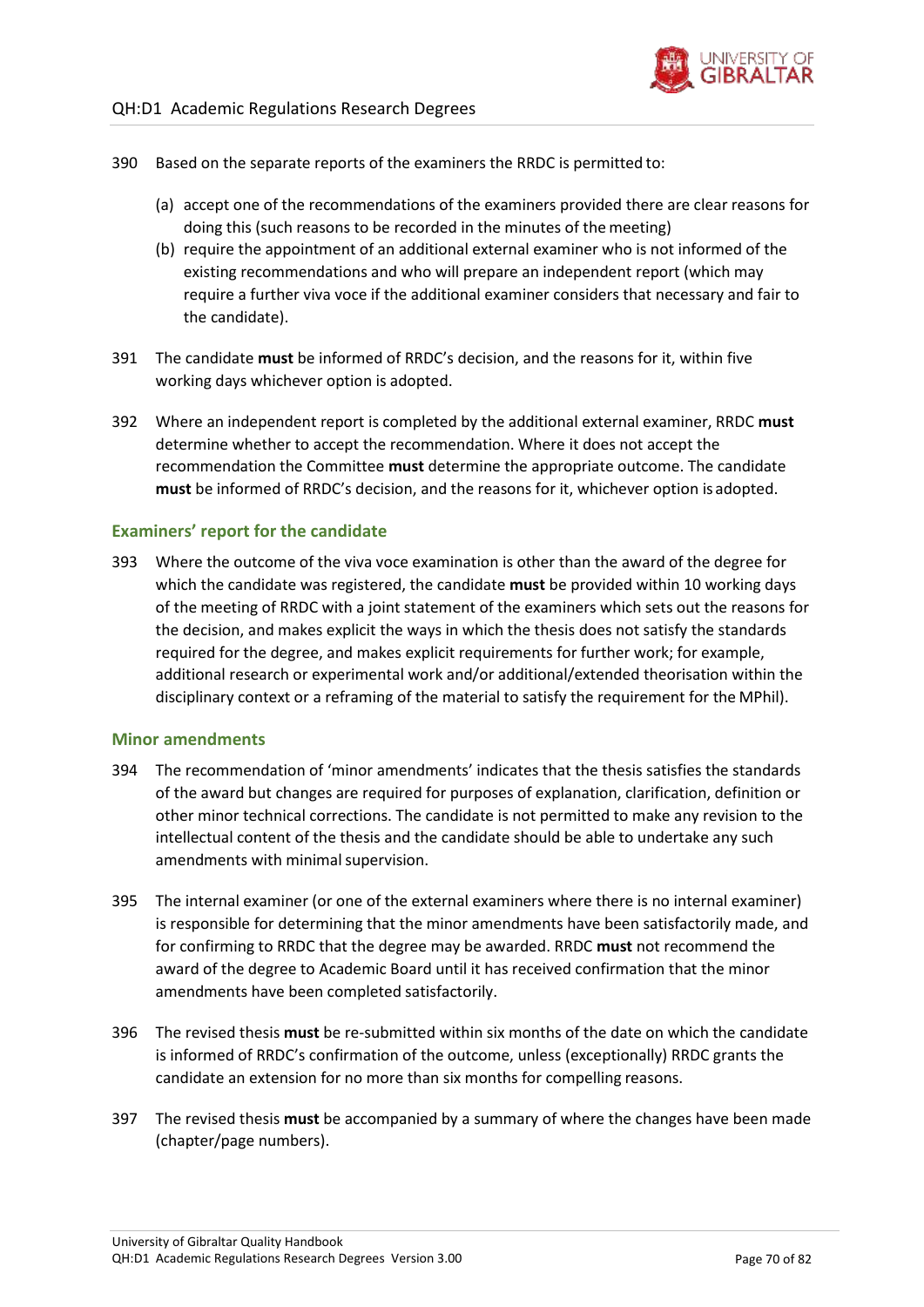

## **Resubmission and Re-Examination**

- 398 Any recommendation of the examiners (approved by RRDC) allowing the candidate to resubmit and be re-examined (whether for the PhD or MPhil) permits resubmission/reexamination on one further occasion only.
- 399 Candidates are entitled to seek the support of their Supervisory Team in the revision and resubmission of the thesis and **must** produce an action plan for retrieval. All resubmissions must be accompanied by a summary of changes made and where they appear in the revised document (i.e. chapters/page numbers).
- 400 The thesis **must** be submitted within 12 months of the date of the candidate receiving the examiners' joint statement, unless a further and final extension of six months is approved by RRDC for compelling reasons. The arrangements for the submission and re-examination of the thesis are as set out above, subject to the following:

### **Dispensing with the viva voce**

- 401 Where the candidate had been permitted to re-submit and be re-examined with a further viva voce (para[. 386\(c\)\)](#page-68-0), the examiners may agree to dispense with the need for a further viva voce where they determine that:
	- (a) the revisions are satisfactory
	- (b) the revisions are not satisfactory but the criteria in para. [373](#page-66-0) are met.
- 402 In either of the above cases the examiners may recommend the award of the degree with or without minor amendments.

### **Conducting the viva voce**

403 Where the criteria in para. 401 are not met, a further viva voce must be held, and **must** be conducted as set out for the original viva voce above.

### **Permitted recommendations**

- <span id="page-70-0"></span>404 After the conclusion of the viva voce the examiners are permitted to recommend one of the following outcomes, that:
	- (a) the candidate be awarded the degree
	- (b) the candidate be awarded the degree subject to minor amendments being made to the thesis
	- (c) in the case of the PhD, the candidate be awarded the degree of MPhil subject to the presentation of the thesis amended to the satisfaction of the examiners and which must meet the criteria for the award of MPhil
	- (d) the candidate not be awarded the degree and not be permitted to re-submit or be reexamined.
- 405 Recommendatio[n \(c\) d](#page-70-0)oes not permit the candidate to undertake new or further research. The thesis **must** be amended only to the extent of re-presenting existing material in way which will demonstrate that the standards and criteria for the MPhil are met.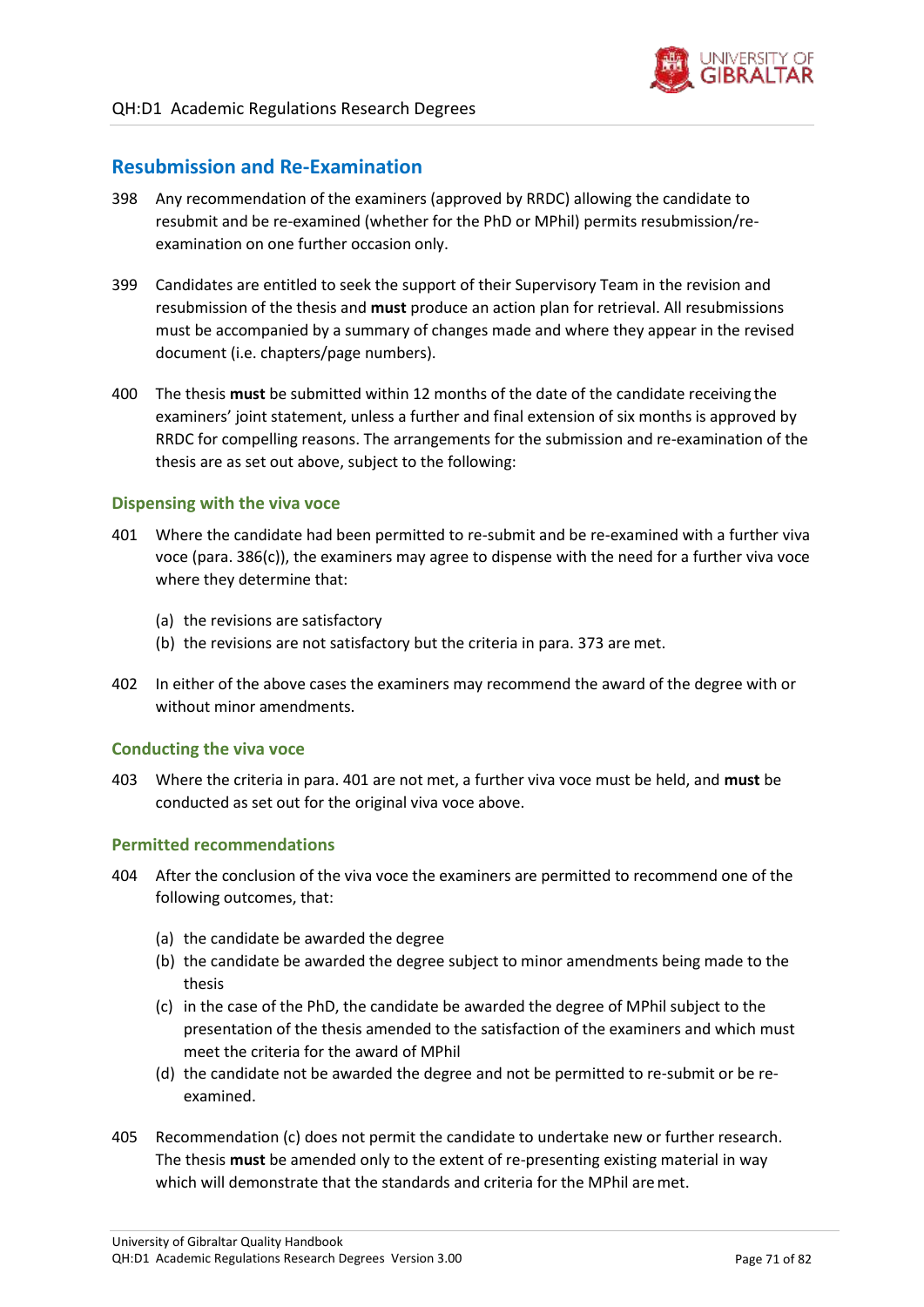

- 406 Where the examiners are in agreement as to the recommendation, the Chair **must** inform the candidate of the recommendation, and that the recommendation is subject to the approval of RRDC and, in the case of the award of the degree, the approval of Academic Board. The Chair **must** remind the candidate that (in the case of a PhD) they **must** not begin referring to themselves as 'Doctor' until the degree has been awarded by the Academic Board.
- 407 The examiners **must** submit a joint report and recommendation to the Chair of RRDC within 10 working days of the viva voce. The report **must** provide sufficiently detailed comments on the scope and quality of the candidate's work to assure the RRDC that the recommendation is correct.
- 408 Disagreements between the examiners will be addressed as set out in para. [389](#page-68-1) onwards.
- 409 Where the outcome of the viva voce examination is other than the award of the degree for which the candidate was registered, the candidate **must** be provided within 10 working days of the meeting of RRDC with a joint statement of the examiners which sets out the reasons for the decision, and makes explicit the ways in which the thesis does not satisfy the standards required for the degree.
- 410 Where the candidate is permitted to revise the thesis for the award of the MPhil, resubmission must take place within three months of the candidate receiving the joint statement of the examiners, and be completed to the satisfaction of the examiners. Agreement of the examiners may be achieved through correspondence. The examiners may recommend that:
	- (e) the candidate be awarded the MPhil
	- (f) that the candidate be failed.

## **Academic appeals**

411 A candidate may appeal against the recommendations of the examiners on procedural grounds only as set out in Chapter X.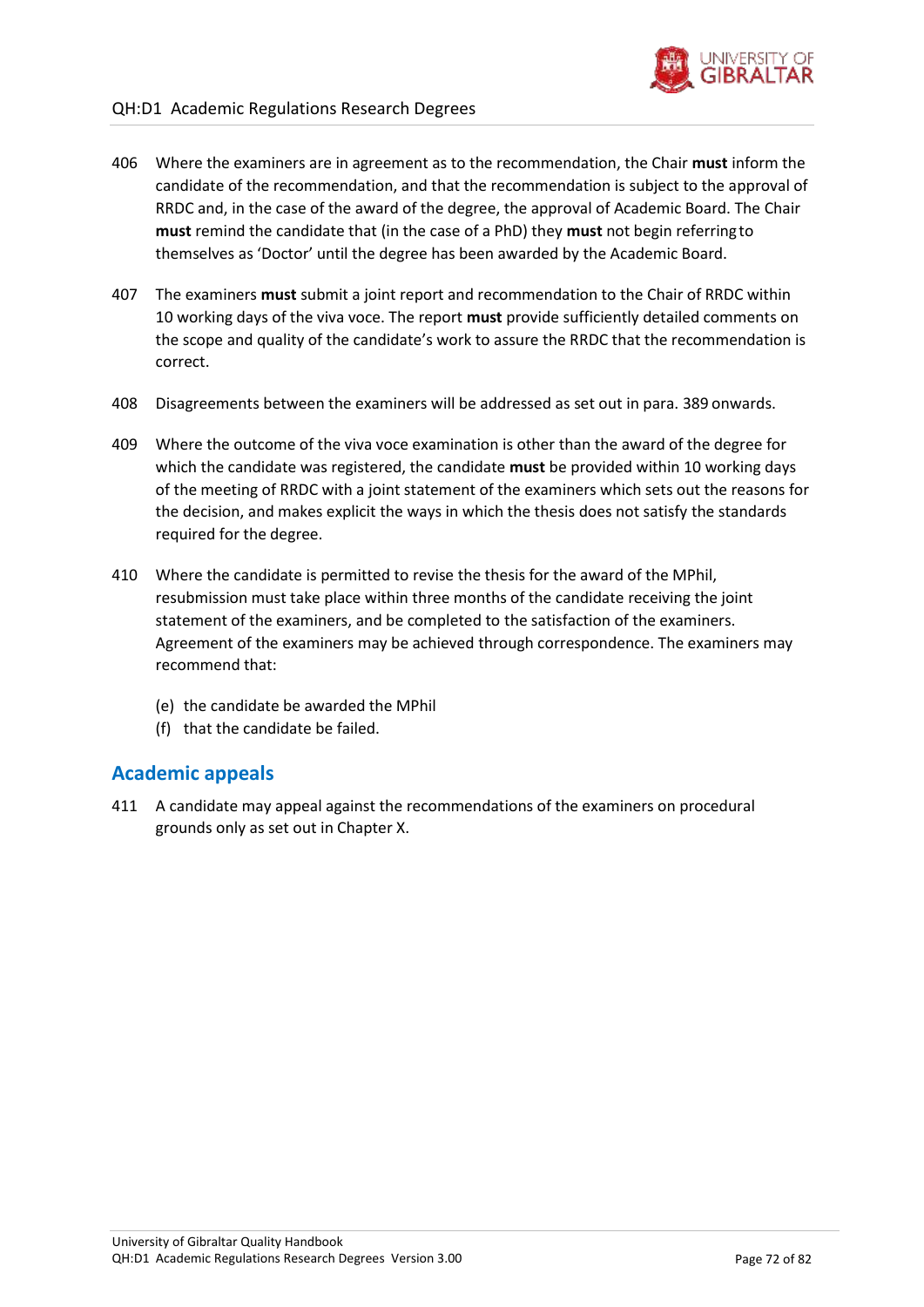

## **CHAPTER IX: AWARD AND CONFERMENT**

## **Official Transcripts**

412 Provided they are not in debt to the University for payment of tuition fees exceeding £50, a research degree candidate is entitled to an Official Transcript which provides confirmation of the research training which they have undertaken as part of their research degree.

## **Award**

413 A research degree is awarded on the date when the recommendation of the examiners, endorsed by Research and Research Degrees Committee, is approved by the Academic Board.

## **Conferment**

414 A research degree is conferred on each candidate who has met the University's requirements for the qualification and been awarded the qualification as defined above at a degree ceremony designated for the purpose, whether or not the candidate attends the degree ceremony in person or elects conferment *in absentia*. An official certificate will be issued at the ceremony or be sent to the graduate following the ceremony and will bear the date of the relevant ceremony.

## **Candidates in debt**

415 A candidate will not be provided with an Official Transcript, be awarded a qualification or be permitted to participate in a degree or other ceremony to recognise an award where they are in debt to the University for the payment of tuition fees, provided the sum involved is greater than £50.

## **Revoking a qualification**

- 416 The University is empowered to revoke any award of a qualification where it is established to the satisfaction of the Academic Board that:
	- (a) there was an administrative error in the award made under the procedures required by the University
	- (b) the qualification was achieved in whole or in part through any form of research misconduct which has been investigated and judged proven by a Research Misconduct Panel
	- (c) the candidate obtained entry to a University programme of study based on qualifications and/or experience which have subsequently been proven to be false or substantially misrepresented.

## **Aegrotat awards**

#### **Nature of Aegrotat awards**

417 An Aegrotat award is an award which is conferred on a candidate who is unable for compelling reasons (death, serious illness or other similar sufficient cause) to complete their studiesnow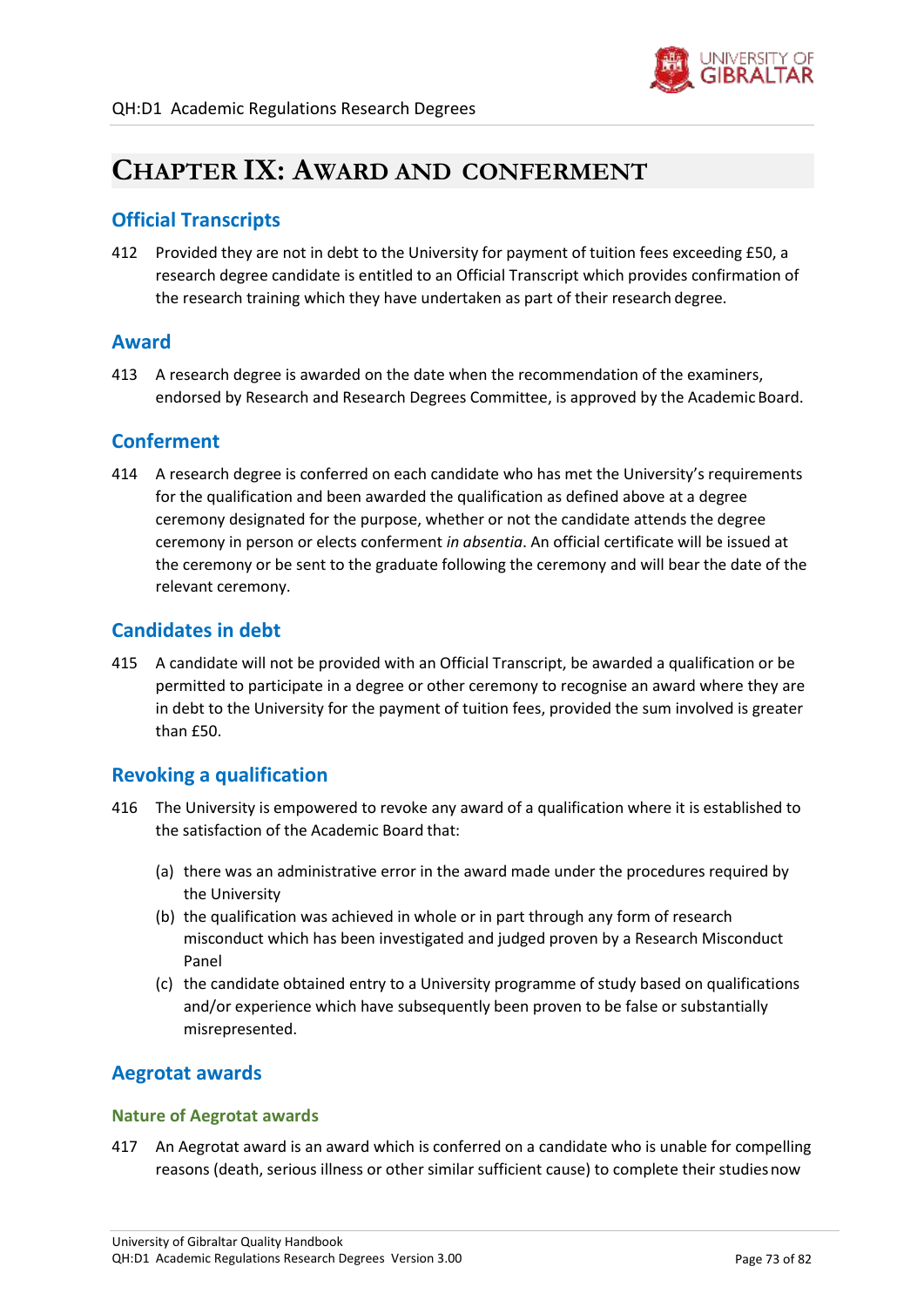

or in the foreseeable future, and for whom there are sufficient grounds to believe that had they been able to complete their studies they would have done so successfully.

- 418 Aegrotat awards relate to the degree for which the candidate was registered and to the stage of research programme they had reached at the time that they became unable to continue their studies. All Aegrotat awards are unclassified. Nothing on the certificate will indicate that the award was an Aegrotat.
- 419 The award will normally be a named award based on the research degree in question unless that is considered inappropriate taking into account the requirements of any relevant professional, statutory or regulatory body. An Aegrotat award does not necessarily entitle the holder to registration with a professional body, or be exempt from the requirements of any professional qualification which might otherwise be associated with the research degree concerned unless such entitlement is confirmed by the Research and Research Degrees Committee after consultation with the relevant professional, statutory or regulatory body.

#### **Application and decision making process**

- <span id="page-73-0"></span>420 An application for an Aegrotat **must** be made by the candidate or a person authorised to act on behalf of the candidate, and will be considered by the Research and Research Degrees Committee. RRDC will make a recommendation to the Academic Board.
- 421 In considering the application RRDC, and in turn Academic Board, **must** be satisfied that:
	- (a) there are compelling reasons, supported by appropriate usually medical evidence that the candidate cannot continue their studies and will not be able to in the foreseeable future
	- (b) based on the candidate's academic record (evidenced at each stage of progression set out in these Regulations) there is strong evidence that had the candidate been able to complete the research degree programme they would have completed a thesis which would have met the standards and criteria for the Award.
- 422 The RRDC will take such advice as it deems necessary from the University's professional services and/or a suitably qualified medical practitioner designated by the University.
- <span id="page-73-1"></span>423 Where the RRDC is satisfied that the conditions for the award have been satisfied, and prior to making a recommendation to Academic Board, the Chair of RRDC will invite the candidate (or authorised representative) to confirm that the candidate wishes to receive the award. If the candidate elects instead to waive the Aegrotat and attempt to continue their studies, the candidate may not thereafter apply again for an Aegrotat award.

## **Posthumous Awards**

424 The University may award a qualification posthumously where the requirements of the award set out in these Regulations have been satisfied, and the award has been requested by the deceased candidate's next of kin.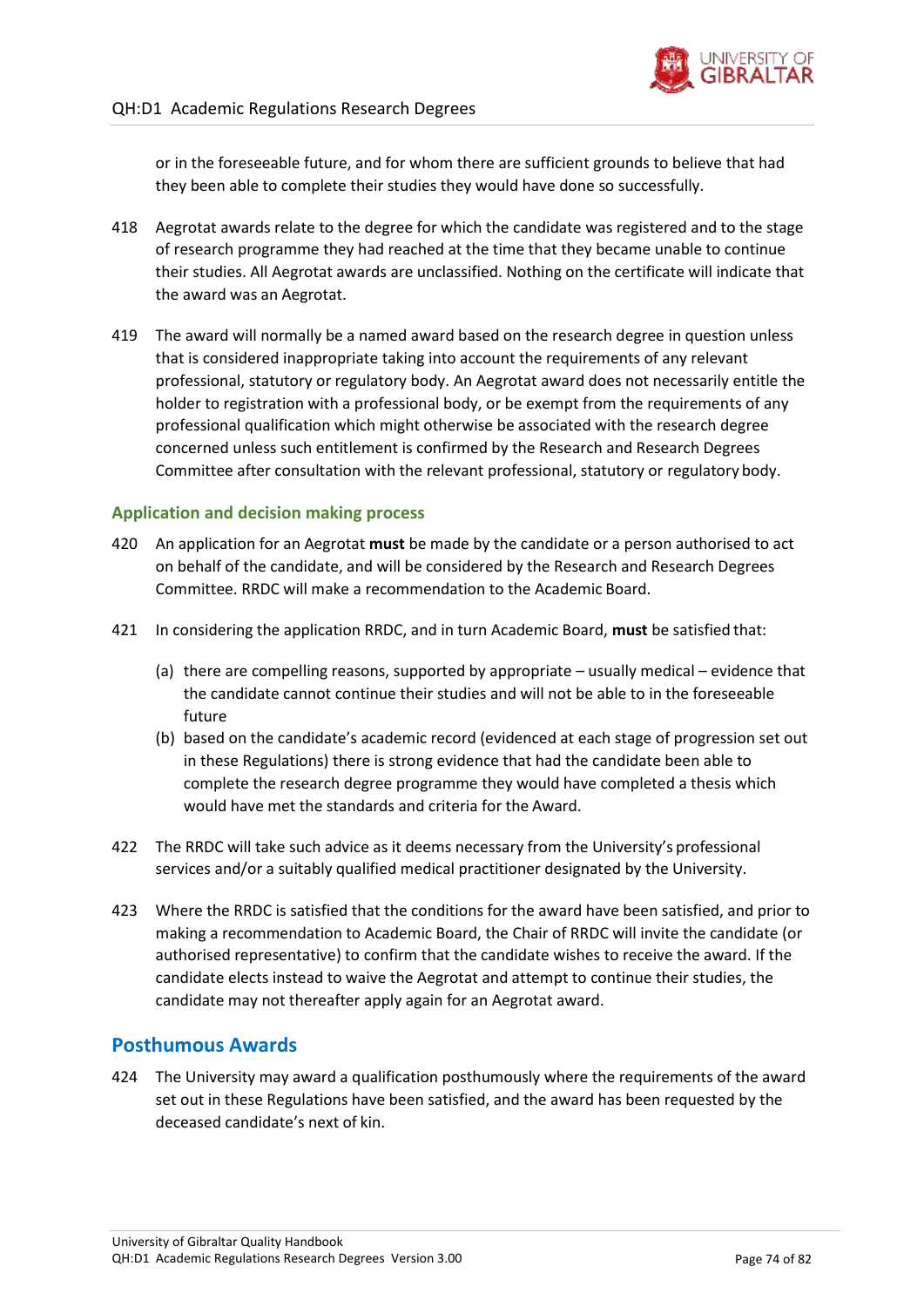

- 425 Applications will be considered by the Research and Research Degrees Committee with a formal recommendation made by the Committee to the Academic Board.
- 426 Where the deceased candidate had not completed their programme, Research and Research Degrees Committee will also consider whether an Aegrotat award, based on what the candidate was likely to achieve, is appropriate. The Research and Research Degrees Committee will follow the process set out in paragraphs [420](#page-73-0) t[o 423](#page-73-1), and will seek the agreement of the candidate's next of kin before making a recommendation to the Academic Board.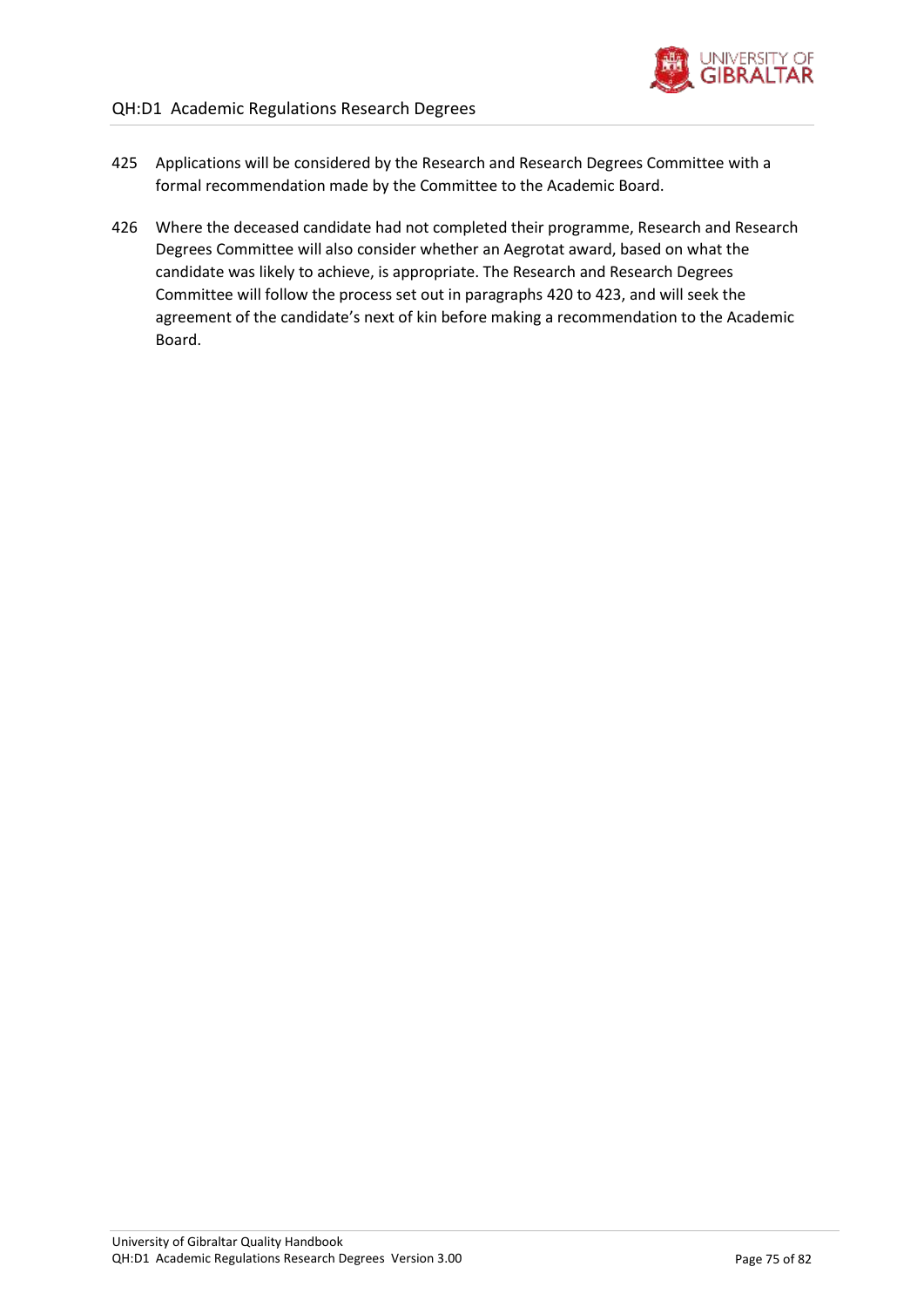

# **CHAPTER X: STUDENT ENGAGEMENT, COMPLAINTS AND ACADEMIC APPEALS**

## **Student engagement: Students as Partners**

- 427 Candidates on research degrees have full opportunities to engage in a partnership with the University as set out in the Code on Students as Partners (QH:F1) which covers:
	- (a) their role as representatives on Student-Staff Liaison Committees for the MPhil/PhD programme
	- (b) their role as representatives on University committees: the Governing Body, Academic Board and the Research and Research Degrees Committee
	- (c) engaging with staff to provide their opinions, ideas and feedback on their research degree experience, including through surveys (including the biennial Postgraduate Research Experience Survey)
	- (d) membership of University Panels: programme approval, Periodic Development Review and student complaints.

## **Feedback from Candidates**

- 428 The University is committed to the continuous improvement of all aspects of its management and delivery of education and related services to candidates. As part of this commitment it welcomes constructive feedback from all members of its student body.
- 429 The University also gathers feedback from all applicants on their experience of applying and as research students and candidates throughout the duration of their studies. Feedback can be about any aspect of a candidate's experience, for example:
	- (a) the learning and research experience
	- (b) the opportunities, support and facilities on offer.

## **Complaints by candidates**

- 430 Research degree candidates have a right to lodge a formal complaint where they are dissatisfied with an action or a lack of action by the University, or with the standard of service provided by or on behalf of the University. The University is committed to fostering an environment in which candidates are encouraged to raise any matters of concern informally at a local level (such as with their Primary Supervisor or the Director of Academic Programmes and Research) as soon as they arise, as this often removes the need for formal complaints.
- 431 All candidates, including those who have left/graduated from the University, have a right of complaint no later than **three months** from when the initial event or issue occurred, in order to enable the issue to be addressed in a timely manner.
- 432 Complaints must be lodged as set out in the Code on Complaints by Students (QH:G1). The University is committed to investigating and resolving complaints with objectivity and respect.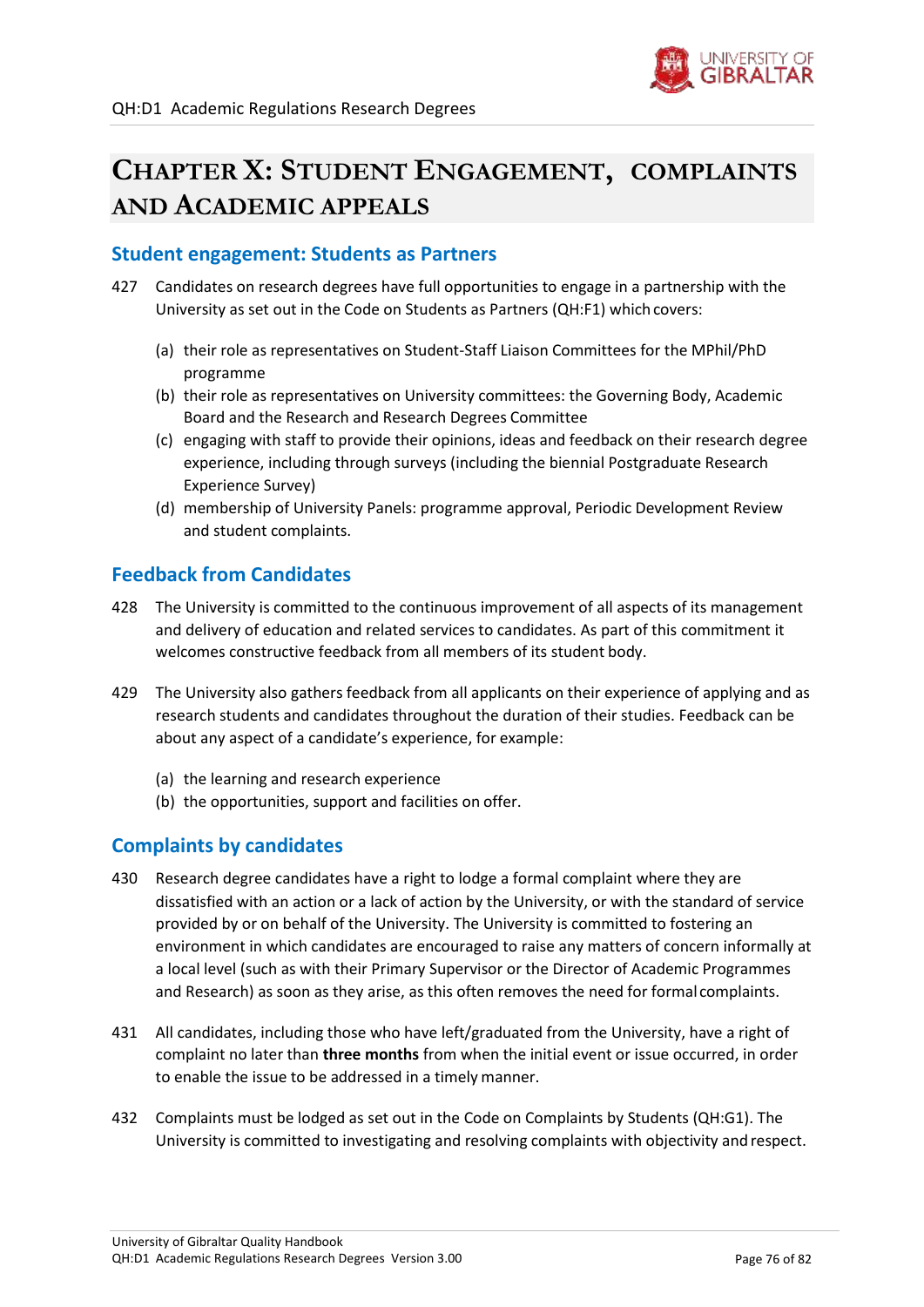

## **Academic Appeals**

#### **Scope**

- 433 This chapter governs appeals by candidates registered on programmes leading to the award of a research degree. An academic appeal is a challenge to an academic decision such as the recommendation of the examiners as to whether the thesis meets the standards for the award, or decisions relating to applications for mitigating circumstances, or extensions. The appeal seeks a change to that decision.
- 434 A candidate may appeal one of the following decisions:
	- (a) a rejection of the formal research proposal and/or research ethics proposal
	- (b) a refusal to Confirm Candidature
	- (c) a refusal of an extension
	- (d) a refusal to grant confidentiality to the thesis
	- (e) the decision of RRDC to require an action plan following an annual progressreview
	- (f) the decision to suspend a candidate on grounds of being unfit to study
	- (g) the termination of the candidate's registration for the degree
	- (h) the revision of the candidate's registration from PhD to MPhil
	- (i) a refusal to upgrade the candidate's registration from MPhil to PhD
	- (j) a refusal to allow the candidate to enter the writing-up stage
	- (k) the decision of a Research Misconduct Panel.
- 435 Appeals may be made by anyone who is enrolled as a candidate of the University on a programme leading to the award of a research degree.
- 436 'Enrolled' includes candidates on placements which form part of their research programme of study, and those who have been given permission to interrupt their studies, or an extension to a submission deadline.
- 437 An appeal will not be progressed by the University where the candidate decides to graduate (whether involving attendance at the degree ceremony or having the award conferred *in absentia*) before the matter has been resolved. Graduating constitutes acceptance of the award and all examination decisions which led to the award.
- 438 The University will not process appeals about matters which have already been, or are currently under consideration by a court or tribunal.
- 439 Appeals by applicants to the University relating to the outcome of their application **must** appeal using the procedures set out in Chapter III.
- 440 Academic appeals are managed by the Registrar and by the Research and Research Degrees Committee on behalf of Academic Board.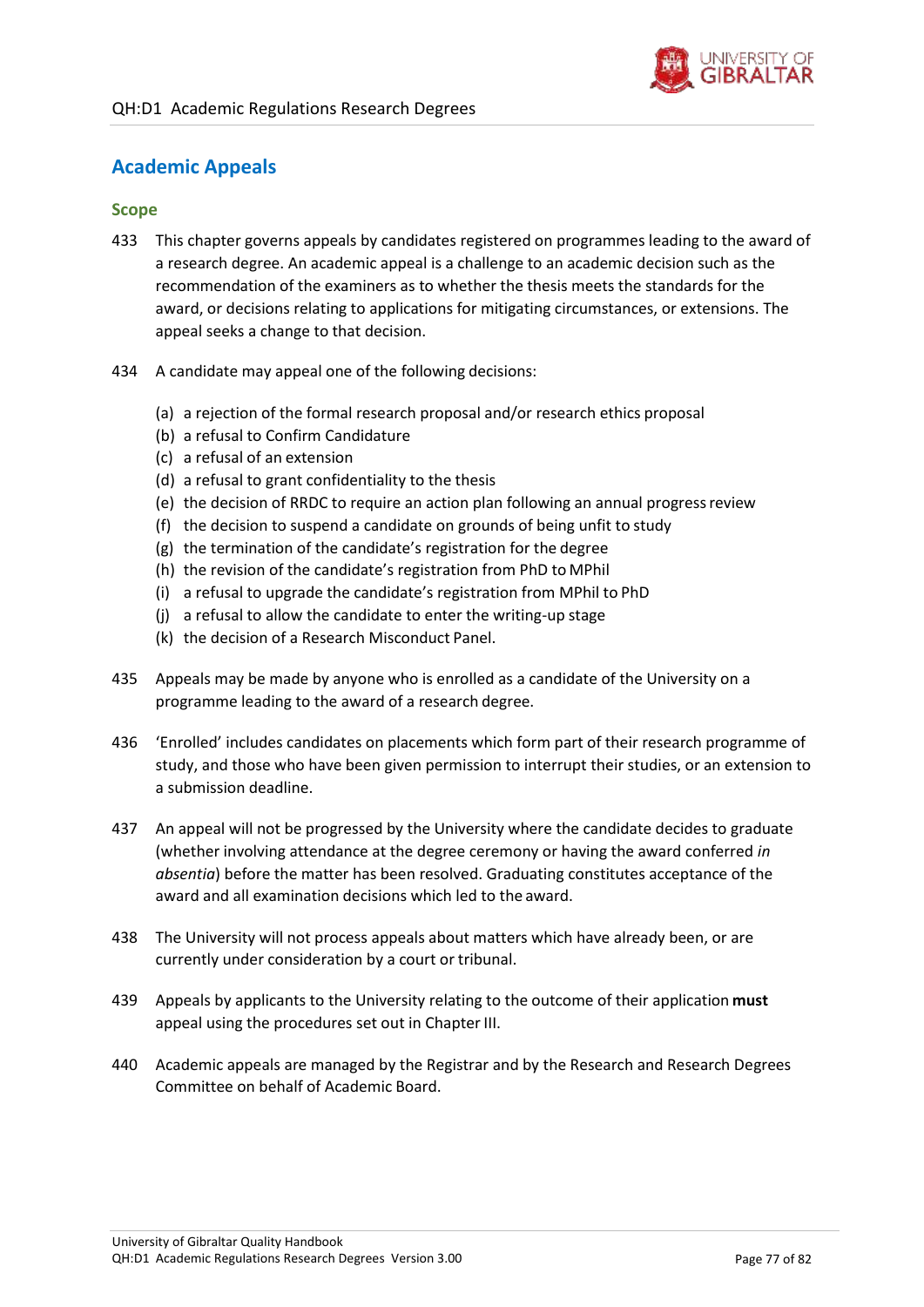

#### **Principles**

- 441 The processes described here are under-pinned by the principles of objectivity and respect and are intended to safeguard, as far as possible, the interests and well-being of candidates making an appeal and the staff who may be named or otherwise involved.
- 442 Wherever possible all appeals will be resolved 'locally' at the earliest opportunity. However, a change in the decision of the Examiners can only be made by the Examiners albeit acting under the direction of an Appeals Panel or if the Examiners agree that the decision should be reconsidered without the need for a full Appeals Panel. Otherwise, local resolution may take the form of 'verification': where the Director of Academic Programmes and Research checks and confirms that the appropriate procedures have been followed in making the decision which is disputed by the candidate.
- 443 Appeals will be dealt with confidentially by all parties involved, except where it is necessary to disclose information to conduct a fair investigation and/or where disclosure is necessary to meet professional body requirements. Where it emerges that confidentiality has been breached unnecessarily disciplinary action and/or sanction may follow.
- 444 All parties involved in an appeal are required to act reasonably and fairly towards each other and to respect the University's procedures.
- 445 All appeals will be dealt with promptly, and any time-critical factors set out in the Appeal form will be taken into account. Time limits **should** be met by all parties and may only be extended where it is necessary to do so to ensure a fair outcome.
- 446 No one investigating an appeal **should** have any conflict of interest in the matter. Where conflicts of interest are apparent, or arise, the Research and Research Degrees Committee will appoint a replacement investigator.
- 447 The process and outcome of the appeals procedure should not have a more general detrimental effect on the candidate's experience at the University, and candidates are entitled to continue to pursue their studies whilst the appeal is under investigation.

#### **Grounds for appeal**

- <span id="page-77-0"></span>448 An appeal can only be made on the following grounds, where there is evidence that there:
	- (a) are or were circumstances materially affecting the candidate's performance, for which supporting evidence exists, which were not known to the Examiners at the time the decision was taken and for which there was a legitimate reason for the circumstances not to have been brought to the attention of the Examiners
	- (b) has been a significant procedural irregularity (including administrative error) in the assessment process
	- (c) are reasonable grounds to believe that the recommendation or decision was influenced by prejudice or bias or lack of proper assessment on the part of one or more of the Examiners or other decision-makers.
- 449 There is no right of appeal: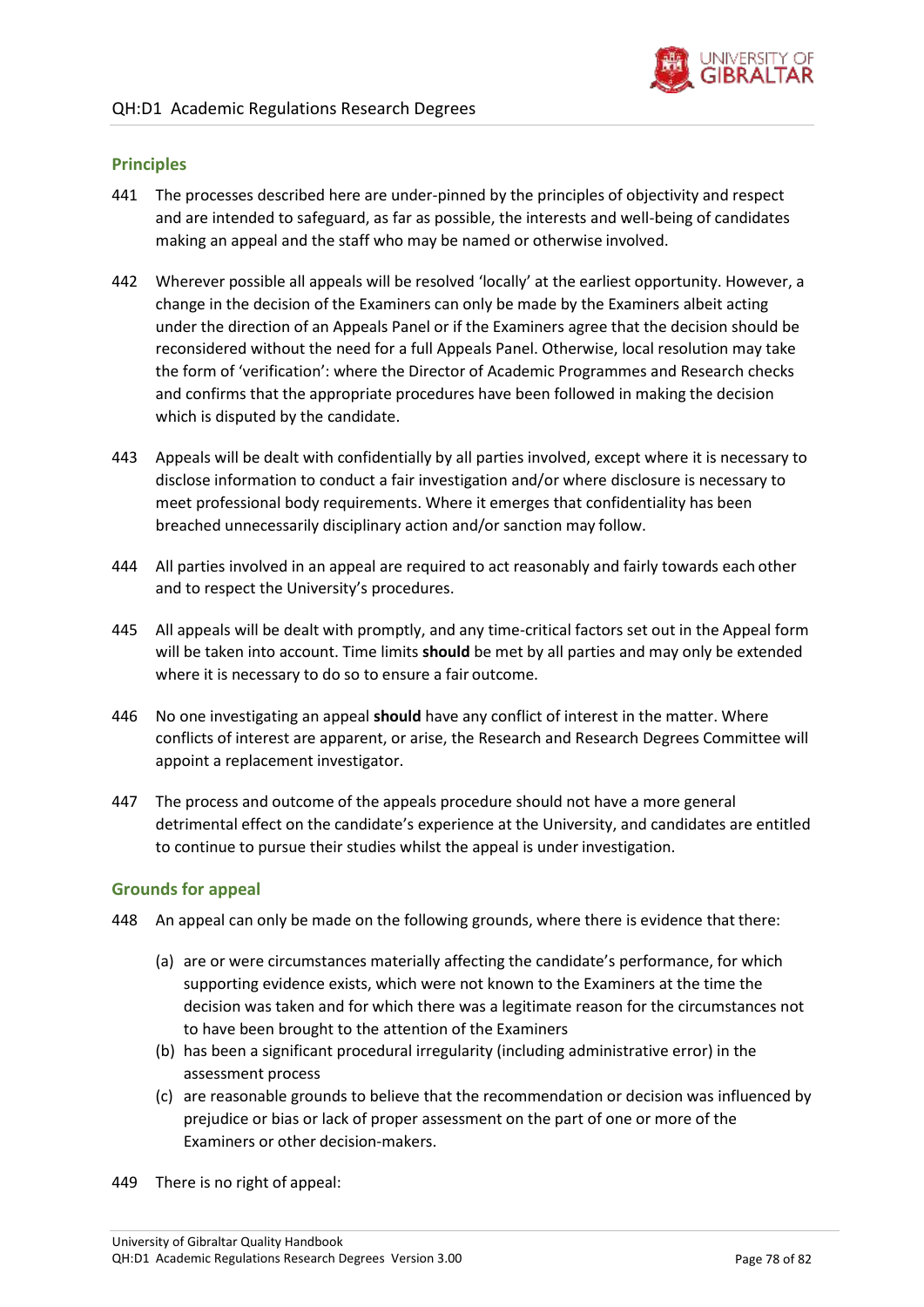

- (a) against academic judgement
- (b) on the basis of retrospective submission of mitigating circumstances which could have reasonably been expected to be presented to the Examiners before they made adecision
- (c) where the matter has already been considered and rejected unless additional evidence in support of the appeal is provided and there is a valid reason (supported by evidence) why additional evidence was not submitted originally.

#### **Submitting an Appeal**

#### **Local resolution**

450 Before making a formal appeal, candidates are asked to explore their concerns with either their Supervisory Team or the Director of Academic Programmes and Research. This might, for example, include asking for confirmation that the procedure for the assessment or examination process has been correctly followed – termed 'verification'.

#### **Formal appeal**

- 451 Where the matter raised by the candidate cannot be resolved at a local level the candidate can submit a formal appeal using the Academic Appeal Form. This **must** be submitted to the Registrar within 20 working days of the date of notification of the decision against which the candidate wishes to appeal.
- 452 Only in very exceptional circumstances will the Registrar agree to an extension on the time limit in which to make an appeal. Exceptional circumstances may arise where the candidate has, for example an ongoing illness, debilitating condition, or personal domestic circumstances that precludes them making an appeal in a timely manner.
- 453 The appeal **must** state the grounds on which the candidate wishes to make an appeal (as set out in para. [448\)](#page-77-0) and include all relevant evidence supporting the appeal, including a statement as to why the issue(s) of concern could not be resolved satisfactorily at a locallevel.
- 454 Appeals on the grounds of illness must be accompanied by supporting documented medical evidence (i.e. medical certificates), and an explanation of the reasons why the evidence was not originally presented at the time of assessment.
- 455 The Registrar has the right to call for additional written evidence from the candidate and/or University staff and to include any such additional evidence they deem relevant to the appeal.

#### **Scrutiny of the Appeal**

- 456 The Registrar **must** determine whether the formal appeal constitutes a valid appeal in that it:
	- (a) appears to demonstrate grounds for appeal (as defined in para. [448\)](#page-77-0)
	- (b) would not be better resolved as a complaint (or should be progressed as a complaint as well)
	- (c) it has been made by the candidate concerned or an authorised representative
	- (d) is not malicious, frivolous or vexatious
	- (e) is supported by relevant evidence.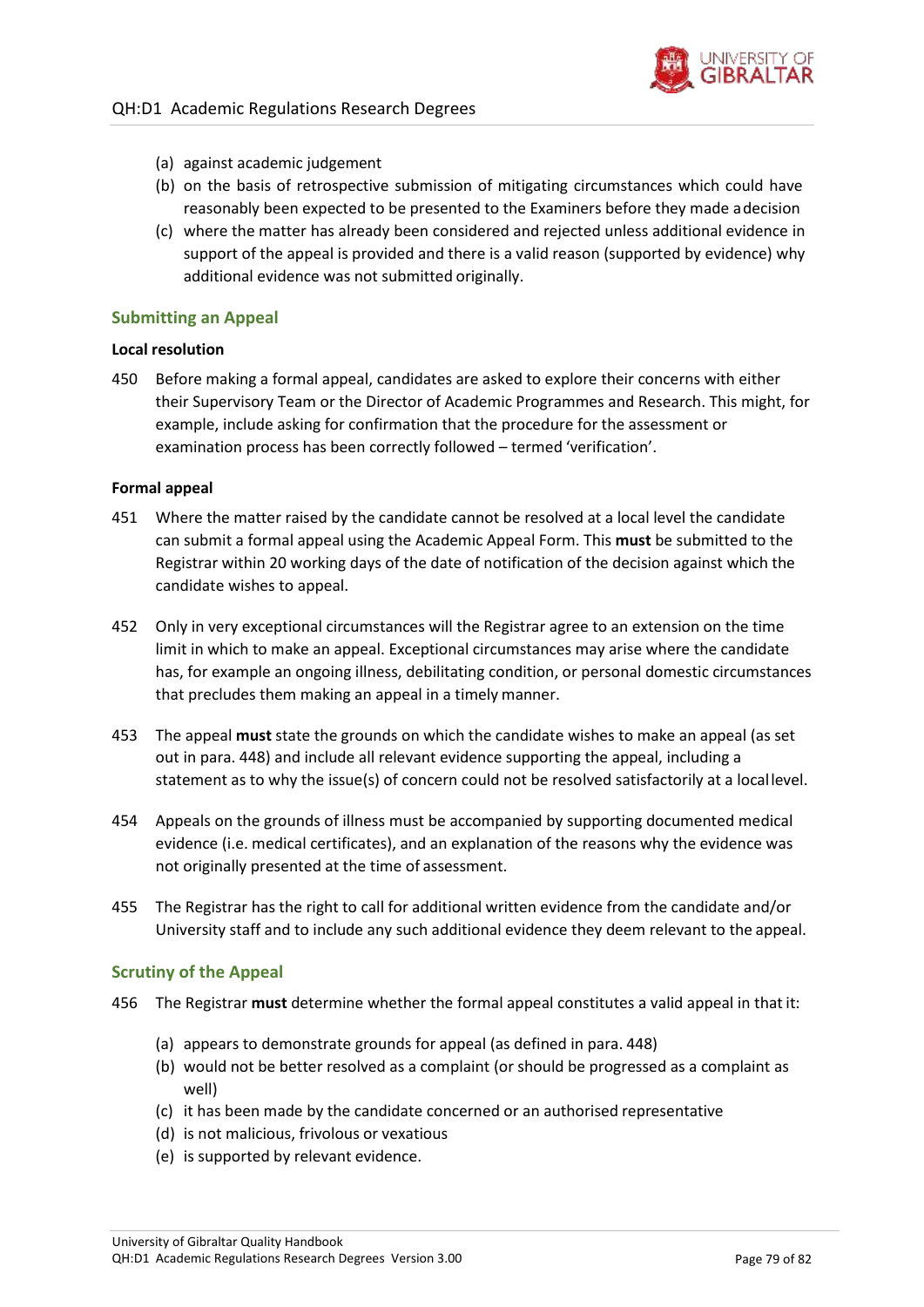

#### **Complaints and academic appeals**

457 The University recognises that candidates may raise multiple issues which do not fall neatly into the category of complaint or academic appeal and that an appeal may be better progressed as a complaint (as defined in the Code on Complaints by Students (QH:G1)). Where this is the case the Registrar and the Chair of the Research and Research Degrees Committee will determine whether the appeal should be reclassified (at whatever stage of the process has been reached). The candidate will be consulted regarding the most appropriate procedure, and their agreement obtained before progressing the matterfurther.

#### **Submission by the candidate**

458 Appeals will only be considered where they are made directly by the candidate concerned, or the authorised representative of a candidate. Appeals made by third parties will not be considered. 'Authorised' means that the candidate has confirmed in writing that the representative may act on their behalf. Anonymous appeals will not be considered.

#### **Malicious, frivolous or vexatious appeals**

- 459 The University will not process appeals that are deemed to be malicious, frivolous or vexatious in that they are obsessive, harassing or repetitive, abusive in tone or language, insistent on pursuing unrealistic or unreasonable outcomes, designed to cause disruption or annoyance, or demanding disproportionate redress. The University reserves the right to terminate the appeal process at any time where an appeal is judged malicious, frivolous or vexatious.
- 460 A candidate who submits an appeal which is malicious, frivolous or vexatious may be subject to disciplinary action.

#### **Establishing an Appeals Panel**

- 461 Within 10 working days of receiving the appeal, the Registrar **must** inform the candidate in writing either that:
	- (a) the appeal is valid and that an Appeals Panel will be established to hear and determine the matter or
	- (b) the appeal is not valid, stating the reasons for that decision, and confirming that the matter is closed.

#### **Membership of the Appeals Panel**

- <span id="page-79-0"></span>462 Where the appeal is judged valid, the Registrar **must** establish an Appeals Panel. The membership of an Appeals Panel will comprise three members of academic staffwho:
	- (a) have no connection with the appellant or the appellant's research degree programme (such as member of the Supervisory Team or collaborating as part of a research team)
	- (b) have had no prior involvement in the decision or matter which is the subject of the appeal
	- (c) have received training by the University on the appeal procedures and in good practice in conducting appeals.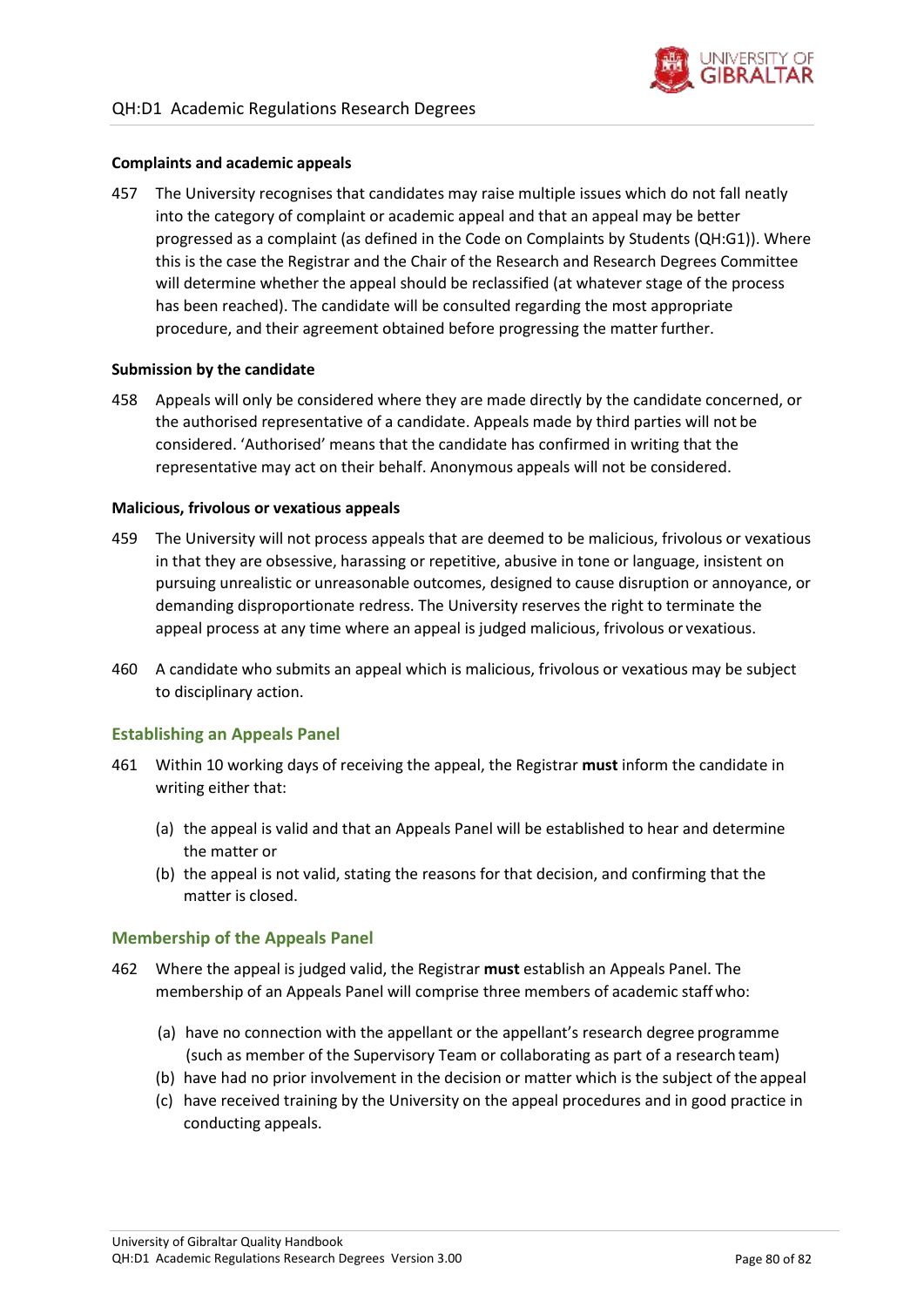

- 463 A member of the Appeals Panel who has also received training in chairing Appeals Panels **must** be nominated as the Chair of the Appeals Panel.
- 464 All members of the Appeals Panel **must** declare any significant connection with the appeal or the candidate, and where a conflict of interest is identified that member of the Appeals Panel **must** be withdrawn from the Appeals Panel and be replaced by another member who does not have a conflict of interest.

#### **Further evidence**

465 Once the membership of the Appeals Panel has been established, the Appeals Panel **must**  determine whether further evidence is required including whether potential witnesses need to be contacted, whether they are named in the appeal or not. The Registrar is responsible for obtaining such further evidence and for notifying witnesses that they will be asked to attend an appeal hearing.

### **Notice of the appeal hearing**

466 Once the date of the Appeals Panel hearing has been agreed by the Registrar and the Appeals Panel members, the Registrar **must** inform the candidate and any witnesses in writing, stating the date, time and venue of the hearing and giving no fewer than 10 working days' notice of the hearing. The candidate **must** also be informed of their right to be accompanied by a person of their choosing, and must be informed of any witnesses who will appear at the hearing and be provided with copies of any further evidence which will be considered by the Appeals Panel.

#### **Appeals Panel hearing**

- 467 The hearing **must** be conducted in a manner which the Appeals Panel considers appropriate given the nature of the appeal and the evidence to be considered. The Chair **must** ensure that the candidate is given a fair and proper opportunity to make their case, to question any witnesses, and to comment on any evidence provided at or prior to the hearing.
- 468 The Registrar will act as Appeals Panel Secretary and make a record of the proceedings at the hearing, a copy of which **must** be provided to the candidate within five working days of the hearing. Neither party will digitally record the proceedings of the hearing.
- 469 If the candidate declines to attend the hearing the Appeals Panel may agree to progress the matter in the candidate's absence. If the candidate is unable to attend for a reason which the Appeals Panel considers legitimate (such as illness) the hearing **must** be rearranged giving no fewer than 10 working days' notice of the new date.
- 470 If the candidate does not appear at the hearing, the Appeals Panel may proceed provided it is satisfied that the Appeals Panel Secretary has properly notified the candidate of the hearing.
- 471 Where the candidate is accompanied by a person of their choosing, that person may not address the Appeals Panel or witnesses other than in exceptional circumstances and at the invitation of the Chair.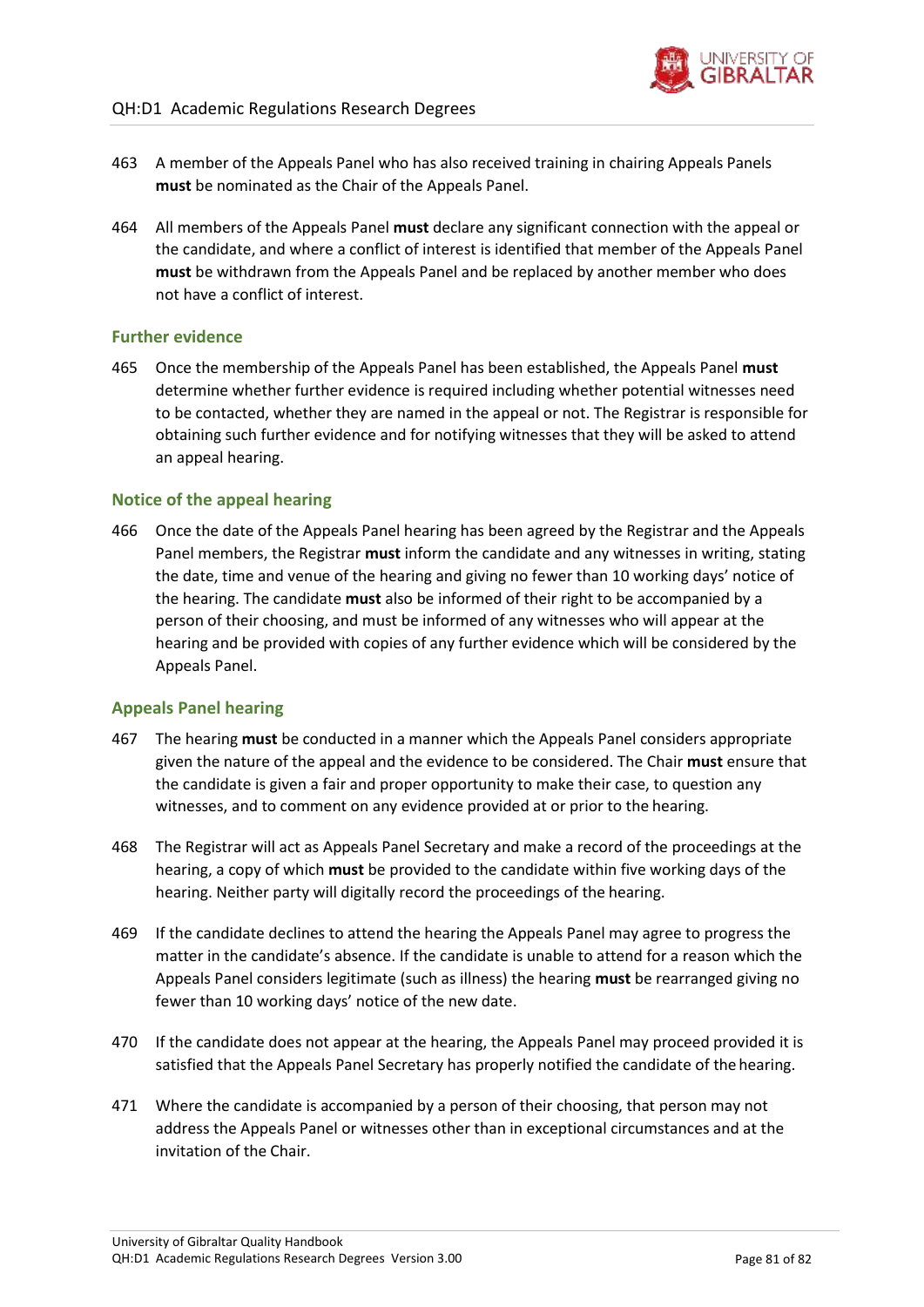- 472 Neither the University nor the candidate, shall have recourse to legal representation at the Appeals Panel hearing.
- 473 Once the Appeals Panel is satisfied that it has received sufficient information on which to make a decision, and that both parties have had a fair opportunity to make their case, it shall require all parties and witnesses to withdraw while it makes a decision.

#### **Outcome of the appeal**

- 474 The Appeals Panel is empowered to:
	- (a) uphold the appeal where it is satisfied that one or more of the grounds for appeal (set out in para[. 448\)](#page-77-0) has been established
	- (b) reject the appeal.
- <span id="page-81-1"></span>475 Where the appeal is upheld, the Appeals Panel **must** declare the decision against which the appeal was lodged invalid and make one or more of the following directions:
	- (a) that the Examiners reconsider their decision in the light of the evidence presented in the appeal
	- (b) that the Research Misconduct Panel reconsider its decision in the light of the evidence presented in the appeal
	- (c) that the candidate be permitted a new submission of the thesis
	- (d) that the candidate be permitted a new viva voce examination
	- (e) such other order as the Appeals Panel deems appropriate, provided that this does not involve substituting its own decision for that of the applicable decision-making body and does not involve seeking to award the candidate a qualification.
- 476 The Appeals Panel **should** inform the candidate verbally of the outcome of the appeal including the appropriate resolution where the appeal is upheld, and the reasons for its decision. The Registrar **must** confirm the decision in writing within five working days of the hearing. Confirmation **must** include notice of the candidate's right to seek a review of the appeal as defined in paragraph [478](#page-81-0) onwards.
- 477 The Registrar must inform the Examiners, Research Misconduct Panel or other decisionmakers, and the candidate's Supervisory Team in writing within five working days of the hearing of the outcome of the appeal and any direction made by the Appeals Panel under paragraph [475.](#page-81-1)

#### **Right of Review**

- <span id="page-81-0"></span>478 Where a candidate is not satisfied with the conduct of the Appeals Panel hearing the candidate can request a review of the appeal by writing to the Vice-Chancellor only where there is clear evidence that the Appeals Panel did not follow the University's procedures as set out in this Chapter in some material way.
- 479 Such a request **must** be made in writing within 10 working days of receiving written notification of the Appeals Panel decision.